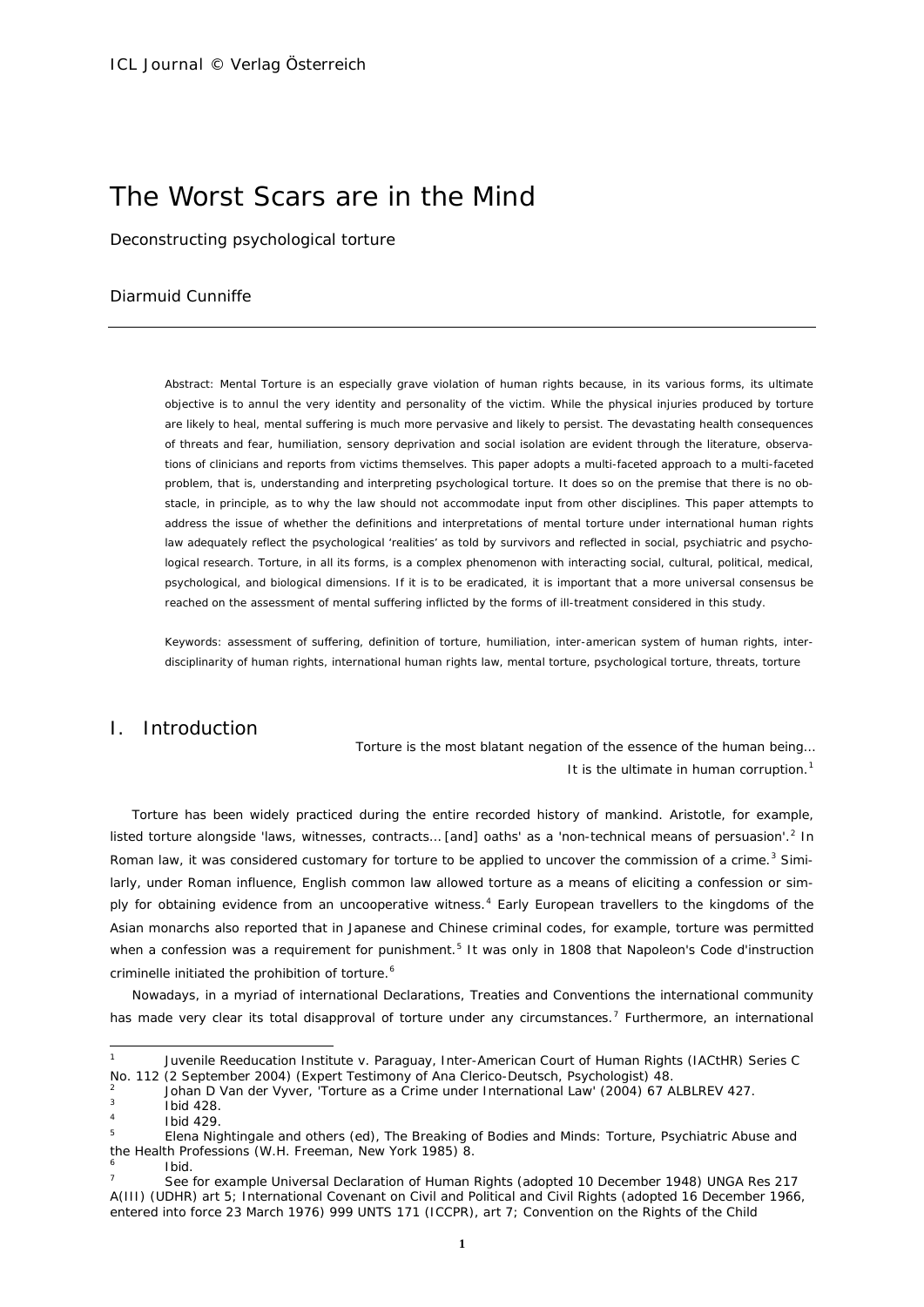juridical system of absolute prohibition of all forms of torture – both physical and psychological – has been established and is now part of the sphere of international *jus cogens*. This has been recognised by both international criminal tribunals for Rwanda and the former Yugoslavia (ICTR and ICTY), by all three regional human rights regimes, by the United Nations Committee Against Torture (CAT), by judges in numerous domestic jurisdictions, by authoritative statements of international law, including the Third Restatement of Foreign Relations Law of the United States (US), and by the Universal Islamic Declaration of Human Rights.<sup>[8](#page-1-0)</sup>

Torture may be physical or psychological or both. Jurists in the 13<sup>th</sup> Century, for example, spoke of the mental effects of torture based on the supposed derivation of *tormentum* from *torquens mentem* 'the twisting of the mind: since, by the suffering of the body, the mind is therefore turned'.<sup>[9](#page-1-1)</sup> It is thus not only a gross violation of the body, but also of the mind. While there may be a consensus that certain methods of physical ill-treatment amount to torture, the same cannot as readily be said for those that inflict mental suffering.<sup>[10](#page-1-2)</sup> The boundaries are less susceptible to definition than physical torture. This has also been recognised, for example, by the International Committee for the Red Cross (ICRC) which, after more than a century of visits to detainees, possesses a large body of knowledge on the subject of torture. Its Chief Medical Co-ordinator recently observed that interrogators often 'take pride in the fact that they do not resort to "crude physical methods" in their work, but rely only on psychological methods which they do not consider as torture'.<sup>[11](#page-1-3)</sup> He then called for 'a discussion on what exactly is meant by the term "psychological torture"'.<sup>[12](#page-1-4)</sup>

These observations are pertinent because, in spite of the abundance of legal rules outlawing torture, most fail to define it. It is as though we all assume we have the same working definition or conception of torture in mind. Moreover, where definitions exist, they are not the same. The definition contained in the Inter-American System (IAS), for example, contains some important differences from that contained in the United Nations Convention against Torture (UNCAT). This set of legal rules seems to have generated confusion about the defi-nition of torture.<sup>[13](#page-1-5)</sup> This confusion manifests itself in different ways. The former UNSRT Manfred Nowak, for example, has pointed out that the definition of torture in national criminal codes often relates to the infliction of *injuries* only.[14](#page-1-6) Furthermore, while the definition of torture in UNCAT suggests otherwise, there is a lack of universal consensus as to whether 'mental suffering' alone may amount to torture. This has become apparent, for example, in the public discourse on torture in the US during the 'war on terror'.

In the course of this debate, practices such as solitary confinement, sleep and sensory deprivation, the infliction of threats or other humiliating tactics on detainees have been described as 'torture lite' or simply 'abuse'.[15](#page-1-7) Liberals argued that 'torture lite' techniques might be permissible in some circumstances such as fighting terrorism.<sup>[16](#page-1-8)</sup> They further argued that a distinction should be made between 'torture' and 'torture lite'.<sup>[17](#page-1-9)</sup> The argument goes that, as the victim is not assaulted, the 'severity of pain and suffering' criterion (here meaning physical only) is not met. This line of argumentation is effectively used to manipulate wider public opinion, which has largely come to consider torture to be mainly a 'physical phenomenon', thus accepting the (flawed) reasoning that without physical assault there is no torture. The American Red Cross, for example,

<sup>9</sup> Edward Peters, *Torture* (B. Blackwell, New York 1985) 55.<br><sup>10</sup> Lifen Naziragly, 'A Comparative Apolygie of Mantel and Day

<span id="page-1-2"></span><span id="page-1-1"></span>Irfan Neziroglu, 'A Comparative Analysis of Mental and Psychological Suffering as Torture, Inhuman or Degrading Treatment or Punishment under International Human Rights Treaty Law' (2007) 4 EHRR 1. <sup>11</sup> Hernan Reyes, 'The worst scars are in the mind: psychological torture' (2007) 89 IRRC 591.

-

<span id="page-1-6"></span><sup>14</sup> UN Human Rights Council (UNHRC) 'Report of the Special Rapporteur on Torture and Other Cruel, Inhuman or Degrading Treatment or Punishment, Manfred Nowak' (5 February 2010) UN Doc.

A/HRC/13/39/Add.5 [74].

 $\frac{16}{17}$  Ibid.

<sup>(</sup>adopted on 20 November 1989, entered into force on 2 September 1990) 1577 UNTS 3 (CRC) art 37(a); Convention for the Protection of Human Rights and Fundamental Freedoms 1950 (European Convention on Human Rights, as amended) (ECHR), art 3; Charter of Fundamental Rights of the European Union 2000, art 4; Inter-American Convention on Human Rights (Adopted 22 November 1969, entered into force 18 July 1978) (ACHR) article 5(2).

<span id="page-1-0"></span><sup>8</sup> Ronald Slye and others, *International Criminal Law and its enforcement: Cases and Materials* (Foundation Press, New York 2010) 544.

<span id="page-1-5"></span><span id="page-1-4"></span><span id="page-1-3"></span> $\frac{12}{13}$  Ibid. Paola Gaeta, 'When is the Involvement of State Officials a Requirement for the Crime of Torture' (2008) 6 JICJ 183.

<span id="page-1-8"></span><span id="page-1-7"></span><sup>&</sup>lt;sup>15</sup> Jessica Wolfendale, 'The Myth of Torture Lite' (2009) 23 EIAJ 47.

<span id="page-1-9"></span>Ibid.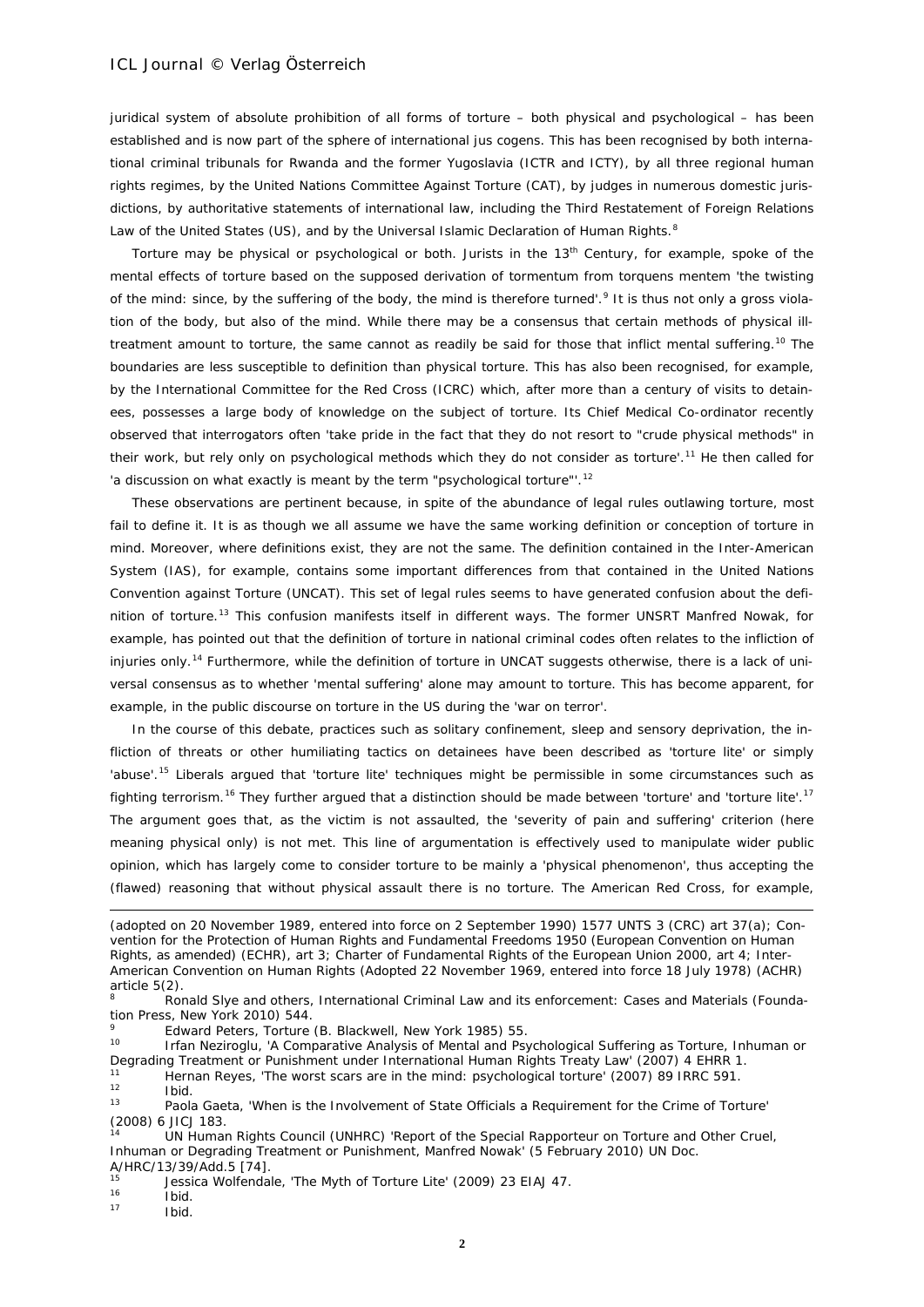recently conducted a poll which found that almost 60 percent of American teenagers felt techniques such as water-boarding or sleep deprivation are sometimes acceptable and that, overall, teenagers are 'significantly more in favor of torture than older adults'.<sup>[18](#page-2-0)</sup>

The active use of psychological interrogation tactics is not limited to the above example. Their use has been frequently documented in other recent conflicts. These include, *inter alia*, the treatment of Tibetan prisoners in China and Palestinian detainees in Israel.<sup>[19](#page-2-1)</sup> The point is that psychological tactics generate considerable disagreement across jurisdictions. They are ambiguous almost by design and are the product of deliberate attempts to engineer tactics that provoke subtle forms of pain and at the same time leaving minimal evidence of brutality.<sup>[20](#page-2-2)</sup> The misery such tactics produce is entirely 'in the mind'. Since many such tactics involve subjecting detainees to visceral sensations that people regularly experience to some degree or another (i.e. feeling fa-tigued, lonely), they are less recognisably painful than more shocking forms of physical brutality.<sup>[21](#page-2-3)</sup>

The validity of the torture standard, however, depends on the accuracy with which courts and policy makers can determine the 'severity of pain' that a particular interrogation tactic provokes. Unfortunately, as will be seen, psychological research suggests that humans are extremely ill-equipped to make this judgment. The difficulty inherent in the assessment of psychological suffering has been observed by a former UNSRT, Nigel Rodley, who stated that 'the notion of "intensity of suffering" is not susceptible of precise gradation, and in the case of mainly *mental* as opposed to physical suffering, there may be an aura of uncertainty as to how… [to assess] the matter in any individual case'(emphasis added).<sup>[22](#page-2-4)</sup> The inter-disciplinary nature of human rights has the potential to make such tasks less daunting by integrating scientific knowledge from other disciplines, such as psychiatry and social psychology.

Finally, aside from interrogational tactics, the direct or indirect impact of trauma on other family members besides the index sufferer is another issue that requires ongoing assessment. Trauma does not occur in a vacuum and often a number of family members may be similarly traumatised. Even where family members are not directly victimised, the indirect effects on them may be severe as in the case of relatives of victims of the disappeared. The problem or difficulty, however, is that these scars are invisible. There are no objective signs, no measurable parameters, lab tests or x-rays that document such psychological wounds.

It is on the basis of the above observations that it is considered relevant and timely to embark on the present study.

### A. Research Question, Scope and Objectives

This study is an attempt to address the issue of whether the definitions and interpretations of mental torture under international human rights law (IHRL) adequately reflect the psychological 'realities' as told by survivors and reflected in social, psychiatric and psychological research.

Space and time limitations prevent a scholarly analysis of each and every method of psychological torture. The author has chosen, for reasons outlined in the previous section, to focus on the following methods of mental suffering:

- 1. Solitary confinement;
- 2. Sleep Deprivation;
- 3. Sensory deprivation and Sensory bombardment;

<span id="page-2-0"></span><sup>18</sup> <sup>18</sup> Tom Jacobs, 'What Is Torture? We Know It (Only) When We Feel It' (12 April 2011), <http:// www.miller-mccune.com/culture-society/torture-we-know-it-only-when-we-feel-it-30144/#> accessed 4 June 2011.

<span id="page-2-1"></span><sup>19</sup> Human Rights First and Physicians for Human Rights, 'Leave no marks: Enhanced Interrogation Techniques and the Risk of Criminality' (Joint Report) (August 2007) <https://s3.amazonaws.

<span id="page-2-2"></span>com/PHR\_Reports/leave-no-marks.pdf> accessed 24 May 2011, 112. <sup>20</sup> George Loewenstein and others 'Torture in the Eyes of the Beholder: The Psychological Difficulty of

Defining Torture in Law and Policy' (2011) 44 VandJTransnatlJ 87, 99.

<span id="page-2-3"></span><sup>&</sup>lt;sup>21</sup> Human Rights First and Physicians for Human Rights (n 19) 100.<br><sup>22</sup> Depart of the UN Human Bights Committee, GAOB 27th Session 1

<span id="page-2-4"></span>Report of the UN Human Rights Committee, GAOR 37th Session Supp No 40 Annex V General Comment 7(16) (1982) U.N. Doc. A/37/40 [2].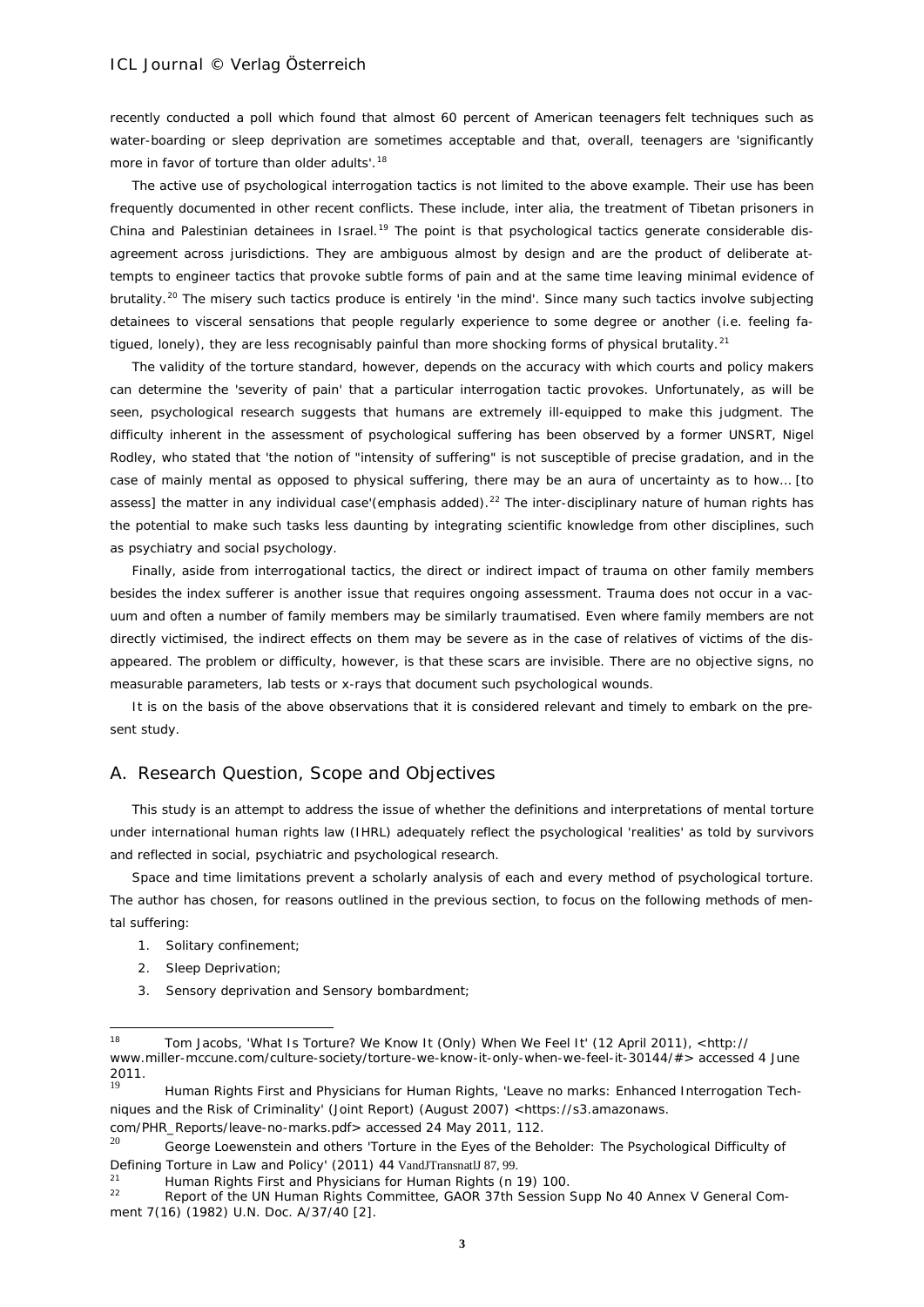- 4. The use of threats and phobias to induce fear of death or injury;
- 5. Sexual or cultural humiliation; and
- 6. Mental distress caused by the disappearance of a close relative.

This means that other, and sometimes related, methods of psychological suffering such as incommunicado detention, conditions of detention, deprivation of food and drink, the death row phenomenon, medical experimentation fall outside the scope of this study. Furthermore, this research focuses on the person being tortured, not the person inflicting the torture, and so the role of the torturer in the process of psychological torture is also beyond the scope of this study.

The last method may appear somewhat 'on its own' given that it is not an interrogational tactic, like the first five. It was considered, however, relevant to include it in the present study given that the mental suffering endured by this category of persons is often disregarded by relevant authorities and it remains an open question whether their suffering may be equated to mental torture. For the avoidance of doubt, the reader should note that the focus is directed only towards the *relatives* of the disappeared and not the primary victims of disappearances themselves.

Finally, there are also limitations in terms of jurisdiction. This study is only examining IHRL and so will not consider the relevant provisions of international humanitarian law or the jurisprudence from the International Criminal Tribunals. In terms of regional human rights systems, the author has omitted consideration of the African system and will only be examining the IAS and European System. This was considered prudent given the extensive case-law which both these systems have produced.

Overall, this research aims to fill an existing gap. Its purpose is to provide adjudicators, academics, lawyers, policy makers and other human rights professionals with a single piece of academic research encompassing both the non-legal and legal dimensions of psychological torture thereby contributing to a renewed appreciation of the concept.

#### B. Terminology

The terms 'psychological torture' or 'mental torture' can relate to two different aspects of the same entity.<sup>[23](#page-3-0)</sup> On the one hand, it can designate methods (i.e. the use of *non-physical* methods). While *physical methods* of torture can be more or less self-evident, *non-physical* means a method that does not hurt, maim or even touch the body, but touches the mind instead. On the other hand, the term can also be taken to designate the psychological *effects* (as opposed to physical ones) of torture in general. There is sometimes a tendency to merge these two separate concepts into one, which leads to confusion.<sup>[24](#page-3-1)</sup> For the avoidance of doubt, the use of the terms 'psychological torture' and 'mental torture' in this research is concerned with the former, the *non-physical methods* of torture. This distinction is made because this article is not dealing with the psychological effects of torture in general. It is focusing on the *effects* of *non-physical methods* of torture.

The above distinction, it may be noted, is in line with the reasoning of the first UN Special Rapporteur on Torture (UNSRT), Peter Kooijmans, who noted that:

This distinction [between physical and psychological torture] seems to have more relevance for the *means* by which torture is practised than for its character. Almost invariably the effect of torture, by whatever means it may have been practised, is physical and psychological.<sup>[25](#page-3-2)</sup> (emphasis added)

It should also be mentioned that, throughout this study, the adjectives 'mental', 'psychological' and 'nonphysical' will all be used interchangeably to describe the forms of ill-treatment under review.

<span id="page-3-0"></span><sup>23</sup>  $\frac{23}{24}$  Reyes (n 11) 594.

<span id="page-3-1"></span> $\frac{24}{25}$  Ibid 595

<span id="page-3-2"></span><sup>25</sup> UN Commission on Human Rights (UNCHR) 'Report of the Special Rapporteur on Torture and Other Cruel, Inhuman and Degrading Treatment or Punishment, Peter Kooijmanns' (19 February 1986) U.N. Doc. No.E/CN.4 /1986/15 [4].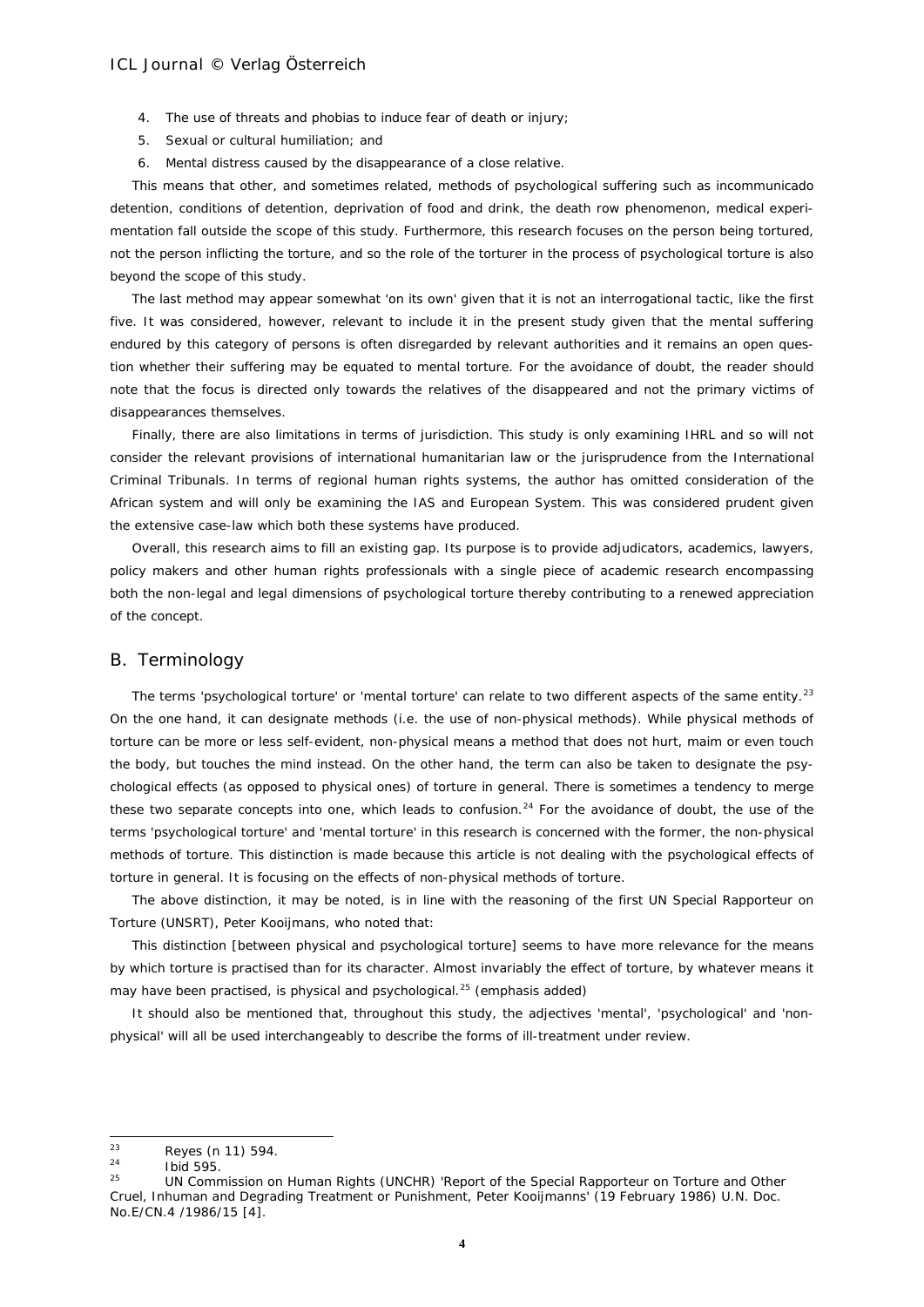### C. Structure of the Study

The first part of this study is dedicated to examining the scientific knowledge that exists in relation to psychological torture. Chapter 2 will take each of the methods and consider the historical background, survivor testimonies and focus, in particular, on the contributions of social and psychological research to our understanding of the effects of each method.

The second part of the study will examine the legal framework. In Chapter 3, the United Nations (UN) system of human rights protection will be discussed. This Chapter is divided into three sections. Firstly, the definition of mental torture under UNCAT and the jurisprudence and general observations from the CAT will be analysed. Secondly, the practice of the Human Rights Committee (HRC) will be discussed before finishing with an analysis of the contributions from the UNSRT. In Chapter 4, two regional human rights systems will be examined. This will begin with an analysis of the definition of mental torture and jurisprudence of the IAS. It will then do the same for the European system of human rights protection, focusing on the jurisprudence emanating from the European Commission of Human Rights (EComHR) and the European Court of Human Rights (ECtHR) and the interpretation of the ECHR. For ease of comparison, and where possible, these chapters will share a common structure.

Chapter 5, the final chapter, will compare and contrast the judicial consensus with existing research from the non-legal disciplines and draw a conclusion as to the level of protection offered by IHRL to victims of psychological ill-treatment.

#### D. Methodology

This research question is, in essence, a legal question. It is a normative issue. It is examining what the law is and what, in the author's view, it should say. While there is no one consensus on the correct methodology of 'normative legal scholarship', the author considers that human rights lawyers should more readily borrow from other disciplines, in the present case for example, the social sciences and psychology. The author's own back-ground is multidisciplinary<sup>[26](#page-4-0)</sup> and he will endeavour to adopt an interdisciplinary approach to this study.

The author considers that legal arguments, in the field of human rights, are not always sufficient. In this research, therefore, the author's legal arguments will be accompanied with the weight of arguments made by psychologists and social scientists. In the first part of this research, therefore, the author will refer to primary evidence – quantitative data – collected by psychologists and social scientists. It is proposed that our understanding of mental torture will be enhanced by this broad analysis, based on legal and non-legal arguments, to provide a picture that traditional legal analysis cannot. The author will not critically analyse the psychological or sociological data, given that he is not trained in these disciplines. Rather, he will integrate the findings into this research. This approach has been termed, by some commentators, as 'passive interdisciplinarity'.<sup>[27](#page-4-1)</sup>

The second part of this research will analyse the *positive* human rights law, that is, the human rights instruments and jurisprudence in relation to mental torture as it exists today. The author has chosen to take a comparative approach to this legal analysis. There are several reasons for this.

Human rights treaties are living instruments and the jurisprudence is continuously developing interpretations of definitions, such as mental torture. Furthermore, there is an increasing cross-fertilisation between the bodies of IHRL and beyond. To take just one example of this cross-fertilisation, the International Criminal Tri-bunals have referred to the UNCAT definition<sup>28</sup>, the jurisprudence of the CAT<sup>[29](#page-4-3)</sup>, the HRC<sup>[30](#page-4-4)</sup>, the ECtHR<sup>31</sup> and the

<span id="page-4-0"></span> $26$ The author is trained in the humanities at undergraduate level, law at postgraduate and professional level and is a legal practitioner in private practice.

<span id="page-4-1"></span><sup>27</sup> Eva Brems, 'Methods in Legal Human Rights Research' in F. Coomans, F. Grunfeld and M. Kamminga (eds), *Methods of Human Rights Research* (Intersentia, Antwerp 2009) 85.

<span id="page-4-2"></span><sup>28</sup> *Prosecutor v Kunarac, Kovać and Vuković* (Judgement) ICTY-96-23 and ICTY-96-23/1 (22 February 2001) [472]-[484].

<sup>&</sup>lt;sup>29</sup> *Prosecutor v Furundžija* (Judgement) ICTY-95-17/1 (10 December 1998) [163].<br><sup>30</sup> *Prosecutor v. Delalić* (Judgement) ICTY-96-21 T (16 November 1999) [461]

<span id="page-4-4"></span><span id="page-4-3"></span><sup>30</sup> *Prosecutor v. Delalić* (Judgement) ICTY-96-21-T (16 November 1998) [461].

<span id="page-4-5"></span>Ibid [462]-[466].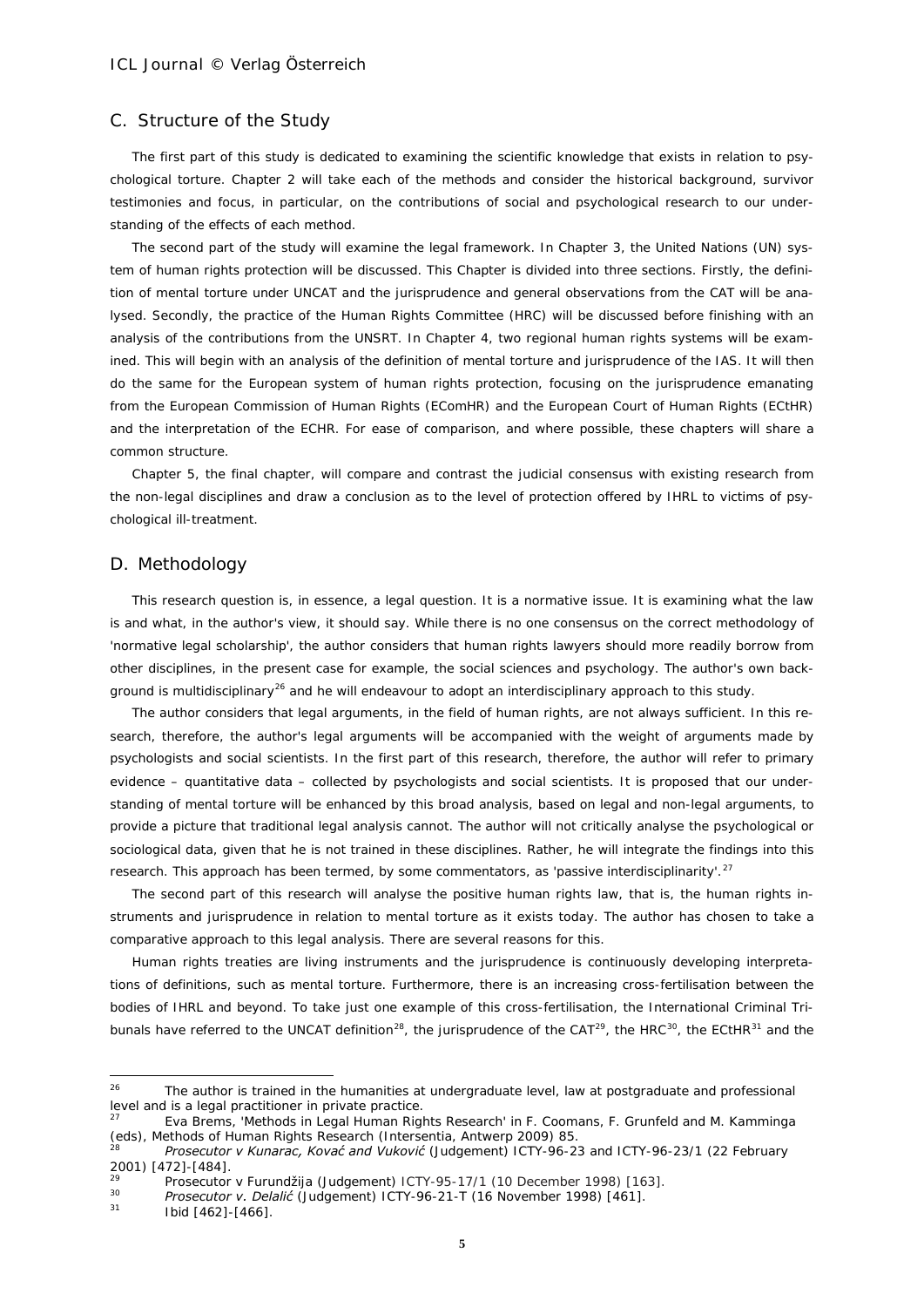Inter-American Court (IACtHR) and Commission (IAComHR)<sup>32</sup>. The comparative method will allow the author to determine the explicit or implicit arguments used in the courts or monitoring bodies.

In methodological terms, it has been suggested that existing jurisdictions may be considered as *empirical material* of how conflicting normative positions are being reconciled.[33](#page-5-1) In this regard, the author considers that the various international and regional systems under review in this study may be considered as 'empirical material' and will be used to test whether arguments of mental torture concerning the methods in question have been used elsewhere and, if so, how such arguments were received by that court or body.

The author is aware that certain scholars, notably Fons Coomans, have noted that human rights lawyers have 'an unfortunate inclination...to show excessive deference towards the case law emanating from international human rights bodies'. $34$  The reason that this deference exists, he suggests, is based on an assumption that international human rights monitoring mechanisms should simply be supported, especially when they are adopting progressive opinions. In his view, this approach confuses scholarship with activism and he argues that if the output of international bodies is below expectations, human rights scholars have a duty to point this out. It is in this spirit that this author will approach the second part of this study and adopt a critical approach to the jurisprudence emanating from such bodies. In doing so, the author will be mindful to clearly distinguish the law as it is (*lex lata)* from the law as it should be in the opinion of the author (i.e. *lex ferenda*).

The author has examined the whole body of judgments in each of the legal categories.

Apart from the classical legal sources such as book publications, articles in periodicals, conventions and declarations, legal judgments and quasi-legal judgments, the author will also refer extensively to NGO reports, press articles, secondary and internet sources and reports emanating from conferences and seminars where relevant experts have contributed their views. In essence, the legal methodology will consist of interpretation, systematisation and argumentation techniques.

# II. THE SCIENTIFIC FRAMEWORK

### A. The Psychology behind Psychological Torture

#### 1. Introduction

This chapter will begin with some general observations on psychological torture, from the perspective of psychologists. It will then consider each method outlined in the Introduction and adopt a common structure for each one. This will consist of an 'introduction' where each method is further elaborated paying particular attention to terminology used. This will be followed by a section on 'historical background and survivor testimonies' which seeks to integrate the historical development of the interrogation method with personal accounts from torture survivors. This serves to contextualise the particular mode of ill-treatment. Finally, in the section on 'scientific knowledge', the author will present the findings of the relevant social scientific, psychiatric and psychological research that has been conducted in the particular area.

# 2. General Observations

This section has two objectives. Firstly, it is proposed to provide some brief perspectives on a non-legal understanding of psychological torture, to help set the context for the remainder of this Chapter. Secondly, it is proposed to discuss recent research relating to psychological interrogation techniques.

In general terms, psychologists have described mental torture as 'the systematic destruction of that which we normally can consider the building blocks of human mental health…a sense of worth and capability to form relationships with others, an experience of integrity and dignity…feeling some kind of predictability and future

<span id="page-5-0"></span> $32$  $\frac{32}{33}$  Ibid [481]-[486].

<span id="page-5-1"></span>Jan Smits, 'Redefining Normative Legal Science: Towards an Argumentative Discipline' in F. Coomans, F. Grunfeld and M. Kamminga (eds), *Methods of Human Rights Research* (Intersentia, Antwerp 2009) 51.

<span id="page-5-2"></span><sup>34</sup> F. Coomans, F. Grunfeld and M. Kamminga 'A Primer' in F. Coomans, F. Grunfeld and M. Kamminga (eds), *Methods of Human Rights Research* (Intersentia, Antwerp 2009) 16.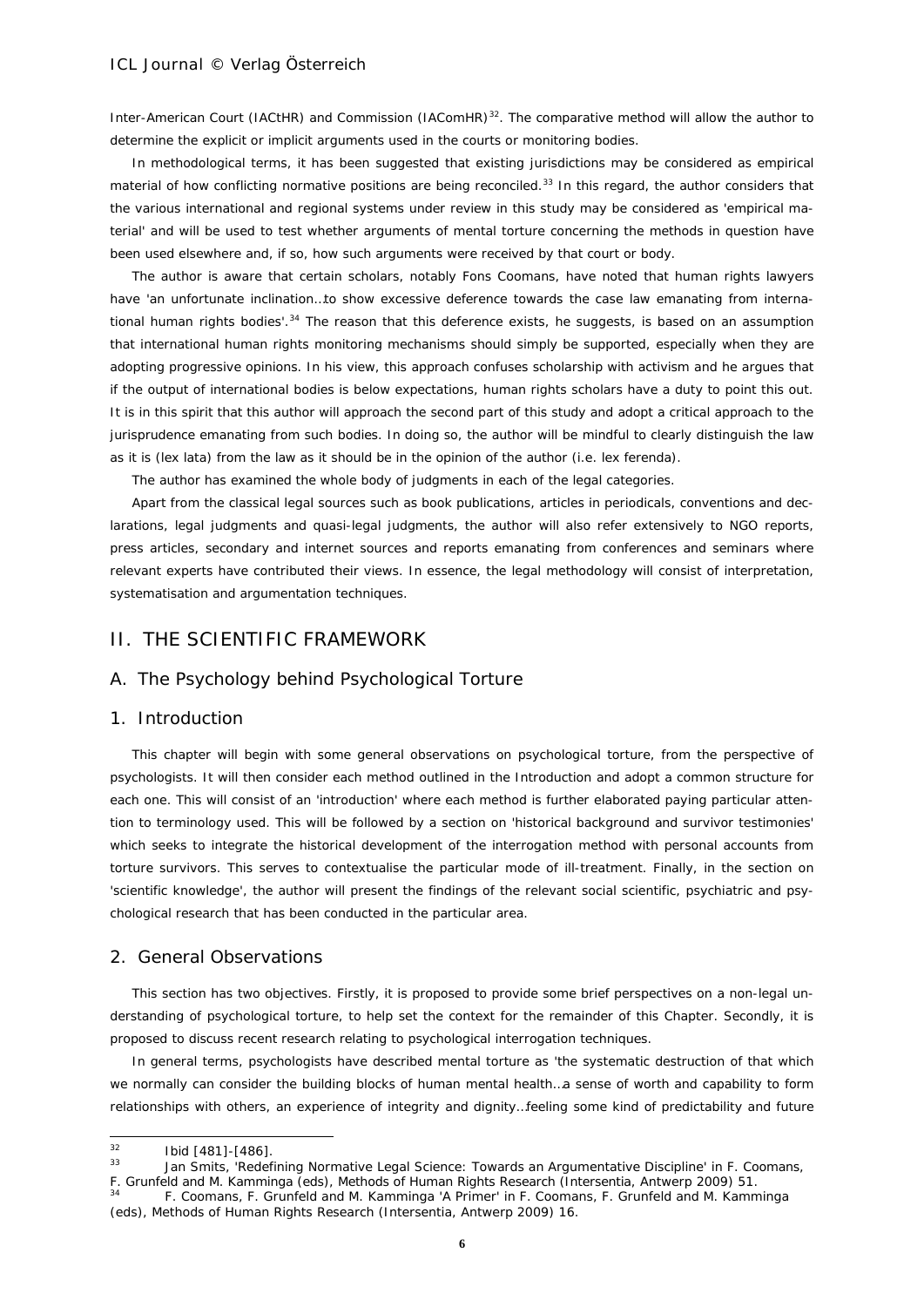perspective in life'.<sup>[35](#page-6-0)</sup> This view considers psychological torture as a systematic attack on these basic elements of human lives. Others have spoken of how mental torture destroys the 'Self'. This is what one might term the central core of the individual and represents the organising function of our psychological world.<sup>[36](#page-6-1)</sup> Nora Sveaass, a prominent psychologist and member of the CAT, has written that psychological torture or ill-treatment is 'the process by which psychological pain is transformed into humiliation and dehumanization, where the essence of being human- namely personal agency, values, emotions, hope, relationships, and trust- is under attack'.<sup>[37](#page-6-2)</sup>

Turning to interrogation techniques, psychologists have amassed significant evidence in recent years that people exhibit a 'cold-to-hot empathy gap'. This concept 'captures the insight, documented in numerous empirical studies, that people who are not currently experiencing a visceral hot state-herein defined as any compelling aversive emotional state such as fear, hunger, fatigue, or pain-regularly underestimate its intensity'.<sup>[38](#page-6-3)</sup> Empathy gap effects have also been demonstrated for physical pain. Medical literature, for example, has repeatedly found that doctors underestimate the severity of their patients' pain.<sup>[39](#page-6-4)</sup>

In a very recent study, psychologists asked participants to evaluate three common interrogation techniques: exposure to cold temperatures, sleep deprivation and solitary confinement. Those involved were presented with a vignette describing one of the tactics and were asked to provide an assessment of the level of pain or discomfort induced by the tactic, the ethicality of the tactic and whether it should be categorised as questioning, inter-rogation, oppressive interrogation, or torture.<sup>[40](#page-6-5)</sup> To test whether an empathy gap affected the participants' judgments, some made them without actually experiencing the distress of the interrogation tactic, while others made the judgments while experiencing a mild version of the pain produced by the tactic. The researchers found that the empathy gap affected participants' severity assessments in that those in a cold (i.e. pain free) state underestimated the severity of each interrogation tactic compared to participants who were directly experiencing pain. Second, the empathy gap affected participants' normative assessments in so far as those who were not experiencing any pain assessed the tactics as more ethical than those who were actively experiencing it.[41](#page-6-6)

These series of experiments confirm that people 'suffer from innate empathic biases when assessing the se-verity of interrogation tactics'.<sup>[42](#page-6-7)</sup> The findings suggest that empathy gaps for physical and psychological pain undermine our ability to objectively evaluate interrogation practices.<sup>[43](#page-6-8)</sup> By underestimating the pain of enhanced interrogation, people may perceive objectively torturous practices to be morally or legally acceptable. In addition, in practical terms, since judges evaluating interrogation tactics are unlikely to be experiencing a 'significantly elevated visceral state when making their evaluations, the findings suggest that they are at risk of sys-tematically underestimating the severity of the tactics'.<sup>[44](#page-6-9)</sup>

Anecdotal evidence supports the empathy gap's sobering effects on evaluations of enhanced tactics. In one (now) famous example, at the bottom of a US Justice Department memorandum in which the use of a stress position involving prolonged standing is described, then Secretary of Defence Donald Rumsfeld wrote, 'I stand for 8-10 hours a day. Why is standing limited to 4 hours?'.<sup>[45](#page-6-10)</sup>

<span id="page-6-0"></span><sup>35</sup> <sup>35</sup> Nora Sveaass, 'The Organized Destruction of Meaning' in Nils Lavik (ed) *Pain and Survival: Human Rights Violations in Mental Health* (Scandinavian University Press, Oslo 1994) 43.

<span id="page-6-1"></span><sup>36</sup> Shirley Spitz, 'The Psychology of Torture' (Seminar Paper delivered on 17 May 1989 at the [University](http://www.wits.ac.za/)  [of the Witwatersrand,](http://www.wits.ac.za/) South Africa) [<http://www.csvr.org.za/wits/papers/papspitz. htm>](http://www.csvr.org.za/wits/papers/papspitz.%20htm)accessed 20 May  $\frac{2011}{37}$ .

<span id="page-6-2"></span><sup>37</sup> Nora Sveaass, 'Destroying Minds: Psychological Pain and the Crime of Torture' (2008) 11 NYCityLRev 303, 304.

<span id="page-6-3"></span><sup>&</sup>lt;sup>38</sup> Loewenstein (n 20) 92; See also L. Nordgren and others 'What Constitutes Torture? Psychological Impediments to an Objective Evaluation of Enhanced Interrogation Tactics' (2011) 22 Psychological Science, 689-694.

 $\frac{39}{40}$  Ibid 110.

<span id="page-6-6"></span><span id="page-6-5"></span><span id="page-6-4"></span> $^{40}$  Ibid 113.

 $^{41}$  Ibid 114.

 $\frac{42}{43}$  Ibid.

<span id="page-6-9"></span><span id="page-6-8"></span><span id="page-6-7"></span> $\begin{array}{ccc} 43 & & & \text{lbid.} \\ 44 & & & \text{lbid.} \end{array}$ 

 $144$  Ibid 93.

<span id="page-6-10"></span>**Ibid 115.**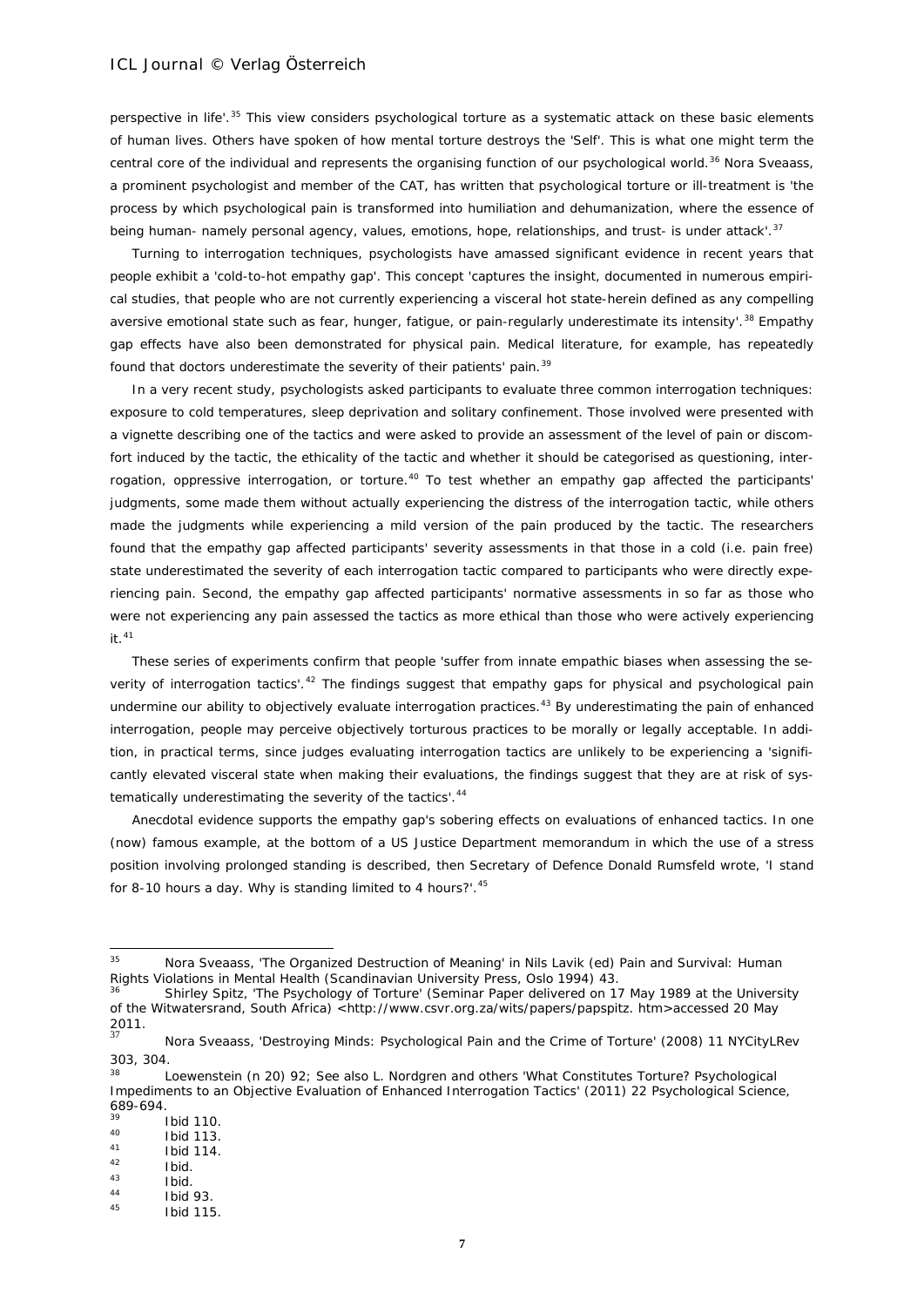### 3. Solitary Confinement

# a. Introduction

#### *Electricity torture is mere child's play in comparison to prolonged solitude.*[46](#page-7-0)

These were the words spoken by one of the members of the MLN-Tupamaro movement in Uruguay who, during the 1970s and 1980s, were imprisoned in harsh conditions of solitary confinement for several years without being allowed to communicate with anyone. Solitary confinement is perhaps one of the most well known methods of interrogation and used in many countries around the world and implies that a detainee is placed in a cell with no human contact whatsoever or sometimes only with interrogators, guards, and other personnel ancillary to the detention. It is also used in a punishment context. For the avoidance of doubt, the present analysis considers the use of the method only in an interrogational context and not in the context of 'lawful sanctions'.

In psychological terms, solitary confinement is seen as particularly harsh. As a psychologist from the Swedish Red Cross noted, 'man is intrinsically social and human nature is realised only through interaction and par-ticipation with others'.<sup>[47](#page-7-1)</sup> This is the essence of what makes this technique one of the 'most internationally ubiq-uitous enhanced interrogation tactics employed in the modern era'.<sup>[48](#page-7-2)</sup>

#### b. Historical Background and Survivor Testimonies

Many victims of solitary confinement have spoken of their experiences and the purpose of this section is to present some of those accounts.

The journalist Terry Anderson, reflecting on his seven years as a hostage of Hezbollah in Lebanon, wrote that 'I would rather have had the worst companion than no companion at all'.<sup>[49](#page-7-3)</sup> Indeed, it appears from survivors' testimonies that human companionship is as important as food or water. Reflecting on his experiences of several years as an American soldier in captivity in Northern Vietnam, Thomas Moe wrote that:

What I was not prepared for were the effects of solitary confinement. For the first nine months of my captivity, and sporadically later, I didn't see, hear or talk to another American. Although physical pain was inflicted on me deliberately and effectively, I would discover what an incredible burden mental pain would add to my suffering, how a dark fog slowly could creep over my consciousness, trying to rob me of my remaining power of rea-soning.<sup>[50](#page-7-4)</sup>

Another Prisoner of War (POW), John McCain, wrote that solitary confinement 'crushes your spirit and weakens your resistance more effectively than any other form of mistreatment'.<sup>[51](#page-7-5)</sup> Just to put this in context, he had also been beaten regularly, denied adequate medical treatment for two broken arms, a broken leg and chronic dysentery.

The psychologist Hans-Eberhard Zahn, a dissident under the communist regime in East Germany, was held in special prisons of the Stasi from 1953 until 1960. He gave a detailed account of his symptoms from the methods of psychological torture practiced by the Stasi. As a result of the prolonged isolation, his longing for

<sup>46</sup> 

<span id="page-7-1"></span><span id="page-7-0"></span><sup>&</sup>lt;sup>46</sup> Reyes (n 11) 607.<br><sup>47</sup> Enrique Bustos, 'Psychodynamic Approaches in the Treatment of Torture Survivors' in Metin Basoglu (ed.) *Torture and its consequences*, (Cambridge University Press, London 1992) 333, 344.

<span id="page-7-3"></span><span id="page-7-2"></span> $^{48}$  Loewenstein (n 20) 112.

<sup>49</sup> A. Gawande, 'Hellhole' *The New Yorker* (New York 30 March 2009) [<www.newyorker.com/ report](http://www.newyorker.com/%20reporting/2009/03/30/090330fa_fact_gawande)[ing/2009/03/30/090330fa\\_fact\\_gawande>](http://www.newyorker.com/%20reporting/2009/03/30/090330fa_fact_gawande)accessed 14 June 2011, 37.

<span id="page-7-4"></span><sup>50</sup> Thomas Moe, 'Pure Torture' University of Notre Dame Magazine (January 1996) <http:// magazine.nd.edu/news/13873-pure-torture> accessed 29 May 2011, 2.

<span id="page-7-5"></span> $51$  Gawande (n 49) 39.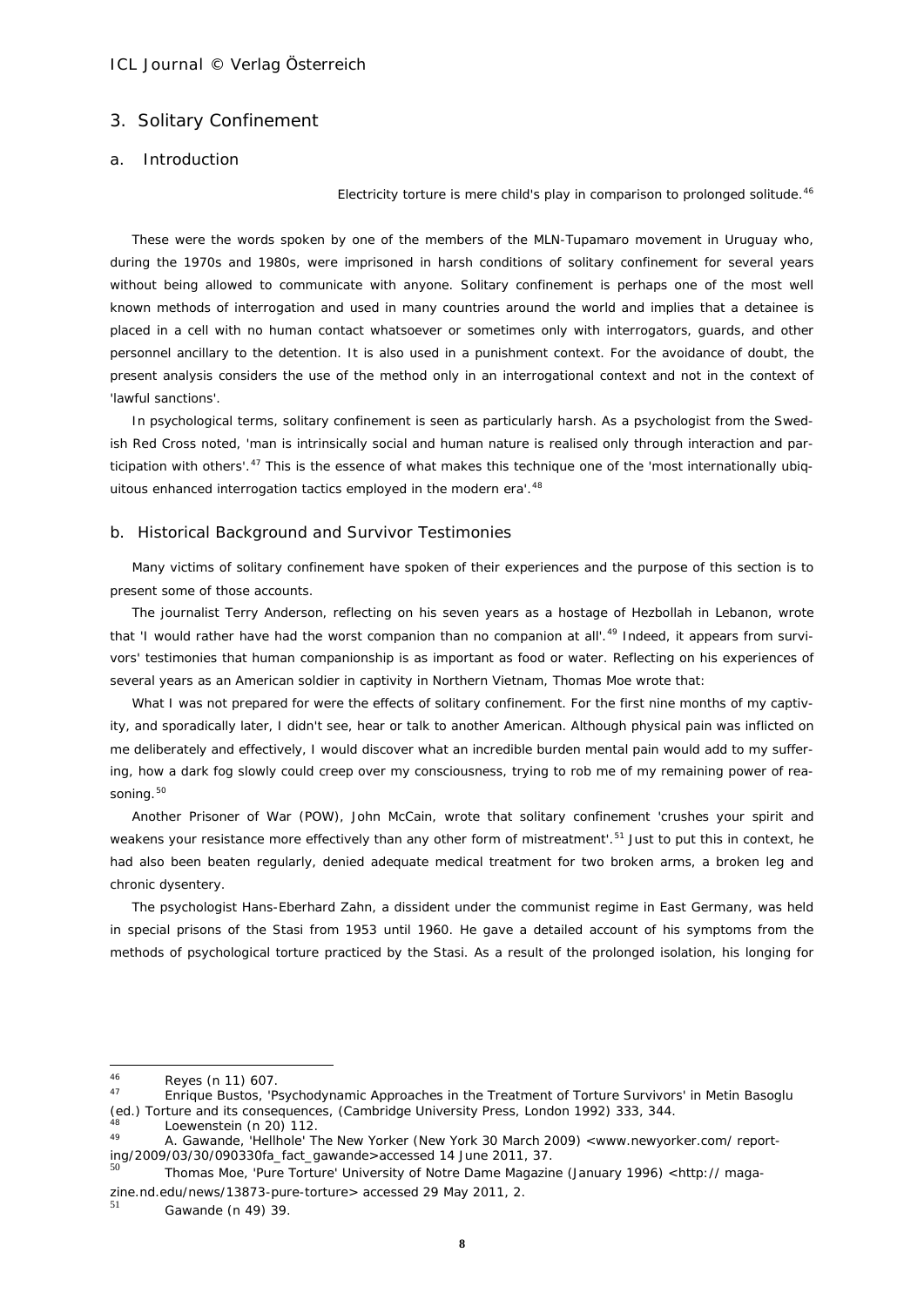human contact became so overwhelming that he started to desire being beaten by his guards and remembers breaking out in tears when a guard shook his hand to say hello.<sup>[52](#page-8-0)</sup>

Moving to more recent times, one Yemeni detainee in Guantánamo Bay was held in solitary confinement from December 2003 to late 2004. He described his mood during solitary confinement as 'deteriorating…encompassing frustration, rage (although…not violent), loneliness, despair, depression, anxiety, and emo-tional outbursts'.<sup>[53](#page-8-1)</sup> His appointed counsel described his client's condition as 'initially agitated and withdrawn' and said that he witnessed in him significant mood swings, including 'uncontrollable weeping at inappropriate times, undirected anger, and unresponsiveness'.<sup>[54](#page-8-2)</sup> Based on these descriptions, an expert psychiatrist concluded that he was 'at significant risk for future psychiatric deterioration, possibly including the development of irreversible psychiatric symptoms'.<sup>[55](#page-8-3)</sup>

Independent forensic experts have also spoken of their impressions of solitary confinement. Dr. Hernan Reyes, medical coordinator for detention-related activities at the ICRC, has visited countless detention centres around the world. When questioned what, in his view, was the worst form of torture, he said the following:

I remember distinctly some political prisoners telling me that for them the worst form of torture was solitary confinement. They said they had been severely beaten, they had been tortured with electricity and other niceties and they said the worst part was being in strict solitary confinement for months on end, for six, eight, nine, twelve months. For them that was much worse, and luckily these political prisoners happened to be very intel-lectually strong and so they devised methods to cope with that. I think that would be very, very, very difficult.<sup>[56](#page-8-4)</sup>

#### c. Scientific Knowledge

The alarm raised about the 'brainwashing' of political prisoners under the Soviet Union, Communist China and during the Korean War gave rise to a major body of medical and scientific literature concerning the effects of social isolation.<sup>[57](#page-8-5)</sup> The purpose of this section is to summarise the findings of this literature.

Firstly, in general terms, some evidence exists that solitary confinement is potentially more psychologically damaging than physical torture.<sup>[58](#page-8-6)</sup> Victims may even develop a unique syndrome. Research in the 1980s found that rigidly imposed solitary confinement could result in substantial psychopathological effects and may form a clinically distinguishable syndrome.<sup>[59](#page-8-7)</sup> Others have argued that a person 'exposed to isolation for the first time develops...a predictable group of symptoms, which might almost be called a "disease syndrome"'.<sup>[60](#page-8-8)</sup>

It appears that the duration of isolation need not be prolonged for it to result in negative psychological effects. In the US, for example, a review of the studies of supermax facilities has revealed that 'there is not a single published study of solitary or supermax-like confinement in which non-voluntary confinement lasting for longer *than 10 days...* failed to result in negative psychological effects'<sup>[61](#page-8-9)</sup> (emphasis added). The findings of a Danish study of prisoners held in solitary confinement for *longer than four weeks* found that they were twenty

<span id="page-8-0"></span><sup>52</sup> <sup>52</sup> Physicians for Human Rights, 'Break them down: Systematic Use of Psychological Torture by U.S. forces' (Report) (May 2005) <http://physiciansforhumanrights.org/library/reports/us-torture-break-themdown-2005.html> accessed 13 June 2011, 64.

<span id="page-8-1"></span> $\frac{53}{54}$  Ibid 67.

<span id="page-8-2"></span> $\frac{54}{55}$  Ibid.

<span id="page-8-4"></span><span id="page-8-3"></span> $^{55}$  Ibid 68.

Harry Kreisler, 'Negotiating Prisoners Rights: Conversation with Hernan Reyes' (Institute of International Studies, University of California) (2 December 1999) <http://globetrotter.berkeley. edu/people/Reyes/reyes-con0.html> accessed 13 June 2011, 5.

<span id="page-8-5"></span>Stuart Grassian, 'Neuropsychiatric effects of Solitary Confinement' (Workshop on the Neurobiology of Psychological Torture, UC Davis Center for Mind and Brain) (30 September 2006)

[<sup>&</sup>lt;http://humanrights.ucdavis.edu/resources/library/documents-and-reports/Grassian. pdf>](http://humanrights.ucdavis.edu/resources/library/documents-and-reports/Grassian.%20pdf) accessed 2 June 2011, 3.

<span id="page-8-6"></span>Richard F Mollica and others, 'Overview: The Assessment and Diagnosis of Torture Events and Symptoms' in Metin Basoglu (ed), Torture and its consequences (Cambridge University Press, London 1992) 253, 255.

<span id="page-8-7"></span><sup>59</sup> Stuart Grassian, 'Psychopathological Effects of Solitary Confinement' (1983) 140 AmJPsychiatry, 1450- 1454.

<span id="page-8-8"></span>Richard Singer, 'Confining Solitary Confinement: Constitutional Arguments for a "New Penology"', (1971) 56 IowaLRev 1251, 1269.

<span id="page-8-9"></span><sup>61</sup> Craig Haney, 'Mental health issues in long-term solitary and ''supermax'' confinement' (2003) 49 Crime and Delinquency 124, 130.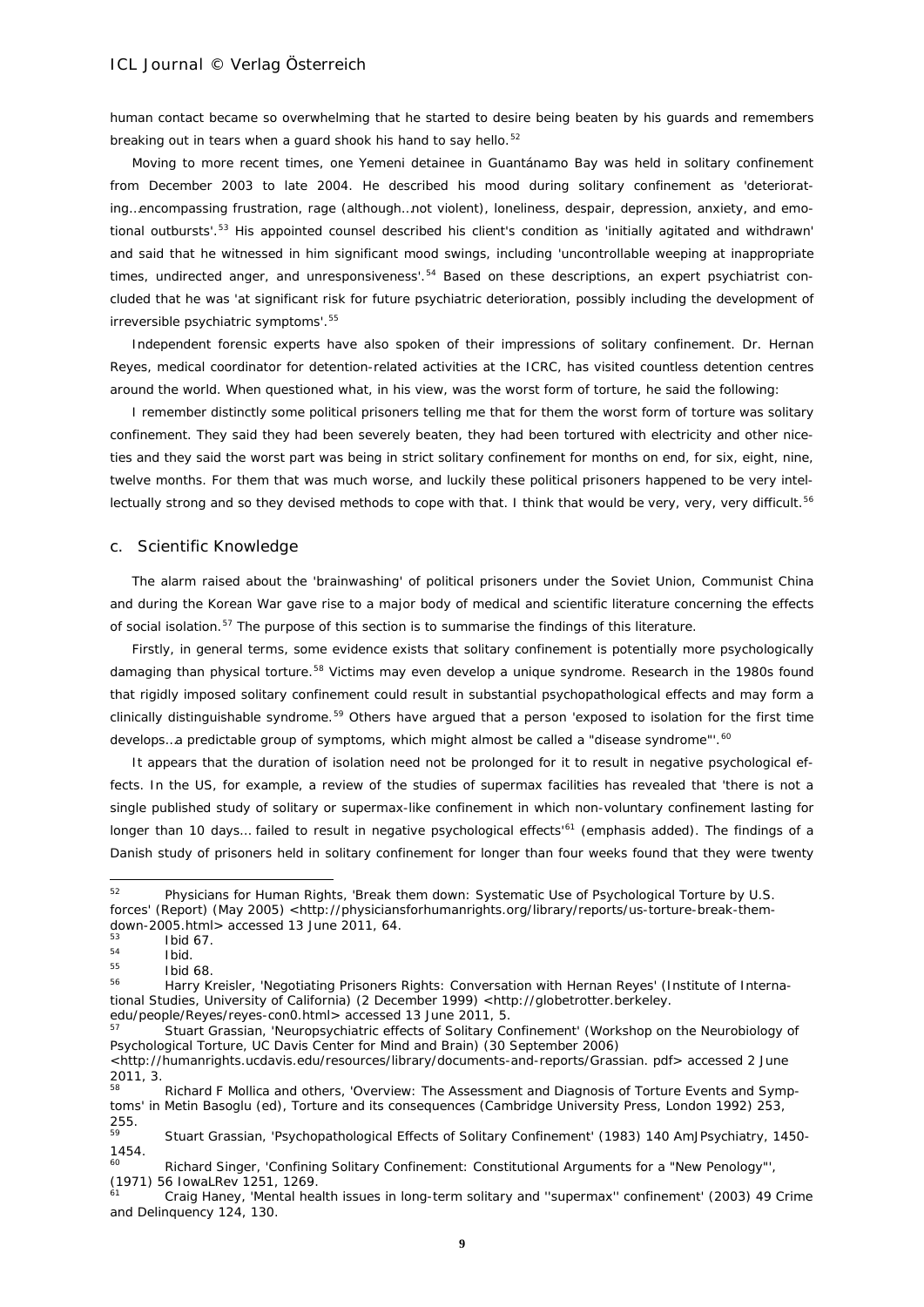times more likely to be admitted to a psychiatric hospital than a prisoner in a standard prison environment. It also noted that such detainees were at an increased risk of hospitalisation for psychiatric reasons.<sup>[62](#page-9-0)</sup>

It is established that the effects of solitary confinement are numerous. Declassified research conducted by the Central Intelligence Agency (CIA) during the 1950s and 1960s in the US suggests that the symptoms most commonly produced are superstition, intense love of any other living thing, perceiving inanimate objects as alive, hallucinations, and delusions.<sup>[63](#page-9-1)</sup> One well known expert has written that 'there are few if any forms of imprisonment that appear to produce so much psychological trauma and in which so many symptoms of psy-cho-pathology are manifested'.<sup>[64](#page-9-2)</sup> He summarised the health effects of isolation as including appetite and sleep disturbances, anxiety, panic, rage, loss of control, paranoia, hallucinations, self-mutilations, a sense of impending emotional breakdown, suicidal ideation and behaviour, and hypertension. Other medical experts have also identified the psychological effects to include depression, cognitive disturbances, obsessive thoughts and psy-chosis.<sup>[65](#page-9-3)</sup>

The effects of prolonged isolation may stretch into the long term. US POWs who were subjected to periods of solitary confinement by the Chinese during the Korean War suffered from persistent anxiety, suspiciousness, confusion, and depression up to 40 years after they were returned home.<sup>[66](#page-9-4)</sup> It has also been shown that long term exposure to extreme isolation can lead to an increased withdrawal of prisoners into themselves. One study found that as prisoners become 'increasingly unfamiliar and uncomfortable with social interaction, they are further alienated from others and made anxious in their presence' and that in extreme cases this 'environment is so painful, so bizarre and impossible to make sense of, that they create their own reality- they live in a world of fantasy instead'.<sup>[67](#page-9-5)</sup>

There is also a disturbing contradiction to be found in the effects of solitary confinement. Many have described developing affectionate feelings toward those prison guards inflicting the treatment. The Centre for the Treatment of Torture Victims (CTTV) in Berlin has reported that ex-prisoners have felt affection and love for their perpetrators, who during the period of total isolation and solitude were their only human contact.<sup>[68](#page-9-6)</sup> It has been suggested that this development may be impossible to integrate into one's value system and view of the world.<sup>[69](#page-9-7)</sup> When the victim is deprived of contact with others and starved of human interactions, they bond with the torturer. In scientific terms, this is known as 'traumatic bonding'.<sup>[70](#page-9-8)</sup> This perhaps sheds light on the experience described by Hans-Eberhard Zahn in Stasi prisons (above) and why, in George Orwell's *1984,* Winston Smith comes to love his torturer.

Staying with the theme of communication, even minor forms of communicating with others can help in a solitary confinement setting. For example, when a detainee alone in a cell manages to communicate with another detainee (e.g. by tapping on the wall), this takes on importance in terms of finding out what may happen and when. It serves to give the detainee the 'illusion of retaining some "control" and being able perhaps to "predict" what may happen'.<sup>[71](#page-9-9)</sup> A complete lack of any opportunity for such communication (i.e. in a modern high-security cell) will eliminate any such controllability.

Similarly, the ability to retain some of one's human values is equally important. One clinician explains how a client recalled when he himself was in prison and was being severely tortured, he comforted another victim whose torture he had witnessed. The client said 'Old man, I cannot defend you now. But whilst we are here in

<span id="page-9-0"></span><sup>62</sup> D. Sestoft and others, 'Impact of Solitary Confinement on Hospitalization Among Danish Prisoners in Custody' (1998) 21 IntJLawPsychiat 99, 107-108.

<sup>63</sup> Central Intelligence Agency, 'Human Resource Exploitation Training Manual' (1983) <http://

<span id="page-9-1"></span>www.gwu.edu/~nsarchiv/NSAEBB/NSAEBB122/CIA%20Human%20Res%20Exploit%20H0-L17. pdf> accessed 14 June 2011, 48.

<span id="page-9-2"></span> $^{64}$  Craig Haney (n 61) 124.

<span id="page-9-3"></span>Jeffrey Metzner and others, 'Solitary Confinement and Mental Illness in U.S. Prisons: A Challenge for Medical Ethics' (2010) 38 [JAAPL](http://www.jaapl.org/content/vol38/issue1/index.dtl?etoc) 104.

<span id="page-9-4"></span><sup>&</sup>lt;sup>66</sup> Human Rights First and Physicians for Human Rights (n 19) 30.<br> $^{67}$  Crais Hanov (n 41) 140

<span id="page-9-6"></span><span id="page-9-5"></span> $^{67}$  Craig Haney (n 61) 140.

 $^{68}$  Physicians for Human Rights (n 52) 68.

 $\frac{69}{70}$  Ibid.

<span id="page-9-8"></span><span id="page-9-7"></span>José Saporta and others, 'Psychobiological Consequences of Severe Trauma' in Metin Basoglu (ed.) *Torture and its consequences* (Cambridge University Press, London 1992) 151, 154.

<span id="page-9-9"></span>Reyes (n 11) 614.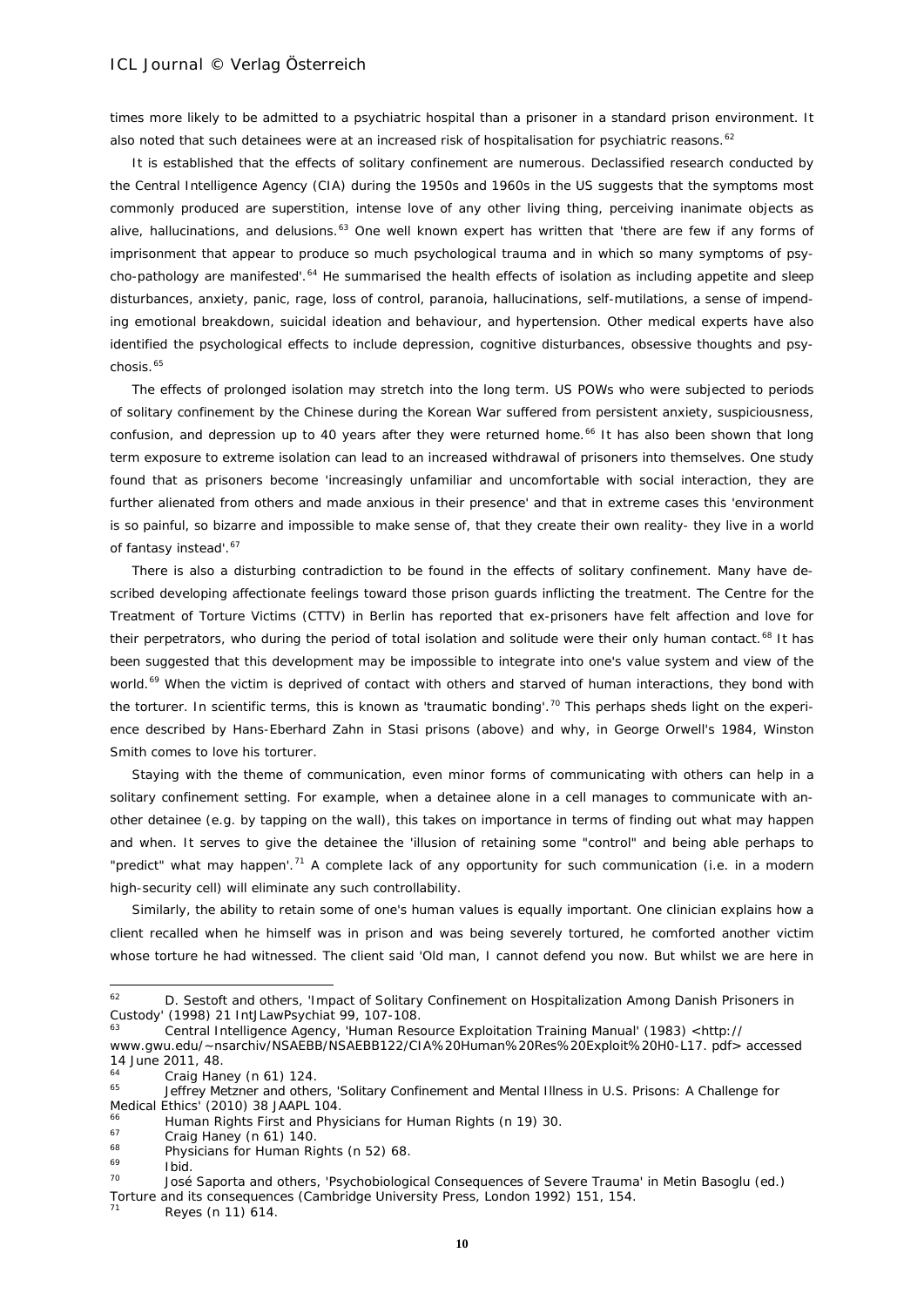prison I shall teach you to read and write, and that will be our victory'.<sup>[72](#page-10-0)</sup> The ability to retain such values is not possible in solitary confinement. Research also indicates that the availability of emotional support from other inmates may be a critical factor in speeding up recovery from the effects of torture, stressing the importance of sharing the traumatic experience.<sup>[73](#page-10-1)</sup> In the view of another psychiatrist, complete isolation widens the gap between 'powerful authorities and helpless individuals and prevents the perception of any similarity of humanely qualities between the two sides'.<sup>[74](#page-10-2)</sup> This has the effect of intensifying the torturer's hatred and contempt for the detainee and facilitates aggressive behaviour.

Finally, it may be observed that solitary confinement is usually categorised as a mental form of illtreatment.[75](#page-10-3) The severe effects of prolonged isolation, however, need not only be *mental*. A study of the self and its social brain, emerging from social neuroscience, has argued that human beings are neurologically far more interdependent than we might have realised before. This study traces the evolution of these traits by showing how for our primitive ancestors, survival depended not only on physical strength and cleverness but especially on greater commitments to and from one another. The pain of loneliness is so powerfully disruptive that even today persistent isolation can impair DNA transcription in our immune cells. The overall argument is that loneliness floods the body with stress hormones, raises blood pressure, accelerates aging, damages cogni-tion and weakens the immune system.<sup>[76](#page-10-4)</sup>

# 4. Humiliation and Shame

### a. Introduction

*Humiliation is worse than death; in times of war, words of humiliation hurt more than bullets – Old Somali Proverb.*[77](#page-10-5)

Humiliation is a complex notion. It has its origins in the Latin words *humus* (earth), *humilis* (low), and *humiliare* (to make low). On one level it may refer to three different aspects of the same experience: the perpe-trator's act, the victim's feeling, and the social process.<sup>[78](#page-10-6)</sup> Added to that is the inevitability that different cultures often disagree as to whether or not an experience rises to the level of a humiliation. In light of the subjective nature of such judgments, disputes will arise with one group insisting on applying the word to its own experi-ence and denying it to the other.<sup>[79](#page-10-7)</sup>

Despite being a complex notion, it can however be broken down into plain language. Firstly, all human beings yearn for recognition and respect. When they perceive that this is withdrawn or denied, they may feel humiliation. This is the strongest force for creating rifts and destroying relationships.<sup>[80](#page-10-8)</sup> This desire for recogni-tion unites human beings and provides a platform for contact and cooperation.<sup>[81](#page-10-9)</sup>

Humiliation shows some important differences compared to other 'shame-based phenomena'.<sup>[82](#page-10-10)</sup> Firstly, shame is an emotion and humiliation is 'an inner psychosocial effect of violence'.<sup>[83](#page-10-11)</sup> Secondly, shame affects only

 $\frac{78}{79}$  Ibid xiv.

<span id="page-10-0"></span> $72$ Stuart Turner and others, 'Psychological Sequelae of Torture' in John Wilson and Beverley Raphael (eds) *International Handbook of Traumatic Stress Syndromes* (Plenum Press, New York 1993) 8.

<span id="page-10-1"></span><sup>73</sup> Metin Basoglu and others, 'The role of Uncontrollable and Unpredictable Stress in Post-Traumatic Stress Responses in Torture Survivors' in Metin Basoglu (ed) *Torture and its consequences* (Cambridge University Press, London 1992) 182, 213.

 $^{74}$  Ibid 201.

<span id="page-10-3"></span><span id="page-10-2"></span>David Luban and others, 'Mental Torture: A Critique of Erasures in U.S. Law' (2011) (Georgetown Pub-lic Law Research Paper No. 11-31) [<http://papers.ssrn.com/sol3/papers.cfm?abstract\\_id= 1797806>](http://papers.ssrn.com/sol3/papers.cfm?abstract_id=%201797806) accessed 2 June 2011, 18.

<span id="page-10-4"></span>John Cacioppo and others, Loneliness: Human Nature and the Need for Social Connection (W.W. Norton, New York 2008) 12, 105, 141.

<span id="page-10-5"></span><sup>77</sup> Evelin Lindner, Making Enemies: Humiliation and International Conflict (Greenwood/Praeger Security International, Conneticut 2006) xv.

<span id="page-10-8"></span><span id="page-10-7"></span><span id="page-10-6"></span> $\frac{79}{80}$  Ibid.

 $\frac{80}{81}$  Ibid 171.

<span id="page-10-10"></span><span id="page-10-9"></span> $\frac{81}{82}$  Ibid. <sup>82</sup> Robert Oravecz and others, 'Social transition, exclusion, shame and humiliation' (2004) 14 Torture (Online) <http://www.irct.org/Default.aspx?ID=4740> accessed 14 June 2011, 3, 13.

<span id="page-10-11"></span>Ibid.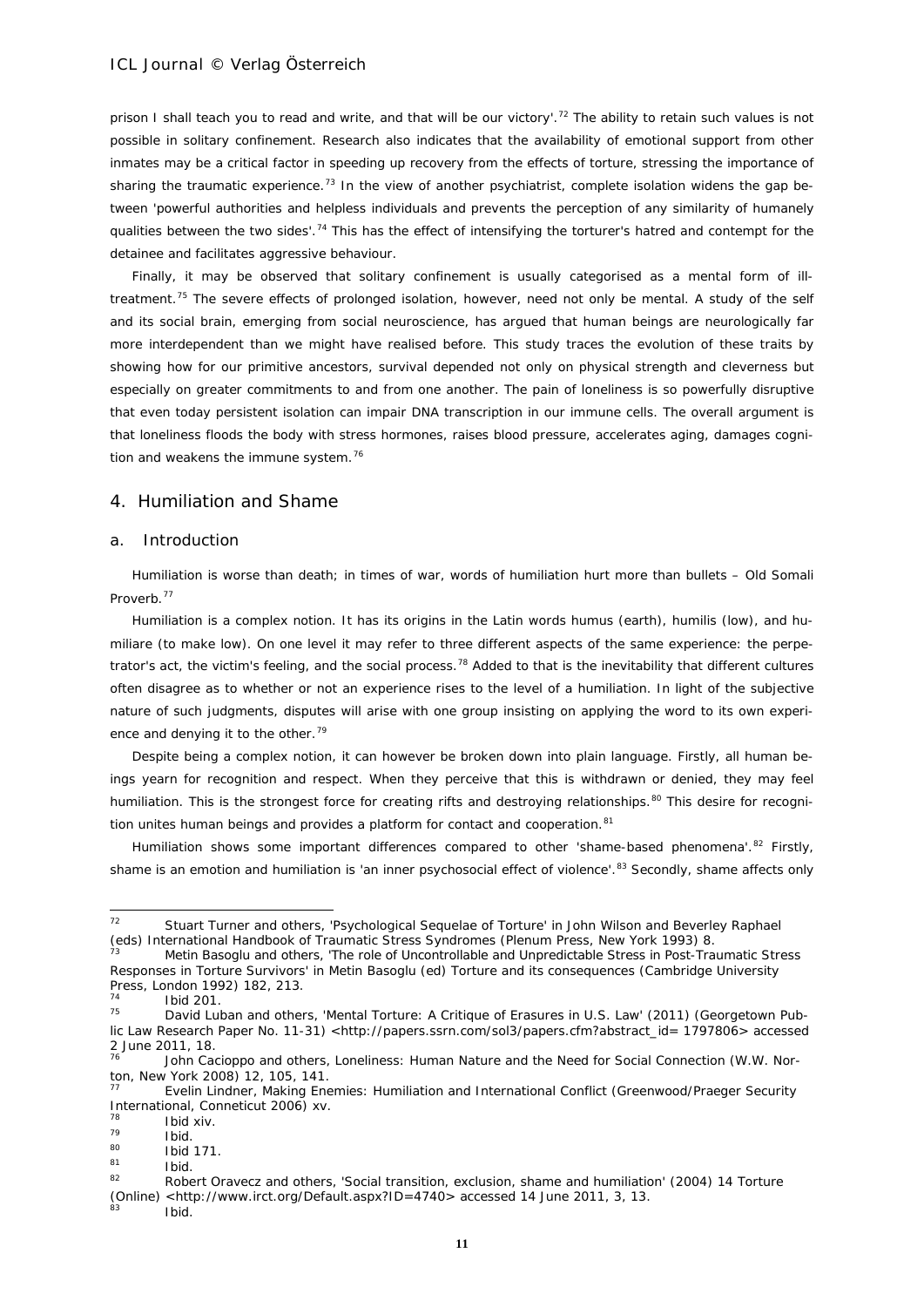part of an individual while humiliation 'hits the entire psychosocial self of a person'.<sup>[84](#page-11-0)</sup> Other scholars have de-scribed humiliation as 'interpersonally situated' and shame as 'self-focused'.<sup>[85](#page-11-1)</sup> This classification enables us to comprehend how techniques of torture are designed to produce their effects. They typically tend to work because they convert the humiliation of the act perpetrated by the torturer into a deep sense of shame of the tortured. It is the feeling of shame that is invoked that produces the silencing impact of the humiliating act, so that often victims are unable to relate their experiences of humiliation for they feel so shamed.<sup>[86](#page-11-2)</sup>

#### b. Historical Background and Survivor Testimonies

Humiliating tactics, according to some historians, are the creature of colonial policing and British and French police, in particular, have a long history of using cultural humiliation. [87](#page-11-3)

Sexual humiliation, such as locking a naked woman in a box with peep holes or female interrogators strip-ping in front of male prisoners, were methods used in Soviet interrogations.<sup>[88](#page-11-4)</sup> The CIA, in the 1960s, highlighted sexual humiliation as an interrogation tactic which could be used to strip victims of their identities and make them feel powerless.<sup>[89](#page-11-5)</sup>

Many torture victims have reported humiliating treatment as being the most painful. The UK-based Medical Foundation for the Care of Victims of Torture (MFCVT) has conducted research into the persecution of Sikhs in India. It studied the effects of various forms of ill-treatment inflicted on a group of 95 men. Interestingly, it found that 'one particularly devout man had cigarette smoke and ash blown in his face, alcohol poured into his mouth and threats of having his beard and hair cut off. He remembered this as worse than his (very severe) physical abuse'.<sup>[90](#page-11-6)</sup> Turning to testimonies from victims of sexual humiliation, a psychiatrist reported the following account from a South American patient (concerning the interrogations she received in prison):

I have been interrogated five times and every time I was completely naked…during each of the five interrogations I started menstruating even though it wasn't the right time for it; maybe it was due to nerves…they forced me to take my clothes off…always making me look them in the eyes…They then humiliated me verbally…saying that they would rape me while they mauled me all over my body. They then lined themselves up in a row making me walk in front of them …still making me look them in the eyes…it felt so incredibly humiliat-ing.<sup>[91](#page-11-7)</sup>

Such experiences of humiliation and shame often persist for the rest of a woman's life.<sup>[92](#page-11-8)</sup>

In recent years, US interrogators used sexual torture techniques as a method of humiliating and manipulating the emotions and weaknesses of prisoners in Iraq and Guantánamo. In the Abu Ghraib prison in Iraq, sexual humiliation not only took the form of forced nudity. One detainee told how he was made to wear women's underwear for a total of 51 days while in isolation.<sup>[93](#page-11-9)</sup> Sexual humiliation was also reportedly inflicted upon female detainees in Iraq. An elderly female detainee claimed that during her five days detention at an unknown location in Iraq, she was made to crawl on her hands and knees as a 'large man…straddled her and placed ropes in her mouth and across her eyes and attempted to ride her like a horse'.<sup>[94](#page-11-10)</sup> It has also emerged that female interrogators used sexually provocative acts as part of interrogation in Guantánamo. One detainee has

<span id="page-11-4"></span>Aleksander Solzhenitsyn, The Gulag Archipelago 1918-1956: an Experiment in Literary Investigation, Volume 1 (Harper & Row, New York 1974) 105-106.

<span id="page-11-0"></span><sup>84</sup>  $\frac{84}{85}$  Ibid.

<span id="page-11-1"></span>Susmita Thukral, 'Understanding Shame and Humiliation in Torture' (Seminar Paper, Teachers College, Colombia University) (Fall 2004) [<http://www.humiliationstudies.org/documents/ ThukralFinalHumiliation.pdf>](http://www.humiliationstudies.org/documents/%20ThukralFinalHumiliation.pdf) accessed 14 June 2011, 4.

<span id="page-11-2"></span> $\frac{86}{87}$  Ibid.

<span id="page-11-3"></span><sup>87</sup> Darius Rejali, Torture and Democracy (Princeton University Press, Princeton 2007) 383.<br>88 Aleksandar Salzbanitaur, The Gular Archivelane 1919 1954: en Europineent in Literary.

<span id="page-11-5"></span><sup>&</sup>lt;sup>89</sup> Human Rights First and Physicians for Human Rights (n 19) 28.

<span id="page-11-6"></span><sup>90</sup> Medical Foundation for the Care of Victims of Torture, 'Lives Under Threat' (July 1999)

[<sup>&</sup>lt;http://www.torturecare.org.uk/publications/reports/281>](http://www.torturecare.org.uk/publications/reports/281) accessed 2 May 2011, 4.

 $\frac{91}{92}$  Mollica (n 58) 257-258.

<span id="page-11-8"></span><span id="page-11-7"></span>Jose Quiroga and others, 'Politically-motivated torture and its survivors: a desk study review of the literature' (2005) 15 Torture (Online) <http://www.irct.org/media-and-resourcesnew/ library/torturejournal/archive/volume-15--no.-2-3--2005.aspx> accessed 17 June 2011, 1, 64.

<span id="page-11-9"></span> $\frac{93}{94}$  Ibid 37.

<span id="page-11-10"></span>Ibid 38.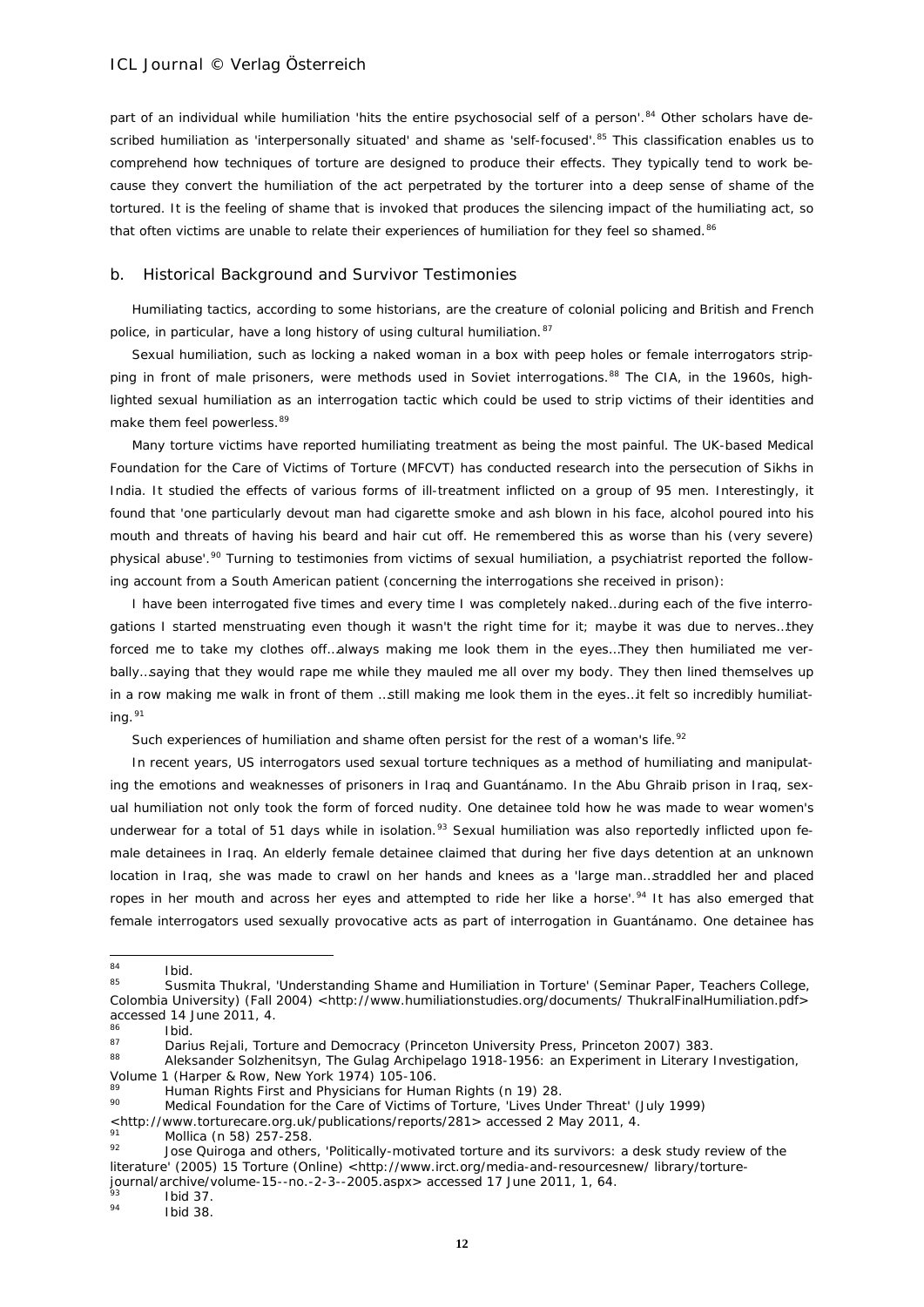described how interrogators doctored pictures to make it appear like his wife was naked next to Osama bin Laden. Another spoke of how during one interrogation, a female interrogator said that 'You Muslim people don't like to see woman' after which she reached under her skirt and threw what appeared to be blood in his face.<sup>[95](#page-12-0)</sup> Another detainee was forced to look at magazines he found offensive, to stand and face the American flag while the national anthem was played, and denied permission to pray.<sup>[96](#page-12-1)</sup> The same detainee, after fifty straight days of interrogation, stated that he would talk about anything if his beard was left alone. His beard was shaven after which he began to cry when talking.<sup>[97](#page-12-2)</sup> The specific nature of the treatment inflicted in these examples, in one psychologist's view, was rooted in the knowledge that shame and humiliation carry a very strong and dif-ferent psychological meaning in the Arab world.<sup>[98](#page-12-3)</sup>

#### c. Scientific Knowledge

In terms of the clinical implications of humiliation and shame, such experiences profoundly affect one's capacity to relate to others and form intimate and healthy relationships. They can destroy a person's most basic capacities, such as the capacity to trust and form secure attachments.<sup>[99](#page-12-4)</sup> According to one psychiatrist, the mistrust survivors feel may even carry over to the next generation, with children observing their parents keeping secrets and feeling shame.<sup>[100](#page-12-5)</sup> Interrogation techniques which aim to inflict extreme humiliation have a signifi-cant impact in inducing loss of control and feelings of helplessness in the detainee.<sup>[101](#page-12-6)</sup> Moreover, the process of losing one's dignity through humiliation is a deeply destructive and devastating experience that attacks people at their cores. According to one psychologist, it is from this viewpoint that practices of humiliation once considered normal such as 'breaking the will' acquire medical labels such as *victimhood* or *trauma*. [102](#page-12-7) Humiliating people, in her view, hurts more than physical pain because equal dignity has become the essence of humanity.[103](#page-12-8)

Turning to sexual humiliation, in the opinion of one Harvard psychiatrist, the experience of forced nudity is comparable to rape since that in itself often carries an implicit threat of rape and mutilation.<sup>[104](#page-12-9)</sup> Psychiatrists from the Treatment Centre for Traumatised Refugees and Migrants in Copenhagen (ETICA) have argued that:

…never having been exposed to a torture situation, people from the West cannot imagine that to be exhibited naked is torture at all. Of course, it might be humiliating, but not sexually so. This is not the viewpoint of the torture survivors. They all, independent of culture, had experienced forced nakedness as not only humiliat-ing, but also as a sexual assault.<sup>[105](#page-12-10)</sup>

The same psychiatrists defined and categorised sexual torture as including mental sexual assault, that is forced nakedness, sexual humiliations, sexual threats and witnessing others being sexually tortured. This was based on what individuals reported as being for him or her sexual torture.<sup>[106](#page-12-11)</sup>

According to the US based Center for Victims of Torture (CVT), forced nakedness creates a power differential.[107](#page-12-12) It strips the victim of their identity, induces immediate shame and creates an environment where the threat of sexual and physical assault is always present. In its experience, female Muslim clients find sexual

<span id="page-12-0"></span><sup>95</sup> <sup>95</sup> Physicians for Human Rights (n 52) 25.<br><sup>96</sup> Phillippe Carola Testure Testus Decential

<span id="page-12-1"></span><sup>96</sup> Philippe Sands, Torture Team: Deception, Cruelty and the Compromise of Law (Allen Lane, London 2008) 14.

<span id="page-12-2"></span> $\frac{97}{98}$  Ibid 191.

 $\frac{98}{99}$  Thukral (n 85) 3.

<span id="page-12-5"></span><span id="page-12-4"></span><span id="page-12-3"></span> $\frac{99}{100}$  Ibid 5.

Elizabeth Landau, 'Torture's psychological impact "often worse" than physical' CNN Health (22 May 2009) [<http://articles.cnn.com/2009-05-22/health/torture.health.effects\\_1\\_torture-physical-symptoms-abu](http://articles.cnn.com/2009-05-22/health/torture.health.effects_1_torture-physical-symptoms-abu-ghraib?_s=PM:HEALTH)ghraib?\_s=PM: HEALTH> accessed 16 May 2011, 2.

<span id="page-12-6"></span> $\frac{101}{102}$  Basoglu (n 73) 206.

<span id="page-12-7"></span> $^{102}$  Lindner (n 77) 29.

<span id="page-12-8"></span> $\frac{103}{104}$  Ibid 108

<span id="page-12-9"></span>Judith Lewis Herman, Trauma and Recovery: The Aftermath of Violence: from Domestic Abuse to Political Terror (Basic Books, Glenview 1992) 33.

<sup>105</sup> Inge Lunge and others, 'Sexual Torture and the Treatment of its Consequences' in Metin Basoglu (ed) *Torture and its consequences* (Cambridge University Press, London 1992) 310, 313.

<span id="page-12-12"></span><span id="page-12-11"></span><span id="page-12-10"></span> $\frac{106}{107}$  Ibid 312. <sup>107</sup> Center for Victims of Torture, 'Effects of Psychological Torture' [<http://www.cvt.org/page/36>](http://www.cvt.org/page/36) accessed 12 May 2011.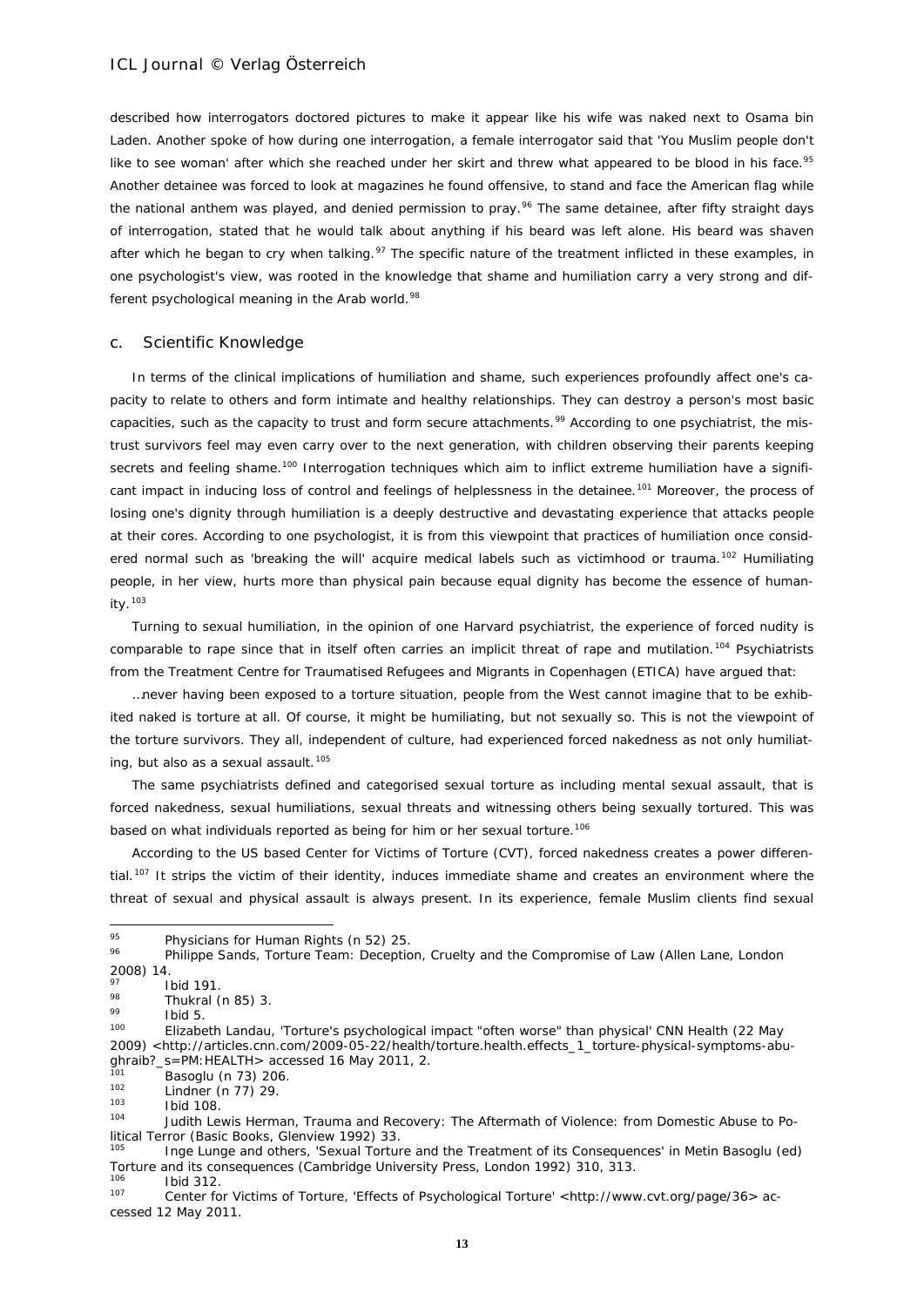humiliation so shaming that they cannot admit it to their communities or families without fearing rejection. Similarly, in Indochinese societies, negative social sanctions and harsh punishment are handed down to women who lose their sexual purity, even under the most tragic of circumstances such as sexual torture.<sup>[108](#page-13-0)</sup> In relation to male victims, the CVT finds that they feel degraded in their manhood, especially if the perpetrator was female.

The CVT's experience also indicates that sexual humiliation often leads to symptoms of Post Traumatic Stress Disorder (PTSD) and major depression. Other studies have also concluded that shame is a very strong predictor for PTSD.<sup>[109](#page-13-1)</sup> In the CVT's experience, victims often relive the session of humiliation in the form of flashbacks and nightmares long after their detention. In fact, many of their clients who have been sexually humiliated report that their most enduring and disabling symptoms are related to reliving memories of the voices of their torturers using sexually degrading insults or threats.<sup>[110](#page-13-2)</sup>

Finally, in the above situations, it is worth noting that the 'powerlessness' of the victim is always contrasted with the absolute power of the perpetrator. The relationship of torturer to victim is, in negative terms, also intimate in many of these situations. This 'shameful, unspeakable intimacy has a devastating effect on the personal, family and sexual life of the survivor'.<sup>[111](#page-13-3)</sup>

#### 5. Threats and Fear

# a. Introduction

*A living thing, I claimed, is essentially a system of activities meant to sustain itself through changes in its environment. In torture, this relation is reversed: The victim experiences himself as boundlessly threatened, but here there is little for that threatened self to be but simply that which is so threatened. If life calls for a special kind of respect or concern from us, then torture, insofar as it aims to transform life into a kind of antilife, must be morally offensive in a way that is different from and perhaps greater than even killing.*[112](#page-13-4)

This section consists of acts which imply threats or which create fear in the victim. This may be direct threats of torture or death to oneself or family, fear arising from mock executions and being forced to watch or listen to others being tortured. It may also consist in the exploitation of a known phobia.

A threat, according to the CIA's research, is 'a means for establishing a bargaining position by inducing fear in the subject'.<sup>[113](#page-13-5)</sup> It is often more effective at weakening resistance than the actual act itself and can trigger fears more damaging than the immediate sensation of pain.<sup>[114](#page-13-6)</sup> Threats and fear have been used in many different settings in an attempt to break the will of detainees and, as will be seen, are a particularly cruel form of psychological suffering.

#### b. Historical Background and Survivor Testimonies

Threats of torture have been used as interrogational techniques by a host of diverse countries. Jordan, for example, made the most notorious terrorist of the 1980s, Abu Nidal, talk by threatening his family.<sup>[115](#page-13-7)</sup> Traditionally, in Russian and Chinese captivity situations, psychological methods have often taken the forms of threats and 'contingency abuse'.[116](#page-13-8) This is a situation where captives are forced to witness the torture of other captives with the realisation that their own torture is contingent upon the compliance or lack thereof offered in the captive-captor relationship. Aleksandr Solzhenitsyn, who was detained in a Soviet Gulag for eleven years,

<span id="page-13-0"></span><sup>108</sup>  $\frac{108}{108}$  Mollica (n 58) 256.

<span id="page-13-1"></span> $\frac{109}{110}$  Thukral (n 85) 6.

<sup>&</sup>lt;sup>110</sup> Physicians for Human Rights (n 52) 12.

<span id="page-13-4"></span><span id="page-13-3"></span><span id="page-13-2"></span><sup>&</sup>lt;sup>111</sup> Gill Hinshelwood, 'Shame, the silent emotion' (1999) 22 IPMJ 9, 11.<br><sup>112</sup> David Sussman, 'Defining Terture' (2004) 27 CaseWhee Until 225, 2

<sup>112</sup> David Sussman, 'Defining Torture' (2006) 37 CaseWResJIntlL 225, 230.

<span id="page-13-5"></span> $\frac{113}{114}$  CIA (n 63) 15.

<span id="page-13-6"></span> $114$  Ibid 50.

<span id="page-13-8"></span><span id="page-13-7"></span><sup>115</sup> Marcy Strauss, 'Torture' (2004) 48 NYLSchLRev 201, 213.<br>116 Thomas W Miller, 'Long Term Effects of Torture in Former

<sup>116</sup> Thomas W Miller, 'Long Term Effects of Torture in Former Prisoners of War' in Metin Basoglu (ed) *Torture and its consequences* (Cambridge University Press, London 1992) 107, 115.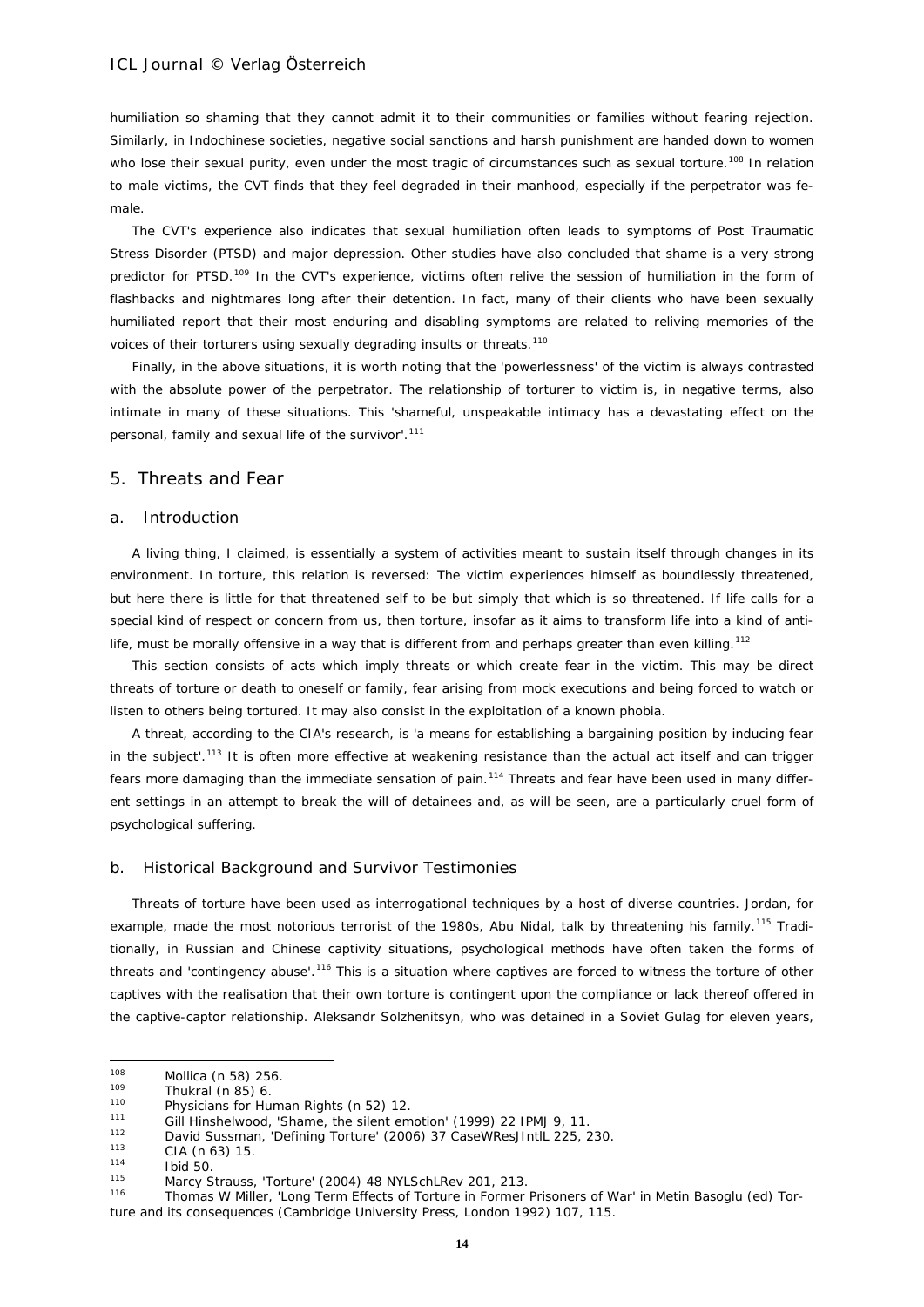considered threats so effective that 'one could break even a totally fearless person through his concern for those he loved'.<sup>[117](#page-14-0)</sup>

Turning briefly to phobias, on the one hand, these may be cultural and affect an entire population. In many Arab populations, for example, a quasi-phobia exists in relation to dogs.<sup>[118](#page-14-1)</sup> This may be because dogs are considered to be unclean animals. The fear and revulsion of pigs has been used in other cultures to torment de-tainees.<sup>[119](#page-14-2)</sup> On the other hand, phobias may also be individual. This was memorably described, for example, in George Orwell's *1984* where it was the exploitation of Winston Smith's rat phobia (not physical torture) that finally broke him and made him betray his beliefs and his lover.

In recent times, the use of 'fear' has been an important tactic in US interrogations during the war on terror. In Afghanistan, one detainee claimed that during a forty-day period of detention, he was threatened with dogs and placed in a cage with a hook and a hanging rope.<sup>[120](#page-14-3)</sup> After the US invasion of Irag, one soldier later reported that he had observed staged executions of several detainees using M16 rifles and 9mm pistols. He described such events as a 'chamber of horrors'.<sup>[121](#page-14-4)</sup> A similar report described an incident in which a lieutenant 'charged his 9mm pistol, positioned it threateningly during his interrogation…and related he would kill [the detainee] if he did not provide the appropriate information'.<sup>[122](#page-14-5)</sup> The interrogator then proceeded to take the detainee outside where he was faced with six soldiers standing in a line with their weapons in hand, at which point he then placed the head of the detainee into a clearing barrel and discharged his weapon near the detainee's head. The detainee 'became hysterical and thought he was going to be killed'.<sup>[123](#page-14-6)</sup> Detainees were also reportedly made to lie down on the extremely hot pavement while armoured vehicles were parked alongside to make the detainees think that they would be run over.<sup>[124](#page-14-7)</sup> A Guantánamo detainee was also subject to 'threats of oblivion'.<sup>[125](#page-14-8)</sup> The Interrogators told the detainee that they were sick of hearing the same lies over and over and were considering 'washing their hands of him'.<sup>[126](#page-14-9)</sup> They then added that once this happened, he would disappear and never be heard from again. They suggested that physical pain was not the worst thing in the world. Finally, they assured him that he would very soon 'disappear down a very dark hole' after which his 'very existence will become erased'.<sup>[127](#page-14-10)</sup>

In Chile, former prisoners in Pinochet's prisons were forced to listen to tapes where their loves ones were al-legedly being tortured.<sup>[128](#page-14-11)</sup> Similarly, a group of torture victim's from the time of Brazil's military regime described one particularly distressing method suffered: 'seeing one's child dangled outside an upper story window with the threat to let it go'.<sup>[129](#page-14-12)</sup> Elsewhere, it was reported in the 1980s, for example, that in the 'Evin jail' in Iran children were forced to watch their parents being tortured. Amnesty International reported that one woman signed a false confession 'when she could no longer stand the pain in her three-year old daughter's eyes'.<sup>[130](#page-14-13)</sup>

#### c. Scientific Knowledge

In a powerless situation such as torture, the expectation that something terrible is going to happen, the fear, uncertainty, confusion together with the lack of information associated with the circumstances all consti-tute an 'extreme and painful psychological event'.<sup>[131](#page-14-14)</sup> The sensation of fear or exposure to life-threatening situations and fear of death is, in psychological and psychiatric terms, described as a major 'stressor'. Furthermore,

<span id="page-14-2"></span> $\frac{119}{120}$  Ibid 605.

 $\frac{126}{127}$  Ibid.

 $\frac{128}{129}$  Sveaass (n 37) 317.

<span id="page-14-0"></span> $117$  $^{117}$  Solzhenitsyn (n 88) 106.

<span id="page-14-1"></span> $118$  Reyes (n 11) 604.

<span id="page-14-3"></span><sup>&</sup>lt;sup>120</sup> Physicians for Human Rights (n 52) 21.

<span id="page-14-4"></span> $121$  Ibid 29.

<span id="page-14-5"></span> $\frac{122}{123}$  Ibid 30.

<span id="page-14-6"></span> $123$  Ibid.

<span id="page-14-8"></span><span id="page-14-7"></span> $\frac{124}{125}$  Ibid.  $125$  Luban (n 75) 31.

<span id="page-14-11"></span><span id="page-14-10"></span><span id="page-14-9"></span> $\frac{127}{128}$  Ibid.

<span id="page-14-12"></span><sup>129</sup> Lawrence Weschler, *A miracle, a universe: settling accounts with torturers* (University of Chicago Press, Chicago 1998) 54.

<span id="page-14-14"></span><span id="page-14-13"></span><sup>130</sup> Amnesty International, *Torture in the Eighties* (Amnesty International Publications, London 1984) 98. Sveaass (n 37) 314.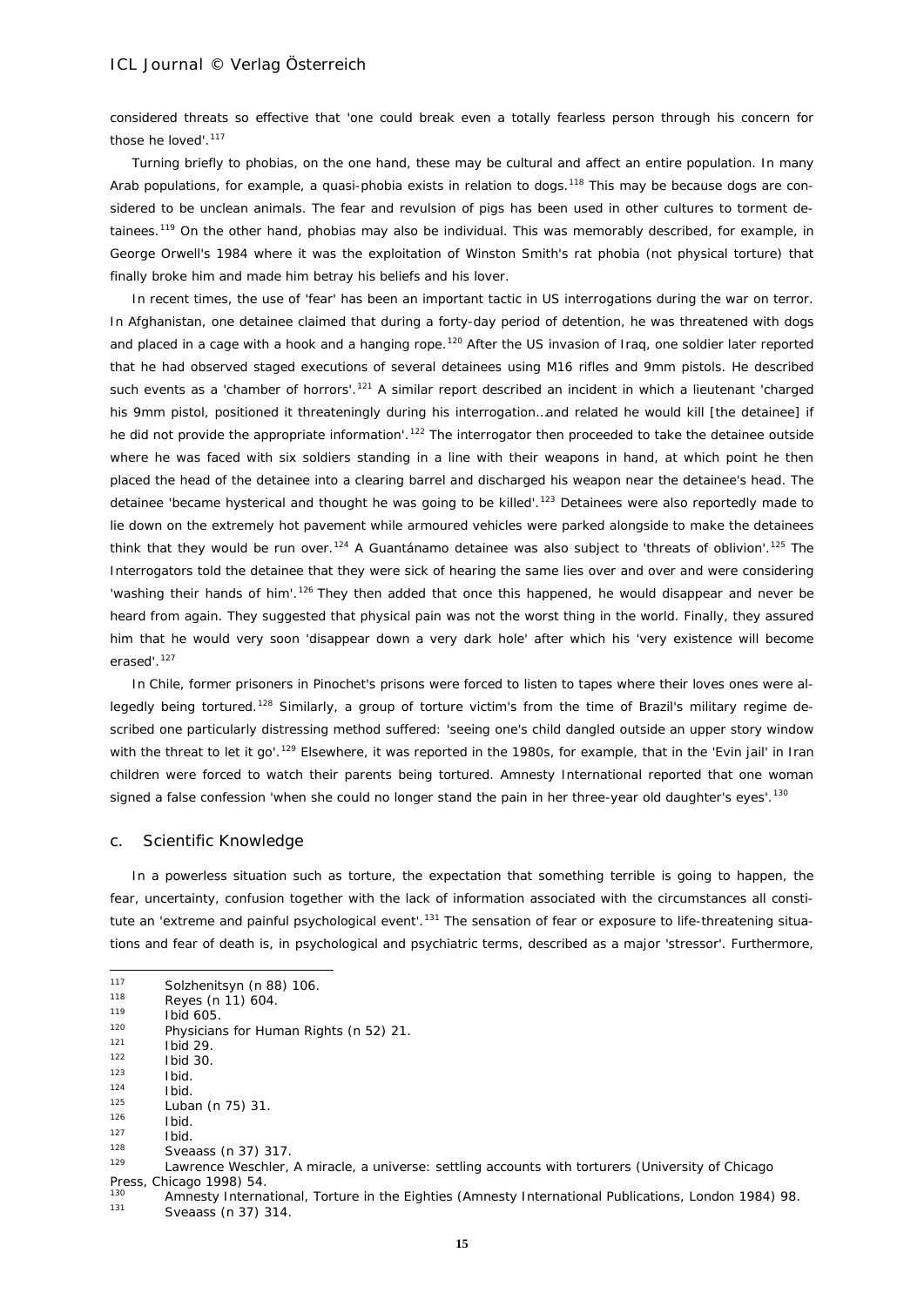threat to life constitutes one of the central criteria when considering the severity of stressors in PTSD assessments.[132](#page-15-0) The Diagnostic and Statistical Manual of Mental Disorders (DSM-IV) is the manual which describes the symptoms of psychological disorders. It includes as criteria for diagnosing PTSD 'events that involved actual or threatened death or serious injury, or a threat to the physical integrity of self or others'.<sup>[133](#page-15-1)</sup>

This notion that the perception of a threat is closely linked to the risk of developing PTSD is backed up in studies on torture survivors.<sup>[134](#page-15-2)</sup> In recent years, a study on survivors of war in the former Yugoslavia found that 'fear of threat to safety and loss of control over life appeared to be the most important mediating factors in PTSD and depression'.<sup>[135](#page-15-3)</sup> In the view of another psychiatrist, it appears that the experience of a threat to one's life may 'trigger fundamental psychobiological mechanisms associated with the preservation of safety'.<sup>[136](#page-15-4)</sup> Sev-eral other studies have referred to the fact that human beings are 'safety signal seekers'.<sup>[137](#page-15-5)</sup> The reasoning behind this hypothesis is that those who are victims of captivity and torture will be afraid all of the time except where there exists a stimulus that can reliably predict their safety. In the absence of such a stimulus, they remain in a state of anxiety and in a chronic state of fear and apprehension. The longer they 'experience unpredictability and therefore stress, the more likely they will develop depressive features which show themselves through "learned helplessness"'.[138](#page-15-6) This theory implies that, no matter what efforts are made, the individual will have no control over the outcome.

In situations of repeated sham executions, the victim is repeatedly subjected to 'an unreliable signal of the ultimate uncontrollable threat – his own death'.<sup>[139](#page-15-7)</sup> From a psychological point of view, this chronic uncertainty over an uncontrollable threat might be expected to result in even greater distress and anxiety than for example knowledge of one's execution the following day. This is because this would be seen as an uncontrollable but *predictable* situation, which could be expected to induce a sense of hopelessness and depression.[140](#page-15-8)

Indeed, an unpredictable and uncontrollable event appears to be a key factor in determining the level of trauma in torture survivors. A recent psychiatric study examined 279 survivors of torture in the former Yugoslavia and tested, *inter alia*, whether exposure to physical forms of torture is more likely to be associated with PTSD and depression than stressors that do not involve severe physical pain. It also tested whether 'perceived distress and uncontrollability of the stressors, rather than mere exposure to them, would be associated with a greater likelihood of PTSD'.<sup>[141](#page-15-9)</sup> The authors found that sham executions, witnessing torture of others, threats of rape and other threats against self or family 'seemed to be as distressing as most physical torture stressors'.<sup>[142](#page-15-10)</sup> The findings suggested that physical pain *per se* is not the most important determinant of traumatic stress in survivors of torture.<sup>[143](#page-15-11)</sup> The research also showed that what determines traumatic stress in torture survivors is *perceived* uncontrollability and stressfulness of the torture stressors and not mere *exposure* to them.

Moving from psychiatric studies to practical experience, the CVT has found that sham executions and serious death threats create a sense of complete unpredictability and induce chronic fear and helplessness in vic-tims.<sup>[144](#page-15-12)</sup> The victims have a sensation that they are already dead. The fearful experiences are often relived in their nightmares, flashbacks and intrusive memories. This reliving experience can provoke feelings of intense anxiety leading victims to act inappropriately in work, family settings and even cause injury to themselves.<sup>[145](#page-15-13)</sup>

<span id="page-15-0"></span> $132$  $\frac{132}{133}$  Ibid 315.

<span id="page-15-1"></span><sup>&</sup>lt;sup>133</sup> Physicians for Human Rights (n 52) 51.<br><sup>134</sup> D. Silove, 'The Povebecocial Effects of T

<span id="page-15-2"></span><sup>134</sup> D. Silove, 'The Psychosocial Effects of Torture, Mass Human Rights Violations, and Refugee Trauma: Toward an Integrated Conceptual Framework' (1999) 187 JNervMentDis 200, 203.

<span id="page-15-3"></span>Metin Basoglu and others, 'Psychiatric and Cognitive Effects of War in former Yugoslavia: Association of Lack of Redress for Trauma and Posttraumatic Stress Reactions' (2005) 294 JAmMedAssoc 580, 590.

<span id="page-15-4"></span> $\frac{136}{137}$  Ibid.

<span id="page-15-5"></span> $137$  Miller (n 116) 116.<br>
138 Ibid.<br>
139 Desember (n 73) 200

<span id="page-15-8"></span><span id="page-15-7"></span><span id="page-15-6"></span> $139$  Basoglu (n 73) 204.<br>  $140$  Ibid.<br>  $141$  Metin Basoglu and o

<span id="page-15-9"></span>Metin Basoglu and others, 'Torture versus other cruel, inhuman & degrading treatment: Is the distinction real or apparent?' (2007) 64 ArchGenPsychiatry 277, 278.

<span id="page-15-10"></span> $\frac{142}{143}$  Ibid 283.

<span id="page-15-12"></span><span id="page-15-11"></span>

 $143$  Ibid.<br> **144** Physicians for Human Rights (n 52) 54.

<span id="page-15-13"></span>Ibid.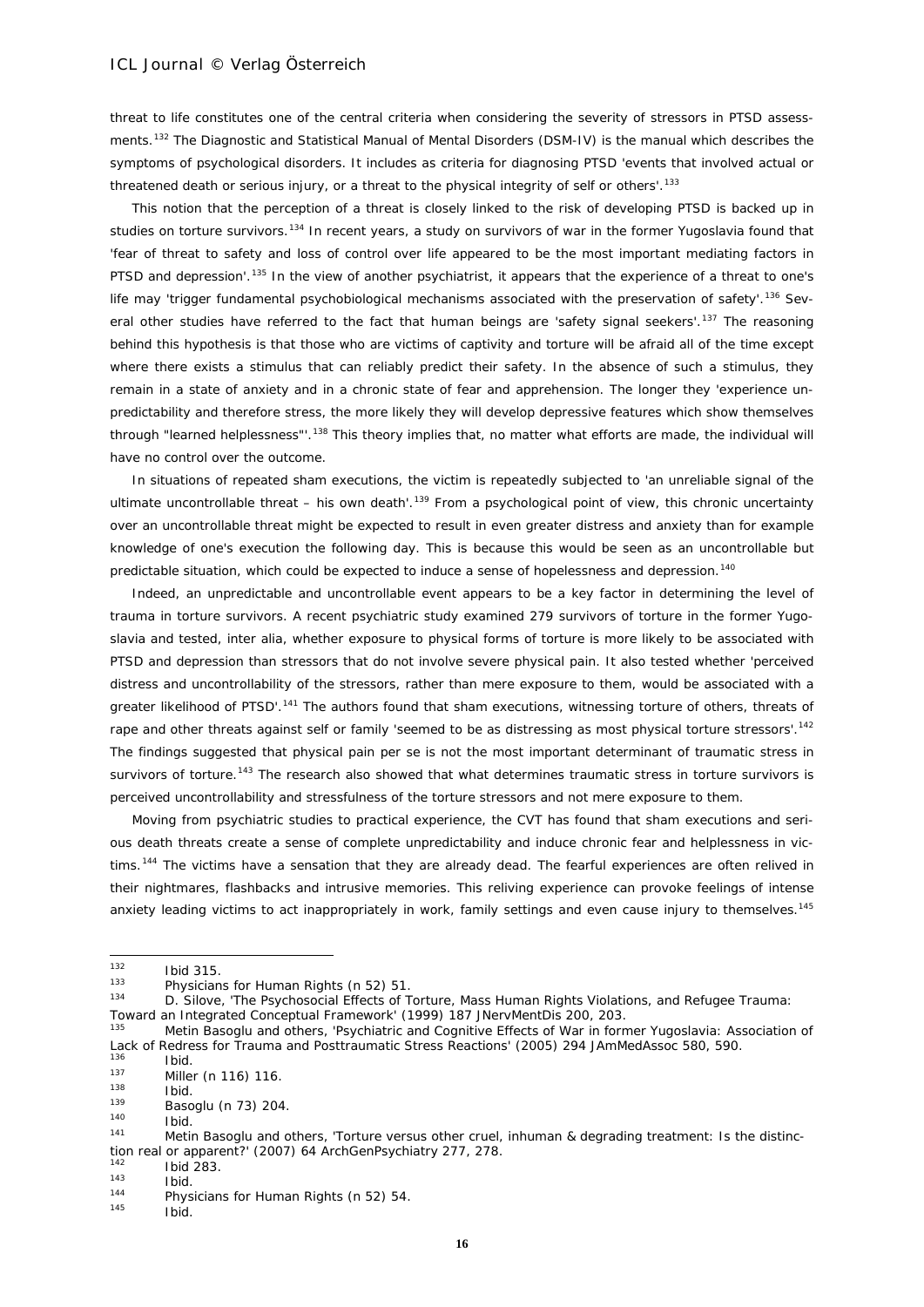The CVT has come across victims of such threats who have 'pleaded with torturers to kill them, preferring real death over its constant threat and continued intolerable pain'.<sup>[146](#page-16-0)</sup>

The anticipatory stress following verbal threats or witnessing of torture is often reported as even more distressing than torture itself. One psychiatrist, for example, recalled a session with a torture victim who confessed that he 'almost felt relieved once electrical torture started'.[147](#page-16-1) This is because he had learned to cope with it after several sessions and each time he realised it was not as bad as he had feared. From a psychological point of view, this phenomenon is apparently not surprising 'given that other non-human primates also react with high levels of distress when observing fear and distress in conspecifics'.<sup>[148](#page-16-2)</sup> Furthermore, although research is not conclusive, it is possible that 'the conditioned release of endogenous opiates which may mediate habituation and the numbing experience during physical torture' may not occur in response to the simple sight of tor-ture.<sup>[149](#page-16-3)</sup> The absence of these endogenous opiates in these circumstances would help to explain why, for many victims, witnessing torture may be more distressing than torture itself.

On a final note for this section, it must be acknowledged that threats and fear may be used, and have additional implications, when they are inflicted outside of a traditional detention setting. Many victims of such threats are forced into making a choice to flee. The decision to leave everything has 'emotional, social, practi-cal, cultural, and perhaps spiritual significance'.<sup>[150](#page-16-4)</sup> It is forced on a person by threatened or impending death either of oneself of one's loved ones and it is in the spirit of survival that the person takes flight. For many such victims, the enormous stress involved is a significant trauma in itself.<sup>[151](#page-16-5)</sup> Outside of detention, when an individual faces threats of further torture and arrest, this can sometimes evoke 'panics and agoraphobia-like reactions with extensive avoidance of outdoor situations and even complete housebondage'.<sup>[152](#page-16-6)</sup> Even in situations where the environment in considered to be safe, other symptoms such as 'intrusive thoughts, emotional numbing, depressed mood, cognitive impairment, and somatic symptoms may be more salient'.<sup>[153](#page-16-7)</sup> The former set of reactions can still ring through in a safe environment, such as a new country, when an individual overestimates the likelihood of re-arrest and further torture. For example, one psychiatrist reported meeting a refugee from an African country who 'presented with intense fear and anxiety evoked by an unrealistic thought of being hunted down by the government teams from her home country'.<sup>[154](#page-16-8)</sup>

# 6. Sleep Deprivation, Sensory Deprivation and Sensory Bombardment

#### a. Introduction

*It has been known since 1500 at least that deprivation of sleep is the most effective torture and certain to produce any confession desired.*[155](#page-16-9)

Sleep deprivation takes several forms. On the one hand, it may mean depriving a detainee of sleep through insisting he rest in uncomfortable positions. Detainees may also be left to rest with minimal protection from the cold and on hard or vermin-infested surfaces, thus preventing any likelihood of falling asleep. Lastly, it is often simply implemented by waking prisoners up for interrogation or 'bed-checks'. Sensory Deprivation may include the use of hooding, blindfolding, opaque goggles, darkness, sound proofing nasal masks and gloves. Sensory bombardment, otherwise known as overstimulation, may include the use of bright or stroboscopic lights, loud noise or music, shouting or using public address equipment at close range.

<span id="page-16-0"></span><sup>146</sup>  $\frac{146}{147}$  Ibid.

<span id="page-16-1"></span><sup>147</sup> Basoglu (n 73) 206.<br>
148 Ibid 206.<br>
149 Ibid.

<span id="page-16-3"></span><span id="page-16-2"></span>

<span id="page-16-4"></span>Ron Baker, 'Psychosocial Consequences for Tortured Refugees Seeking Asylum and Refugee Status in Europe' in Metin Basoglu (ed) *Torture and its consequences* (Cambridge University Press, London 1992) 83, 88.  $\frac{151}{152}$  Ibid.

<span id="page-16-6"></span><span id="page-16-5"></span> $152$  Basoglu (n 73) 206.<br>  $153$  Ibid.<br>  $154$  Ibid.

<span id="page-16-9"></span><span id="page-16-8"></span><span id="page-16-7"></span>

 $154$  Ibid.<br> $155$  Ache

<sup>155</sup> *Ashcraft v. Tennessee*, 322 U.S. 143, 64 S. Ct. 921, 88 L. Ed. 1192 (1944) [6].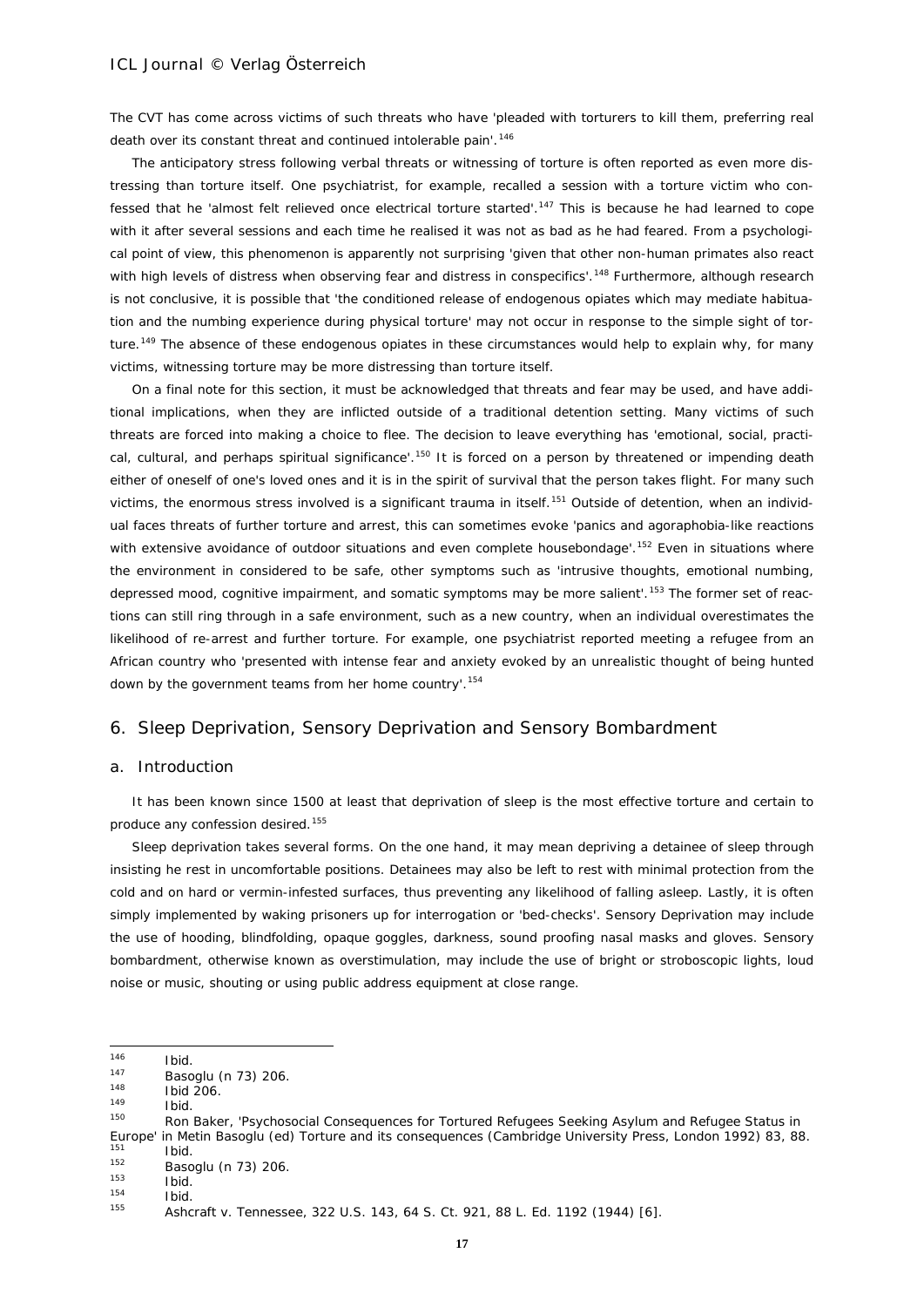In practice, these three modes of ill-treatment are often used in combination to maximise the infliction of pain. In this regard, it is considered practical to address them in the same section. In each subsection below, sleep deprivation will be analysed first followed by sensory deprivation and bombardment.

#### b. Historical Background and Survivor Testimonies

Sleep deprivation has been used as a method of interrogation in many contexts and for many centuries. According to one historian, while we tend to associate sleep deprivation with the 'Inquisitional tortures', it is a technique that is practised on many more victims today than during the Inquisition times.<sup>[156](#page-17-0)</sup> The Romans used it to extract information from their enemies, calling it 'tormentum vigilae' or 'tormentum insomniae'.[157](#page-17-1) Many experts now agree that sleep is as basic to survival as food and drink.<sup>[158](#page-17-2)</sup>

Prolonged sleep deprivation has been described by people subjected to it as being horrendous. Menachem Begin, a former Israeli Prime Minister (1977–83), described his experience of it as a prisoner of the *Komitet Gosudarstvennoy Bezopasnosti* (KGB) in the following terms:

In the head of the interrogated prisoner, a haze begins to form. His spirit is wearied to death, his legs are unsteady, and he has one sole desire: to sleep, to sleep just a little, not to get up, to lie, to rest, to forget…Anyone who has experienced this desire knows that not even hunger and thirst are comparable with it. I came across prisoners who signed what they were order to sign, only to get what the interrogator promised them. He did not promise them their liberty; he did not promise them food to sate themselves. He promised them – if they signed – uninterrupted sleep! $159$ 

The combination of 'interrogation in depth' tactics used by the British security services on suspected members of the Irish Republican Army (IRA) in Northern Ireland (NI) during the 1970s are well known. Lord Gardner, one of the three members of the Parker Commission set up to investigate the practices, said that medical experts who appeared before the Committee said that 'the foundation of the five techniques [used by the British forces] had been laid by the KGB in Russia, who had first tried sensory isolation as a method of inducing mental disorientation'.[160](#page-17-4) Indeed, it is no secret that sensory isolation and bombardment with light and noise was routinely used as an interrogation tactic by the State police in the former Soviet Union.<sup>[161](#page-17-5)</sup> What is less well known about the NI example is that those who suffered the severest mental injuries were those who had been put through the 'hooding treatment'.<sup>[162](#page-17-6)</sup> 'Hooding' – a form of sensory deprivation – is the practice of fully covering the head of a person. According to recent forensic reports, it has been used in a number of countries with increasing frequency during the past 50 years.<sup>[163](#page-17-7)</sup>

Turning to the use of all three methods in more recent times, detainees remanded at US detention facilities in Afghanistan have reported how bright lights would be set up outside the cell and military personnel would keep them awake by banging on the metal walls of the cell.<sup>[164](#page-17-8)</sup> One detainee told how he was forced to wear black goggles almost continuously for an entire month of his detention, in addition to soundblocking ear-phones.<sup>[165](#page-17-9)</sup> They reported that the sleep deprivation, of several weeks duration, left them terrified and disori-ented.<sup>[166](#page-17-10)</sup> A spokesman for the US military operation in Afghanistan subsequently claimed that it was 'legitimate to use lights, noise and vision restriction, and to alter, without warning, the time between meals, to blur a de-

<span id="page-17-9"></span> $165$  Ibid 26.

<span id="page-17-10"></span>**Ibid 22.** 

<span id="page-17-0"></span><sup>156</sup>  $^{156}$  Rejali (n 87) 290.

<span id="page-17-1"></span> $157$  Reyes (n 11) 609.

<span id="page-17-2"></span> $158$  Ibid.

<span id="page-17-3"></span><sup>159</sup> Menachem Begin, *White Nights: the Story of a Prisoner in Russia* (Harper and Row, New York 1979)  $107.160$ 

<span id="page-17-4"></span>John Conroy, *Unspeakable Acts, Ordinary People: The Dynamics of Torture* (University of California Press, Berkeley 2000) 44.

<span id="page-17-5"></span><sup>161</sup> Human Rights First and Physicians for Human Rights (n 19) 24.

<span id="page-17-6"></span><sup>162</sup> Denis Faul and others, *The Hooded Men: British Torture in Ireland*, *August, October 1971* (Association for Legal Justice, Belfast 1974) 84.

<sup>163</sup> International Forensic Expert Group, 'Statement on Hooding' (28 June 2011) <http://www.

<span id="page-17-7"></span>irct.org/news-and-media/irct-news/show-news.aspx?PID=13767&Action=1&NewsId=3238>, accessed 3 July  $2011.$ 

<span id="page-17-8"></span><sup>&</sup>lt;sup>164</sup> Human Rights First and Physicians for Human Rights (n 19) 22.<br><sup>165</sup> Hold 26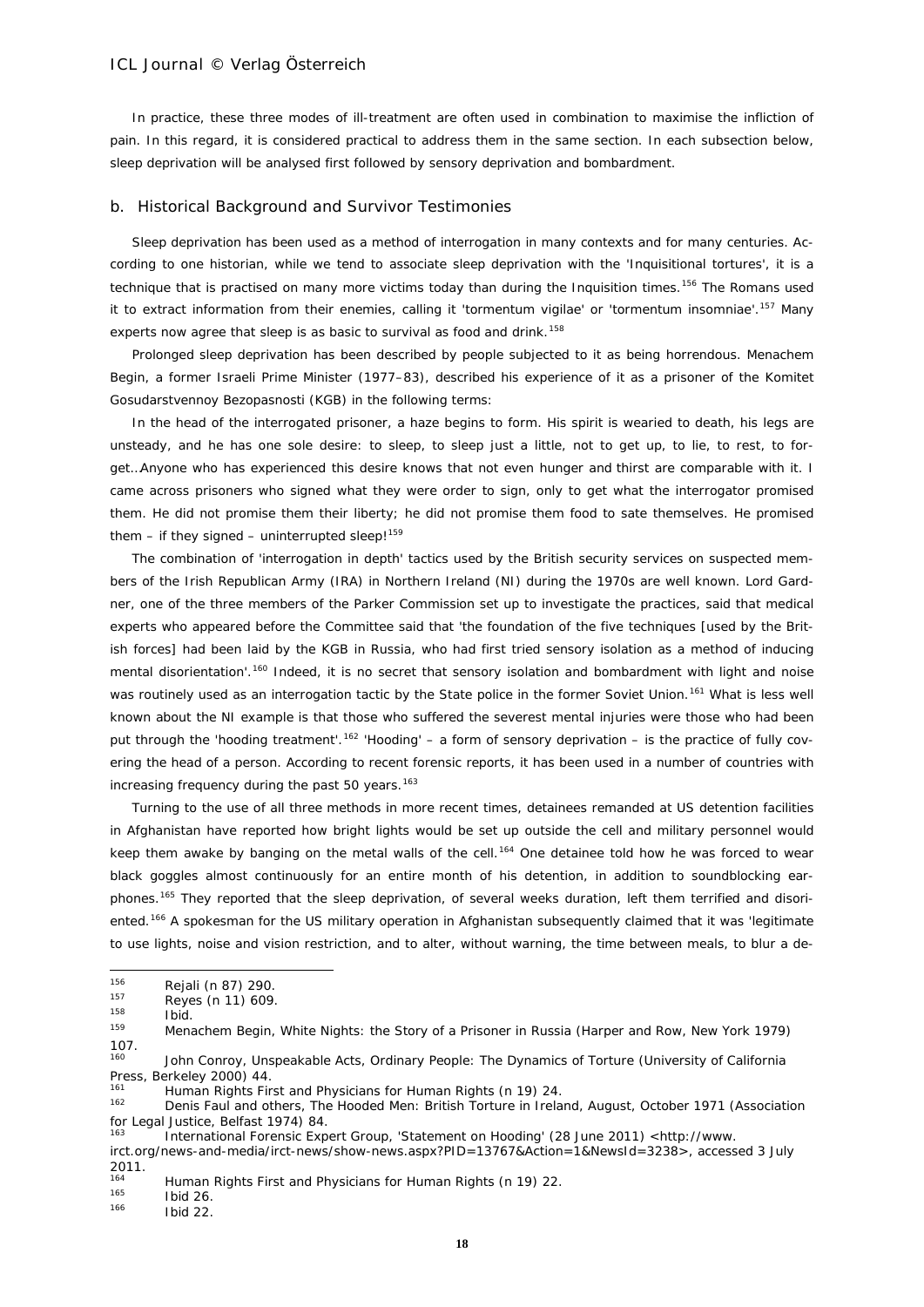tainee's sense of time'.<sup>[167](#page-18-0)</sup> He added that sleep deprivation was 'probably within the lexicon' and that a common method for keeping detainees awake was to keep bright lights on at all times or to wake detainees every fifteen minutes.<sup>[168](#page-18-1)</sup> One Guantánamo inmate was kept awake twenty hours a day for 48 days out of 54, and the longest period of time for which any detainee has been deprived of sleep by the CIA is 180 hours.<sup>[169](#page-18-2)</sup>

#### c. Scientific Knowledge

There is an increasing amount of scientifically-based evidence pointing to the fact that depriving people of their sleep over time has 'severe and destructive effects on cognitive, emotional, and somatic functions of those exposed'.[170](#page-18-3) Neuropsychological studies have shown that it leads to significant cognitive impairments such as deficits in memory, learning, logical reasoning and decision-making.<sup>[171](#page-18-4)</sup> Other research suggests that chronic insufficient sleep may affect health by compromising optimistic outlook and psychosocial functioning.[172](#page-18-5)

Clinicians have also spoken of the destructive effects of sleep deprivation. A psychotherapist from the MFVT stated that:

After two nights without sleep, the hallucinations start, and after three nights, people are having dreams while fairly awake, which is a form of psychosis. By the week's end, people lose their orientation in place and time – the people you're speaking to become people from your past; a window might become a view of the sea seen in your younger days. To deprive someone of sleep is to tamper with their equilibrium and their sanity.<sup>[173](#page-18-6)</sup>

Similarly, in the CVT's experience, sleep deprivation 'causes a host of negative psychological effects, the most prominent is cognitive impairment'.[174](#page-18-7) Furthermore, individuals deprived of sleep take longer to respond to stimuli and may lead to attention deficits, speech impairments and inflexible thinking.<sup>[175](#page-18-8)</sup> Sleep deprivation has profound physical effects also. It has specific effects on the body's physiological processes and reduces the body's tolerance for muscoskeletal pain causing deep aches in the lower part of the body which proceed to the upper part of the body.<sup>[176](#page-18-9)</sup> This may lead to the body feeling hypersensitive.<sup>[177](#page-18-10)</sup>

Turning to sensory isolation and bombardment, the CIA's psychological research warned that 'extreme dep-rivation of sensory stimuli induces unbearable stress and anxiety and is a form of torture'.<sup>[178](#page-18-11)</sup> In the NI example, medical experts who appeared before the Parker Commission took the view that sensory isolation was a method of 'inducing an artificial psychosis or episode of insanity'.<sup>[179](#page-18-12)</sup> Lord Gardner, in his dissenting report as a member of the Parker Commission, referred to a sensory isolation experiment conducted in a UK hospital in the 1950s. Twenty volunteers from hospital staff were placed in a room with constant noise. They were made wear goggles that impaired vision and wear gloves of padded fur. They could walk about, lie on mattresses and were fed normal meals several times a day. During mealtimes, they could remove the goggles and gloves and speak to each other. They were all paid and asked to stick with the experiment for as long as possible. After forty-eight hours, two thirds of the group had quit citing 'unbearable anxiety, tension and panic attacks'.<sup>[180](#page-18-13)</sup> Gardner emphasized that these were volunteers in their own hospital who knew they would not be mistreated, nor deprived of food or sleep.

Similar experiments were conducted at McGill University in the US also during the 1950s. The 'Bexton Study' involved a group of student volunteers who were required to live in conditions devoid of all external

<span id="page-18-0"></span><sup>167</sup>  $167$  Ibid.<br> $168$  Ibid.

<span id="page-18-1"></span> $\frac{168}{169}$  Ibid.

<span id="page-18-2"></span> $\frac{169}{170}$  Luban (n 75) 11.

<span id="page-18-3"></span> $^{170}$  Sveaass (n 35) 310.

<span id="page-18-4"></span>D. Kim and others, 'The effect of total sleep deprivation on cognitive functions in normal adult male subjects' (2001) 109 IntJNeurosci 127, 137.

<span id="page-18-5"></span><sup>172</sup> M. Haack and others, 'Sustained sleep restriction reduces emotional and physical well-being' (2005) 119 JIASP 56, 64.

<span id="page-18-6"></span> $7^{173}$  Reyes (n 11) 610.

<span id="page-18-7"></span> $174$  CVT (n 109).

<span id="page-18-9"></span><span id="page-18-8"></span> $175$  Ibid.<br> $176$  Dais  $176$  Rejali (n 87) 290, 381.

 $177$  Luban (n 75) 11.

<span id="page-18-11"></span><span id="page-18-10"></span> $^{178}$  CIA (n 63) 49.

<span id="page-18-12"></span> $\frac{179}{180}$  Ibid.

<span id="page-18-13"></span>Conroy (n 160) 45.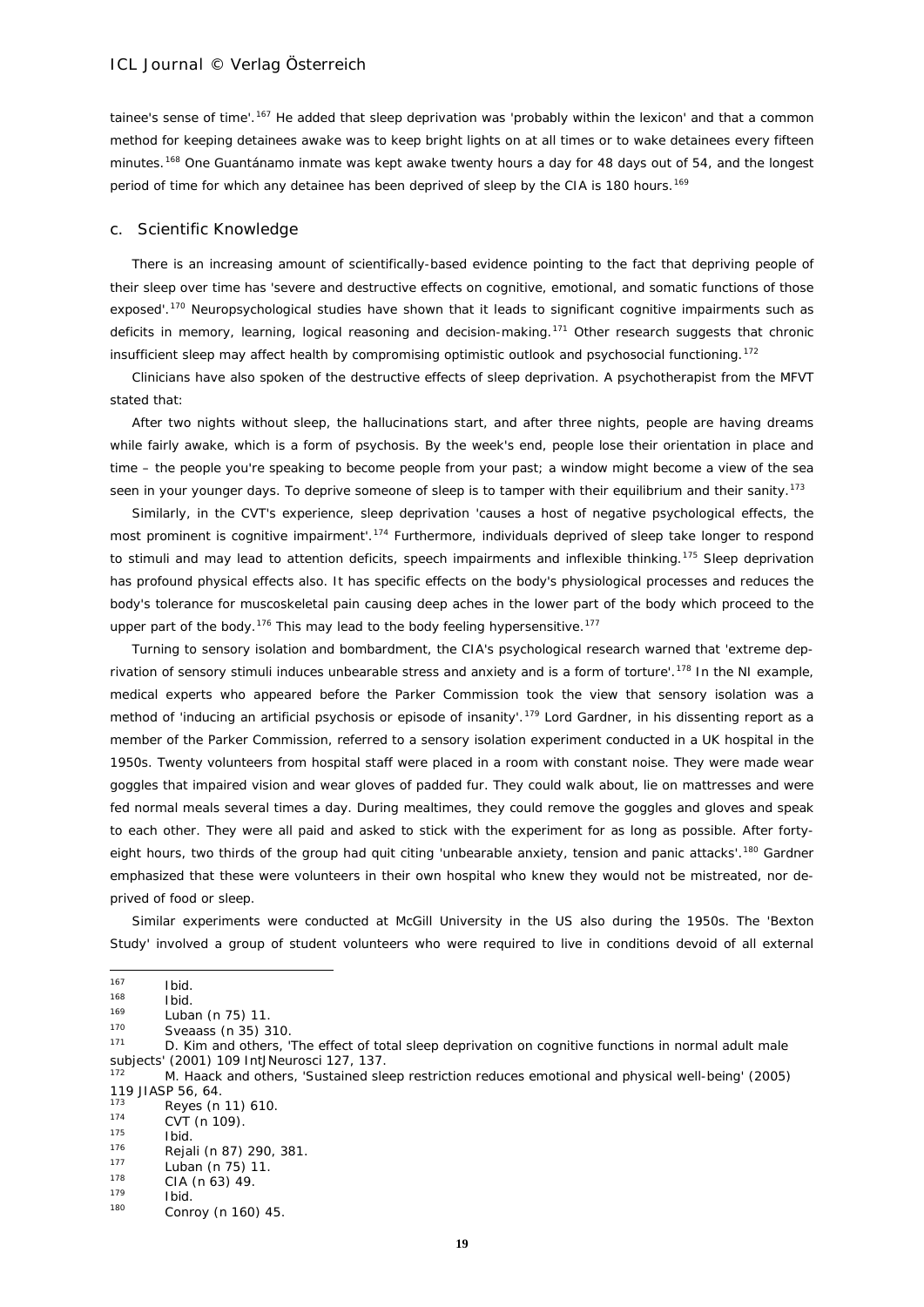stimulation. They were simply required to sit in a comfortable cubicle deprived of sensory stimulation by goggles, gloves, and ear muffs. After just two to three days of such isolation, 'the subject's very identity had begun to disintegrate'.<sup>[181](#page-19-0)</sup> The students were found to have suffered from hallucinations and trance-like conditions.<sup>[182](#page-19-1)</sup>

There are also potential *physical* implications to sensory deprivation and bombardment.

Research has shown, for example, that the hearing of noises that might be perceived as danger signals (such as sensory bombardment with noise) induces the release of stress hormones and thereby increases car-diovascular risk.<sup>[183](#page-19-2)</sup> In relation to sensory deprivation, hooding may 'disturb the normal physiology and metabo-lism of the body'.<sup>[184](#page-19-3)</sup> It may also bring about an imbalance in the 'ration of oxygen to carbon dioxide in the air breathed and this disturbs the efficiency of the respiratory mechanism'.<sup>[185](#page-19-4)</sup> This in turn results in mental confusion. In the experience of the International Forensic Expert Group – an international body of 33 medical experts specialising in the evaluation and documentation of torture – hooding may prevent the observation of detainees' physical condition and 'contribute to respiratory distress and ultimately result in loss of consciousness, anoxic brain injury, and even death'.<sup>[186](#page-19-5)</sup> It also increases the likelihood of severe physical pain and subsequent disability as it increases an individual's vulnerability to other methods of torture by preventing the anticipation of harm and a defensive response.<sup>[187](#page-19-6)</sup>

### 7. Relatives of the Disappeared

### a. Introduction

An enforced disappearance is considered to be the: …arrest, detention, abduction or any other form of deprivation of liberty committed by agents of the State or by persons or groups of persons acting with the authorization, support or acquiescence of the State, followed by a refusal to acknowledge the deprivation of liberty or by concealment of the fate or whereabouts of the disappeared person, which place such a person outside the protection of the law.[188](#page-19-7)

This section will discuss the impact of such events on the relatives of those who have 'disappeared'.

# b. Historical Background and Survivor Testimonies

Families of the disappeared in Latin America have long reported extraordinary mental anguish. They are the first to agree that such experiences are psychological torture of the worst kind. In the words of a widow whose husband disappeared in Guatemala, 'I would rather burn at the stake'.<sup>[189](#page-19-8)</sup> This really sums up, at the outset, the intensity of suffering involved for such relatives.

The most well known example of the recognition that disappearances could constitute a potential form of mental suffering as regards the loved ones of the disappeared person was the *Pinochet* case. The magistrate examining the extradition case against General Pinochet ruled that, although the British House of Lords had limited the charges to torture and conspiracy to commit torture committed after December 1988, Spanish

<span id="page-19-0"></span><sup>181</sup> <sup>181</sup> Alfred McCoy, 'A Short History of Psychological Torture: Its Discovery, Propagation, Perfection, and Legalization' (University of California at Davis, Center for Mind and Brain) (30 September 2006)

[<sup>&</sup>lt;http://humanrights.ucdavis.edu/resources/library/documents-and-reports/McCoy.pdf>](http://humanrights.ucdavis.edu/resources/library/documents-and-reports/McCoy.pdf) accessed 2 June 2011,  $3.182$ 

<span id="page-19-1"></span><sup>&</sup>lt;sup>182</sup> Human Rights First and Physicians for Human Rights (n 19) 31.

<span id="page-19-2"></span><sup>183</sup> H. Ising and others, 'Health effects caused by noise: evidence from the literature from the past 25 years' (2004) 6 NAH 5 [<http://www.noiseandhealth.org/text.asp?2004/6/22/5/31678>](http://www.noiseandhealth.org/text.asp?2004/6/22/5/31678) accessed 28 June

<sup>2011.</sup>  $\frac{184}{185}$  Faul (n 162) 87.

<span id="page-19-4"></span><span id="page-19-3"></span> $^{185}$  Ibid 88.

<span id="page-19-5"></span> $186$  International Forensic Expert Group (n 163) 2.

<span id="page-19-6"></span> $\frac{187}{188}$  Ibid.

<span id="page-19-7"></span>The International Convention for the Protection of all Persons from Enforced Disappearance (adopted 20 December 2006, entered into force 23 December 2010) UNGA Res. 61/177 (ICCPED) art.2.

<span id="page-19-8"></span>The Torture Abolition and Survivor Support Coalition International (TASSC International), 'Torture by the United States of America: The Survivor's Viewpoint' (Report submitted to the United Nations Human Rights Committee, 15 June 2006) <www2.ohchr.org/english/bodies/ hrc/docs/ngos/final\_iccpr\_tasscreport.doc> accessed 4 June 2011, 7.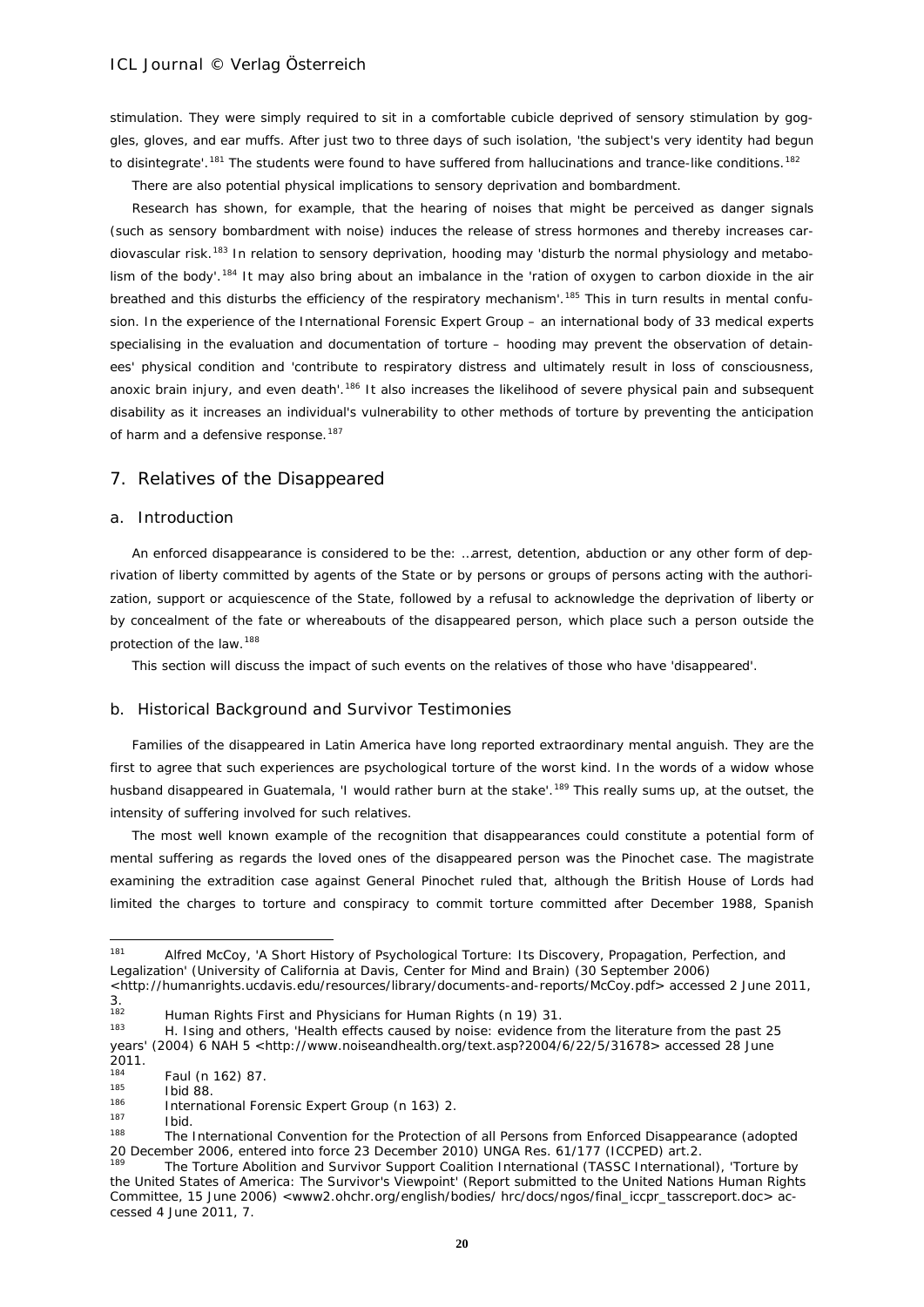prosecutors could argue that Pinochet's intention in making his opponents disappear before 1988, and concealing their whereabouts thereafter, was to inflict continuing mental torture on their relatives.

#### c. Scientific Knowledge

Alicia Neuburger, an Argentinean psychologist, gave the following overview in her evidence as an expert witness in a case before the IACtHR:

The psychological consequences of State violence…for the next of kin of the victim vary and they depend on the age of each person and his or her relationship with the victim. Such a violent death is not natural. Depressive states are quite frequent, and they often become chronic, with some type of remission, aggressiveness, and character changes. There are several symptoms, such as bursts of irritability and aggression, difficulty to concentrate, nightmares, problems sleeping, difficulties or alterations with respect to eating, a generally low motivation, extreme tiredness, and symptoms that are called psychosomatic, or directly related to the emotional state. All these consequences worsen when there is no justice. Lack of protection by the State interrupts and impedes the process of grieving of the whole family. Impunity causes a feeling of disbelief, first regarding institutions and then toward all of society, including the most intimate relations. There are feelings of powerlessness and indignation that affect the individuals' whole lives because they have to invest a great amount of energy to overcome that indignation, that powerlessness. Therefore, punishment of those responsible helps the grieving process take place. The fact that those responsible were not punished gave rise to a pattern of permanent grieving. For this reason, it is essential for those responsible to be punished for this not to become an eternal grieving.<sup>[190](#page-20-0)</sup>

The above opinion captures the essence of what is at the core of this type of suffering.

During the military rule in Argentina, one of the most frustrating situations for clinicians was attempting to treat patients reacting to the state's policy of disappearing people. The effect of this policy was that many individuals found themselves in a permanent condition of confusion with 'paranoid-schizoid anxieties that inhibited or limited mental functioning'.<sup>[191](#page-20-1)</sup> Those individuals who personally suffered the disappearance of loved ones could only partially work through the mourning process 'necessary for healthy mental functioning following traumatic loss'.<sup>[192](#page-20-2)</sup> This stands in contrast to the experience of a death of a relative or close friend, which would normally stimulate community recognition of the significance of the event. In cases of disappearances, relatives are left 'in a state of terrifying uncertainty, with no possibility of psychological closure'.<sup>[193](#page-20-3)</sup> They remain in a sort of limbo for as long as the victim's fate remains uncertain. Until they obtain positive proof of death or survival, relatives will continue to live in a state of 'frozen mourning'.<sup>[194](#page-20-4)</sup>

The act of 'mourning' entails an acknowledgment of reality. It demands a separation from the individual who no longer exists. This kind of psychological separation, however, is impossible in the case of a disappearance. Relatives are trapped in a terrible contradiction. On the one hand, it is impossible to mourn 'without risking intense guilt, for without proof of death, to go on with one's life is tantamount to a kind of murder of the disap-peared loved one'.<sup>[195](#page-20-5)</sup> On the other hand, it is extremely difficult to continue as before and maintain the mental representation of the disappeared. The mental process of keeping the disappeared person alive 'imposes a profound form of mental suffering'.[196](#page-20-6)

The absence of knowledge about the actual fate of a disappeared person produces 'an intrapsychic elabora-tion that includes fantasies of the possible torments to the disappeared person's mind and body'.<sup>[197](#page-20-7)</sup> These fan-

 $\frac{192}{193}$  Ibid.

<span id="page-20-5"></span> $^{195}$  Ibid 282.

<span id="page-20-6"></span> $\frac{196}{197}$  Ibid.

<span id="page-20-0"></span><sup>190</sup> Myrna Mack Chang v. Guatemala, Inter-American Court of Human Rights Series C No. 101 (25 November 2003) [51].

<span id="page-20-2"></span><span id="page-20-1"></span><sup>191</sup> N.C. Hollander, 'Psychoanalysis and State Terror in Argentina' (1992) 52 AmJPsychoanal 273, 281.

<span id="page-20-3"></span> $\frac{193}{194}$  Ibid.

<span id="page-20-4"></span><sup>194</sup> Duncan Forrest (ed), *Amnesty International, A Glimpse of Hell: Reports on Torture Worldwide* (New York University Press, New York 1996) 120.

<span id="page-20-7"></span>Ibid.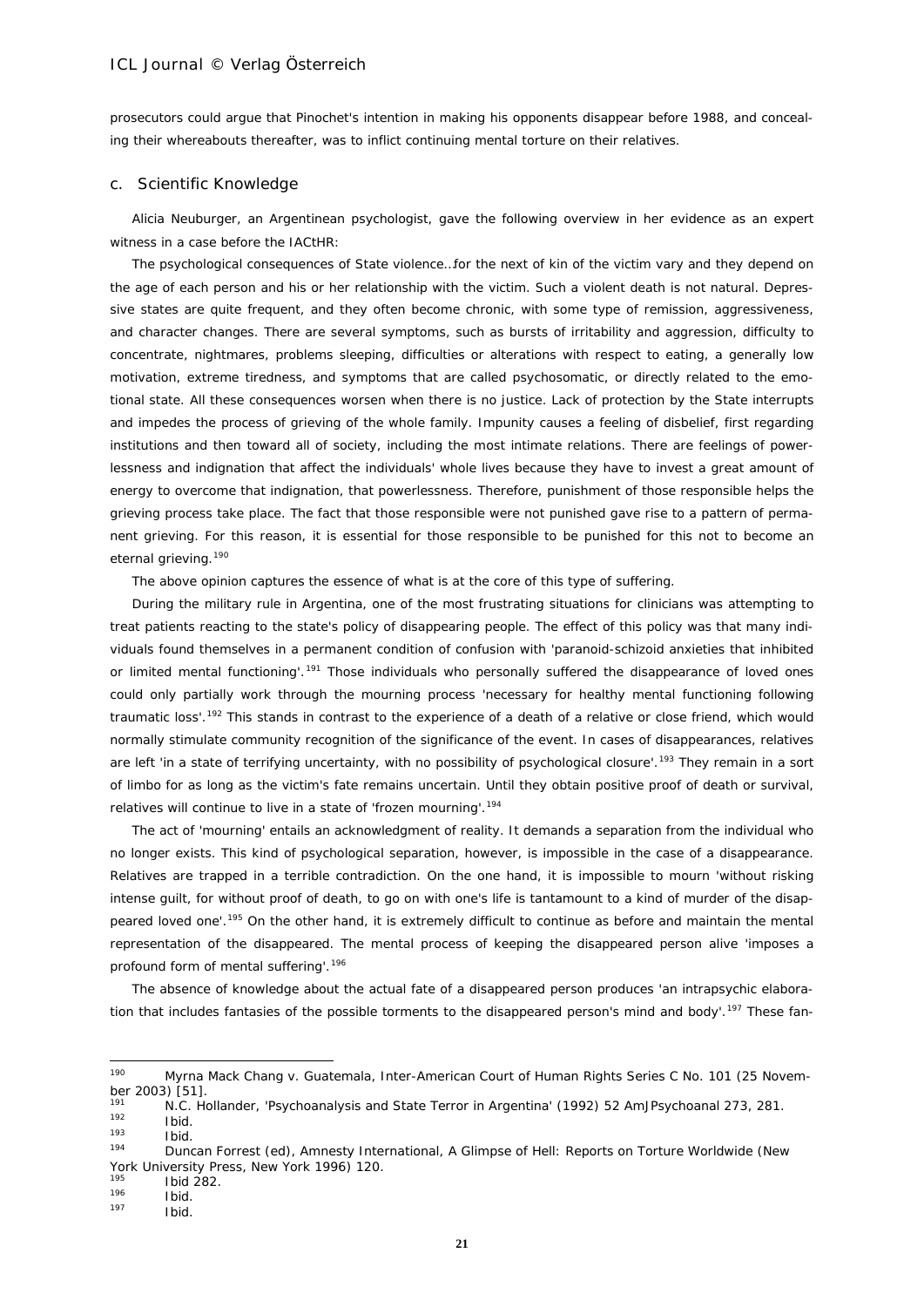tasies, in turn, cause extreme anxiety resulting in the wish to free the victim from such suffering through the fantasy of his or her death. This, of course, gives rise to feelings of intolerable guilt.

The family of those disappeared are frequently unable to make any 'life decisions'. The military dictatorship in Argentina, for example, demanded that the 'missing' person be pronounced dead by the family itself in a variety of subtle ways. If they wised to access any money in the name of the disappeared, they had to sign an official document declaring his or her death.<sup>[198](#page-21-0)</sup> Those who found themselves in such situations of 'arrested mourning' suffered many unrelated symptoms such as 'psychosomatic illnesses, interpersonal conflicts, the inability to maintain healthy relationships, or a general alienation from one's immediate social group or the society at large'.<sup>[199](#page-21-1)</sup>

Research on the effect of enforced disappearances on the health of family members in Honduras found that 'constellations of stress-related symptoms commonly seen in post-traumatic stress disorder and other anxiety disorders' were twice as prevalent in families of the disappeared as compared to the two control groups (families who had lost a member due to accident or illness and families where nobody had died in the last ten years).[200](#page-21-2) The findings indicated that families of the disappeared suffer over and above what might be attributed to 'normal grieving'. The authors suggested that the atmosphere of fear and isolation experienced by families of the disappeared is 'a causative factor in the prolongation of stress-related disorders years after the traumatic event'.<sup>[201](#page-21-3)</sup>

More recently, in 2010, a similar study was conducted on two groups of women living in Bosnia and Herzegovina. These were women whose husbands were either confirmed as having been killed during the war or who, at the time of the study, were officially still listed as missing. The results showed that the group with unconfirmed losses had higher levels of traumatic grief and severe depression even when traumatic events and stressors were controlled for. In the words of the authors, the study 'represents one of the first empirical confirmations that, at least in a war context, suffering the unconfirmed loss of a family member has specific nega-tive mental health consequences compared to suffering a confirmed loss'.<sup>[202](#page-21-4)</sup> In addition, the authors were particularly concerned at the high levels of severe depression, including suicidal ideation, in this group.

### 8. Concluding Observations

First of all, emerging psychological research indicates that the 'empathy gap', for both physical and psychological pain, undermines human ability to objectively evaluate harsh methods of interrogation. Secondly, the effects of solitary confinement are much more serious than one might initially suspect. Many survivors of torture have found that solitary confinement was the worst form of ill-treatment they suffered. Human beings are, after all, social creatures and social interaction, even the most basic, would appear to be central to our long term mental health. Turning to humiliation, torture in any of its forms is inherently humiliating. This is because, by its very nature, it aims to strip the victim of all his dignity. This Chapter has shown, however, that there exists a category of treatment whose sole aim is to humiliate the victim. The voices of many torture victims indicate that there is good reason for terming humiliation 'the nuclear bomb of the emotions'.<sup>[203](#page-21-5)</sup> The scientific literature and experiences of Rehabilitation Centres suggest that its power to inflict long term psychological damage should not be underestimated.

It has also been seen that the sensation of fear or exposure to a life threatening situation is, in psychological terms, a major 'stressor'. For many victims, these situations are more painful than physical torture with some even voicing a preference for death itself.

<span id="page-21-0"></span><sup>198</sup>  $\frac{198}{199}$  Ibid.

<span id="page-21-1"></span> $\frac{199}{200}$  Ibid.

<span id="page-21-2"></span><sup>200</sup> G.J Quirk and others, 'Stress disorders of families of the disappeared: A controlled study in Honduras' (1994) 39 SOCSCIMED 1675.

<span id="page-21-3"></span> $^{201}$  Ibid 1679

<span id="page-21-5"></span><span id="page-21-4"></span>Steve Powell and others, 'Missing or killed: The differential effect on mental health in women in Bosnia and Herzegovina of the confirmed or unconfirmed loss of their husbands' (2010) 15 EurPsychol 185, 192.<br><sup>203</sup> Lindner (n 77) xiii.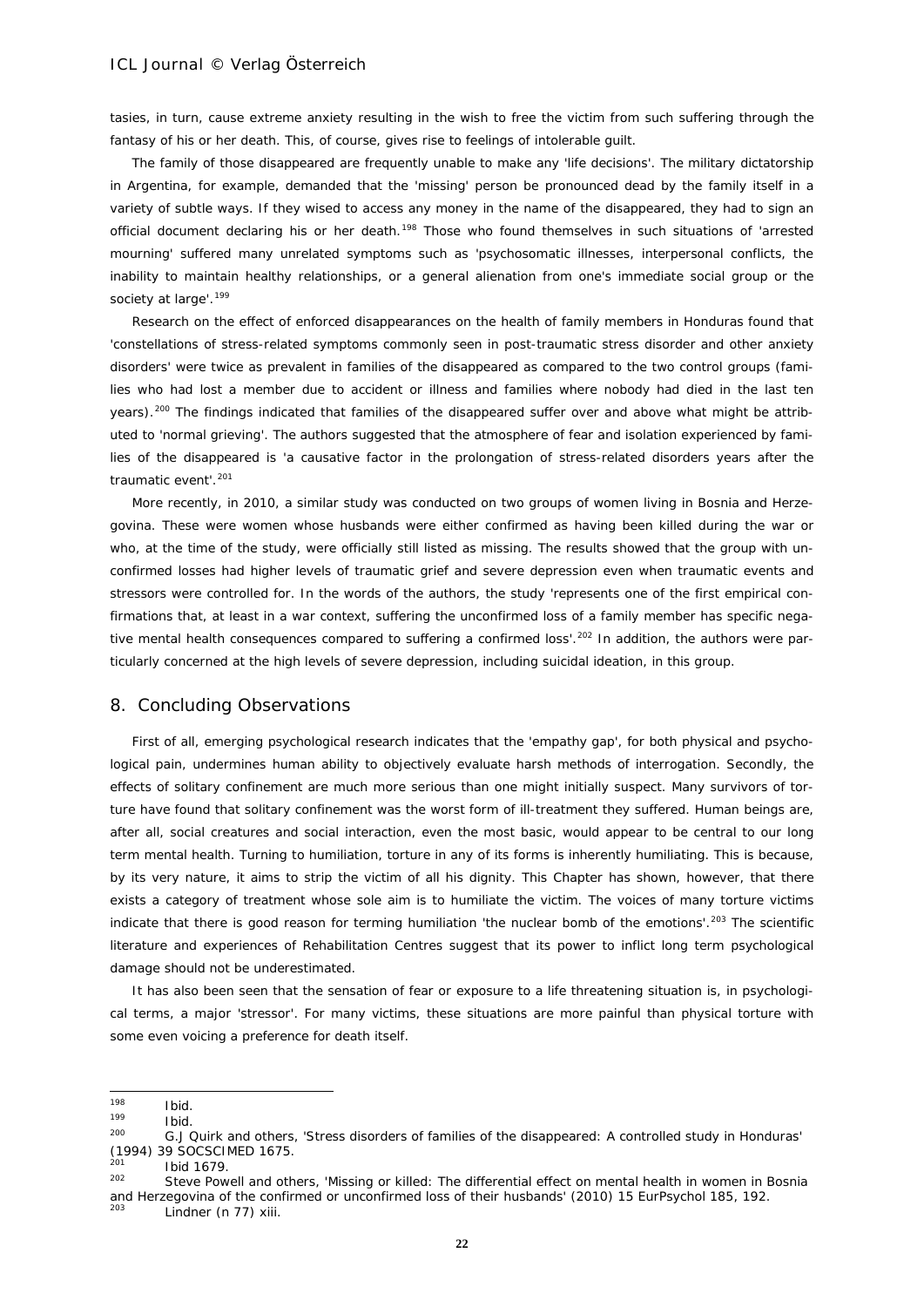Sensory deprivation and bombardment techniques are most often used in combination with the purpose of 'destroying the subject's capacity for psychological resistance'.<sup>[204](#page-22-0)</sup> Scientific research and survivor testimonies leave no doubt that depriving people of sleep is equivalent to depriving them of food and water. Finally, the mental anguish experienced by relatives of the disappeared is seen to be rooted in the silence and indifference maintained by the authorities involved in the disappearance of their loved one. The anguish also manifests itself in the inability to properly 'mourn' and make any life decisions.

This concludes the first part of the study.

# III. THE LEGAL FRAMEWORK

# A. United Nations System for Human Rights Protection

#### 1. Introduction

The purpose of this chapter is to analyse the definition of mental torture applied within the UN system of human rights protection. This chapter is split into three sections. It will discuss, in the following order, the CAT which monitors compliance with the UNCAT, the HRC which monitors compliance with the International Covenant on Civil and Political Rights (ICCPR) and the position of the UNSRT.

In terms of methodology, the Chapter will primarily focus on the jurisprudence of the HRC and CAT, and where relevant, make reference to General Comments and Concluding Observations on State Reports. The final sub-section, devoted to the UNSRT, will refer to the body of reports from 1986 to present. The general approach in each sub-section will be to 'present' the *positive* law as it stands and reserve the critical analysis for the 'concluding observations' sub-section.

### 2. Committee against Torture

#### a. Introduction

The UNCAT is the only legally binding convention at the universal level concerned exclusively with the eradication of torture. Its principal aim is to strengthen the existing prohibition of torture by a number of supportive measures and eliminate torture committed by or under the responsibility of public officials.<sup>[205](#page-22-1)</sup>

The CAT is the body of 10 independent experts that monitors implementation of the UNCAT by all ratifying States. All States parties are obliged to submit regular reports to the CAT and it examines each report and addresses its concerns and recommendations to the State party in the form of 'concluding observations'. In addition to the state reporting procedure, the CAT may also (under certain circumstances) consider individual complaints or communications from individuals.

This section will begin by making some general observations about the UNCAT definition of torture. It will then present a brief overview of the interpretation of 'mental suffering' before proceeding to examine the CAT's interpretation of each of the methods under review. It will not consider 'relatives of the disappeared' as this category of suffering has not come under consideration by the CAT. In terms of methodology, reference will be made to the decisions emanating form the individual complaint procedure and concluding observations emanating from the state reporting procedure.

#### b. UNCAT definition

Article 1 of the UNCAT defines torture as follows:

Torture means any act by which severe pain or suffering, whether physical or mental, is intentionally inflicted on a person for such purposes as obtaining from him or a third person information or a confession, pun-

<span id="page-22-0"></span><sup>204</sup> <sup>204</sup> Central Intelligence Agency, 'Kubark Counterintelligence Interrogation Manual 1963'  $\lt$ http://www.kimsoft.com/2000/kubark.htm> accessed 12 April 2011, 92-93.<br><sup>205</sup> Bichard Blakeley and others. 'Brelenged Montal Harm: The Tertureus

<span id="page-22-1"></span>Richard Blakeley and others, 'Prolonged Mental Harm: The Torturous Reasoning Behind a New Standard for Psychological Abuse' (2007) 20 HarvHumRtsJ 263, 282.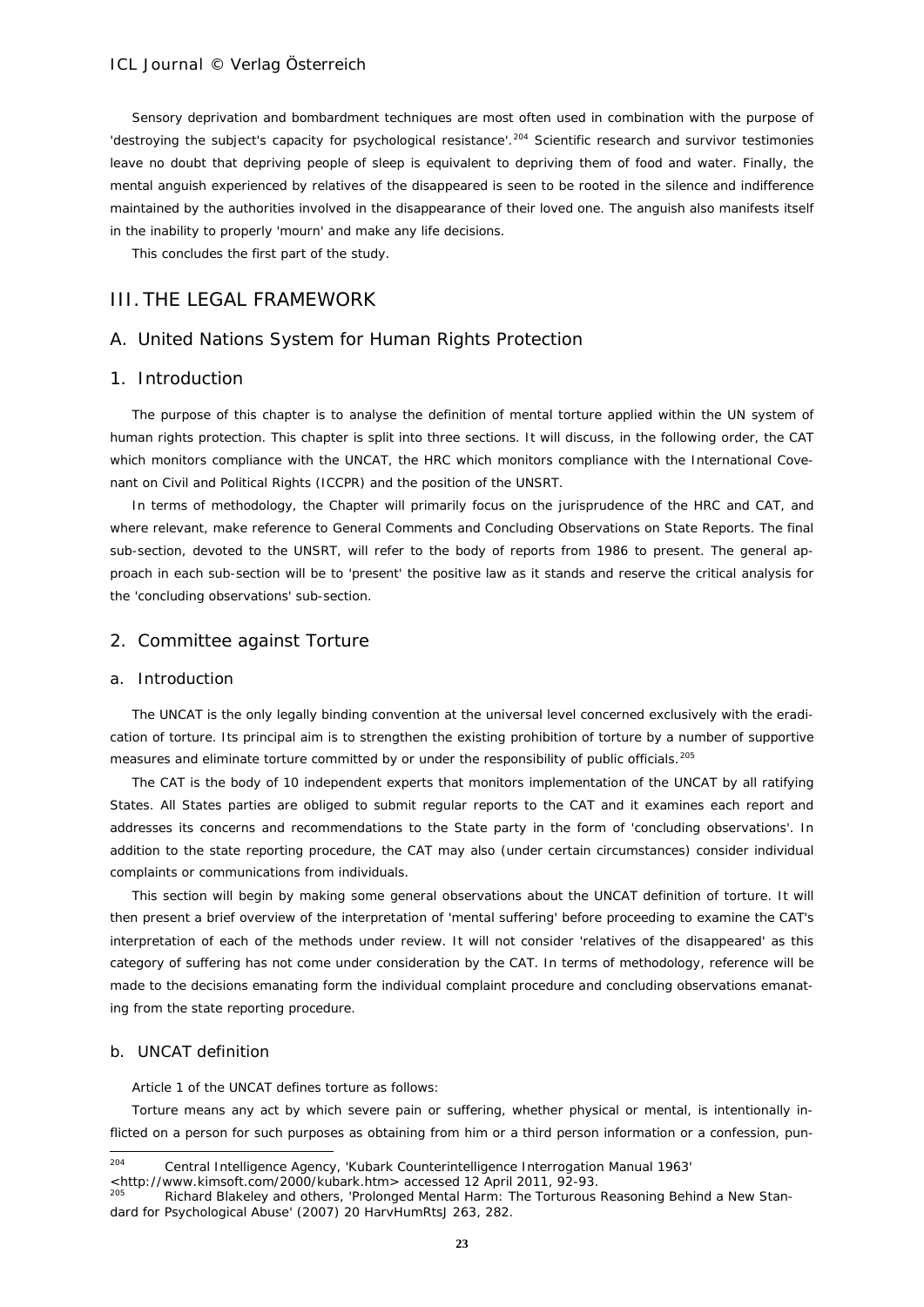ishing him for an act he or a third person has committed or is suspected of having committed, or intimidating or coercing him or a third person, or for any reason based on discrimination of any kind, when such pain or suffering is inflicted by or at the instigation of or with the consent or acquiescence of a public official or other person acting in an official capacity. It does not include pain or suffering arising only from, inherent in or incidental to lawful sanctions.

#### c. General Observations on the UNCAT definition

The UNCAT definition follows the traditional pain centred concept of torture flowing from the medieval inqui-sition.<sup>[206](#page-23-0)</sup> The list of purposes in Article 1 was intended to be indicative rather than 'all inclusive'.<sup>[207](#page-23-1)</sup> The purpose behind agreeing that torture means only conduct causing *severe* pain or suffering was to avoid the term being used 'in an inflationary manner'.<sup>[208](#page-23-2)</sup> It has been argued that it is 'virtually impossible' to ascertain the level of severity required for an act to qualify as torture.<sup>[209](#page-23-3)</sup> It has been suggested by some that a key reason why the UNCAT's potential to curb torture has remained unfulfilled is the lack of a clear definition.<sup>[210](#page-23-4)</sup>

The UNCAT also requires States to prevent other acts of Cruel, Inhuman or Degrading Treatment (CIDT) which do not amount to torture. The formula 'CIDT' originates from UDHR. The UNCAT provides no definition of such acts. The CAT has itself recognised that in practice, the definitional threshold between CIDT and torture is often not clear.<sup>[211](#page-23-5)</sup> According to former UNSRT Manfred Nowak, the requirement of a specific purpose appears to be the most decisive criterion which distinguishes torture from CIDT.<sup>[212](#page-23-6)</sup> Furthermore, in his view, the powerlessness of the victim was the essential criterion which the drafters of the UNCAT had in mind when they intro-duced the legal distinction between the two terms.<sup>[213](#page-23-7)</sup> He states that torture 'presupposes a situation of power-lessness of the victim, which usually means deprivation of personal liberty'.<sup>[214](#page-23-8)</sup> Another former UNSRT, Nigel Rodley, identified three elements distinguishing torture from CIDT. These were the relative intensity of the pain or suffering inflicted, the purpose for inflicting the pain or suffering and the status of the perpetrator as a state or private actor.<sup>[215](#page-23-9)</sup>

The definition of torture is significant as greater legal consequences follow from an act of torture under UN-CAT than follow from the perpetration of CIDT. A breach of Article 16 (CIDT), for example, does not attract the same consequences as a breach of Article 1.

#### d. Mental Pain and Suffering

The *Travaux préparatoires* indicate that the criteria as to what constitutes 'mental pain or suffering' were not debated by the Working Group during the drafting stages of the UNCAT.<sup>[216](#page-23-10)</sup> One unidentified member submitted that the term 'mental torture' did not have sufficient clarity for the purpose of domestic criminal law. The UK agreed and emphasised that it would be difficult for courts to assess the concept of 'mental suffer-

<span id="page-23-8"></span><span id="page-23-7"></span><span id="page-23-6"></span> $\frac{212}{213}$  Nowak (n 207) 74.

<span id="page-23-1"></span><span id="page-23-0"></span><sup>206</sup> <sup>206</sup> Maxime Tardu, 'The United Nations Convention against Torture and other Cruel Inhuman or Degrading Treatment or Punishment' (1987) 56 Nordic JIL 303, 304.

<sup>207</sup> Manfred Nowak and others, *The United Nations Convention against Torture, A Commentary* (Oxford University Press, New York 2008) 40.

<span id="page-23-3"></span><span id="page-23-2"></span> $^{208}$  Ibid 67.

<span id="page-23-4"></span><sup>209</sup> Nigel Rodley and others, *The Treatment of Prisoners under International Law* (Oxford University Press, London 1999) 98.

Gail Miller, 'Defining Torture' (Floersheimer Center for Constitutional Democracy Occasional Paper #3 2005) [<http://cardozo.yu.edu/cms/uploadedFiles/FLOERSHEIMER/Defining%20 Torture.pdf>](http://cardozo.yu.edu/cms/uploadedFiles/FLOERSHEIMER/Defining%20%20Torture.pdf) accessed 25 March 2011, 36.

<span id="page-23-5"></span><sup>211</sup> UN Committee against Torture (CAT), 'General Comment No 2' (Implementation of article 2 by States Parties) ( 23 November 2007) UN Doc. CAT/C/GC/2/CRP.1/Rev.4 [3].

 $\frac{213}{214}$  Ibid 77.

<sup>214</sup> Manfred Nowak, 'What Practices Constitute Torture?: US and UN Standards' (2006) 28 HumRtsQ 809, 832.

<span id="page-23-11"></span><span id="page-23-10"></span><span id="page-23-9"></span><sup>&</sup>lt;sup>215</sup> Nigel Rodley, 'The Definition(s) of Torture in International Law' (2002) 55 CLP 467, 468.<br><sup>216</sup> Navel (2007) 28 Nowak (n 207) 38.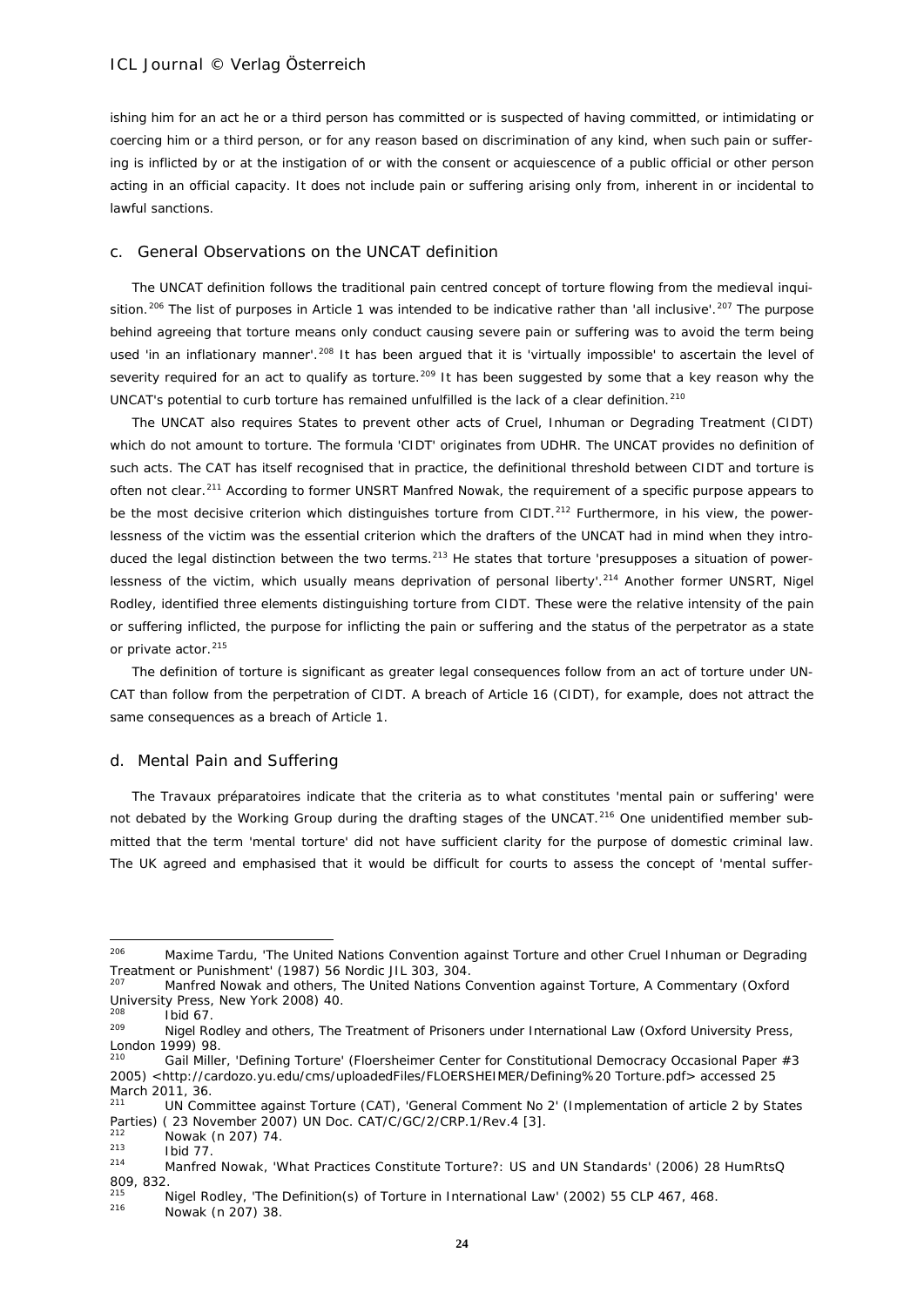ing'.<sup>[217](#page-23-11)</sup> The former German Democratic Republic noted that it could be interpreted in many different ways.<sup>[218](#page-24-0)</sup> Commentators continue to stress that the concept remains unclear.<sup>[219](#page-24-1)</sup>

Interestingly, the most detailed description of the mental harm element has been provided by the US. It provided the following definition of mental torture in the process of its ratification of the UNCAT:

…mental pain or suffering refers to *prolonged mental harm* caused by or resulting from: (1) the intentional infliction or threatened infliction of severe physical pain or suffering; (2) the administration or application, or threatened administration or application, of mind altering substances or other procedures calculated to disrupt profoundly the senses or the personality; (3) the threat of imminent death; or (4) the threat that another person will imminently be subject to death, severe physical pain or suffering, or the administration or application of mind altering substances or other procedures calculated to disrupt profoundly the senses or personality.<sup>[220](#page-24-2)</sup> (emphasis added)

This understanding defines mental pain and suffering by the source of the pain, as opposed to the actual feeling that is created. Confining mental pain or suffering to a closed set of enumerated actions thereby narrows the definition. For example, there may be instances in which an individual experiences severe mental pain or suffering but the harm did not arise from one of the stated causes. As such, the act would not be deemed torture under the US understandings even though applying the UNCAT directly may lead to a finding of torture. In addition, the requirement that the harm be 'prolonged' generates further uncertainty. In the absence of guidance differentiating between transient mental harm and prolonged mental harm, the understandings' use of the word 'prolonged' may serve to further narrow the definition. Internationally, usage of the term 'prolonged mental harm' is non-existent.<sup>[221](#page-24-3)</sup> The phrase does not even appear in the most prominent discussions of the UNCAT's negotiation and drafting. It is not a term that is present in 'the relevant medical literature or else-where in the United States Code'.<sup>[222](#page-24-4)</sup>

In any event, the CAT has since made clear that acts of psychological torture should not be limited to 'prolonged mental harm' as set out in the US understanding above but include a wider variety of acts which cause mental suffering irrespective of their prolongation or its duration.<sup>[223](#page-24-5)</sup> It also frequently points out to State Parties that torture may comprise mental suffering and that this must be reflected in national legislation.<sup>[224](#page-24-6)</sup>

#### e. Solitary Confinement

The CAT has expressed strong views that solitary confinement may amount to torture and has become increasingly strict in its recommendations to states.

An example of its increasingly strict position can be seen from its Concluding Observations on Denmark. In 2002, it recommended that Denmark only continue to monitor the effects of solitary confinement on detainees and establish adequate review mechanisms relating to its determination and duration.<sup>[225](#page-24-7)</sup> A few years later, it was much more forceful in its recommendations urging the state to 'limit the use of solitary confinement as a measure of last resort, for as short a time as possible under strict supervision and with a possibility of judicial review'.<sup>[226](#page-24-8)</sup> It further insisted that 'the level of psychological meaningful social contact for detainees while in solitary confinement' be increased.<sup>[227](#page-24-9)</sup> In an individual complaint, also against Denmark, the CAT noted that:

<sup>217</sup>  $\frac{217}{218}$  Ibid.

<span id="page-24-0"></span>Ahcene Boulesbaa, 'The UN Convention on Torture and the Prospects for Enforcement' (Kluwer Law International, The Hague 1999) 18.

 $^{219}$  Ibid.

<span id="page-24-2"></span><span id="page-24-1"></span> $^{220}$  Ibid 19.  $\frac{221}{222}$  Blakley (n 205) 283.

<span id="page-24-4"></span><span id="page-24-3"></span> $\frac{222}{223}$  Ibid.

<span id="page-24-5"></span><sup>223</sup> CAT, 'Conclusions and Recommendations, United States of America' (25 July 2006) U.N. Doc. CAT/C/USA/CO/2 [13].

<span id="page-24-6"></span><sup>224</sup> Chris Inglese, *The UN Committee against torture: An Assessment* (Kluwer Law International, The Hague 2001) 226.

<sup>&</sup>lt;sup>225</sup> CAT, 'Concluding Observations on Denmark' (17 May 2002) UN Doc. A/57/44 [74(c)]–[74(d)].

<span id="page-24-9"></span><span id="page-24-8"></span><span id="page-24-7"></span> $226$  CAT, 'Concluding Observations on Denmark' (16 July 2007) UN Doc. CAT/C/DNK/CO/5 [14].

Ibid.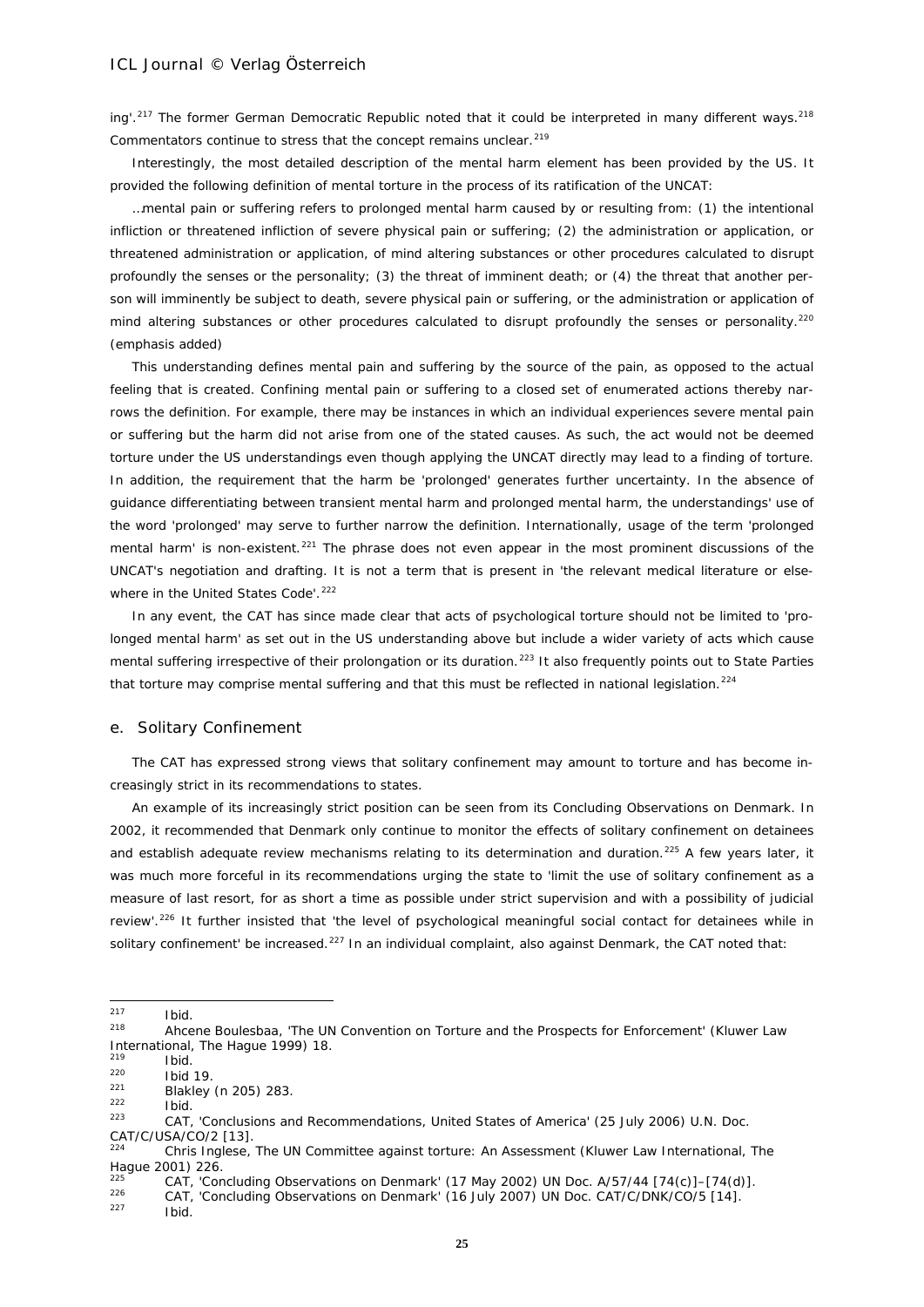…solitary confinement, particularly in cases of pre-trial detention, is considered to have extremely serious mental and psychological consequences for the detainee; States parties are encouraged to abolish the practice. Although abolition is preferable…solitary confinement should be applied only in exceptional cases and not for prolonged periods of time.<sup>[228](#page-25-0)</sup>

In a report on systematic torture in Turkey, the CAT called on the Turkish authorities to:

…demolish immediately and systematically all the solitary confinement cells known as "coffins", which in themselves constitute a kind of torture. These cells measure approximately 60 by 80 centimetres, they have no light and inadequate ventilation, and the inmate can only stand or crouch.<sup>[229](#page-25-1)</sup>

Similarly, the CAT recommended to Peru that 'sensorial deprivation and the almost total prohibition of communication caused persistent and unjustified suffering which amounted to torture,' and concluded that a period of two weeks detention to those cells amounted to CIDT with longer periods amounting to torture.<sup>[230](#page-25-2)</sup> The CAT places particular emphasis, therefore, on the duration of detention in determining how it categorises solitary confinement.

### f. Threats, Fear and Humiliation

This section will consider how the CAT has approached allegations of severe threats, mock executions and other situations, such as witnessing torture, where fear is the main component used by the torturer. It will also consider any guidance it has given on situations involving psychological humiliation.

Beginning with the CAT's State Reports, it has made some general observations on threats and humiliating tactics. In its conclusions and recommendations to Israel, it stated that 'threats, including death threats' used as a systematic method of interrogation in addition to being CIDT also constitute torture.<sup>[231](#page-25-3)</sup> In its consideration of the periodic report of Argentina, 'members of the Committee wished to know whether the prohibition of torture in Argentina was as broad as envisaged under the Convention, *especially in relation to threats to third parties*'(emphasis added). [232](#page-25-4) It has also recommended to the US that it should rescind any interrogation technique including 'sexual humiliation, "waterboarding" … and using dogs to induce fear, that constitutes torture or cruel, inhuman or degrading treatment or punishment, in all places of detention'.<sup>[233](#page-25-5)</sup> It is not clear from the recommendation but, presumably, it had 'waterboarding' in mind in its reference to torture and considers the others as forms of CIDT. In a report to Mexico, under the heading 'Torture Methods', the CAT noted that 'several interviewees said they had been taken to a river bank and threatened with drowning if they did not con-fess...[and] mock executions with firearms pointed at the head or fired near the ears'.<sup>[234](#page-25-6)</sup> While it did not explicitly state that such threats and mock executions amount to torture, this much is implicit in the recommendation.

Turning to the individual complaints procedure, the CAT has yet to make a finding of a violation of Article 1 of the UNCAT in any of its decisions. In the *T.P.S.* communication, the applicant alleged that he was the victim of mental torture. His submissions were that, after being deported from Canada to India, he was arrested immediately, forced to sign a confession at gunpoint and received threats from the police. He also alleged that his family had been harassed by the police to such an extent so that he was not able to see them anymore. After he filed a complaint with the national Human Rights Committee, he was forced to sign a statement absolving the police of any wrongdoing. It was submitted to the CAT that these acts constituted 'slow, methodical mental

<span id="page-25-6"></span>CAT, 'Report on Mexico produced by the Committee under article 20 of the convention and reply from the Government of Mexico: Mexico' (26 May 2003) U.N.Doc. CAT/C/75 [143].

<span id="page-25-0"></span> $228$ <sup>228</sup> *Jenson v. Denmark*, Communication No. 202/2002, CAT (11 May 2004) U.N. Doc. CAT/C/32/ D/202/2002 [5.6].

<span id="page-25-1"></span>CAT, 'Activities of the Committee against Torture pursuant to article 20 of the Convention against Torture and other Cruel, Inhuman or Degrading Treatment or Punishment: Turkey' (15 November 1993) UN Doc A/48/44/ Add. 1 [52]

<span id="page-25-2"></span>CAT, 'Summary account of the results of the proceedings concerning the inquiry on Peru' (18 June 2001) UN Doc.A/56/44 [186].

<span id="page-25-3"></span><sup>&</sup>lt;sup>231</sup> CAT, 'Concluding Observations on Israel' (9 May 1997) UN Doc. A/52/44 [257].

<span id="page-25-4"></span><sup>232</sup> CAT, 'Consideration of Reports Submitted by States Parties Under Article 19 of the Convention: Argentina' (21 June 1990) UN Doc. A/45/44 [157].

<span id="page-25-5"></span> $\begin{array}{cc}\n \text{233} & \text{CAT (n 223) [24].} \\
 \text{234} & \text{CAT (Ponort on M)}\n \end{array}$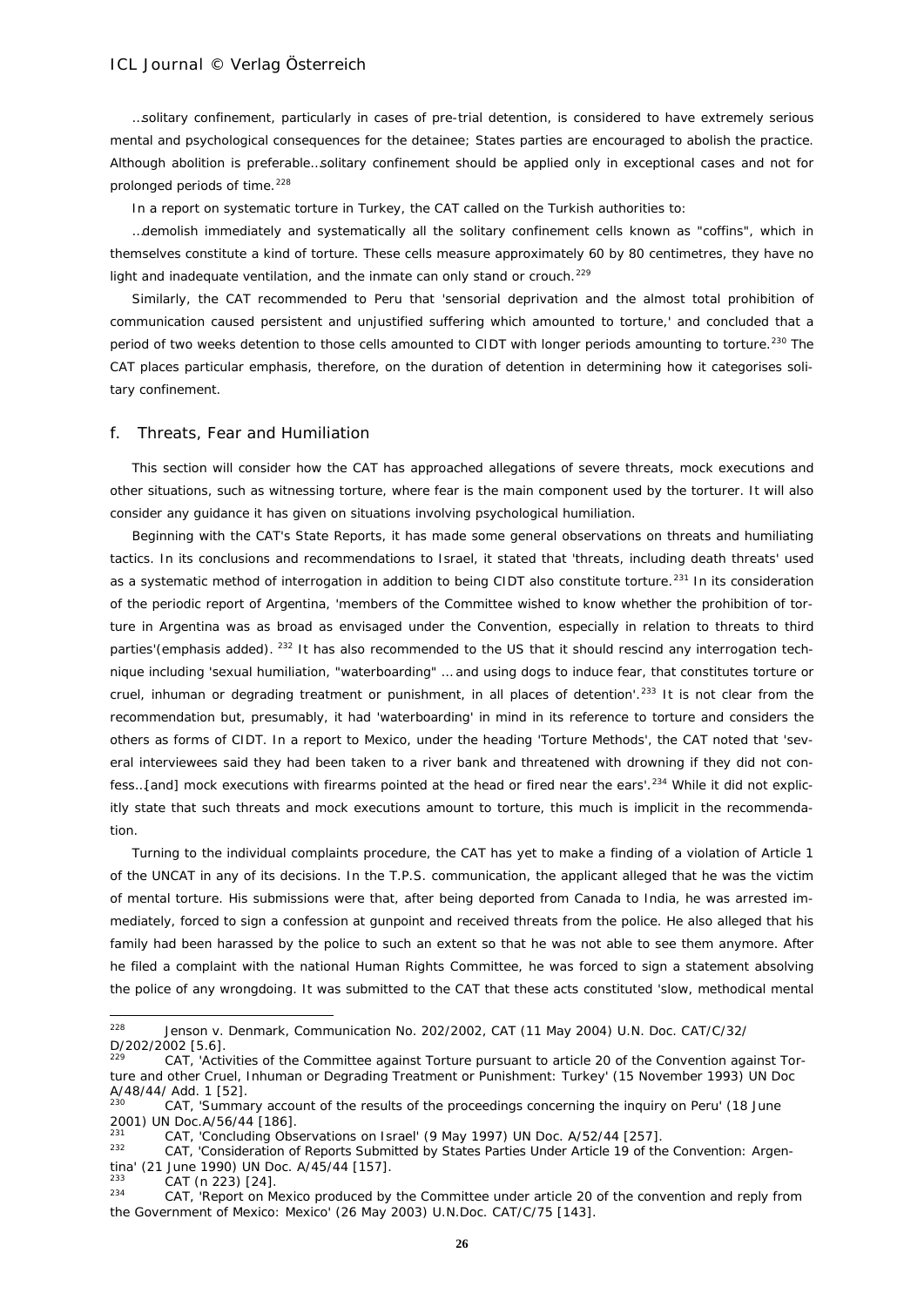torture' and there was no need to wait for evidence of physical torture.<sup>[235](#page-26-0)</sup> In its conclusions, the CAT noted that the applicant had been living in India for more than two years and that although he claimed to have been harassed and threatened, along with his family, there has been no change in the manner in which he has been treated by the authorities. It concluded that 'in these circumstances, and given the substantial period of time that has elapsed since the author's removal, giving ample time for the fears of the author to have been real-ized, the Committee cannot but conclude that his allegations were unfounded'.<sup>[236](#page-26-1)</sup>

In the *Dzemajl* communication against the former Yugoslavia, the 65 applicants of Romani origin alleged, *inter alia*, a violation of Article 1 of the UNCAT. A large gang of non-Roma residents had burned down the applicants' settlement in the presence of police officers who failed to intervene. The applicants submitted that 'they were subjected to acts of community violence inflicting on them great physical and mental suffering amounting to torture and/or cruel, inhuman and degrading treatment or punishment<sup>'</sup>.<sup>[237](#page-26-2)</sup> They further stated that 'this happened for the purpose of punishing them for an act committed by a third person' – the alleged rape of a non-Romani by a Romani.<sup>[238](#page-26-3)</sup> The CAT found that the legal qualification of the acts in question amounted to CIDT. It did not address why, in its view, such acts did not amount to mental torture. It has been suggested that one explanation for this finding could be that the victims were not in detention and that the purposive element of the definition of torture was not met.<sup>[239](#page-26-4)</sup>

Perhaps the most interesting dimension of the above decision is the separate dissenting opinions of two members of the CAT. In their view, the facts of the case gave rise to 'a presumption of "severe suffering", certainly "mental" but also inescapably "physical" in nature even if the victims were not subjected to direct physi-cal aggression' and their view was that it amounted to torture rather than CIDT. [240](#page-26-5)

The applicant in a complaint against Tunisia alleged that, during his detention, he was subjected to intimidation by being forced to witness other detainees being tortured. In addition to non-physical ill-treatment, the applicant also alleged that he was subjected to eight brutal torture sessions and provided detailed description of these sessions.<sup>[241](#page-26-6)</sup> On the day of his release, he was questioned about his plans and 'this questioning was fol-lowed by a session of mental harassment and threats'.<sup>[242](#page-26-7)</sup> He submitted that he subsequently suffered from mental problems and produced 'a medical certificate attesting to a neuropsychiatric disorder and showing that he has received medical treatment and psychotherapy at a Swiss psychiatric centre'.<sup>[243](#page-26-8)</sup> Tunisia referred to the lack of obvious traces of violence in refuting the applicant's allegations of torture. The CAT found that this did not necessarily constitute a response to the allegations 'which…may leave non obvious but real traces of vio-lence'.<sup>[244](#page-26-9)</sup> Nevertheless, it concluded that there was insufficient elements to make a finding on the alleged viola-tion of torture and CIDT (finding instead that other provisions had been violated).<sup>[245](#page-26-10)</sup>

### g. Sleep Deprivation, Sensory Deprivation and Sensory Bombardment

It appears that the CAT has only considered the above methods under the State Reporting procedure. In its Concluding Observations on Israel, it considered 'hooding under special conditions… sounding of loud music for prolonged periods… sleep deprivation for prolonged periods'.[246](#page-26-11) It took the view that these methods amount to

<span id="page-26-0"></span> $235$ <sup>235</sup> *T.P.S. (name withheld) v. Canada*, Communication No. 99/1997, CAT (16 May 2000) U.N. Doc. CAT/C/24/D/99/1997 [14.2].

<span id="page-26-2"></span><span id="page-26-1"></span> $\frac{236}{237}$  Ibid [15.4].

<sup>237</sup> *Hajrizi Dzemajl et al. v. Yugoslavia*. Communication no. 161/1999, CAT (21 November 2002) UN Doc CAT/C/29/D/161/2000 [8.13].

<span id="page-26-3"></span> $\frac{238}{239}$  Ibid.

<span id="page-26-5"></span><span id="page-26-4"></span> $\frac{239}{240}$  Nowak (n 214) 824. <sup>240</sup> *Hajrizi Dzemajl et al. v. Yugoslavia* (n 239) [Annex: Individual opinion by Mr. Fernando Mariño and Mr. Alejandro González Poblete].

<span id="page-26-6"></span><sup>241</sup> *Mr. Bouabdallah LTAIEF v Tunisia,* Communication 189/2001, CAT (14 November 2003) U.N. Doc. CAT/C/31/D/189/2001 [2.2]-[2.8].

 $\frac{242}{243}$  Ibid [2.16].

<span id="page-26-8"></span><span id="page-26-7"></span> $\frac{243}{244}$  Ibid [2.19].

 $\frac{244}{245}$  Ibid [10.5].

<span id="page-26-11"></span><span id="page-26-10"></span><span id="page-26-9"></span> $\frac{245}{246}$  Ibid [10.9]. CAT (n 233) [257].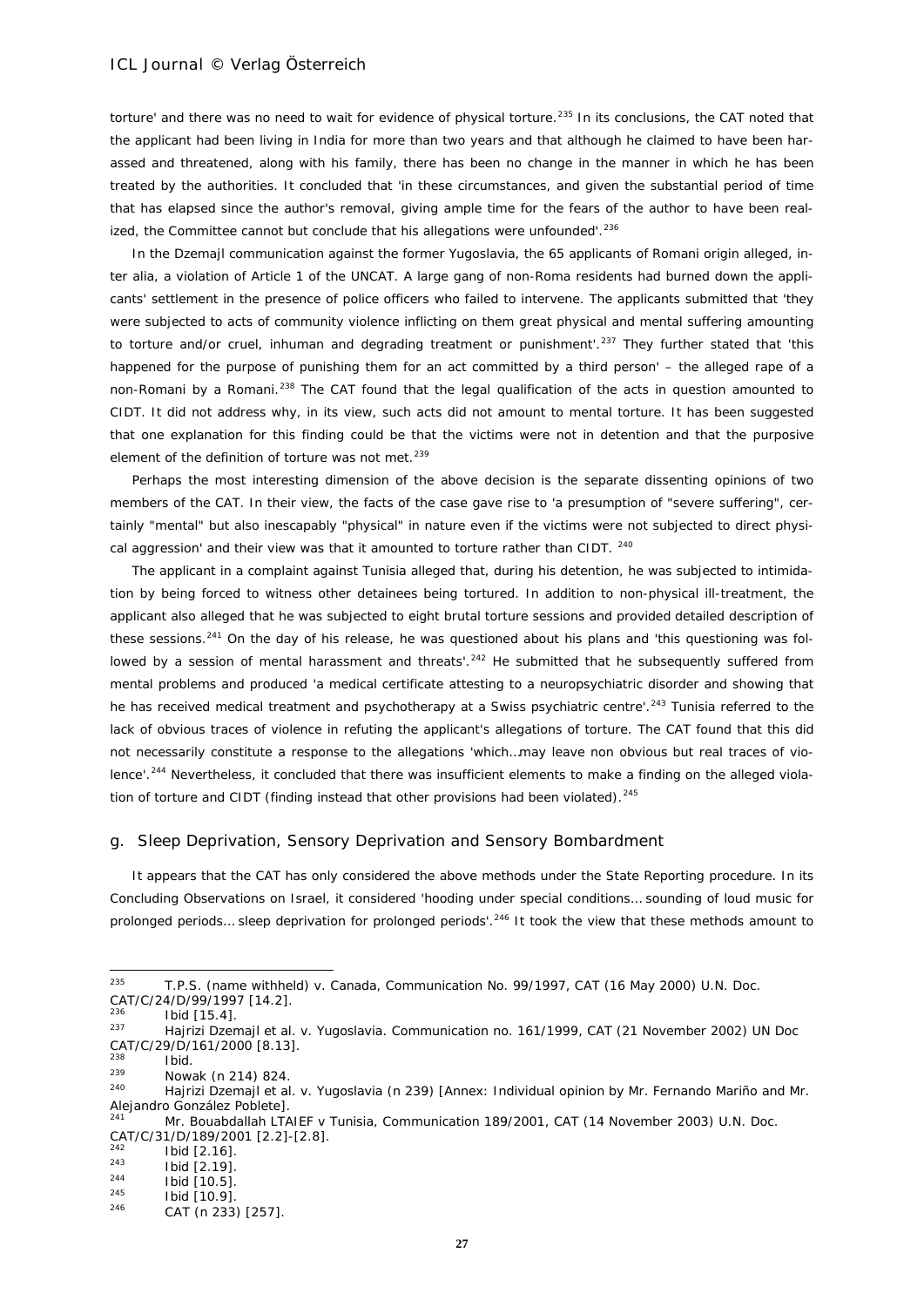'breaches of article 16 and also constitute torture as defined in article 1 of the Convention'.<sup>[247](#page-27-0)</sup> It emphasised that this was especially so where the methods were used in combination but did not suggest that their use in isolation should be treated any differently.

In its consideration of the Republic of Korea's Report, the CAT expressed its concern that many political suspects continued to endure sleep deprivation. It commented that 'the sleep deprivation practiced on suspects, which may *in some cases* constitute torture and which seems to be routinely used to extract confessions, is unacceptable'(emphasis added). [248](#page-27-1)

# 3. The Human Rights Committee

# a. Introduction

The HRC is the body of independent exerts that monitors implementation of the ICCPR by its State parties. All parties are obliged to submit regular reports to the HRC on how the rights are being implemented and, like the CAT, it addresses its concerns and recommendations to the State party in the form of 'concluding observations'. In addition to the state reporting procedure, the First Optional Protocol to the ICCPR gives the HRC competence to examine individual complaints. The HRC is a quasi-judicial body and as such its decisions are not directly legally enforceable.

In this section, it is proposed to first of all consider the prohibition on ill-treatment contained in the ICCPR and make some general observations on how it has been approached by the HRC. As in the previous section, we will then proceed to consider solitary confinement, threats and fear, sleep and sensory deprivation and finally relatives of the disappeared. In terms of methodology, this section will draw for the most part on the large body of jurisprudence emanating from the HRC, with occasional reference to general comments and concluding observations.

#### b. ICCPR Definition and Interpretation

Article 7 of the ICCPR provides that:

*No one shall be subjected to torture or to cruel, inhuman or degrading treatment or punishment. In particular, no one shall be subjected without his free consent to medical or scientific experimentation.* 

The first observation to make is that torture and other ill-treatment are not defined. A study of the *Travaux Préparatoires* reveals that the state representatives did not make any proposal about 'mental suffering'. The Commission on Human Rights did, however, emphasise that the word 'torture' was understood to mean both mental and physical torture.<sup>[249](#page-27-2)</sup> The HRC also subsequently confirmed its view that the aim of Article 7 is 'to protect both the dignity and the physical *and mental integrity* of the individual' (emphasis added). <sup>[250](#page-27-3)</sup> Furthermore, it has stated that this Article relates 'not only to acts that cause physical pain but also to acts that cause mental suffering to the victim'.<sup>[251](#page-27-4)</sup>

The prohibition of torture and CIDT is complemented by positive requirements in Article 10, which says provides that:

*All persons deprived of their liberty shall be treated with humanity and with respect for the inherent dignity of the human person.*

The HRC's approach has avoided establishing sharp distinctions between the different forms of treatment. Furthermore, neither the State reports nor the HRC's General Comments make any such distinction. It takes the view that any distinction, if made, will depend on 'the nature, purpose and severity of the treatment ap-

<span id="page-27-0"></span> $247$  $\frac{247}{248}$  Ibid.

<span id="page-27-2"></span><span id="page-27-1"></span><sup>&</sup>lt;sup>248</sup> CAT, 'Concluding Observations: Republic of Korea' (13 November 1996) U.N. Doc. A/52/44 [56].<br><sup>249</sup> M. L. Bossuit, *Cuide to the 'Traveur Préparateires' of the International Covenant on Civil and Politi* <sup>249</sup> M.J Bossuyt, *Guide to the 'Travaux Préparatoires' of the International Covenant on Civil and Political Rights* (Martinus Nihhoff Publishers, Dordrecht 1987) 150.

<span id="page-27-3"></span>UN Human Rights Committee (HRC), 'General Comment 20' in 'Compilation of General Comments and General Recommendations Adopted by Human Rights Treaty Bodies' (10 March 1992) U.N. Doc. HRI/GEN/1/Rev.1 [2].

<span id="page-27-4"></span>**Ibid** [5].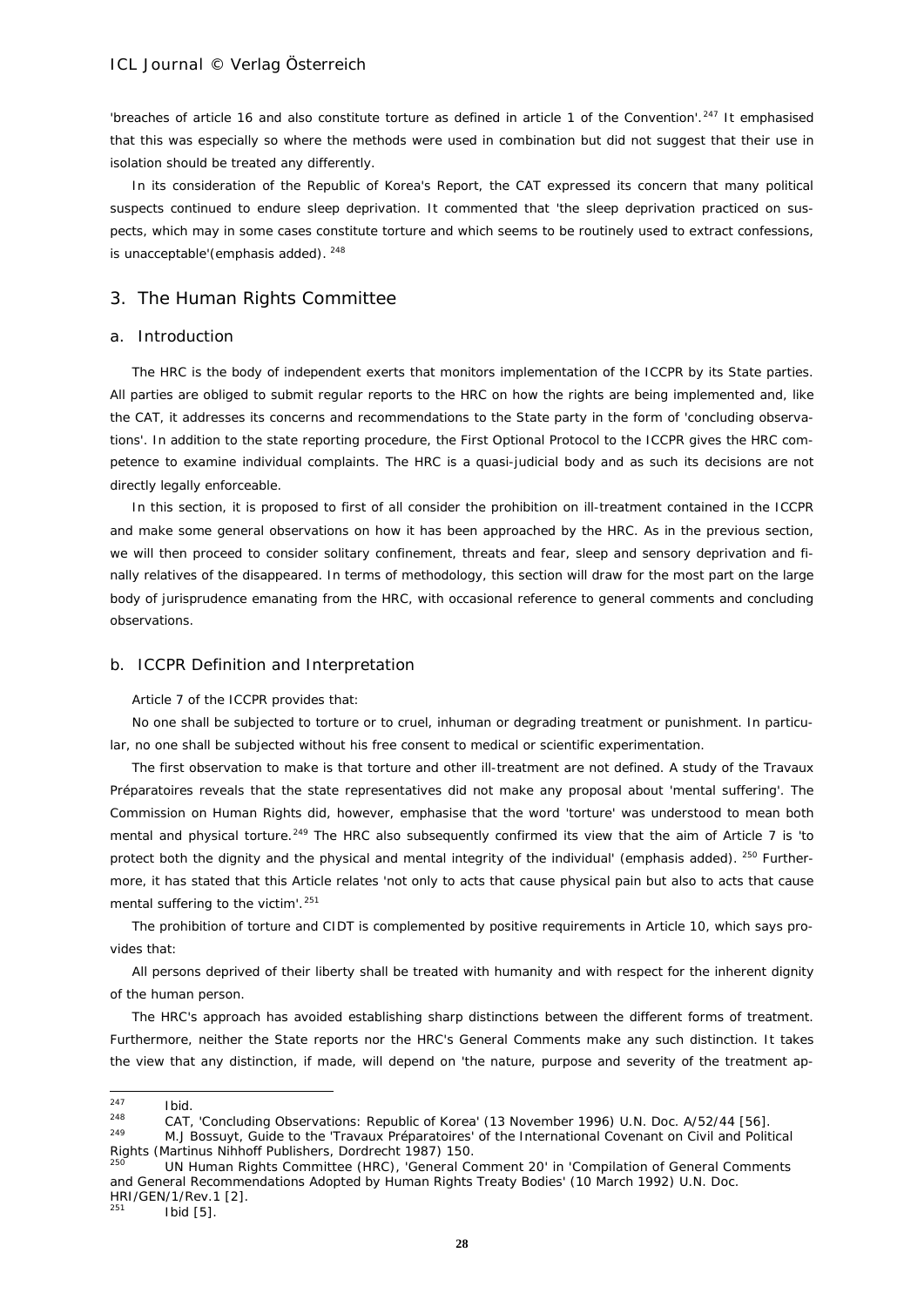plied'.<sup>[252](#page-28-0)</sup> It has taken this position given that no legal consequences derive from the precise qualification of a particular practice under the ICCPR.

#### c. Solitary Confinement

The HRC's General Comment indicates its position on the use of solitary confinement. It states that 'pro-longed solitary confinement ... may amount to acts prohibited by article 7'.<sup>[253](#page-28-1)</sup> It does not provide any further guidance.

In *Polay Campos v. Peru*, under the individual complaints procedure, the HRC found that solitary confine-ment for over three years infringed Article 7, without pointing to torture or CIDT.<sup>[254](#page-28-2)</sup> In a subsequent decision, however, where the applicant was held for 13 years, the HRC did not find a breach of Article 7 (but only Article 10).[255](#page-28-3) It may be noted that the applicant in this case did not raise Article 7 so perhaps this is why it was not addressed by the HRC.

#### d. Threats, Fear and Humiliation

There is a large body of jurisprudence from the HRC regarding threats, witnessing torture and humiliation.

Beginning with the well known *Estrella* decision, the applicant in that complaint was subjected to death threats, threats of violence to relatives and threats of being dispatched to his home country to be executed. In particular, and 'for hours upon end', the applicant was submitted to a mock amputation with an electric saw.<sup>[256](#page-28-4)</sup> It was also alleged that 'up to three times a day during alarms, detainees have to lie down on the floor wherever they are, face downward, hands over their heads and any movement could mean being shot by a prison quard'.<sup>[257](#page-28-5)</sup> He also suffered severe physical torture such as electric shocks. The physical effects of the torture were extreme in that the victim lost sensitivity in both arms and hands for a period of eleven months. In concluding, the HRC found that the victim was subjected to 'severe physical and psychological torture, including the threat that the author's hands would be cut off by an electric saw'.<sup>[258](#page-28-6)</sup> It did not go on to make any detailed comment about the specific methods of psychological torture.

On another occasion, involving serious levels of physical and mental suffering, the HRC made a finding of CIDT. The victim in this case, who had been on death row for some time, had complained that the prison guards 'are taunting me with death threats and some of them keep on telling me that they are the ones who will be taking me to the gallows and what size rope will fit my neck and how much weight it will take to take my head off my body'.<sup>[259](#page-28-7)</sup> He went on to claim that he had sustained ulcers 'as a result of this psychological tor-ture'.<sup>[260](#page-28-8)</sup> The death threats were constant and this was not denied by the State party. Nevertheless, the HRC considered this was not in the realm of psychological torture but rather CIDT.

In another case against Uruguay, the applicant suffered both physical and mental ill-treatment. He was kept hooded and sitting up straight day and night. He was blindfolded and his wrists were bound with wire at all times. The only opportunity he had to sleep was on the cement floor when he fell unconscious from the chair. He was also given hallucinogenic substances. Interestingly, bearing the physical ill-treatment in mind, the applicant submitted that:

…the method chiefly used in my case was mental torture. For many hours at a time I could hear piercing shrieks which appeared to come (and perhaps did come) from an interrogation under torture; the shrieks were

CCPR/C/78/D/878/1999 [7.3].

51/D/407/1990 [8.1].

<span id="page-28-0"></span> $252$  $^{252}$  Ibid [4].

<span id="page-28-1"></span> $^{253}$  Ibid [6].

<span id="page-28-2"></span><sup>254</sup> *Polay Campos v. Peru*, Communication 577/1994, HRC (6 November 1997) U.N. Doc CCPR/C/

<sup>61/</sup>D/577/1994 [8.7].

<span id="page-28-3"></span><sup>255</sup> *Kang v. Republic of Korea*, Communication No. 878/1999, HRC (15 July 2003) U.N. Doc

<span id="page-28-5"></span><span id="page-28-4"></span><sup>256</sup> *Estrella v. Uruguay*, Communication No. 74/1980, HRC (17 July 1980) U.N. Doc. CCPR/C/ OP/2 [1.6].  $\frac{257}{258}$  Ibid [1.12].

<span id="page-28-6"></span> $\frac{258}{259}$  Ibid [8.3].

<span id="page-28-7"></span><sup>259</sup> *Hylton v. Jamaica*, Communication No. 407/1990, HRC (24 July 1990) U.N. Doc.CCPR/C/

<span id="page-28-8"></span>Ibid.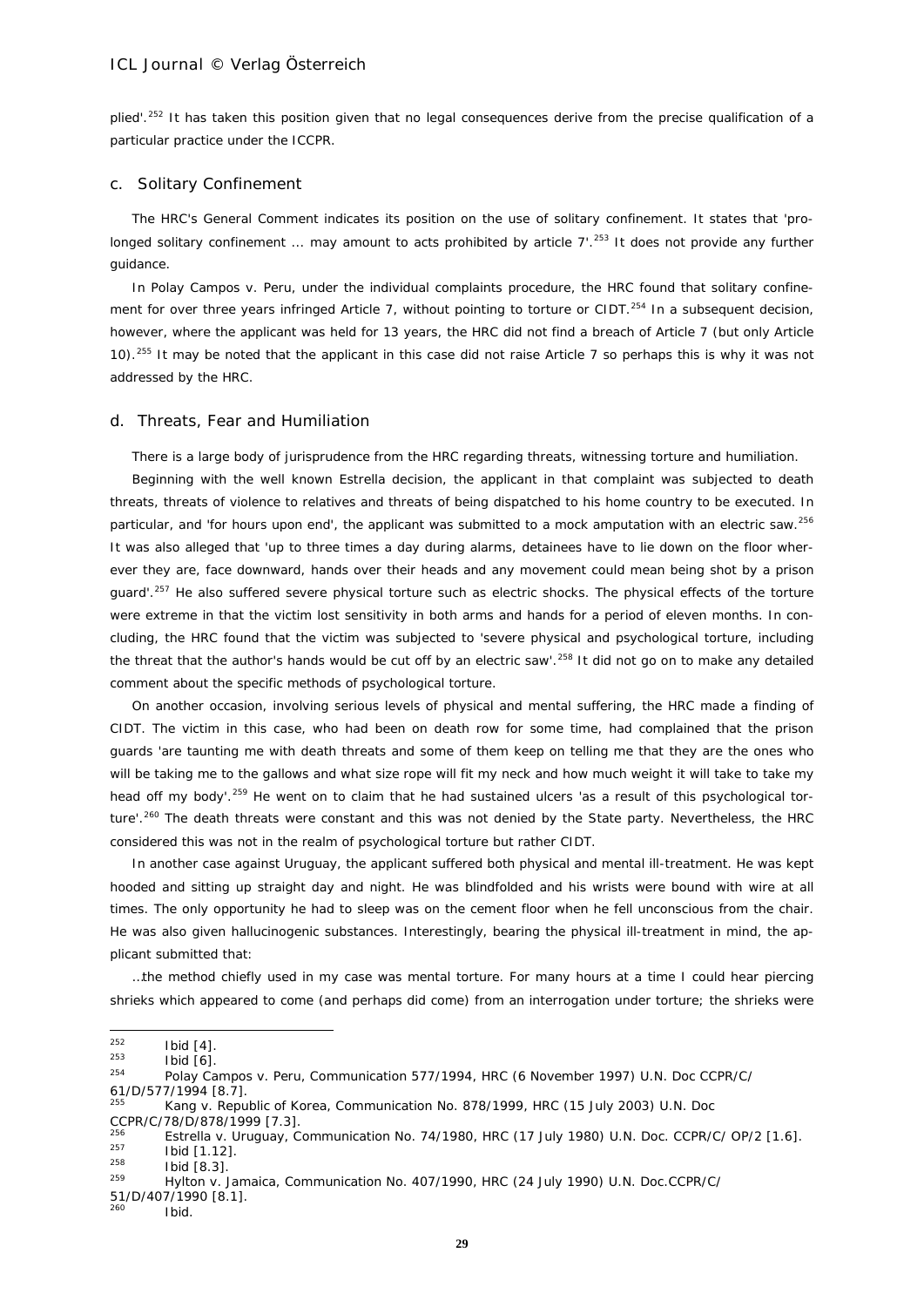accompanied by loud noises and by music played at a very high volume. I was repeatedly threatened with tor-ture and on several occasions I was abruptly transferred to other places, amid threats and ill-treatment.<sup>[261](#page-29-0)</sup>

The HRC made a finding of torture and CIDT. Presumably, the torture finding was based on the physical illtreatment and that the mental suffering amounted to CIDT.

In the *Mukong* decision, the applicant alleged that:

…he was subjected to intimidation and mental torture, in that he was threatened that he would be taken to the torture chamber or shot, should any unrest among the population develop…[The applicant] took these threats seriously, as two of his opposition colleagues, who were detained with him, had in fact been tortured.<sup>[262](#page-29-1)</sup>

The HRC found that the applicant had been 'detained incommunicado, was threatened with torture and death and intimidated, deprived of food, and kept locked in his cell for several days on end without the possibility of recreation'.[263](#page-29-2) In its view, this amounted to CIDT. Similarly, in the *Titiahonjo* case, the applicant suffered beatings while in detention in addition to 'moral and psychological torture' in that he was repeatedly told that he would never see his new born children for he was going to be killed.<sup>[264](#page-29-3)</sup> He also had to provide for himself and live on his own supplies. The HRC judged this to be CIDT. In *Linton v. Jamaica*, the applicant alleged that during the years he spent on death row, he experienced physical abuse and psychological torture. The HRC found that 'the physical abuse inflicted, the *mock execution* set up by prison warders and the denial of ade-quate medical care' amounted to CIDT (emphasis added).<sup>[265](#page-29-4)</sup>

In the above cases, the HRC has made findings of torture and/or CIDT. On many other occasions, however, it simply finds a violation of Article 7. In the *Njaru* case, the applicant suffered 'threats against his life by the police, often accompanied by acts of brutality' which caused him 'grave psychological suffering'.<sup>[266](#page-29-5)</sup> The applicant submitted that 'in light of the systematic practice of torture and unlawful killings in Cameroon, he was fully justified in fearing that those threats would be acted upon'.<sup>[267](#page-29-6)</sup> In considering the alleged 'physical and mental torture by the security forces', the HRC simply decided that Article 7 had been violated.<sup>[268](#page-29-7)</sup> The applicant in a case against Georgia submitted that he was beaten upon his arrest and still had scars on his face as a result. During his interrogation, 'he was put under psychological pressure, and the interrogators threatened the mem-bers of his family'.<sup>[269](#page-29-8)</sup> A violation of Article 7 was found.

There have been fewer complaints in relation to humiliation although several against Uruguay involved elements of sexual humiliation. In the *Gilboa* case, it was alleged that the torture methods which involved, *inter alia*, having to 'remain naked with the torturers, threats and insults and promises of further acts of cruelty' were intended to gradually 'destroy the personalities of detainees by continuously assaulting their psychological equilibrium and undermining their physical integrity'.<sup>[270](#page-29-9)</sup> As with the majority of the cases against Uruguay in the 1980s, the HRC made a finding of torture and CIDT without further comment on distinction.

<span id="page-29-0"></span><sup>261</sup> <sup>261</sup> *Cariboni, v. Uruguay*, Communication No. 159/1983, HRC (27 October 1987) U.N. Doc. CCPR/ C/OP/2  $[4]$ .

<span id="page-29-1"></span><sup>262</sup> *Womah Mukong v. Cameroon*, Communication No. 458/1991, HRC (21 July 1994) U.N. Doc. CCPR/C/51/D/458/1991 [2.5].

<span id="page-29-3"></span><span id="page-29-2"></span> $\frac{263}{264}$  Ibid [9.4].

<sup>264</sup> *Titiahonjo v. Cameroon*, Communication No. 1186/2003, HRC (26 October 2007) U.N. Doc CCPR/C/91/D/1186/2003 [2.5].

<span id="page-29-4"></span><sup>265</sup> *Linton v. Jamaica*, Communication No. 255/1987, HRC (22 October 1992) U.N. Doc. CCPR/C/ 46/D/255/1987 [8.5].

<span id="page-29-5"></span><sup>266</sup> *Njaru v. Cameroon*, Communication No. 1353/2005, HRC (3 April 2007) U.N. Doc CCPR/C/89/  $D/1353/2005$  [3.1].

<span id="page-29-6"></span> $\frac{267}{268}$  Ibid.

<span id="page-29-7"></span> $\frac{268}{269}$  Ibid [6.1].

<span id="page-29-8"></span><sup>269</sup> *Domukovsky, Tsiklauri, Gelbakhiani and Dokvadze v. Georgia*, Communication No.s 623/1995, 624/1995, 626/1995, 627/1995, HRC (6 April 1998) U.N. Doc. CCPR/C/62/D/623/1995, CCPR/C/62/D/624/1995, CCPR/C/62/D/626/1995, CCPR/C/62/D/627/1995 [15.2].<br><sup>270</sup> Gilbos V, Uruguay, Communication No. 147/199

<span id="page-29-9"></span><sup>270</sup> *Gilboa v. Uruguay*, Communication No. 147/1983, HRC (1 November 1985) U.N. Doc. CCPR/ C/OP/2 [4.3]-[4.4].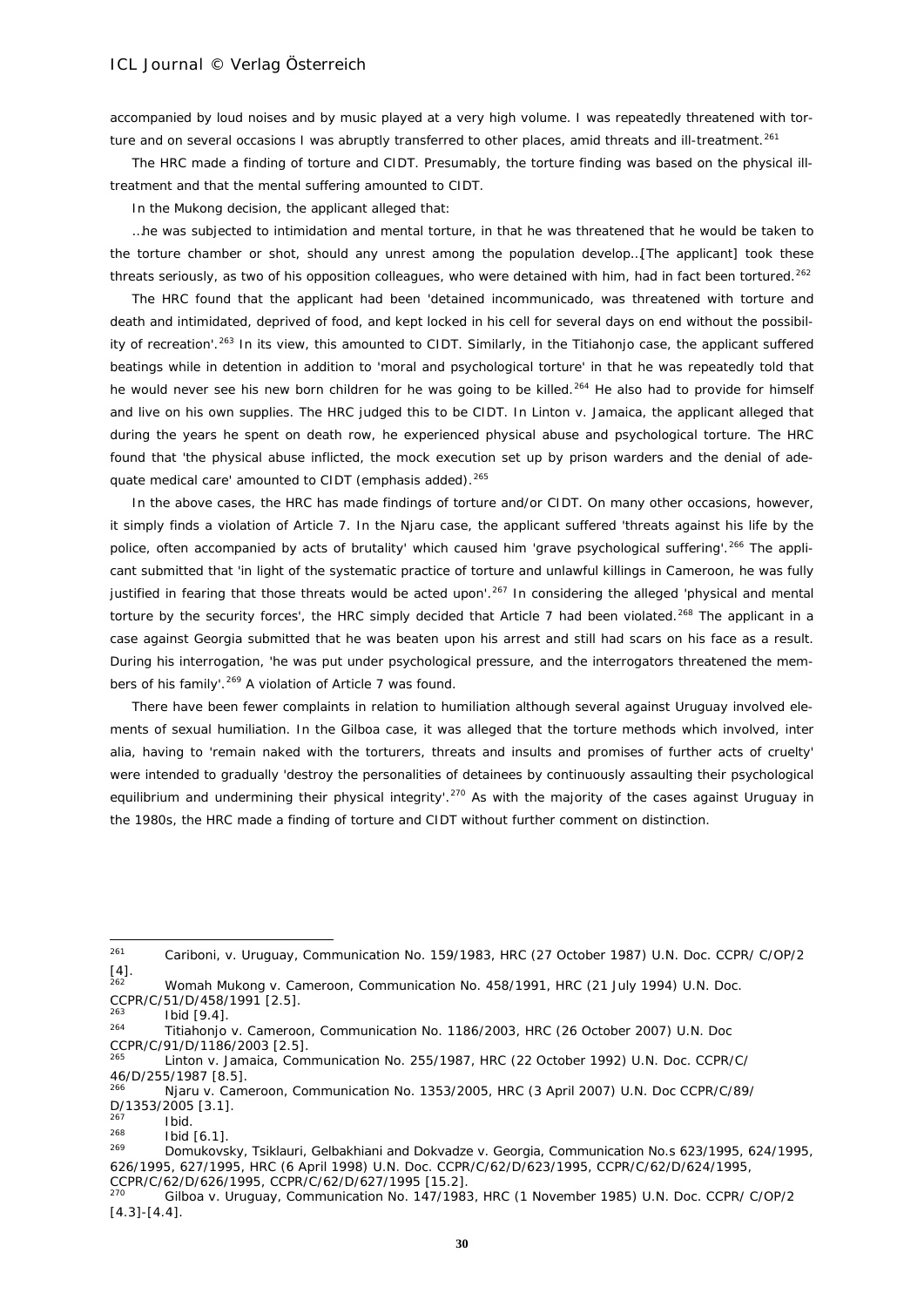#### e. Sleep Deprivation, Sensory Deprivation and Sensory Bombardment

The HRC has commented very little on these methods. In its concluding observations regarding Israel's compliance with the ICCPR, the HRC noted that the 'methods of handcuffing, *hooding*, shaking and *sleep deprivation* have been and continue to be used as interrogation techniques, either alone or in combination…the use of these methods constitutes a violation of article 7... in any circumstances' (emphasis added). <sup>[271](#page-30-0)</sup>

### f. Relatives of the Disappeared

The HRC has been particularly vocal when it comes to relatives of the disappeared.

In the *Quinteros* case, the applicant (whose daughter had been disappeared) alleged that she herself was 'a victim of...psychological torture...because she does not know where her daughter is'.<sup>[272](#page-30-1)</sup> The HRC noted its understanding of 'the anguish and stress caused to the mother by the disappearance of her daughter and by the continuing uncertainty concerning her fate and whereabouts' and found that she was a victim of a violation of Article 7.<sup>[273](#page-30-2)</sup> It did not signal whether it agreed with her allegation that her suffering amounted to psychological torture as opposed to CIDT. In several cases against Uzbekistan*,* the HRC expressed its understanding of 'the continued anguish and mental stress caused to the author, as the mother of the condemned prisoners, by the persisting uncertainty of the circumstances that led to their execution, as well as the location of their gravesite' and took into account the 'secrecy surrounding the date of execution, and failure to disclose the place of burial have the effect of intimidating or punishing families by intentionally leaving them in a state of uncertainty and mental distress'.<sup>[274](#page-30-3)</sup> It ruled that the authorities' failure to notify the applicant of the execution of her sons amounted to inhuman treatment. It has adopted the same language and reasoning in several other cases.<sup>[275](#page-30-4)</sup>

# 4. The UN Special Rapporteur on Torture

#### a. Introduction

The international and regional bodies increasingly draw inspiration from independent expert bodies. In particular, they refer more and more to the reports and findings of the UNSRT. This is an independent expert created by the UN Commission on Human Rights in 1985, whose mandate has been continued by the UN Human Rights Council in 2006.

The UNSRT has made a significant influence on the development of IHRL. For example, recognition at the international level that rape constitutes an act of torture began with comments from the UNSRT who listed rape as a physical method of torture as early as 1986.<sup>[276](#page-30-5)</sup> The influence of the UNSRT also extends to the International Criminal Tribunals. The ICTY, for example, in one of its seminal judgments ruled that the prohibition of torture was a norm of *jus cogens* citing the UNSRT as authority for the proposition.<sup>[277](#page-30-6)</sup>

As will be seen, the UNSRTs have often provided the clearest interpretations and tested the limits of the UNCAT definition of torture. This section will begin with an overview of the general observations made by the UNSRTs on psychological torture (in general). It will then follow the same pattern as previous sections of this

<span id="page-30-0"></span><sup>271</sup> HRC, 'Concluding Observations of the UN Human Rights Committee: Israel' (18 August 1998) U.N. Doc. CCPR/C/79/Add.93 [19].

<span id="page-30-1"></span><sup>272</sup> *Quinteros v. Uruguay*, Communication No. 107/1981, HRC (17 September 1981) U.N. Doc. CCPR/C/OP/2 [1.9].

<span id="page-30-2"></span> $\frac{273}{274}$  Ibid [14].

<span id="page-30-3"></span><sup>274</sup> *Ruzmetov v. Uzbekistan*, Communication No. 915/2000, HRC (30 March 2006) U.N. Doc. CCPR/C/86/D/915/2000 [7.10]; *Bazarov v. Uzbekistan*, Communication No 959/2000, HRC (14 July 2006) U.N.

<span id="page-30-4"></span>Doc. CCPR/C/87/D/959/2000 [8.5]. <sup>275</sup> *Schedko v Belarus*, Communication No. 886/1999, HRC (3 April 2003) U.N. Doc. CCPR/C/ 77/D/886/1999 [10.2]; *Sankara v. Burkina Faso*, Communication No. 1159/2003, HRC (28 March 2006) U.N. Doc. CCPR/C/86/D/1159/2003 [12.2].

<span id="page-30-5"></span><sup>276</sup> UN Commission on Human Rights (UNCHR) 'Report of the Special Rapporteur on Torture and Other Cruel, Inhuman and Degrading Treatment or Punishment, Peter Kooijmanns' (19 February 1986) U.N. Doc. No.E/CN.4 /1986/15 [119].

<span id="page-30-6"></span><sup>277</sup> *Delalić case* (n 32) [454].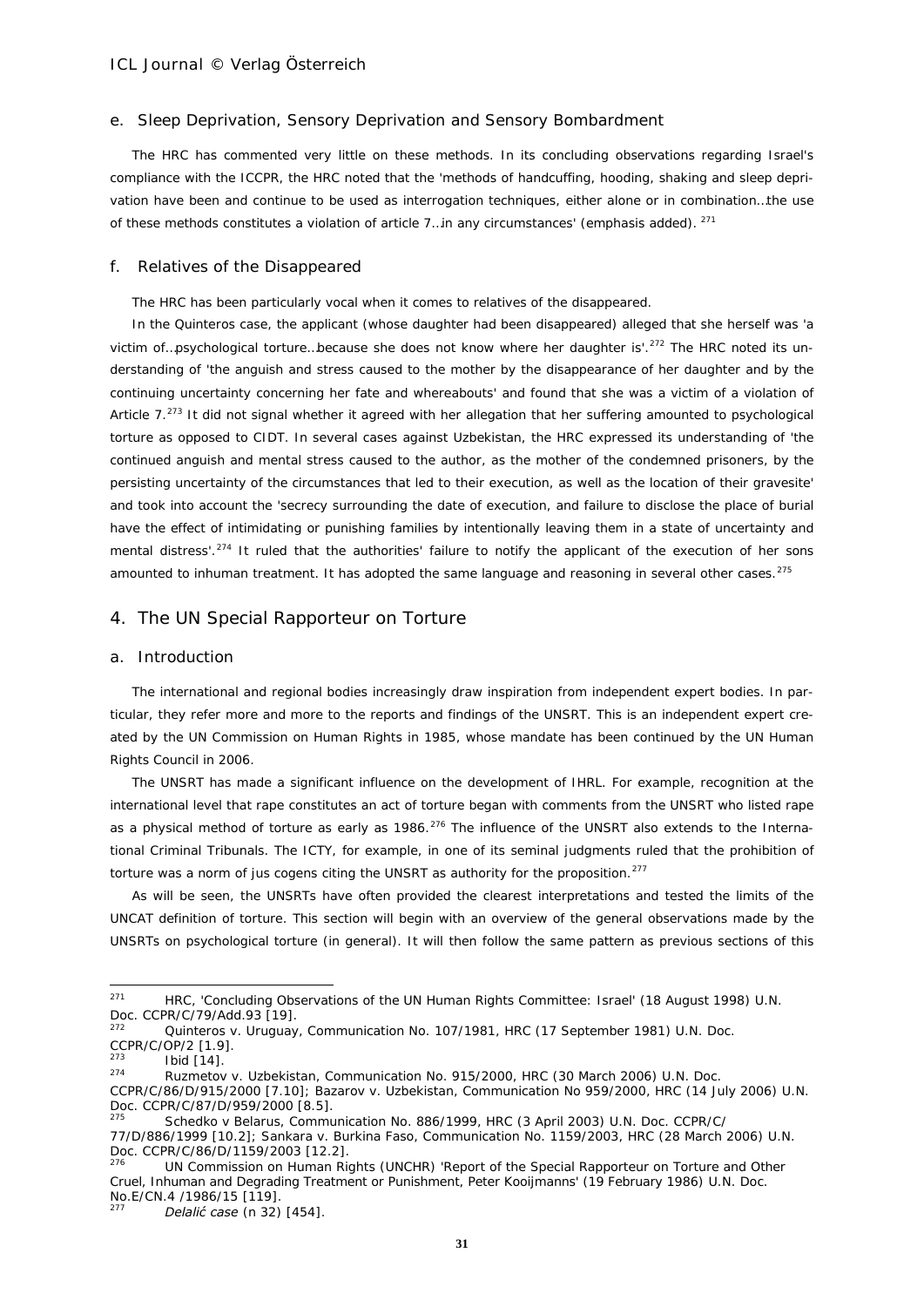Chapter and consider the specific methods under review. The methodology used for this section is the body of UNSRT reports from 1986 to present.

### b. General Observations on Psychological Torture

The position of the UNSRT was established in 1985, with a mandate to examine allegations of torture in any country in the world. One year later, the first UNSRT Peter Kooijmans noted that 'there are two main types of torture: physical and psychological, or mental…In the psychological or mental torture the aim is to injure the psyche. The two types are interrelated and ultimately, both have physical and psychological effects'.<sup>[278](#page-31-0)</sup> Following up on this distinction, he subsequently pointed out that:

…this seems to have more relevance for the means by which torture is practised than for its character. Almost invariably the effect of torture, by whatever means it may have been practised, is physical and psychological. Even when the most brutal physical means are used, the long-term effects may be mainly psychological, even when the most refined psychological means are resorted to, there is nearly always the accompanying effect of severe physical pain. A common effect is the disintegration of the personality.<sup>[279](#page-31-1)</sup>

A more recent UNSRT, Manfred Nowak, noted that 'the establishment of psychological torture methods is a particular challenge. Mock executions, sleep deprivation, the abuse of specific personal phobias, prolonged solitary confinement, etc. for the purpose of extracting information, are equally destructive as physical torture methods' and that the suffering of victims of mental abuse 'is very often aggravated by the lack of acknowledgement, due to the lack of scars, which leads to their accounts very often being brushed away as mere allegations'*.* [280](#page-31-2) His predecessor, Theo Van Boven, stressed the psychological impact of torture on victims and the need for this to be reflected in treatment methods. In his words:

…the infliction of pain is also frequently accompanied by mental pressure, such as verbal abuse, mocking, degrading treatment, threats or sham executions. Whether it is accompanied by mental pressure or not, the infliction of physical pain invariably leads to mental suffering as well. Thus, treating only the physical signs of torture cannot be sufficient.<sup>[281](#page-31-3)</sup>

Manfred Nowak highlighted the fact that many countries fail to consider that torture may occur without leaving any apparent physical injuries. He found that:

…time and again, my counterparts were surprised when I emphasized that the definition of torture does not require any bodily injuries, let alone any lasting impairment. The particular evil of torture is the deliberate infliction of severe pain or suffering on a powerless person, and not the infliction of injuries. Injuries can be an aggravating factor, but it is impermissible to reduce torture to such a concept. Many methods of torture…do not lead to any injuries. $282$ 

He stressed the importance of having a domestic legal definition of torture 'to explicitly include psychological torture, which is by no means less severe than physical abuse. A limitation to physical torture would provide loopholes for the perpetrators and encourage them to resort to psychological torture'.<sup>[283](#page-31-5)</sup>

The difficulty in assessing non-physical injuries was emphasized by another UNSRT, Nigel Rodley. In his view, an objective assessment of psychological suffering is especially difficult because the notion of '"intensity of suffering" is not susceptible of precise gradation, and in the case of mainly mental as opposed to physical suffering, there may be an aura of uncertainly as to how ... to assess the matter in any individual case'.<sup>[284](#page-31-6)</sup>

<span id="page-31-0"></span> $278$  $^{278}$  UNCHR (n 276) [118].

<span id="page-31-2"></span><span id="page-31-1"></span> $\frac{279}{280}$  Ibid [4].

<sup>280</sup> UN Human Rights Council (UNHRC) 'Report of the Special Rapporteur on Torture and Other Cruel, Inhuman or Degrading Treatment or Punishment, Manfred Nowak' (5 February 2010) UN Doc. A/HRC/13/39/Add.5 [57].

<span id="page-31-3"></span> $\frac{281}{282}$  UNCHR (n 25) [45]

<span id="page-31-4"></span> $\frac{282}{283}$  UNHCR (n 280) [74].

<span id="page-31-5"></span> $\frac{283}{284}$  Ibid [119].

<span id="page-31-6"></span>Rodley (n 209) 94.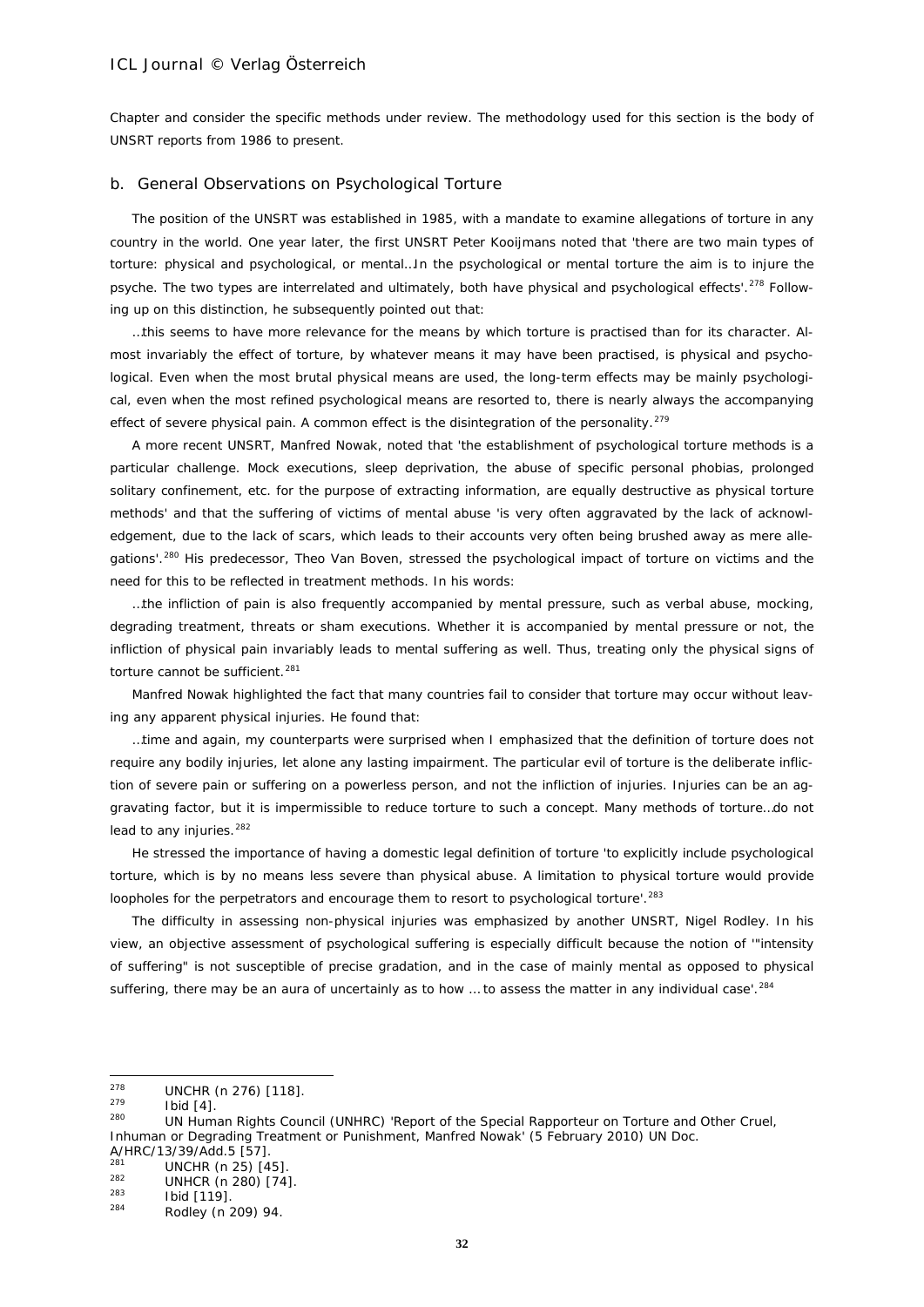#### c. Solitary Confinement

According to the first UNSRT, prolonged total isolation entails 'serious psychosomatic, intellectual and emo-tional problems that are frequently irreversible' and, in his view, were methods of psychological torture.<sup>[285](#page-32-0)</sup> Theo Van Boven considered that prolonged solitary confinement in conditions of severe material deprivation and with no or little activity could have a serious impact on the psychological and moral integrity of the prisoner.<sup>[286](#page-32-1)</sup> In his view, the use of solitary confinement 'in itself may constitute a violation of the right to be free from tor-ture'.<sup>[287](#page-32-2)</sup> Nigel Rodley noted a specific limitation in its use and in a report to Chile said 'Judges should not have the power to order solitary confinement, other than as a measure in cases of breach of institutional discipline, for more than two days'.<sup>[288](#page-32-3)</sup>

### d. Sleep Deprivation, Sensory Deprivation and Sensory Bombardment

The first UNSRT included 'prolonged denial of rest, sleep' under the list of *physical* torture methods in his first report.<sup>[289](#page-32-4)</sup> Successors also defined sleep deprivation as a form of torture in several reports.<sup>[290](#page-32-5)</sup> In relation to sensory deprivation, the first UNSRT considered that it (in addition to prolonged isolation) entails 'serious psychosomatic, intellectual and emotional problems that are frequently irreversible' and was a method of psycho-logical torture.<sup>[291](#page-32-6)</sup> He considered 'exposure to excessive light or noise' as a method of physical torture.<sup>[292](#page-32-7)</sup>

#### e. Threats and Fear

The first UNSRT included 'threats to kill or torture relatives, being forced to help torture relatives…. being kept in constant uncertainty, in terms of space or time' in his list of psychological torture methods.<sup>[293](#page-32-8)</sup> Simulated executions were also included. Nigel Rodley, in particular, greatly expanded on this. He reminded governments that the prohibition of torture relates also to acts that 'cause mental suffering to the victim, such as intimidation and other forms of threats'.[294](#page-32-9) He explicitly drew the attention of governments to the HRC's decision in *Estrella* in addition to several provisions of the Geneva Conventions and the ICRC Commentary. He noted that 'information on threats and intimidation a person may have been subjected to, especially while in the hands of law enforcement officials, is an often crucial element in assessing whether the person is at risk of torture'.<sup>[295](#page-32-10)</sup> He concluded that 'serious and credible threats, including death threats, to the physical integrity of the victim or a third person can amount to cruel, inhuman or degrading treatment or even to torture, especially when the victim remains in the hands of law enforcement officials'.<sup>[296](#page-32-11)</sup>

In the aftermath of his fact-finding mission to Azerbaijan, he also observed that torture 'is believed by so many to be automatic, that the mere threat or hint of adverse consequences for failure to comply with investigators' wishes (such as to sign a confession) is assumed to mean torture. For some, the mere fact of detention has the same implication'.<sup>[297](#page-32-12)</sup> He went on to say that he would have needed 'substantially more time in the country to be able to corroborate whether this perception is well founded, but it was clear that the detainees

<span id="page-32-10"></span> $\frac{295}{296}$  Ibid [6].

<span id="page-32-0"></span><sup>285</sup>  $^{285}$  UNCHR (n 276).

<span id="page-32-1"></span> $\frac{286}{287}$  UNCHR (n 25) [46].

<span id="page-32-2"></span> $\frac{287}{288}$  Ibid 20.

<span id="page-32-3"></span>UNCHR, 'Report of the Special Rapporteur on Torture and Other Cruel, Inhuman and Degrading Treatment or Punishment, Nigel Rodley, Visit to Chile' (4 December 1996) U.N. Doc. E/CN.4/ 1996/35/Add.2 [76(c)].

<span id="page-32-5"></span><span id="page-32-4"></span> $^{289}$  UNCHR (n 276) 119. UNCHR, 'Report of the Special Rapporteur on Torture and Other Cruel, Inhuman and Degrading Treatment or Punishment, Nigel Rodley, Visit to Pakistan' (15 October 1996) UN Doc. E/CN.4/ 1997/7/Add.2 [14].  $^{291}$  UNCHR (n 276).

<span id="page-32-7"></span><span id="page-32-6"></span> $\frac{292}{293}$  Ibid.

<span id="page-32-8"></span> $\frac{293}{294}$  Ibid.

<span id="page-32-9"></span><sup>294</sup> UNCHR, 'Report of the Special Rapporteur on Torture and Other Cruel, Inhuman and Degrading Treatment or Punishment, Nigel Rodley' (3 July 2001) UN Doc A/56/156 [3].

<span id="page-32-11"></span> $\frac{296}{297}$  Ibid [8].

<span id="page-32-12"></span><sup>297</sup> UNCHR, 'Report of the Special Rapporteur on Torture and Other Cruel, Inhuman and Degrading Treatment or Punishment, Nigel Rodley, Visit to Azerbaijan' (14 November 2000) UN Doc. E/CN.4/2001/66/Add.1 [114]-[115].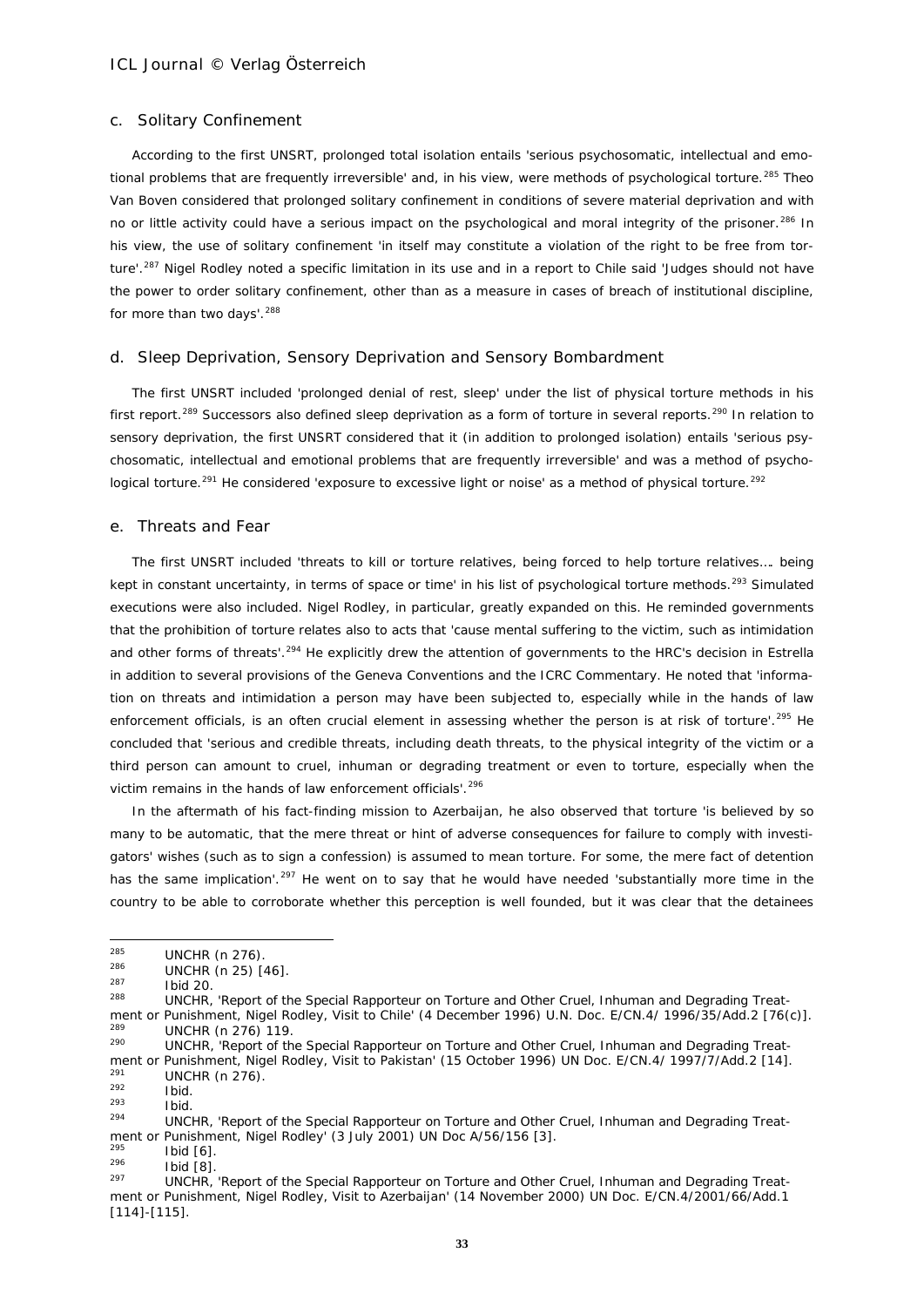and investigating authorities frequently did nothing to dispel the association. *The Special Rapporteur points out that the fear of physical torture may itself constitute mental torture' (emphasis added).* <sup>[298](#page-33-0)</sup>

#### f. Humiliation

Following the revelations about the ill-treatment inflicted on detainees at Guantánamo Bay, Manfred Nowak stated that stripping detainees naked 'particularly in the presence of women, and taking into account cultural sensitivities, can in individual cases cause extreme psychological pressure and can amount to degrading treat-ment, or even torture'.<sup>[299](#page-33-1)</sup> The same reasoning was applied to 'the use of dogs, especially if it is clear that an individual phobia exists'.<sup>[300](#page-33-2)</sup>

#### g. Relatives of the Disappeared

Nigel Rodley emphasised that disappearances are 'an intentional act directly affecting close family members' and considered that 'being fully aware they are hurling family members into a turmoil of uncertainty, fear and anguish regarding the fate of their loved one(s), public officials are said to maliciously lie to the family, with a view to punishing or intimidating them and others'.<sup>[301](#page-33-3)</sup> He lent his outright support for equating enforced disappearances with torture, both on the part of the victim as well as on the part of the families of the victims. After explicitly drawing the attention of governments to the HRC's *Quinteros* decision, he expressed his view that 'to make someone disappear is a form of prohibited torture or ill-treatment, *clearly* as regards the relatives of the disappeared person and arguably in respect of the disappeared person him/herself' (emphasis added).<sup>[302](#page-33-4)</sup> This interpretation was continued by his successors. For example, Theo Van Boven stated that '…the practice of disappearance may be considered a form of torture both for the victim and for the relatives'.<sup>[303](#page-33-5)</sup>

# 5. Concluding Observations

The UNCAT does not define what is meant by mental pain or suffering, nor was it considered at length in the drafting stages. On a few occasions, allegations of psychological torture, based on threats and fear, have been made under the individual complaints procedure. In these circumstances, the CAT has not interpreted the level of mental suffering required to reach the threshold of torture. There is scope for the CAT to play a more active role in this regard and, more generally, to clarify inconsistent interpretations and applications of the UNCAT.

Despite the lack of jurisprudential guidance from the CAT, it has made some very strong statements in the State Reports particularly in relation to solitary confinement. It has, for example, acknowledged in very clear terms the mental suffering that may be inflicted on detainees and has become increasingly strict in its recommendations to states. This suggests that it is aware of the destructive effects of social isolation, as outlined in Chapter 2. Its observations in relation to sleep deprivation, sensory deprivation and bombardment have been less clear and there is room for clearer elaboration in its recommendations taking the vast body of scientific knowledge that exists into account.

It is important to acknowledge here that the UNCAT was not drafted with the aim of merely prohibiting torture. Unlike other human rights instruments such as the ICCPR, it does not specifically grant an individual the human right *not* to be subjected to torture. This helps to explain why no violation of Article 1 has been found under the individual complaints procedure and why its decisions are of limited value for the present study.

<span id="page-33-0"></span><sup>298</sup>  $\frac{298}{299}$  Ibid.

<span id="page-33-1"></span>UNHRC, 'Joint Report by the Special Rapporteur on the Independence of Judges and Lawyers, Leandro Despouy; the Special Rapporteur on Torture and Other Cruel, Inhuman or Degrading Treatment or Punishment, Manfred Nowak; the Special Rapporteur on Freedom of Religion or Belief, Asma Jahangir and the Special Rapporteur on the Right of Everyone to the Enjoyment of the Highest Attainable Standard of Physical and Mental Health, Paul Hunt: Situation of detainees at Guantánamo Bay' (15 February 2006) UN Doc.E/CN.4/2006/120

 $[51]$ .

<span id="page-33-2"></span> $300$  Ibid.  $\frac{301}{302}$  UNCHR (n 294) [12].

<span id="page-33-4"></span><span id="page-33-3"></span> $\frac{302}{303}$  Ibid [14].

<span id="page-33-5"></span>UNCHR (n 25) [51].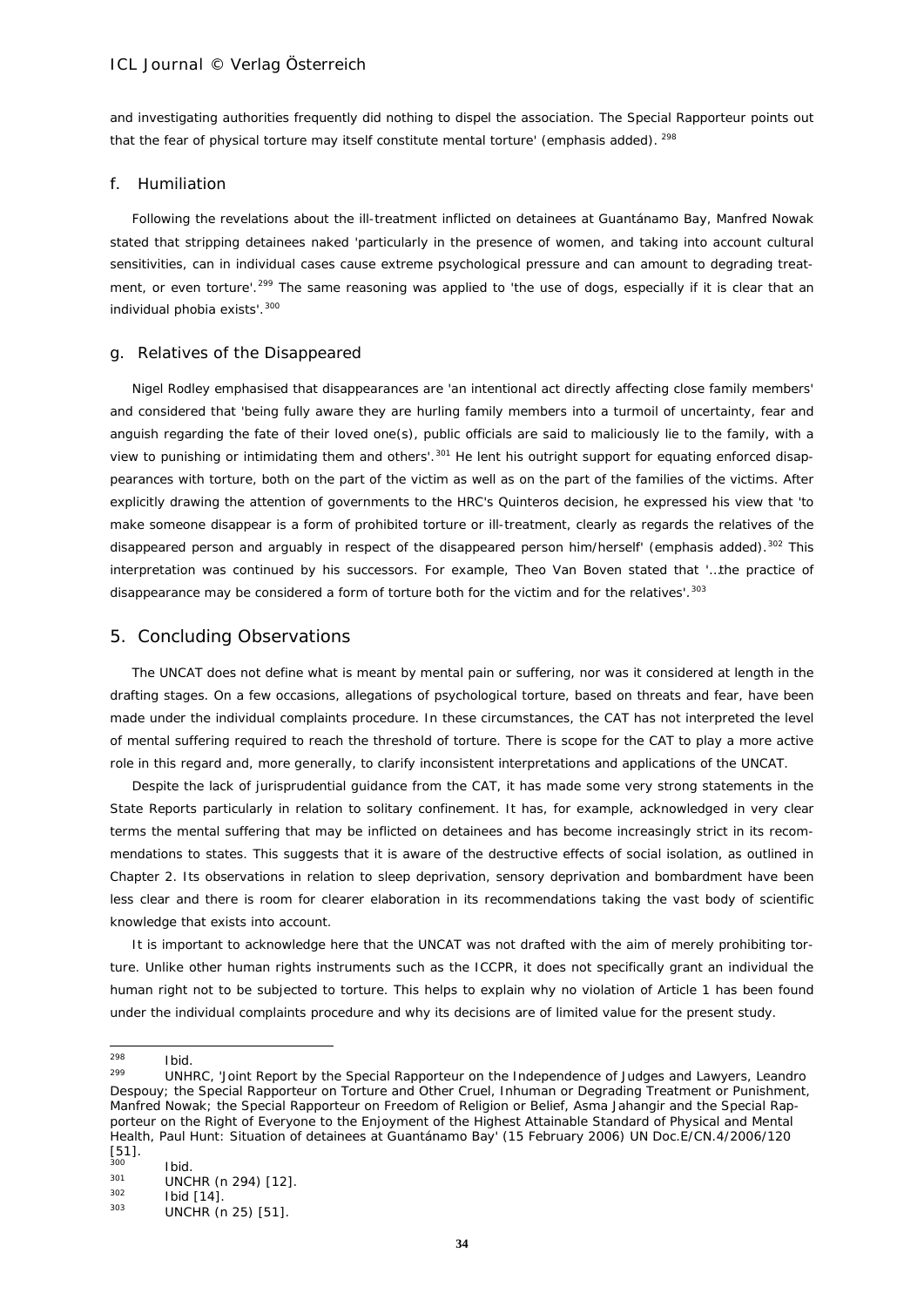A thorough review of the HRC's jurisprudence has found only one instance in which it clearly mentions the application of psychological torture. That was the *Estrella* decision, which was at the top of the scale in terms of extremeness of both physical and mental torture. It would therefore have been very surprising if any other conclusion had been reached. In that decision, it did not go on to make any detailed comment about the specific methods of psychological torture in what was perhaps its best opportunity and, regrettably, its subsequent rulings regarding threats and mock executions have not been consistent in this regard. There appears to be a default tendency, in subsequent decisions, to classify severe sensations of fear as CIDT. It seems that the threshold of suffering required for non-physical acts to amount to torture is exceedingly high and, in the absence of any detailed reasoning, it is difficult to know why. There is, for example, a substantial body of scientific research linking the sensation of threatened death with a likelihood of developing PTSD. Moreover, the anticipatory stress following threats of torture, according to survivors, is often more distressing than physical torture itself.

Although difficult to draw general conclusions, the HRC's jurisprudence may hint at a willingness to make findings of torture against certain countries rather than others. For instance, in most of the cases against Uruguay, a finding of 'torture *and* cruel and inhuman treatment' was made. As the former UNSRT Nigel Rodley has noted, however, particularly regarding the cases against Uruguay, it is 'impossible to infer anything of significance in the distinction between those cases where the word torture figured and those where no category was used $^{\prime}$ .  $^{304}$  $^{304}$  $^{304}$ 

It is also noteworthy that, in many of the cases reviewed, applicants submitted that they were victims of mental torture. The majority of these instances resulted in a finding of CIDT. On other occasions, it might find a violation of Article 7. The inconsistent use of terminology is somewhat unhelpful for the present analysis in that it is exceptionally difficult to determine its interpretation of the level of suffering required for mental torture. Moreover, the decisions usually do not include a specific comment or explanation about the level of psychological suffering. It is extremely difficult, therefore, to say that a certain form of mental or psychological suffering *per se* constitutes torture according to the HRC.

Both the HRC and the CAT face difficulties in effectively determining the facts of a case before them, partly due to severe time constraints on the examination of individual cases. This is exacerbated by the absence of clear criteria for evidence evaluation and the practice of the CAT of not using expert witnesses. The CAT has recently established a working group on evaluation of facts and evidence.<sup>[305](#page-34-1)</sup> On this note, while the scientific findings presented in Chapter 2 cannot replace expert evidence in individual cases, they do provide objective indicators which should be taken into account by adjudicators when assessing whether a given form of mental ill-treatment amounts to torture or CIDT. This takes on particular importance, for example, in the case of the CAT given the absence of expert witnesses.

In light of the lack of legal enforceability of the HRC's decisions, the broad wording of Article 7 of the ICCPR and the absence of any definition of torture, it is arguable that the HRC is perhaps best placed to develop the criteria applicable to mental torture. It can interpret more freely and its hands are less tied than those of the CAT, restricted as that body is by the precise definition in UNCAT. If the HRC were to make use of this leeway, it would be of benefit to the wider judicial and quasi-judicial human rights mechanisms which are increasingly referring to each others own interpretations in this regard. It is likely, for example, that the CAT will be influenced by the precedents of the HRC in areas where it has not yet itself commented on a relevant issue. There is also scope for developing the observations of the UNSRT. It is unclear, for example, why the suffering endured by relatives of the disappeared is never regarded as mental torture by the HRC. The UNSRT takes the view that it may amount to torture.

On that note, both in general observations on psychological torture and on specific methods, the UNSRTs have made a lasting contribution to IHRL with many international and regional mechanisms often referring to

<span id="page-34-0"></span><sup>304</sup>  $\frac{304}{305}$  Rodley (n 215) 473.

<span id="page-34-1"></span><sup>305</sup> Henrik Marcussen (ed), 'Desk study: Combating torture with medical evidence' (2010) 20 Torture (Online) [<http://www.irct.org/library/torture-journal/back-issues/volume-20--no.-3--2010.aspx>](http://www.irct.org/library/torture-journal/back-issues/volume-20--no.-3--2010.aspx) accessed 28 June 2011, 117, 155.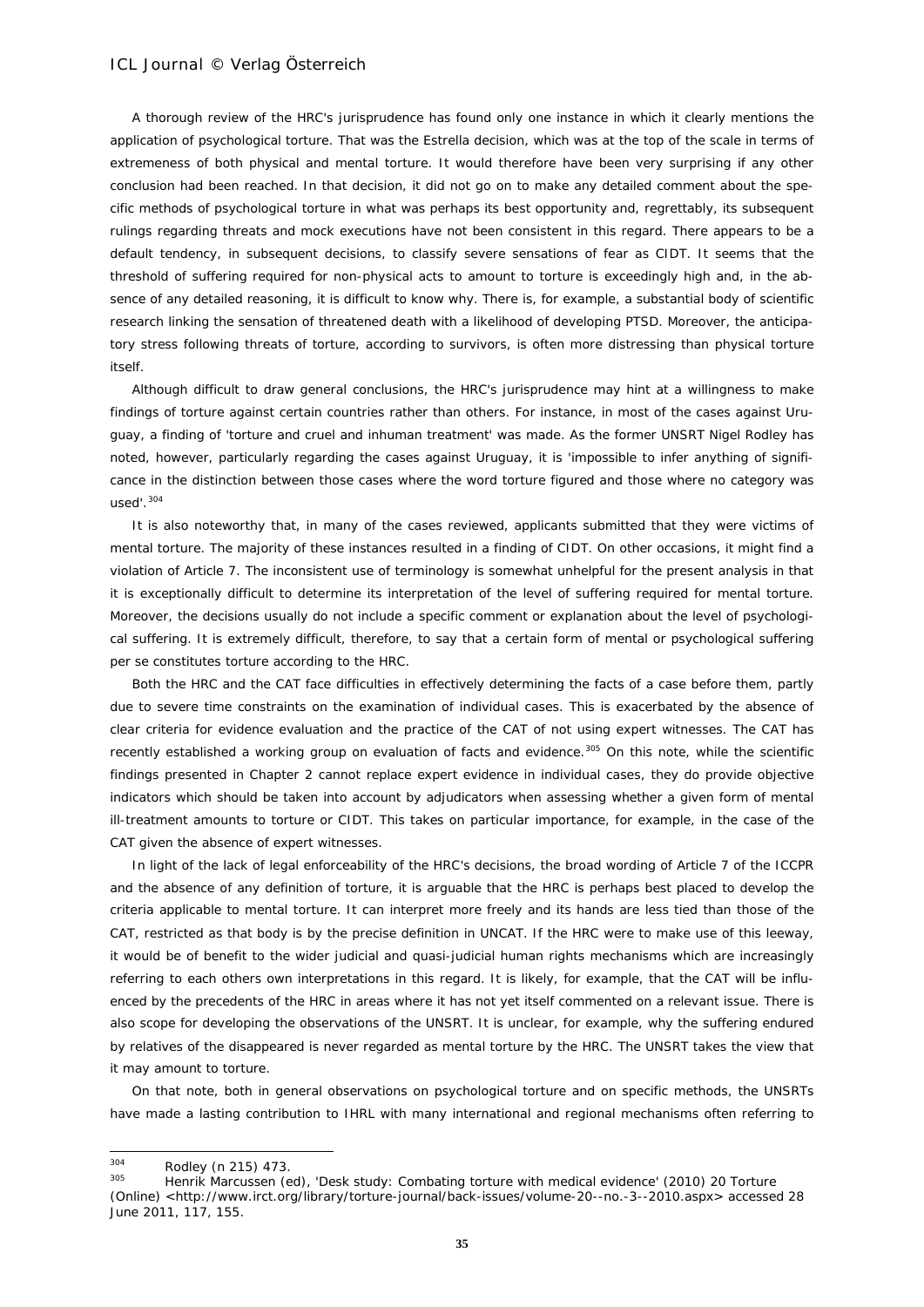their findings. According to the UNSRT reports, solitary confinement, stripping detainees, death threats and prolonged denial of sleep may all amount to torture. As mentioned above, the suffering endured by relatives of the disappeared may also amount to torture. In one sense, it is easier for the UNSRT to make such observations given that there is no legal case for adjudication. Furthermore, the UNSRT's opinions and recommendations are not binding and have been too frequently ignored by States. This should not take away from the significance of the UNSRT's Reports, however, which lies in the fact that they open the door for the Treaty bodies to take up and develop these observations when faced with a particular set of facts.

Finally, it may be noted that both the CAT and HRC meet for only a few weeks per year and, therefore, while their influence is of vital importance, they can make only a limited contribution to the international jurisprudence on mental torture.

# B. Regional Mechanisms for Human Rights Protection

### 1. Introduction

The purpose of this chapter is to analyse the definition and interpretation of mental torture in the jurisprudence of both the IAS and European System of human rights protection. As noted in the Introduction, it will not discuss the African system. It is therefore split into two sections.

In terms of methodology, the Chapter will focus on the relevant conventions and, in particular, on the jurisprudence of the IAComHR, the IACtHR and the EComHR and the ECtHR.

As in the previous Chapter, the general approach in each sub-section will be to 'present' the *positive* law as it stands reserving the primary critical observations for the 'concluding observations' section.

### 2. Inter-American System of Human Rights

#### a. Introduction

-

The IAComHR and the IACtHR are the two organs of the Organization of American

States which examine individual complaints regarding human rights violations. Petitioners must first bring complaints to the IAComHR. It is only once this has been completed that the complaint may reach the IACtHR, provided that standing and jurisdiction conditions are met. In the following sections, it is proposed to begin with an overview of the definition of torture in the IAS followed by some general observations on how it has been interpreted. The jurisprudence of both bodies will then be considered under the usual headings. Most of the jurisprudence emanates from the IACtHR.

### b. Definition of Torture and Other Ill-Treatment

The prohibition of torture and CIDT is well-established in various IAS' legal instruments. Firstly, the American Declaration of the Rights and Duties of Man (ADRDM) provides that 'Every individual who has been deprived of his liberty …has the right to humane treatment during the time he is in custody' and that 'every per-son accused of an offense has the right...not to receive cruel, infamous or unusual punishment'.<sup>[306](#page-35-0)</sup> Although this instrument does not contain a *specific* prohibition of torture, it guarantees the right to personal security. The IAComHR has consistently ruled that the right to personal security includes the right to humane treatment and personal integrity.

Secondly, the American Convention on Human Rights (ACHR) guarantees the right to 'humane treatment', affords every person 'the right to have his physical, mental, and moral integrity respected' and provides that

<span id="page-35-0"></span><sup>&</sup>lt;sup>306</sup> American Declaration of the Rights and Duties of Man, OAS Res XXX adopted by the Ninth International Conference of American States (1948) reprinted in Basic Documents Pertaining to Human Rights in the Inter-American System, OEA/Ser.L.V/II.82 doc.6 rev.1 at 17 (1992), art XXV and XXVI.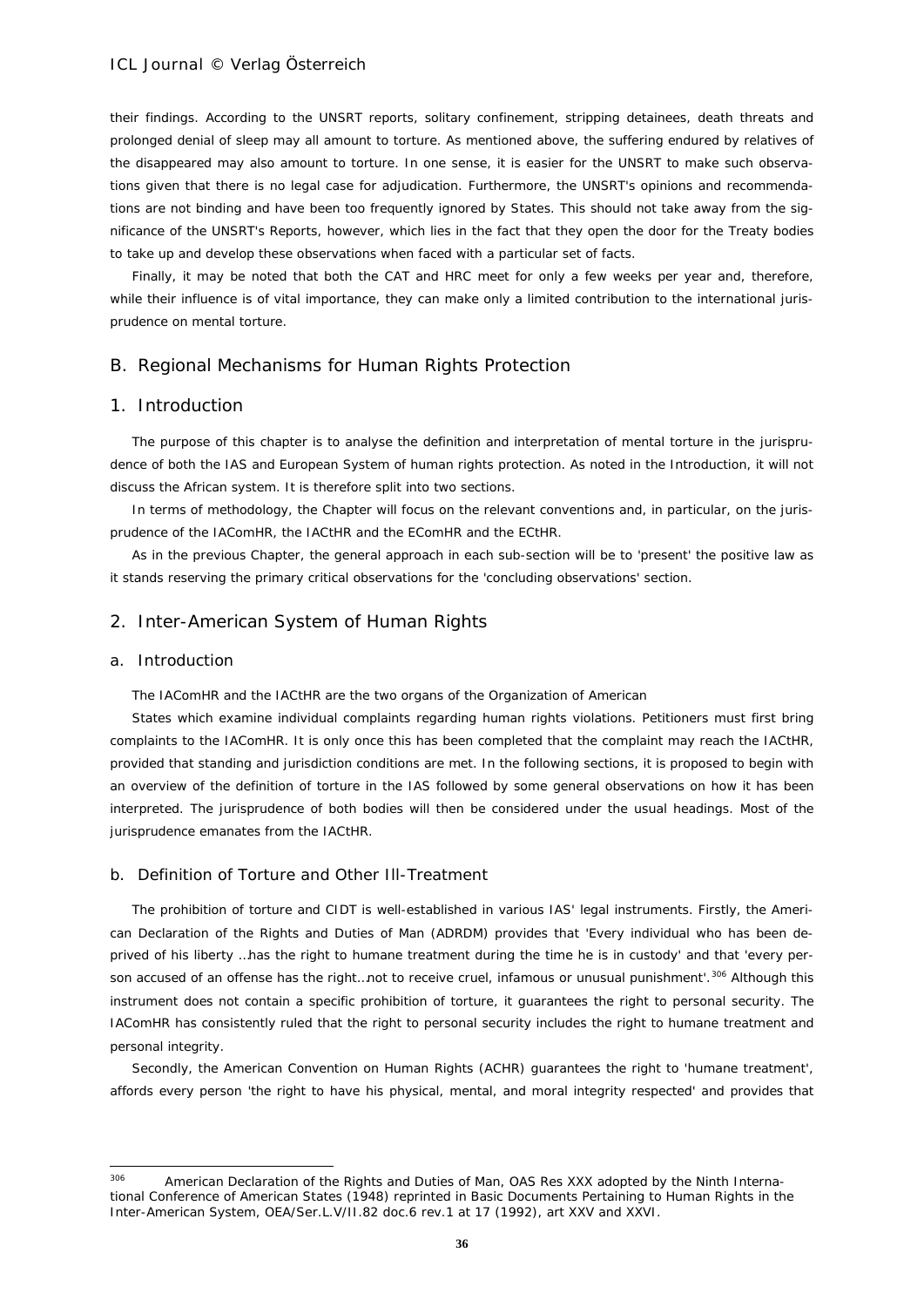'No one shall be subjected to torture or to cruel, inhuman, or degrading punishment or treatment. All persons deprived of their liberty shall be treated with respect for the inherent dignity of the human person'.<sup>[307](#page-36-0)</sup>

Finally, and most importantly, torture is prohibited under the Inter-American Convention to Prevent and Punish Torture (IACPPT). It defines torture as:

Any act intentionally performed whereby physical or mental pain or suffering is inflicted on a person for purposes of criminal investigation, as a means of intimidation, as personal punishment, as a preventive measure, as a penalty, or for any other purpose. Torture shall also be understood to be the use of methods upon a person intended to obliterate the personality of the victim or to diminish his physical or mental capacities, even if they do not cause physical pain or mental anguish.<sup>[308](#page-36-1)</sup>

A couple of points are worthy of mention. Firstly, it is evident that this definition is considerably wider than the definition contained in UNCAT. The inclusion of the words 'for any purpose' suggest that the IAS, unlike the UNCAT, considers *every* purpose sufficient. Moreover, the second limb clearly puts more emphasis on the importance of *mental* pain. This has been acknowledged by the IACtHR which has commented that by 'institutionalizing the right to personal integrity, the [IACPPT] makes explicit reference to respect for the psychological and moral integrity of the person'.<sup>[309](#page-36-2)</sup> Lastly, the second limb provides that the methods are included independently of whether they cause pain or suffering. Subsequent case law has, however, held that the pain or suffering inflicted must be severe or intense to classify an act as torture.<sup>[310](#page-36-3)</sup>

#### c. General Observations on the Interpretation of Torture

Both the IAComHR and the IACtHR take objective elements and subjective elements into account, in deciding what acts amount to torture. The IACtHR, staying true to the text of the IACPPT, has given a broad interpretation to the 'purposive' element of torture. In one case, for example, it considered that in situations of massive human rights violations, the 'purpose' of the systematic use of torture was to intimidate the population – thereby bringing all such cases within the scope of the IACPPT.[311](#page-36-4) On another occasion, it ruled that 'purpose' may refer to 'domination, discrimination, sadism, or to achieve an act or omission by the victim'.<sup>[312](#page-36-5)</sup> One Judge has even made reference to the purpose of causing 'social fear'.<sup>[313](#page-36-6)</sup> In terms of the distinction between torture and other ill-treatment, the IACtHR has followed the European approach and concluded that the essential crite-rion is the intensity of the suffering.<sup>[314](#page-36-7)</sup> The 'intensity' of the suffering is relative and requires a case-by-case analysis that encompasses all the circumstances of the particular situation.

Both the IAComHR and the IACtHR have made a number of general remarks in relation to the mental ingredient of torture. For example, the IAComHR has stated that the right to personal integrity 'encompasses far more than a ban on...treatment that leaves traces or visible marks on the victim'.<sup>[315](#page-36-8)</sup> The IACtHR has recognised that torture is not limited to physical violence and may also be perpetrated through "acts that produce se-vere...psychological or moral suffering in the victim".<sup>[316](#page-36-9)</sup>

It should be mentioned that the IAComHR has displayed its willingness to 'be the first' to tackle controversial areas. It judged, for example, that the act of Rape not only constituted physical torture but also amounted to *mental* torture. In its view, 'the fact of being made the subject of abuse of this nature…causes a psychologi-

Cantoral-Benavides v. Peru (n 309) [100].

<span id="page-36-0"></span><sup>307</sup> Inter-American Convention on Human Rights (Adopted 22 November 1969, entered into force 18 July 1978) art 5(1) and (2).

<span id="page-36-1"></span>Inter-American Convention to Prevent and Punish Torture (adopted at Cartagena de Indias, Colombia 9 December 1985) OAS Treaty Series No. 67, art 2.

<span id="page-36-3"></span><span id="page-36-2"></span><sup>309</sup> *Cantoral-Benavides v Peru ,* IACtHR Series C No. 69 (18 August 2000) [101].

<sup>310</sup> *Luis Lizardo Cabrera v. Dominican Republic*, IAComHR Report No. 35/96 Case 10.832 OEA/

Ser.L/V/II.98 Doc. 6 rev (19 February 1998) [85].

<span id="page-36-5"></span><span id="page-36-4"></span><sup>311</sup> *Gómez-Paquiyauri brothers v. Peru*, IACtHR Series C No. 110 (8 July 2004) [116].

<sup>312</sup> *Blake v. Guatemala*, IACtHR Series C No. 36 (24 January 1998) [3].

<span id="page-36-6"></span><sup>313</sup> *Tibi v. Ecuador*, (Separate Opinion of Judge A.A. Cancado Trinidade) IACtHR Series C No. 114 (7 September 2004) [22].

<span id="page-36-7"></span><sup>314</sup> *Lori Berenson-Mejía v. Peru*, IACtHR Series C No. 119 (25 November 2004) [68].

<span id="page-36-9"></span><span id="page-36-8"></span><sup>315</sup> *Loren Laroye Riebe Star, Jorge Alberto Baron Guttlein and Rodolfo Izal Elorz v. Mexico*, IAComHR Report No. 49/99 Case 11.610 OEA/Ser.L/V/II.95 Doc. 7 rev (5 May 1998) [91].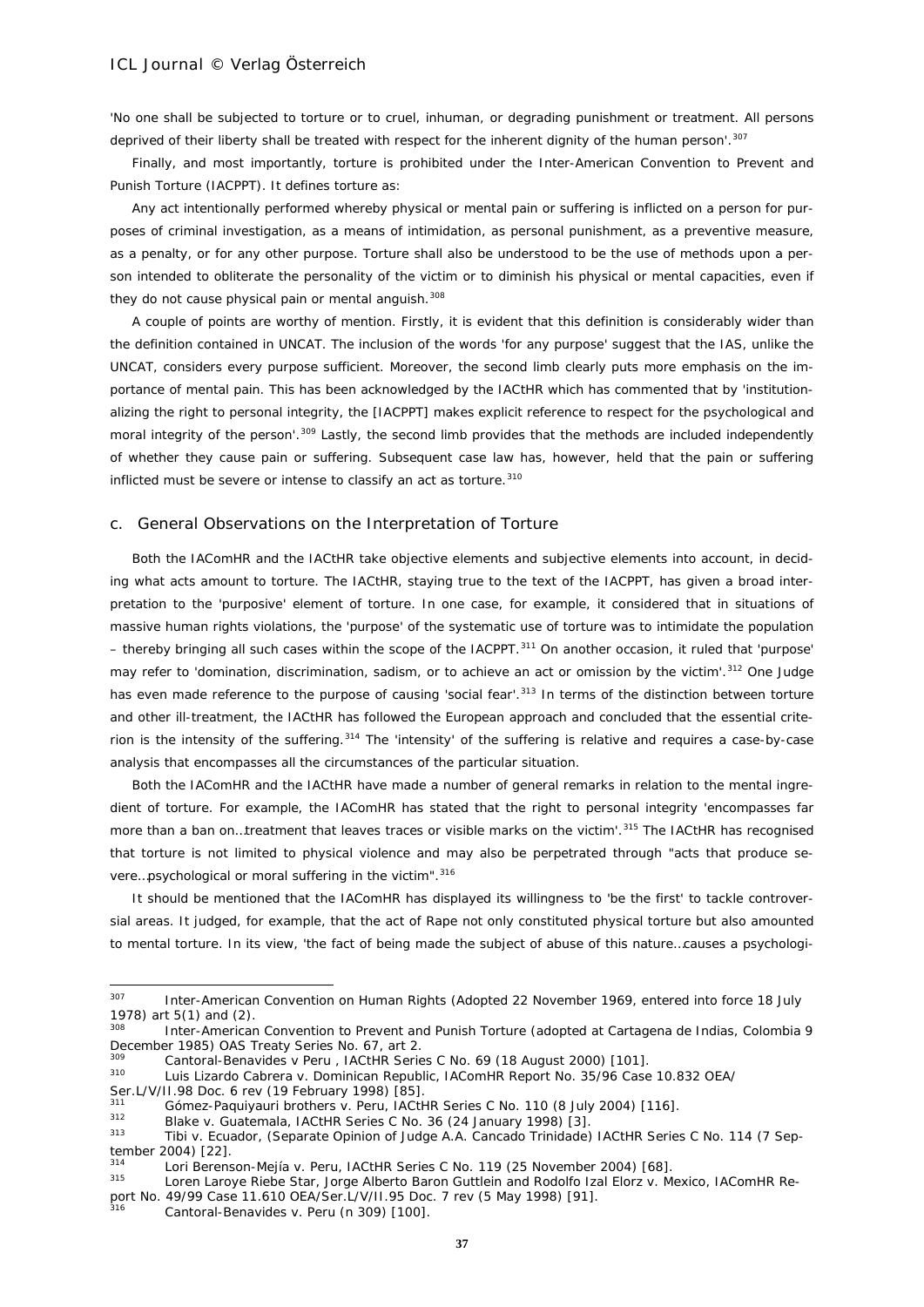cal trauma that results, on the one hand, from having been humiliated and victimized, and on the other, from suffering the condemnation of the members of their community if they report what has been done to them'.<sup>[317](#page-37-0)</sup>

#### d. Solitary Confinement

In the early 1980s, the IACtHR found that:

…prolonged isolation and deprivation of communication are in themselves cruel and inhuman punishment, harmful to the psychological and moral integrity of the person and a violation of the right of any detainee to respect for his inherent dignity as a human being...[and] violates Article 5 of the Convention.<sup>[318](#page-37-1)</sup>

Subsequent decisions indicate its view that solitary confinement 'produces moral and psychological suffering in the detainee, places him in a particularly vulnerable position, and increases the risk of aggression and arbi-trary acts in detention centres'. [319](#page-37-2)

On the other hand, the IAComHR's case law regarding prolonged solitary confinement has been somewhat contradictory. In *Lizardo Cabrera*, it found that the isolation of the victim constituted torture reasoning that it 'was deliberately imposed...under circumstances in which Mr. Lizardo's health was in a delicate state'.<sup>[320](#page-37-3)</sup> The victim had previously been involved in a hunger strike and was suffering from a gastrointestinal illness. It found that the 'solitary confinement lasted longer than was prudent (seven days) and was extreme in that he was deprived of food and drink and was not allowed access to sunlight…[and] understands that the measure was imposed for the purpose of personal punishment'.[321](#page-37-4) It noted the IACtHR's decision in *Velásquez Rodríguez*  qualifying solitary confinement *per se* as CIDT but considered 'given the specific circumstances of this case, Mr. Lizardo's solitary confinement falls within the concept of torture'.<sup>[322](#page-37-5)</sup>

In the subsequent *Congo v. Ecuador* case, however, the victim was 'moved to an isolation cell…apparently owing to his mental state...[and] remained in virtual isolation for approximately 40 days until he died'.<sup>[323](#page-37-6)</sup> The IAComHR expressed the view that 'isolation can in itself constitute inhumane treatment…[and] when the person kept in isolation in a penitentiary institution has a mental disability, this could involve an even more serious violation'.<sup>[324](#page-37-7)</sup> Nevertheless, it considered the treatment to constitute CIDT and not torture.

#### e. Threats, Fear, Humiliation, Sensory Deprivation and Sensory Bombardment

The IACtHR has recognised that, in principle, the threat of physical harm *may* amount to mental torture. In general terms, it has stated that 'the threat or real danger of subjecting a person to physical harm produces, under determined circumstances, such a degree of moral anguish that it may be considered "psychological torture"'.[325](#page-37-8) On another occasion, it stated that:

…the mere threat of conduct prohibited by Article 5 of the American Convention, when sufficiently real and imminent, can itself be in conflict with that article. In other words, creating a threatening situation or threatening an individual with torture may, in some circumstances, constitute inhumane treatment. $326$ 

Turning to specific examples, on one occasion the IACtHR heard that the applicant witnessed the torture of a relative during his detention and received death threats after his release resulting in him having to flee his country. It decided that 'at least some of the acts of aggression…can be classified as physical and psychological

<span id="page-37-0"></span> $317$ <sup>317</sup> *Raquel Martí de Mejía v. Perú*, IAComHR Report No. 5/96 Case 10.970 OEA/Ser.L/V/II.91 Doc. 7 (1 March 1996) [V(B)(2)].

<span id="page-37-1"></span><sup>318</sup> *Velásquez-*Rodríguez v Honduras, IACtHR Series C No. 4 (29 July 1988) [156].

<sup>319</sup> *Bámaca-Velásquez v. Guatemala*, IACtHR Series C No.70 (25 November 2000) [150].

<span id="page-37-4"></span><span id="page-37-3"></span><span id="page-37-2"></span><sup>320</sup> *Luis Lizardo Cabrera v. Dominican Republic* (n 310) [86(a)] –[86(b)].

 $\frac{321}{322}$  Ibid [86(b)] –[86(c)].

<span id="page-37-6"></span><span id="page-37-5"></span> $rac{322}{323}$  Ibid [87].

<sup>323</sup> *Víctor Rosario Congo v. Ecuador*, IAComHR Report No. 63/99 Case 11.427 OEA/Ser.L/V/II.95 Doc. 7 rev (13 April 1999) [55].

<span id="page-37-7"></span> $\frac{324}{325}$  Ibid [58].

<span id="page-37-8"></span><sup>325</sup> *Maritza Urrutia v. Guatemala*, IACtHR Series C No. 103 (27 November 2003) [119].

<span id="page-37-9"></span><sup>326</sup> *Juvenile Reeducation Institute v Paraguay*, IACtHR Series C No. 112 (2 September 2004) [167].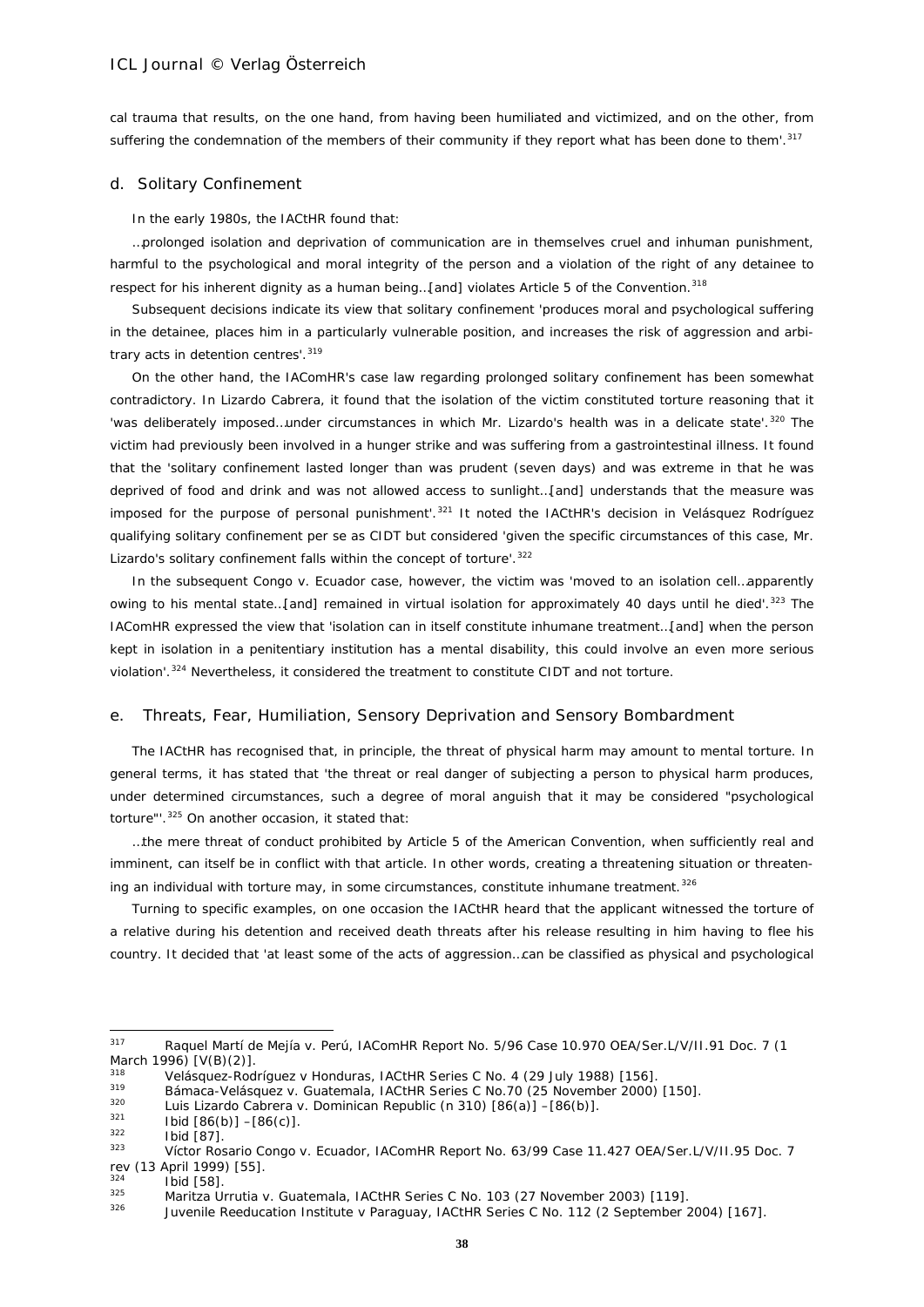torture'.<sup>[327](#page-38-0)</sup> It did not specify which acts it considered in this regard. It may be deduced that either the witnessing of torture or the subsequent death threats were sufficiently serious to amount to mental torture.

The recent *Valle Jaramillo* case concerned the execution of Colombian lawyer who had been active in denouncing crimes committed by paramilitaries in conjunction with members of the Colombian army. At the time of his execution, his sister and friend were tied, dragged across the office, and threatened with death. The threat inflicted was 'revealed in the most extreme manner possible, as it was a direct threat of death'.<sup>[328](#page-38-1)</sup> Both applicants were tied up and underwent an agonizing situation ultimately resulting in the death of the lawyer. The treatment was brutal and violent and 'the extrajudicial execution…permits the inference that [both] could fear and anticipate that they would be arbitrarily and violently deprived of their life also'.<sup>[329](#page-38-2)</sup> The IACtHR found that this amounted to a breach of their right to 'mental and moral integrity' under Article 5 of the ACHR. The IAComHR has ruled likewise in cases with similar facts.<sup>[330](#page-38-3)</sup>

In the *Martiza Urrutia* case, the applicant carried out political tasks for the revolutionary organization *Ejército Guerrillero de los Pobres* (the Guerrilla Army of the Poor). She was arbitrarily detained in a clandestine place of detention for eight days and obliged to issue to a communiqué, which her captors had prepared previously, announcing her withdrawal from the organization. During interrogations, her captors 'turned on the radio as loud as possible and continued the interrogation until the early morning [and] when the men went, they left the light and the radio'.<sup>[331](#page-38-4)</sup> The IAComHR found that she was subjected to:

…psychological torture arising from the threat and continual possibility of being assassinated, physically tortured or raped, of losing her young son, and that violent acts would be carried out against her family; in addition to the application, by military intelligence agents, of methods tending to obliterate or diminish her person-ality, such as sleep deprivation, exposure to constant noise, incessant interrogation and recordings.<sup>[332](#page-38-5)</sup>

The IACtHR agreed and considered that:

…according to the circumstances of each particular case, some acts of aggression inflicted on a person may be classified as mental torture, particularly acts that have been prepared and carried out deliberately against the victim to eliminate his mental resistance and force him to accuse himself of or confess to certain criminal conducts.<sup>[333](#page-38-6)</sup>

It decided that the applicant was subjected to 'acts of mental violence by being exposed intentionally to a context of intense suffering and anguish… prepared and inflicted deliberately to obliterate the victim's personal-ity and demoralize her, which constitutes a form of mental torture'.<sup>[334](#page-38-7)</sup> While the duration of mental suffering inflicted in this case was only eight days, the IAComHR found that effects of the psychological torture had continued for a considerable time. It noted that she had suffered from 'fear, nightmares, and a permanent feeling of vulnerability because she had been identified by members of a State agency, who had "abused" her, protected by the cloak of impunity' and at the time of the application continued to 'suffer the effects of the trauma, manifested by periods of anxiety'.<sup>[335](#page-38-8)</sup> She had also subsequently fled her home country and spent several years in both Mexico and the US as a refugee.

In practice, outside of detention or custody, serious threats of death have amounted to a violation of the right to 'mental and moral integrity', rather than psychological torture. Even where the IACtHR has found that a victim's family has been caused 'constant anguish, feelings of… powerlessness and a deep fear of suffering the same pattern of violence fostered by the State', this has not been considered as torture.<sup>[336](#page-38-9)</sup> This has also been the case where the quest for justice by family members of victims has lead to them receiving very serious

<span id="page-38-2"></span> $\frac{329}{330}$  Ibid.

<span id="page-38-0"></span><sup>327</sup> <sup>327</sup> *Cantoral-Benavides v Peru* (n 309) [104].

<span id="page-38-1"></span><sup>328</sup> *Jesus Maria Valle Jaramillo v. Colombia*, IACtHR Series C No. 192 (27 November 2008) [109].

<span id="page-38-3"></span><sup>330</sup> *Tomas Porfirio Rondin v. Mexico*, IAComHR Report Nº 49/97 Case 11.520 OEA/Ser.L/V/II.95 Doc. 7 rev (18 February 1998) [76].

<span id="page-38-4"></span><sup>331</sup> *Maritza Urrutia v. Guatemala* (n 325) [51].

<span id="page-38-5"></span> $\frac{332}{333}$  Ibid [78b].

<span id="page-38-6"></span> $\begin{array}{c} 333 \ 334 \ \end{array}$  Ibid [93].

<span id="page-38-7"></span> $\frac{334}{335}$  Ibid [94].

<span id="page-38-9"></span><span id="page-38-8"></span> $\frac{335}{336}$  Ibid [162b].

<sup>336</sup> *Myrna Mack Chang v. Guatemala*, IACtHR Series C No. 101 (25 November 2003) [232].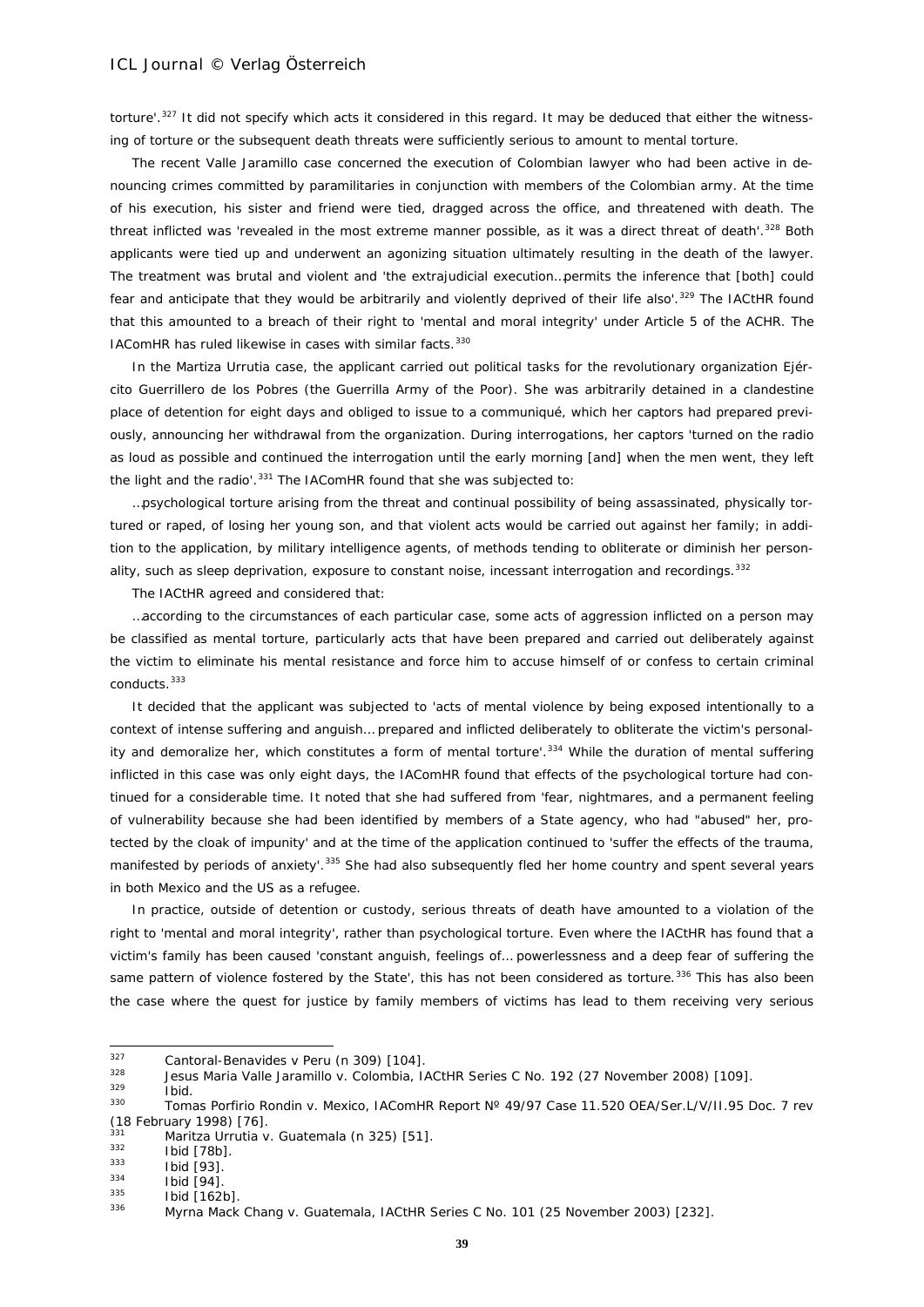death threats including serious and systemic acts of harassment resulting in them having to request asylum in a neighbouring country. [337](#page-39-0)

#### f. Relatives of the Disappeared

In 1980, the IAComHR issued a special report on the situation of human rights in Argentina. In relation to the practice of disappearances, it reiterated an observation it had made several years earlier that a '"disappearance" is…a true form of torture for the victims' family and friends, because of the uncertainty they experience as to the fate of the victim and because they feel powerless to provide legal, moral and material assistance'. [338](#page-39-1)

The IACtHR has consistently held that family members of victims of disappearance experience a violation of their right not to be subjected to torture or CIDT, as a direct consequence of the treatment of their loved ones.

The *19 Merchants* case concerned the disappearance of 19 tradesmen whose bodies were dismembered and thrown into a river, in order to make them disappear. The State authorities failed to provide support for the initial search of the first 17 victims, which meant that their next of kin had to form search parties and put their lives in danger by traveling through the same regions that the tradesmen had passed through, where they were threatened by paramilitary groups to make them desist from seeking their next of kin. Two of the next-of-kin conducting the search then suffered the same fate, bringing the final number to 19. The IACtHR noted that these circumstances:

…caused the victims' next of kin to feel utter impotence, insecurity and anguish, because the days passed and the authorities did not conduct a genuine search for those who had been disappeared; they had no news of their next of kin and, at the same time, they could not travel to the region where the events had taken place to look for them because they could be killed.<sup>[339](#page-39-2)</sup>

It had been 16 years since the events took place and during that time they had suffered 'profound grief and anguish, to the detriment of their mental and moral integrity'.<sup>[340](#page-39-3)</sup> It characterised the suffering as CIDT and restricted the definition of 'family member' to those with a close relationship to the victim.<sup>[341](#page-39-4)</sup> The nephew and the niece of two of the victims, for example, were not considered family members.

In the *De la Cruz* case, the victim was forced from his home by heavily armed men in the early hours of the morning while he and his family slept. The abductors threatened other family members, and beat the victim's brother and sister. They tied the victim's hands behind his back and took him away on foot. Local residents pursued them and spotted the victim with them several hours later after which he was presumably killed. The IAComHR considered that:

…a disappearance by its nature causes great anxiety and suffering for the victim's loved ones. The victim's family is unable to come to his aid, unable to clarify his fate, and unable to find any sense of closure with respect to the victim's fate. The passage of time gives rise to a presumption that the victim was killed, but family members have no means to locate the remains or to provide a proper burial.<sup>[342](#page-39-5)</sup>

Its finding was that the State had breached the general right to humane treatment of the relatives.

The *Bámaca-Velásquez* case concerned the disappearance of the leader of an opposition group by members of the Guatemalan Army. The IACtHR stated that:

…in a case involving the forced disappearance of a person, the…violation of the mental and moral integrity of the next of kin is precisely a direct consequence of the forced disappearance…[and] the circumstances of

<span id="page-39-0"></span><sup>337</sup> <sup>337</sup> *Gonzalez ("Cotton Field") v. Mexico*, IACtHR Series C No. 205 (16 November 2009) [440].

<span id="page-39-1"></span><sup>338</sup> IAComHR, 'Report on the Situation of Human Rights in Argentina' OEA/Ser.L/V/II.49 Doc. 19 corr.1 (11 April 1980) Chapter 3A(2).

<span id="page-39-2"></span><sup>339</sup> *19 Merchants v. Colombia*, IACtHR Series C No. 109 (5 July 2004) [213].

<span id="page-39-3"></span> $\frac{340}{341}$  Ibid [211].

<span id="page-39-4"></span> $\frac{341}{342}$  Ibid [218].

<span id="page-39-5"></span><sup>342</sup> *Samuel De La Cruz Gómez v. Guatemala*, IAComHR Report No. 11/98 Case 10.606 OEA/ Ser.L/V/II.98 Doc. 6 rev (7 April 1998) [47].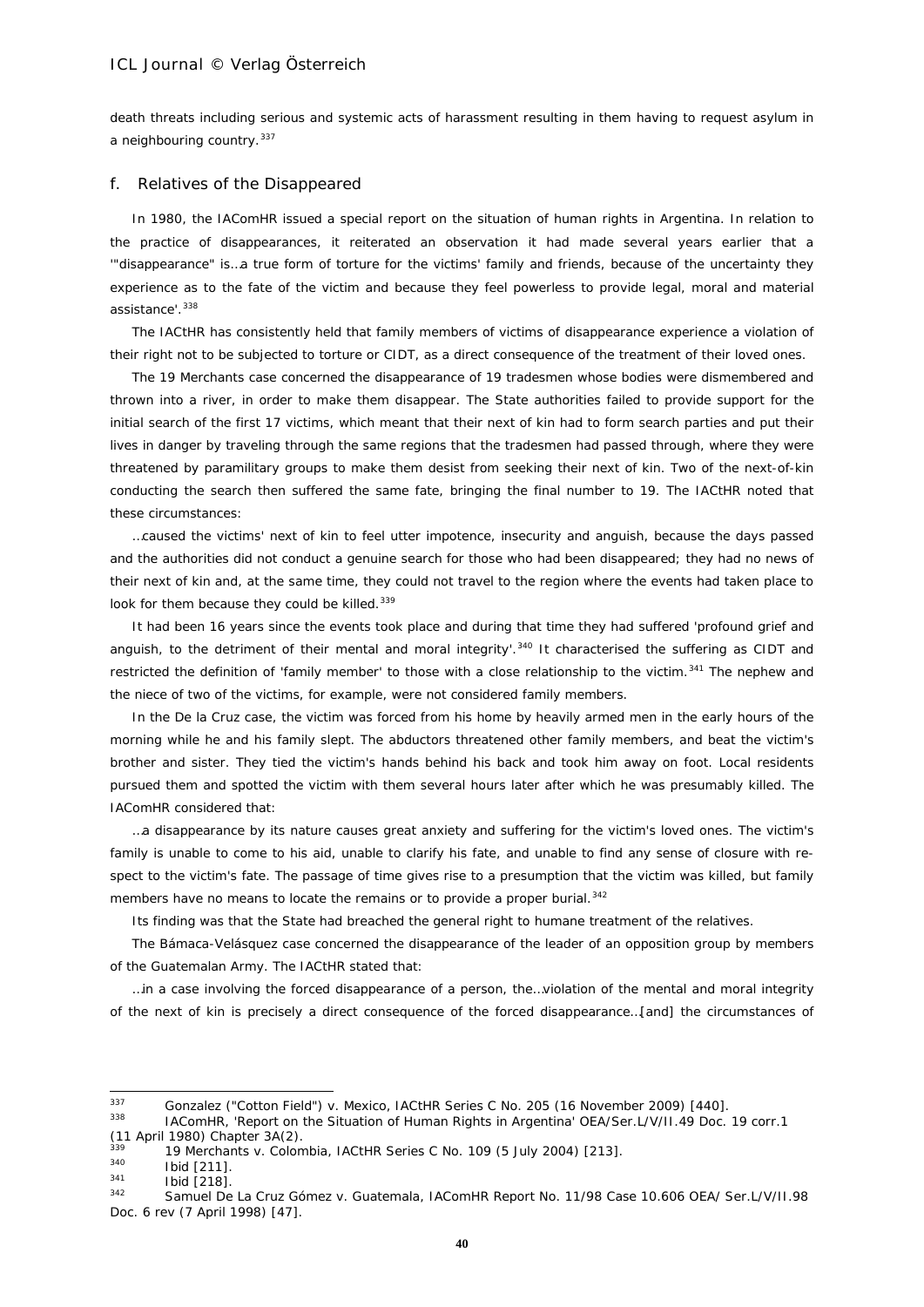such disappearances generate suffering and anguish, in addition to a sense of insecurity, frustration and impo-tence in the face of the public authorities' failure to investigate. [343](#page-40-0)

It noted the continued obstruction of next-of-kin's efforts to learn the truth of the facts, the concealment of the corpse and the obstacles to the attempted exhumation procedures that various public authorities created and considered that it constituted CIDT. It has made the same finding in several cases with similar facts and has emphasised the 'suffering and powerlessness' of the immediate next of kin.<sup>[344](#page-40-1)</sup>

# 3. The European System of Human Rights

### a. Introduction

The ECHR was the first international human rights treaty with enforceable mechanisms.

Originally, a two-tier system of rights protection was envisaged to include both the ECtHR and the EComHR. The latter has been obsolete, since 1998, with the restructuring of the ECtHR. Nevertheless, it held an important role in assisting the ECtHR and issued several key reports giving its opinion on whether or not a violation had occurred.

This section will follow the same structure as in the previous section drawing on the jurisprudence of both of the above-mentioned bodies. There is one change in terminology to note: The ECHR does not refer to CIDT but to 'inhuman and degrading treatment' (IDT).

### b. Definition of Torture and Other Ill-Treatment

*No one shall be subjected to torture or to inhuman or degrading treatment or punishment.*

This is the text of the prohibition on torture contained in Article 3 of the ECHR. On the one hand, the minimal wording of the provision has meant that the ECtHR has had considerable flexibility in terms of its approach. On the other hand, it has been one of the most difficult provisions of the ECHR to interpret and apply. This is because it both prohibits in very strong terms the use of torture but at the same time gives no 'clue as to the meaning and purport of the proscribed actions'.<sup>[345](#page-40-2)</sup> There is also very little that can be deduced from the *Travaux Préparatoires.*[346](#page-40-3) They do suggest, however, that what the drafters had in mind for the definition of ill-treatment in the ECHR was 'a very sweeping ban'. [347](#page-40-4)

### c. General Observations on the Interpretation of Torture

In the European system, there is a hierarchy between torture and IDT. Humiliation and debasement are two fundamental concepts in the definition of 'degrading treatment'. The EComHR defined degrading treatment as an action that 'lowers [the victim] in rank, position, reputation or character, whether in his own eyes or in the eyes of other people' with the condition of reaching a certain level of severity.<sup>[348](#page-40-5)</sup> Inhuman treatment is 'at least such treatment as deliberately causes severe suffering, mental or physical, which, in the particular situation is unjustifiable'.<sup>[349](#page-40-6)</sup> It has been noted that, at the time of drafting, the inclusion of the word 'degrading' and the omission of the word 'cruel' were not seen as significant by any of those involved.<sup>[350](#page-40-7)</sup> Torture stands 'at the apex

<span id="page-40-0"></span><sup>343</sup> <sup>343</sup> *Bámaca-Velásquez v. Guatemala* (n 319) [160].

<span id="page-40-1"></span><sup>344</sup> *Gómez-Paquiyauri Brothers v Peru* (n 311) [118]; Juan Humberto Sánchez v. Honduras, IACtHR Series C No. 99 (7 June 2003) [101].

<span id="page-40-2"></span>Antonio Cassesse, 'Prohibition of Torture and Inhuman or Degrading Treatment or Punishment' in R. MacDonald and others (eds) The European System for the Protection of Human Rights (Martinus Nihhoff Publishers, Dordrecht 1993) 225.

<span id="page-40-3"></span> $\frac{346}{347}$  Ibid 227.

<span id="page-40-4"></span> $rac{347}{348}$  Ibid 228.

<span id="page-40-5"></span><sup>348</sup> *East African Asians v. United Kingdom*, European Commission of Human Rights (EComHR), Commission Reports CM DH 77 (14 December 1973) [189].

<span id="page-40-6"></span><sup>349</sup> *Denmark, Norway, Sweden and Netherlands v. Greece*, ("The Greek Case") EComHR 12 A Yearbook (5 November 1969) 186.<br><sup>350</sup> Malcolm Evans and others, *Preventing torture: a study of the European Convention for the Prevention* 

<span id="page-40-7"></span>*of Torture and Inhuman or Degrading Treatment or Punishment* (Oxford University Press, London 1998) 69-73.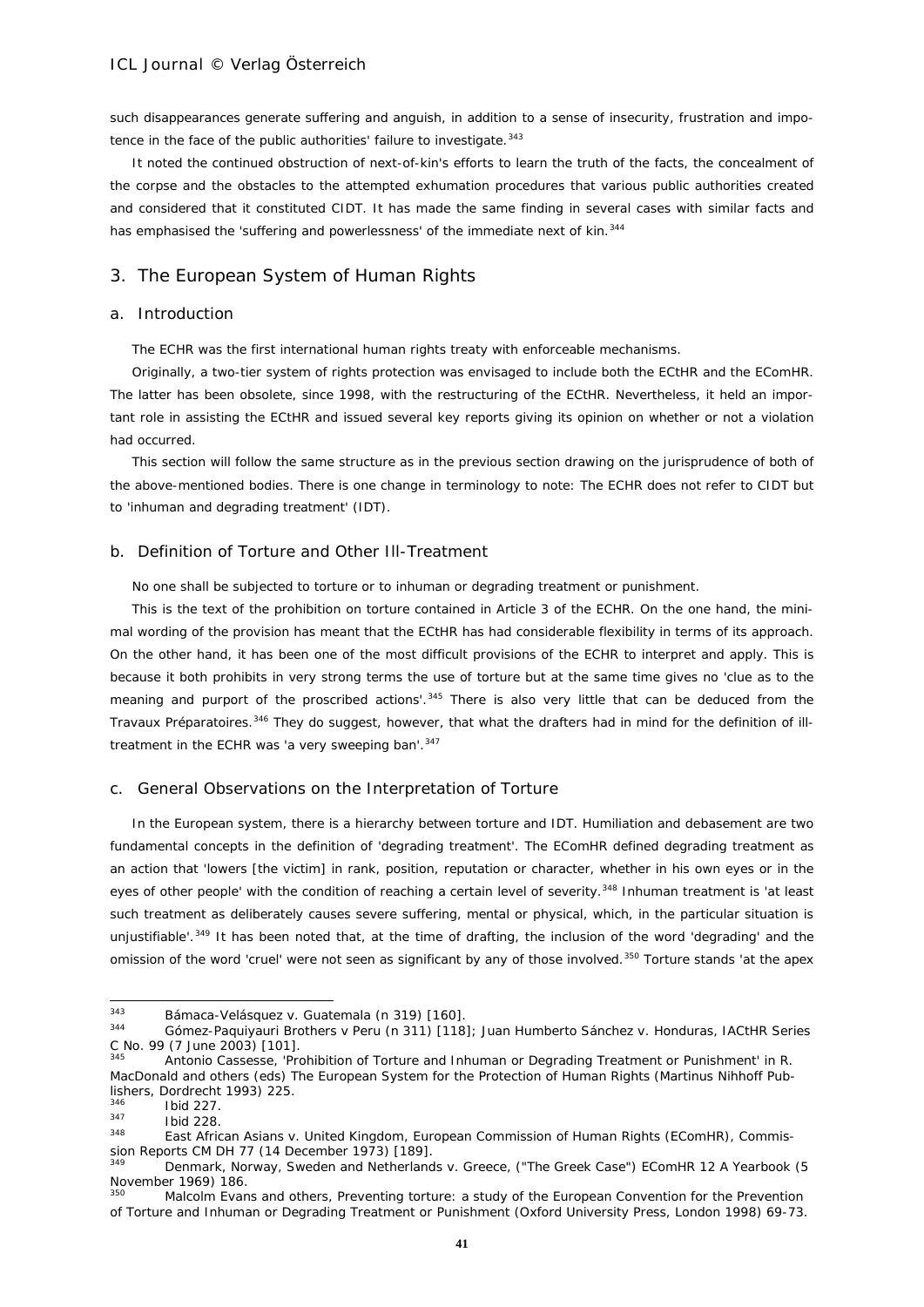of a pyramid of suffering'.<sup>[351](#page-41-0)</sup> It has been defined as a 'deliberate inhuman treatment causing very serious and cruel suffering'.<sup>[352](#page-41-1)</sup> It has a purpose, such as obtaining information or a confession, or to punish the victim.<sup>[353](#page-41-2)</sup>

A violation of Article 3 does not depend solely on the victim's subjective appreciation. The suffering must reach an objective minimum level of severity. The assessment of this minimum is relative and depends on all the circumstances of the case including the duration of treatment, its physical or mental effects and the sex, age and state of health of the victim.<sup>[354](#page-41-3)</sup> The former UNSRT, Manfred Nowak, disagrees with ECtHR's rulings that torture requires a higher severity threshold than IDT. $355$  He argues that 'purpose' is the distinguishing characteristic and not severity of pain. Other scholars suggest that both the EComHR and ECtHR have 'never fully subscribed to the severity of suffering approach, despite their mantra-like espousal of it over the years'.<sup>[356](#page-41-5)</sup> They submit that the ECtHR openly acknowledges that the severity of suffering is only 'one element of an increas-ingly complex matrix'.<sup>[357](#page-41-6)</sup>

#### d. General Observations on Mental Suffering

Unlike the ACHR in the IAS, the ECHR does not explicitly mention 'mental suffering' in the prohibition on illtreatment. Interestingly, it did come up for discussion during the drafting of the ECHR. The Teigen Report was considered by the Consultative Assembly of the Council of Europe in 1949. A British member of the Assembly suggested the following addition to the proposed wording of the prohibition on torture: 'No person shall…be subjected to imprisonment with such an excess of light, darkness, noise, or silence as to cause mental suffer-ing'.<sup>[358](#page-41-7)</sup> It was subsequently withdrawn and did not arise for discussion again.

It became crystal clear after the *Greek* case that the prohibition contained in the ECHR does not refer exclusively to the infliction of physical suffering. The EComHR found that:

…the notion of non-physical torture is…used to cover the infliction of mental suffering by creating a state of anguish and stress by means other than bodily assault. Many witnesses before the Sub-Commission have spoken of the effects of prolonged isolation and the impact of threats to themselves or their families. Descriptions have also been given of psychological attacks on a detainee's personal feelings or his or her feelings for others.[359](#page-41-8)

Subsequent cases from the ECtHR also emphasised that torture does not require a 'physical act or condi-tion'.<sup>[360](#page-41-9)</sup> The ECtHR has also shown itself willing to find a violation of Article 3 solely on the basis of psychologi-cal evidence.<sup>[361](#page-41-10)</sup>

### e. Solitary Confinement, Sensory Deprivation and Sensory Bombardment

In the seminal *Ireland v. UK* case, the Irish government contested the use of certain interrogation techniques on suspected members of the I.R.A. in NI in the early 1970s. The so-called 'five techniques' consisted of wall-standing, *hooding*, *subjection to noise, deprivation of sleep* and deprivation of food and drink. The EComHR examined the psychological effects and unanimously decided that the combined use of these techniques constituted torture, representing a landmark decision. The ECtHR, on the other hand, conscious of the 'special stigma' associated with the term 'torture' concluded that the they amounted to IDT due to lack of se-

<span id="page-41-0"></span><sup>351</sup>  $rac{351}{352}$  Ibid 82.

<span id="page-41-1"></span><sup>352</sup> *Ireland v.* United Kingdom (App No. 5310/71) (1978) 2 EHRR 25 [167].

<span id="page-41-4"></span>

<span id="page-41-3"></span><span id="page-41-2"></span><sup>&</sup>lt;sup>353</sup> *The Greek case* (n 349) 186.<br><sup>354</sup> *Ireland v. United Kingdom* (n 352) [162].<br><sup>355</sup> Manfred Nowak, 'Torture and Other Cruel, Inhuman or Degrading Treatment or Punishment' in Oxford Handbook of International Law in Armed Conflict (Oxford University Press, London 2011) (forthcoming). [<http://www.adh-geneva.ch/academy-lecture-series/2010/torture-and-other-cruel-inhuman-or-degrading](http://www.adh-geneva.ch/academy-lecture-series/2010/torture-and-other-cruel-inhuman-or-degrading-treatment-or-punishment)[treatment-or-punishment>](http://www.adh-geneva.ch/academy-lecture-series/2010/torture-and-other-cruel-inhuman-or-degrading-treatment-or-punishment) accessed 4 May 2011, 6.

<span id="page-41-5"></span> $356$  Malcom Evans, 'Getting to grips with Torture' (2002) 51 ICLQ 365, 373.

<span id="page-41-6"></span> $\frac{357}{358}$  Ibid.

 $^{358}$  Evans and others (n 350) 70-71.<br> $^{359}$  The Creek Case (n 340) 441

<span id="page-41-8"></span><span id="page-41-7"></span><sup>359</sup> *The Greek Case* (n 349) 461.

<span id="page-41-10"></span><span id="page-41-9"></span><sup>360</sup> *East African Asians v. United Kingdom* (n 348) [191].

<sup>361</sup> *Akkoc v. Turkey* (App Nos. 22947/93 and 22948/9310) ECHR 2000-X [107], [116]; *Salmanoglu and Polattas v. Turkey* (App No. 15828/0317) ECHR 17 March 2009 [85]-[95].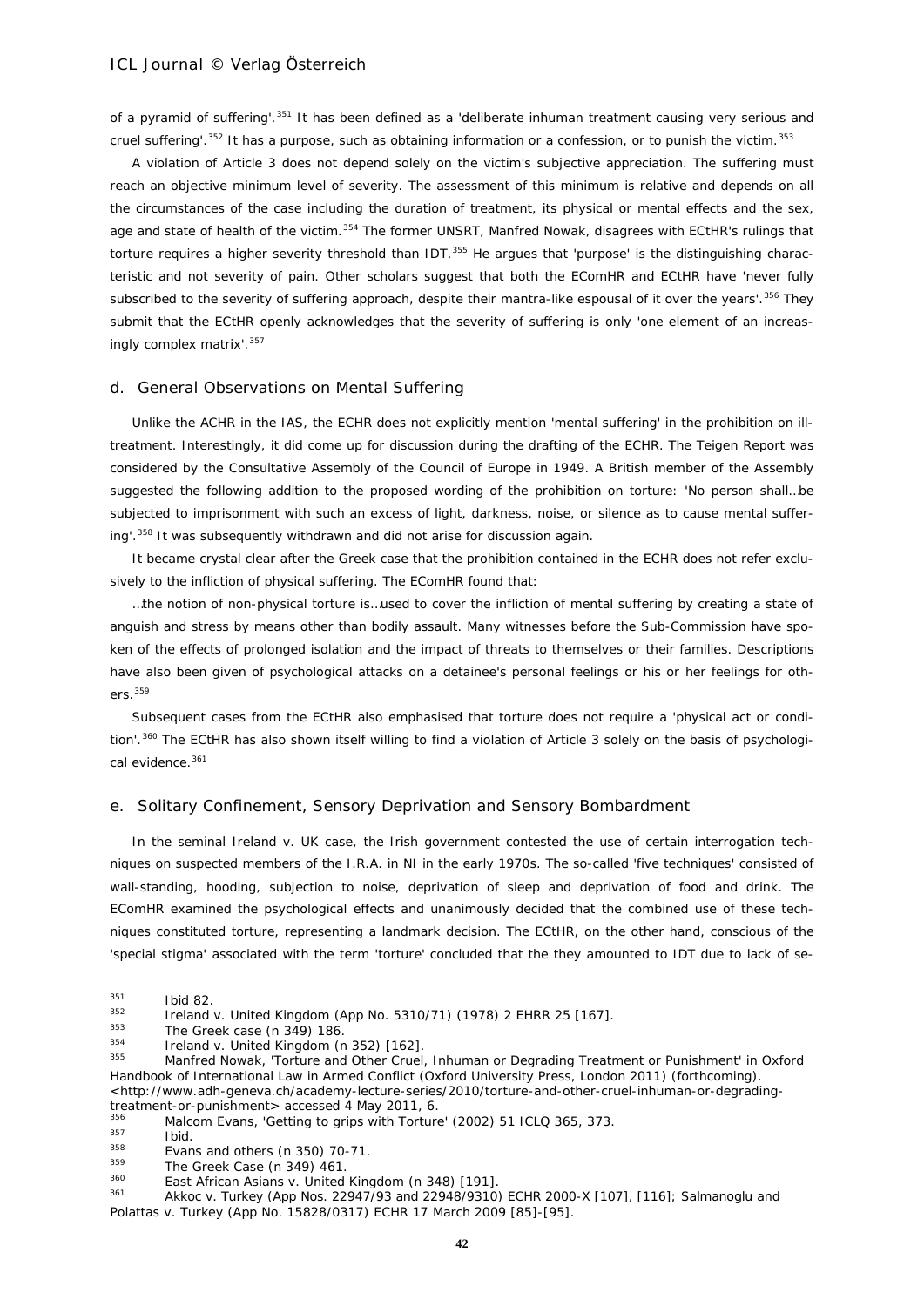verity. There were dissenting opinions pointing to the 'acute psychiatric disturbances' caused by the techniques which were 'a typical example of torture' in their view.<sup>[362](#page-42-0)</sup> The judgment has been widely criticised for various reasons. The assertion, for example, that the techniques did not cause suffering sufficiently intense to constitute torture was not explained. The concept of torture used by the ECtHR also appears to be inconsistent with the *travaux préparatoires*. [363](#page-42-1) In any case, suffice to say here that the outcome would most likely be different if the same set of facts were before the ECtHR today.

Turning specifically to solitary confinement, the EComHR expressed its opinion in 1978 that:

…prolonged solitary confinement is undesirable, especially where the person is detained on remand ...However, in assessing whether such a measure may fall within the ambit of Article 3...regard must be had to the particular conditions, the stringency of the measure, its duration, the objective pursued and its effects on the person concerned. Complete sensory isolation coupled with complete social isolation can no doubt ultimately destroy the personality; thus it constitutes a form of inhuman treatment which cannot be justified by the requirements of security. [364](#page-42-2)

This has been followed by the ECtHR which has added the caveat that 'the prohibition of contacts with other prisoners for security, disciplinary or protective reasons does not in itself amount to inhuman treatment or punishment'.<sup>[365](#page-42-3)</sup>

Let us move on to assess how the above principles have been applied in practice. The events in *Mathew v. the Netherlands* took place on the Caribbean island of Aruba (part of the Netherlands). The applicant, a Dutch National, had been arrested on a charge of grievous bodily harm and detained on remand from 2001 to 2004. During this time, he was kept 'in solitary confinement for an excessive and unnecessarily protracted period… for at least seven months in a cell that failed to offer adequate protection against the elements…in a location from which he could not gain access to outdoor exercise and fresh air without unnecessary and avoidable physical suffering'.<sup>[366](#page-42-4)</sup> The ECtHR found that this must have 'caused him both mental and physical suffering, diminishing his human dignity and amounting to inhuman treatment'. [367](#page-42-5)

In *Ilascu and Others v. Moldova and Russia,* the applicants had been detained in Transdniestria (a region of Moldova which declared its independence in 1991). They were accused of anti-Soviet activities, two murders with one applicant being sentenced to death. The Court which had passed the sentence on them had been set up by an entity which was illegal under international law, and had not been recognised by the international community. One detainee spent several years in solitary confinement without contact with other prisoners. He had been detained in an unheated, badly ventilated cell without natural light, and had not received the treat-ment required by his state of health.<sup>[368](#page-42-6)</sup> The ECtHR reiterated that the 'prohibition of contacts with other prisoners for security, disciplinary or protective reasons does not in itself amount to inhuman treatment or punishment. On the other hand, complete sensory isolation, coupled with total social isolation can destroy the personality and constitutes a form of inhuman treatment which cannot be justified by the requirements of security or any other reason'.<sup>[369](#page-42-7)</sup> In the ECtHR's opinion, the treatment of the detainee was apt to 'engender pain or suffering, both physical and mental, which could only be exacerbated by the applicant's total isolation and were calculated to arouse in him feelings of fear, anxiety and vulnerability likely to humiliate and debase him and break his resistance and will' and amounted to torture.<sup>[370](#page-42-8)</sup>

In a subsequent case, *Ramirez Sanchez v France*, the applicant had been sentenced to life imprisonment for the murder of three police officers. For over eight years he was detained in solitary confinement, in a cell measuring 6.84 metres squared which was dilapidated and poorly insulated. He had no contact with other pris-

<span id="page-42-0"></span> $362$ <sup>362</sup> *Ireland v. United Kingdom* (n 352) Separate Opinion of Judge Zekia [A].

<span id="page-42-1"></span> $\frac{363}{204}$  P. Duffy, 'Article 3 of the European Convention on Human Rights' (1983) 32 ICLQ 316, 342.

<span id="page-42-2"></span><sup>364</sup> *Ensslin, Baader and Raspe v. Germany* (App Nos. 7572/76, 7586/76 and 7587/76) (1978) EcomHR Yearbook XXI, 64

<span id="page-42-4"></span><span id="page-42-3"></span><sup>365</sup> *Ilascu and Others v. Moldova and Russia* (App No. 48787/99), ECHR 8 July 2004 [432].

<sup>366</sup> *Mathew v. the Netherlands* (App No. 24919/03) ECHR 29 September 2005 [217].

 $\frac{367}{368}$  Ibid [216]

<span id="page-42-6"></span><span id="page-42-5"></span><sup>368</sup> *Ilascu and Others v. Moldova and Russia* (n 365) [435].

<span id="page-42-8"></span><span id="page-42-7"></span> $\frac{369}{370}$  Ibid [432].

Ibid [446].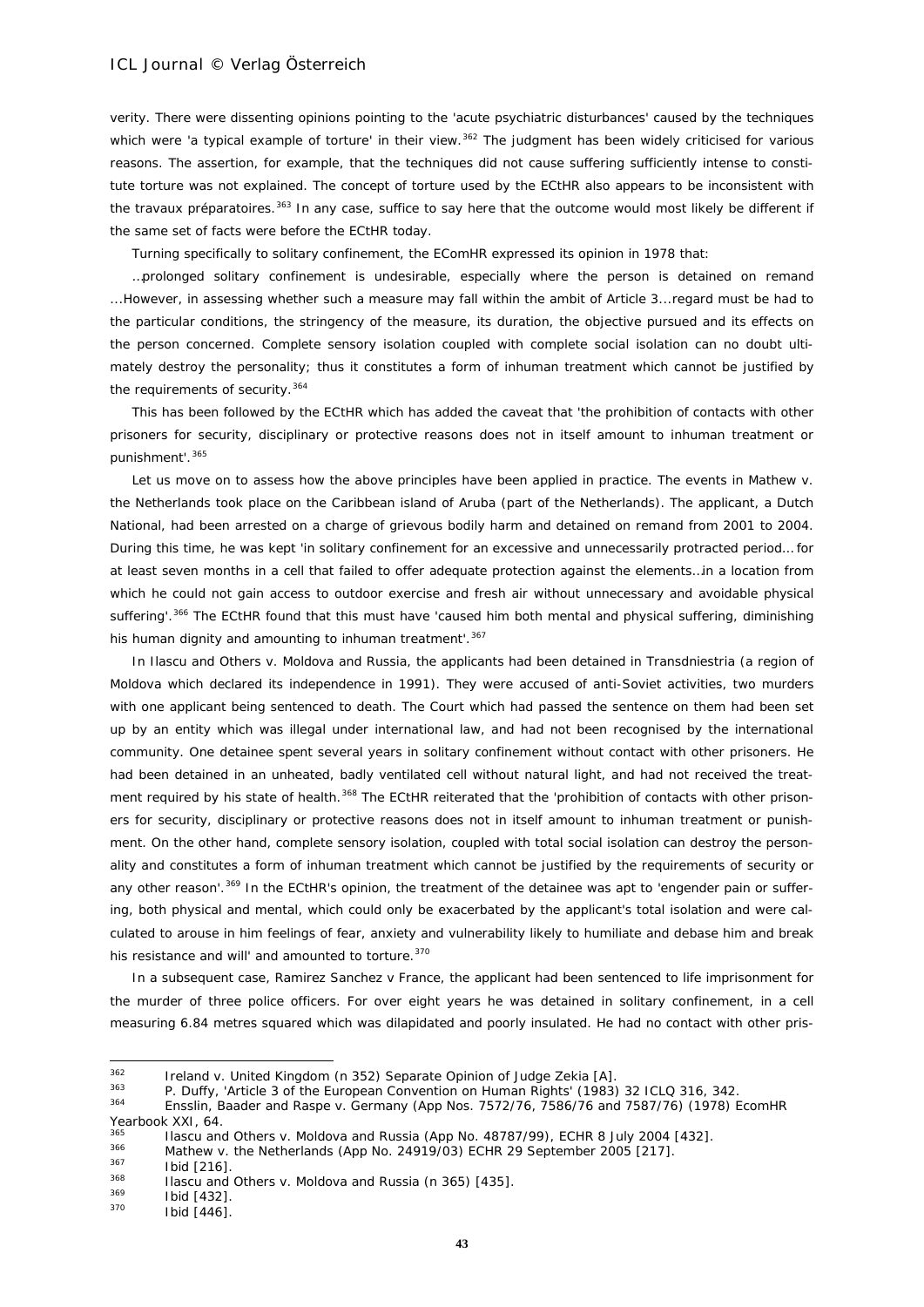oners and was authorised to leave his cell only for a two-hour daily walk. He further alleged that his only recreation was provided by newspapers and the television which he rented, and that he received no visits except for those from his lawyers and a monthly visit by a cleric. In the ECtHR's view, the applicant could not be considered to 'have been in complete sensory isolation or total social isolation. His isolation was partial and rela-tive'.<sup>[371](#page-43-0)</sup> In terms of the duration, it said it was 'concerned by the particularly lengthy period' but noted he had been held under the ordinary prison regime.<sup>[372](#page-43-1)</sup> It found no violation of Article 3.

#### f. Threats, Humiliation and Fear

The EComHR, in the *Greek* Case, found a number of threats and humiliating acts to amount to 'non-physical torture.' These included mock executions, threats of death, various humiliating acts and threats of reprisals against a detainee's family. One detainee, for example, stated that 'the police officers …threatened to throw him out of the window in a room situated on the fourth floor of the building'.<sup>[373](#page-43-2)</sup> Another detainee was blind-folded, told he would be executed and had shots fired at him.<sup>[374](#page-43-3)</sup> Others were threatened with being thrown over the terrace by police.<sup>[375](#page-43-4)</sup> While being interrogated, one woman was told it depended on her whether her family would be executed or not, following which she attempted suicide.<sup>[376](#page-43-5)</sup> Another, hearing the cries of others being tortured, told how he suffered a nervous collapse.<sup>[377](#page-43-6)</sup>

Turning to more recent decisions, the applicant in the *Tekin* case was blindfolded while being aggressively interrogated, assaulted and threatened with death and also stripped naked, hosed with cold water in addition to being physically assaulted. The EComHR, taking the treatment as a whole, found that the 'conditions of detention and the treatment to which he had been subjected constituted *at least inhuman and degrading treatment* within the meaning of Article 3' (emphasis added). [378](#page-43-7)

The victim in *Akkoc* was 'stripped naked on numerous occasions and, on one occasion, forced to walk a gauntlet, naked, between officers who touched her and abused her verbally'.<sup>[379](#page-43-8)</sup> She also had photographs taken of her naked and cold water hosed on her 'with such force that she could hardly stand'.<sup>[380](#page-43-9)</sup> She was handcuffed to a door for two days and nights and forced to listen to the sounds of others being ill-treated and was told that her children had been brought into detention and were being tortured. There was also physical ill-treatment inflicted on her. The ECtHR characterised the overall treatment as torture and noted that:

…the elements of psychological pressure suffered by the applicant, in particular the threats made concerning the ill-treatment of her children, which caused the applicant intense fear and apprehension. This treatment left the applicant with long-term symptoms of anxiety and insecurity, diagnosed as post-traumatic stress disorder and requiring treatment by medication.<sup>[381](#page-43-10)</sup>

In the *Aydin* case, the (17 year old) applicant was subjected to a series of humiliating experiences in the hands of the security forces. She was detained over a period of three days 'during which she must have been bewildered and disoriented by being kept blindfolded'.<sup>[382](#page-43-11)</sup> She was also 'paraded naked in humiliating circumstances thus adding to her overall sense of vulnerability and on one occasion she was pummelled with high-pressure water while being spun around in a tyre'.<sup>[383](#page-43-12)</sup> As in most such cases, these acts were accompanied with severe physical ill-treatment (including rape). The interesting aspect of the ECtHR's finding of torture in this case is its statement that it would have reached that conclusion on *either* of the grounds taken separately.

<span id="page-43-0"></span> $371$ <sup>371</sup> *Ramirez Sanchez v France* (App No. 59450/00) ECHR 4 July 2006 [135].

<span id="page-43-1"></span> $\frac{372}{373}$  Ibid [150].

<span id="page-43-2"></span><sup>373</sup> *The Greek Case* (n 349) 461.

<span id="page-43-3"></span> $\frac{374}{375}$  Ibid.

<span id="page-43-4"></span> $\frac{375}{376}$  Ibid 462.

 $\frac{376}{377}$  Ibid 464.

<span id="page-43-7"></span><span id="page-43-6"></span><span id="page-43-5"></span> $rac{377}{378}$  Ibid. <sup>378</sup> *Tekin v. Turkey* (App No. 22496/93) ECHR 1998-IV [51].

<span id="page-43-8"></span><sup>379</sup> *Akkoc v. Turkey* (n 361) [25].

<span id="page-43-9"></span> $380$  Ibid.

<span id="page-43-10"></span> $\frac{381}{382}$  Ibid [116].

<span id="page-43-12"></span><span id="page-43-11"></span><sup>382</sup> *Aydin v. Turkey* (App No. 23178/94) ECHR 1996 VII, [84].

Ibid.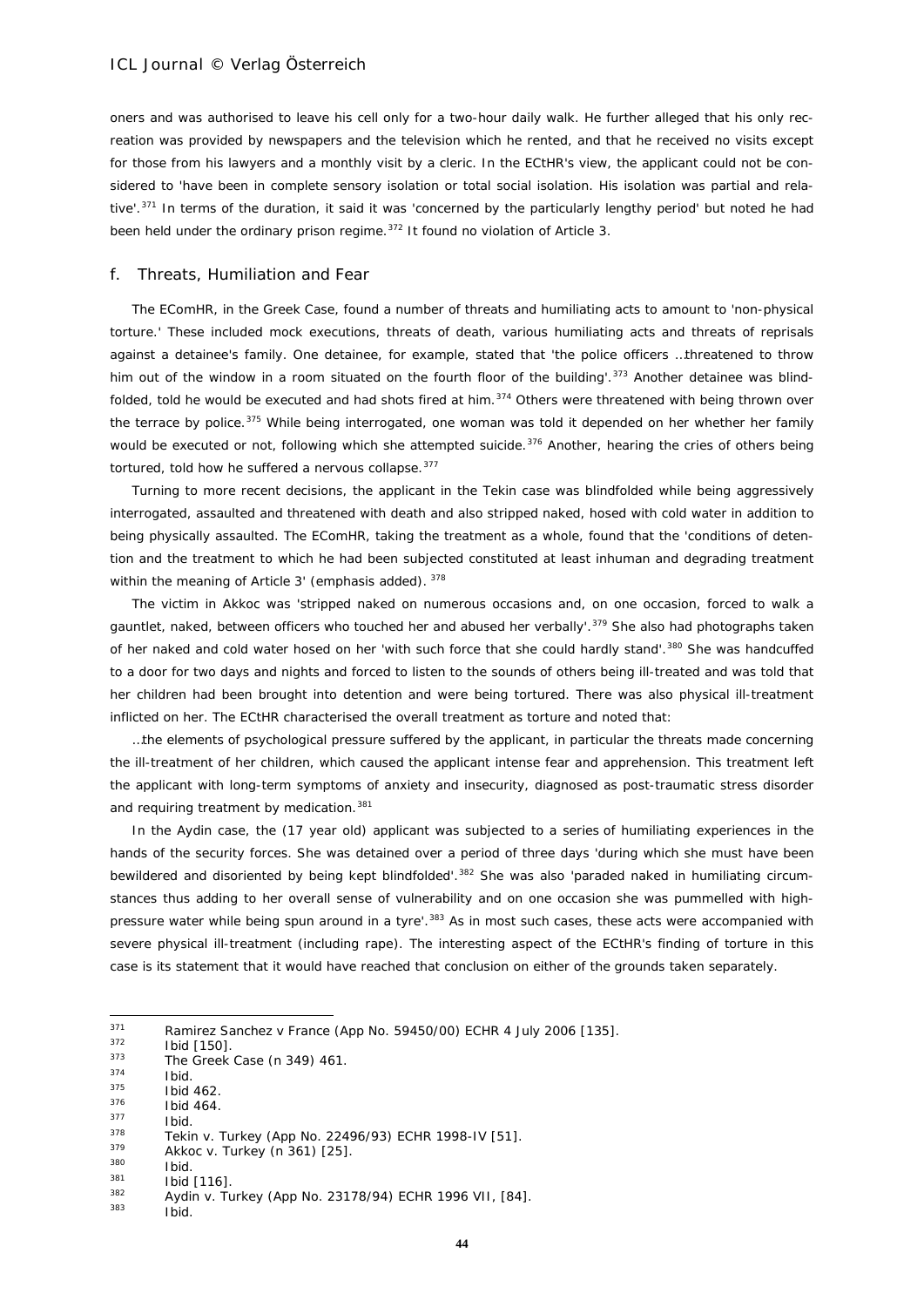The applicant in *Dikme v. Turkey* had blows repeatedly inflicted on him during the lengthy interrogation sessions throughout his time in police custody. In addition, he alleged to have been constantly threatened and abused, blindfolded while violence was inflicted on him, left naked on the concrete floor after interrogation sessions and endured a mock execution in a forest. The ECtHR observed that such acts were 'likely to cause mental suffering' and 'depending on the circumstances, such assaults may fall within the scope of Article 3. even though they may not necessarily leave medically certifiable physical or psychological scars'.<sup>[384](#page-44-0)</sup> As it established that the physical blows amounted to torture, it did not deem it 'necessary to assess whether the other allegations of psychological violence are true, particularly in view of the difficulty of proving such treatment'.[385](#page-44-1)

The very recent *Gäfgen* Judgment was a tragic case involving the kidnapping and murder of an 11 year old boy in Germany in 2002. The Frankfurt deputy police chief, believing the boy to be alive, ordered a subordinate to threaten the kidnapper (who had been arrested after he collected the ransom). He was threatened with severe pain if he did not reveal the child's whereabouts after which he subsequently confessed and told the police where to find his body. One of the key issues before the ECtHR was whether the threat of torture or other illtreatment infringes Article 3. It made explicit reference to the UNSRT's reasoning that 'the fear of physical torture may itself constitute mental torture'.<sup>[386](#page-44-2)</sup> It considered that the 'real and immediate threats of deliberate and imminent ill-treatment…must be regarded as having caused him considerable fear, anguish and mental suffering' but then qualified this by noting the applicant 'did not submit medical certificates to establish any long-term adverse psychological consequences suffered or sustained as a result'.<sup>[387](#page-44-3)</sup> It went on to acknowledge that the threat 'was premeditated and calculated in a deliberate and intentional manner' and 'made in the context of the applicant being in the custody of law-enforcement officials, apparently handcuffed, and thus in a state of vulnerability'.<sup>[388](#page-44-4)</sup>

In following the guidance of the UNSRT, it concluded that 'a threat of torture can amount to torture, as the nature of torture covers both physical pain and mental suffering…In particular, the fear of physical torture may itself constitute mental torture'.<sup>[389](#page-44-5)</sup> This was followed by the caveat that the classification of 'whether a given threat of physical torture amounted to psychological torture or to inhuman or degrading treatment depends upon all the circumstances of a given case, including, notably, the severity of the pressure exerted and the intensity of the mental suffering caused'.<sup>[390](#page-44-6)</sup> It ruled that the method of interrogation used in this case was sufficiently serious to amount to inhuman treatment but did not reach the level of cruelty required to attain the threshold of torture.<sup>[391](#page-44-7)</sup>

In *Selmouni v. France*, the applicant was a Dutch and Moroccan national who was imprisoned in France. Apart from being kicked and punched, he experienced the following: being forced to kneel down in front of a young woman to whom an officer had said 'Look, you're going to hear somebody sing'; having a police officer show him his penis, saying 'Here, suck this', before urinating over him; being threatened with a blowlamp and then with a syringe.<sup>[392](#page-44-8)</sup> The applicant also complained that he had been raped with a small black truncheon after being told 'You Arabs enjoy being screwed'.<sup>[393](#page-44-9)</sup> The ECtHR reasoned that the 'acts complained of were such as to arouse in the applicant feelings of fear, anguish and inferiority capable of humiliating and debasing him and possibly breaking his physical and moral resistance…[and] are sufficiently serious to render such treatment inhuman and degrading'.[394](#page-44-10) It went on to observe that such acts would be 'heinous and humiliating for anyone, irrespective of their condition'.<sup>[395](#page-44-11)</sup> It concluded that the physical and mental violence, taken as a whole,

<span id="page-44-1"></span> $\frac{385}{386}$  Ibid [83].

<span id="page-44-7"></span><span id="page-44-6"></span> $\frac{390}{391}$  Ibid.  $\frac{391}{392}$  Ibid.

<span id="page-44-0"></span><sup>384</sup> <sup>384</sup> *Dikme v. Turkey* (App no. 20869/92) ECHR 2000-VIII [80].

<span id="page-44-2"></span><sup>386</sup> *Gäfgen v Germany* (App No. 22978/05) ECHR 1 June 2010 [67].

<span id="page-44-3"></span> $\frac{387}{388}$  Ibid [103].

<span id="page-44-4"></span> $\frac{388}{389}$  Ibid [104], [106].

<span id="page-44-5"></span> $\frac{389}{390}$  Ibid [108].

<span id="page-44-8"></span><sup>392</sup> *Selmouni v. France* (App No. 25803/94) ECHR 1999-V [82].

<span id="page-44-9"></span> $\frac{393}{394}$  Ibid.

<span id="page-44-10"></span> $\frac{394}{395}$  Ibid [99].

<span id="page-44-11"></span>Ibid [103].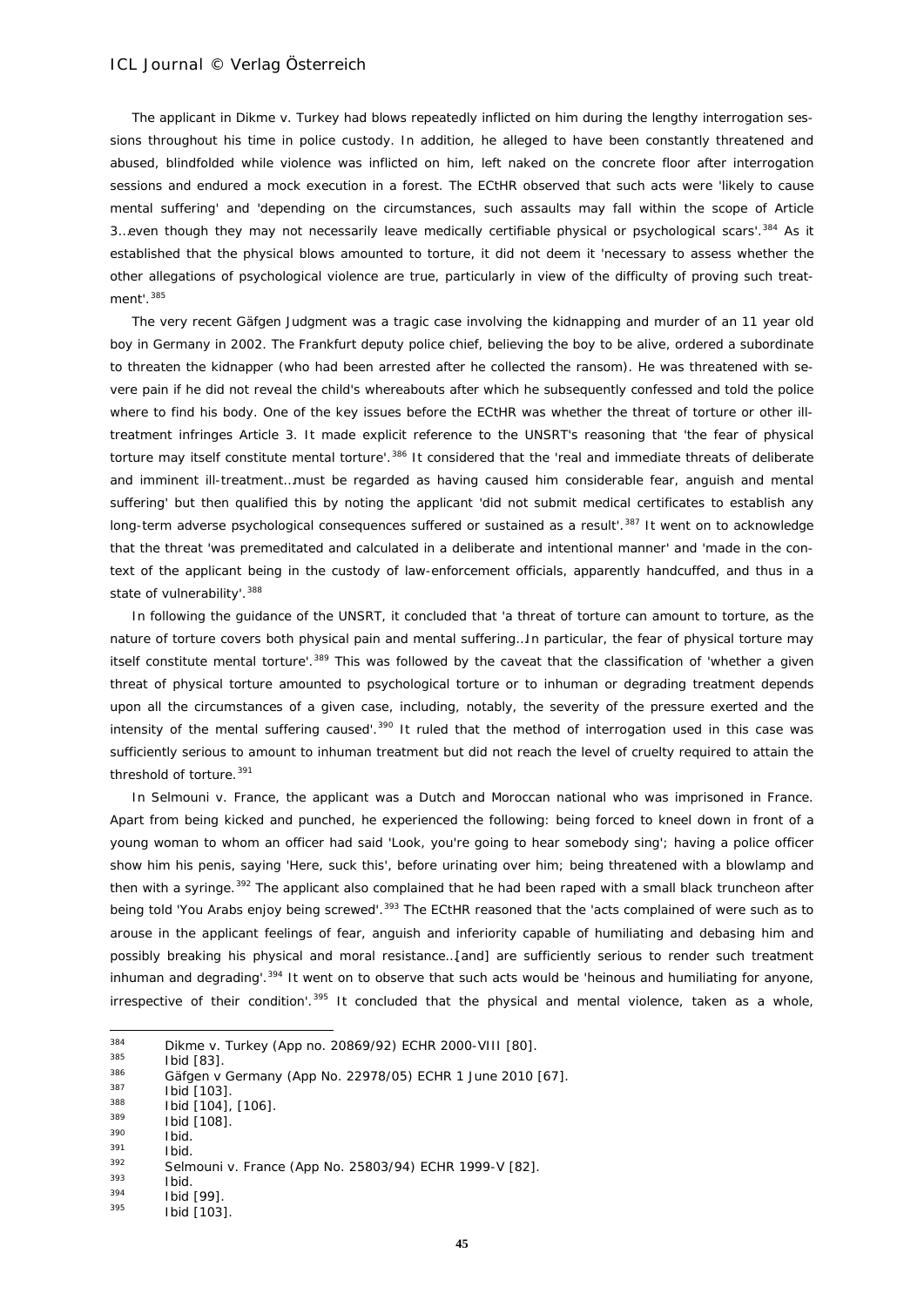amounted to torture and took the additional step of declaring that the severity test articulated in previous cases was to be interpreted within the meaning of Article 1 of the UNCAT, and not solely on the basis of the ECHR. It is interesting to note that it gave due weight to the mental suffering in this case despite the absence of psychological evidence.

Turning our attention specifically to cases where humiliation is at the core, the ECtHR has a number of principles unique to it alone. It considers treatment to be 'degrading' when it arouses in victims feelings of fear, anguish and inferiority capable of humiliating and debasing them and possibly breaking their physical or moral resistance, or when it had been such as to drive the victim to act against his will or conscience.[396](#page-45-0) In the *Ireland v. UK* case, a separate opinion from Judge Fitzmaurice argued that degrading treatment should be 'seriously humiliating, lowering as to human dignity or disparaging, like having one's head shaved, being tarred, feathered, smeared with filth, pelted with muck, paraded naked in front of strangers, forced to eat excreta, deface the portrait of one's sovereign or head of State, or dress up in a way calculated to provoke ridicule or contempt'.[397](#page-45-1)

The applicant in a case against Lithuania was a detainee forced to strip naked in the presence of a female police officer allegedly 'with the intention of humiliating him'.<sup>[398](#page-45-2)</sup> He was then ordered to squat, and 'his sexual organs and the food he had received from his visitor were examined by guards who were not wearing gloves'.[399](#page-45-3) In considering whether the treatment was 'degrading', the ECtHR had regard to whether the object was to 'humiliate and debase the person concerned and whether…it adversely affected his or her personality in a manner incompatible with Article 3'.<sup>[400](#page-45-4)</sup> It took the view that this showed a clear lack of respect for the applicant, and 'diminished… his human dignity. It must have left him with feelings of anguish and inferiority capable of humiliating and debasing him'.<sup>[401](#page-45-5)</sup>

#### g. Relatives of the Disappeared

The ECtHR has taken the view that family members of victims of disappearances may themselves be considered victims of ill-treatment. This depends, however, on the existence of special factors which give the suffering of the applicant a dimension and character distinct from the emotional distress which may be regarded as inevitably caused to relatives in these circumstances. In several cases against Turkey, both the EComHR and the ECtHR examined the mental distress and anguish caused to relatives by the disappearance of their loved ones.

The case of *Kurt v. Turkey* involved the disappearance of the applicant's son during an unacknowledged detention. While the applicant had witnessed the detention of her son, the public prosecutor insisted that he had been kidnapped by an armed group. The applicant specifically relied on the HRC's decision in *Quinteros.* The EComHR found that 'the uncertainty, doubt and apprehension suffered by the applicant over a prolonged and continuing period of time caused her severe mental distress and anguish' which amounted to IDT.<sup>[402](#page-45-6)</sup> The ECtHR, in turn, noted that the 'anguish has endured over a prolonged period of time' and confirmed that the State was 'in breach of Article 3' without elaborating further.<sup>[403](#page-45-7)</sup>

In a subsequent decision, the ECtHR was quick to confirm that the *Kurt* case 'does not however establish any general principle that a family member of a "disappeared Person" is thereby a victim of treatment contrary to Article 3'.<sup>[404](#page-45-8)</sup> It elaborated on some of the objective factors it takes into account, such as the:

…proximity of the family tie…the particular circumstances of the relationship, the extent to which the family member witnessed the events in question, the involvement of the family member in the attempts to obtain information about the disappeared person and the way in which the authorities responded to those enquiries.<sup>[405](#page-45-1)</sup>

<span id="page-45-0"></span><sup>396</sup> <sup>396</sup> *Keenan v. United Kingdom* (Application No. 27229/95) ECHR 2001-III [110].

<span id="page-45-1"></span><sup>397</sup> *Ireland v. United Kingdom* (n 354) (Separate opinion of Judge Fitzmaurice) [27]. 398 *Valasinas v. Lithuania* (App No. 44558/98) ECHR 2001-VIII [114].

<span id="page-45-4"></span><span id="page-45-3"></span><span id="page-45-2"></span> $\frac{399}{400}$  Ibid.

 $^{400}$  Ibid [101].

<span id="page-45-5"></span> $^{401}$  Ibid [117].

<span id="page-45-6"></span><sup>402</sup> *Kurt v. Turkey* (App no 24276/94) ECHR 1998-III [131].

<span id="page-45-7"></span> $^{403}$  Ibid [133].

<span id="page-45-8"></span><sup>404</sup> *Çakici v. Turkey* (App no 23657/94) ECHR 1999-IV [98].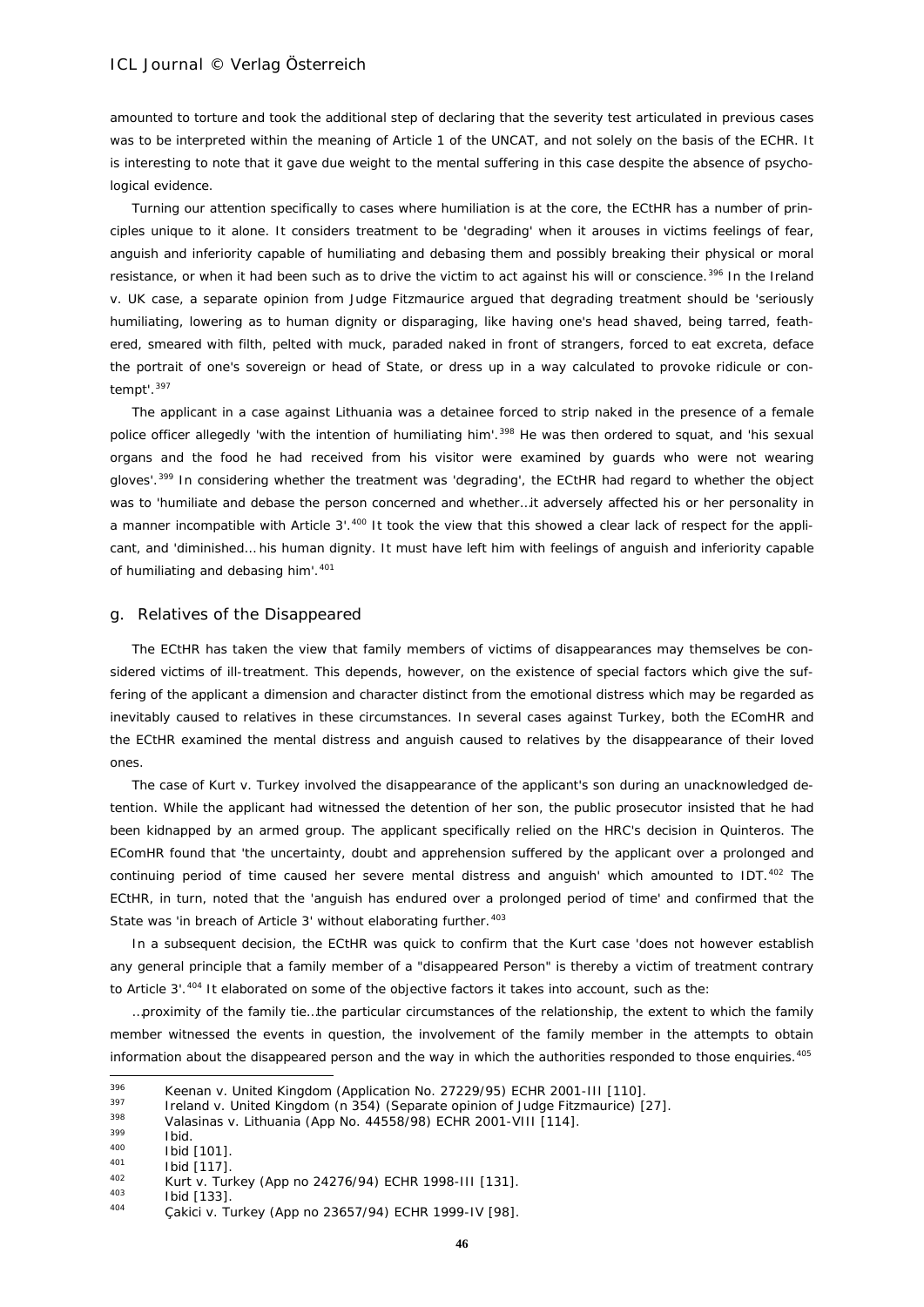It went on to emphasise that the essence of such a violation does not so much lie in the fact of the 'disappearance' of the family member but rather concerns the 'authorities' reactions and attitudes to the situation …It is especially in respect of the latter that a relative may claim directly to be a victim of the authorities' con-duct'.<sup>[406](#page-46-0)</sup> The applicant in this instance was the brother of the disappeared person and did not witness the security forces taking him away. Furthermore, his father engaged more with the authorities than he did and no 'aggravating features arising from the response of the authorities' were found.<sup>[407](#page-46-1)</sup> The ECtHR took the view therefore that the applicant was not a victim of ill-treatment under Article 3.

In *Taş v. Turkey*, the applicant was the father of the disappeared person, but was absent at the time of detention. The public prosecutor prevented him from seeing his son and later told him that his son had escaped. The father expressed his fear that his son had probably been killed, and wanted the public prosecutor to investigate the case. The ECtHR emphasised the authorities' indifference and the applicant's suffering of 'acute an-quish and uncertainty'.<sup>[408](#page-46-2)</sup> It concluded that there had been a violation of Article 3 and has maintained this ap-proach in subsequent cases against Turkey.<sup>[409](#page-46-3)</sup> It has also continued to apply this approach in the very recent judgments against Russia involving the disappearance of family members in Chechnya.<sup>[410](#page-46-4)</sup>

#### 4. Concluding Observations

The jurisprudence from the IAS is rich in allegations of psychological torture. In general terms, the IA-ComHR and the IACtHR have shown a willingness to expand the definition of mental torture. The IAComHR, for example, became the first international body to recognise rape as psychological torture. The judgments often place emphasis on the purpose of 'humiliation' and 'demoralisation' of victims, a positive development in this author's view, since these are often the overriding purposes when it comes to mental torture. The bodies in the IAS are also the ones taking the most comprehensive approach to evidence evaluation, including forensic medical evidence. This is partly due to the extensive use of witnesses, including expert witnesses, but also to the very systematic approach to evidence evaluation taken by IACtHR.<sup>[411](#page-46-5)</sup>

While the jurisprudence is not clear enough to categorically decide which forms of mental or psychological ill-treatment amount to torture, a number of observations can be drawn. The IACtHR has qualified solitary confinement *per se* as CIDT and the IAComHR has, on one occasion, found that it reached the threshold of torture. The IACtHR has also made several general remarks about the potential for threats and fear to constitute torture. On the one hand, it has been faced with many allegations of mental torture on the premise of threats and fear and has more often than not made a finding of CIDT. On the other hand, in the *Maritza Urrutia* case, it made a finding of psychological torture in circumstances where no direct physical torture was inflicted. It is perhaps more likely to make a finding of mental torture when death threats are accompanied by the use other interrogational methods. This judgment also acknowledged the severity inflicted by sleep deprivation and sensory bombardment and suggested an advanced appreciation of their destructive effects.

It is hoped that the IAS will use its demonstrated flexibility to explore whether mental torture encompasses acts such as severe intimidation and threats to life when they occur outside of traditional detention. The definitional requirements of torture are often met in these circumstances and victims often feel under the control of the person inflicting the mental harm and experience deep sensations of 'powerlessness', as it has rightly acknowledged in its decisions.

The European jurisprudence has, from a very early stage, greatly influenced other regional and international bodies in relation to definitions of ill-treatment. In particular, it has played a significant role in broadening the scope of mental torture. The *Greek* Case in the 1970s, for example, had a significant impact upon the drafting

<sup>405</sup>  $^{405}$  Ibid.

 $10^{406}$  Ibid.

<span id="page-46-1"></span><span id="page-46-0"></span> $^{407}_{408}$  Ibid [99].

<span id="page-46-2"></span><sup>408</sup> *Taş v. Turkey* (App no. 24396/94) ECHR 14 November 2000 [80]. 409 *İpek v Turkey* (App no 25760/94) ECHR 2004-II [183].

<span id="page-46-3"></span>

<span id="page-46-4"></span><sup>410</sup> *Khakiyeva, Temergeriyeva and Others v. Russia* (App nos 45081/06 and 7820/07) ECHR 17 February 2011 [231]-[233]; *Murtazovy v. Russia* (App no 11564/07) ECHR 29 March 2011 [109]-[113].

<span id="page-46-5"></span>Marcussen (n 305) 155.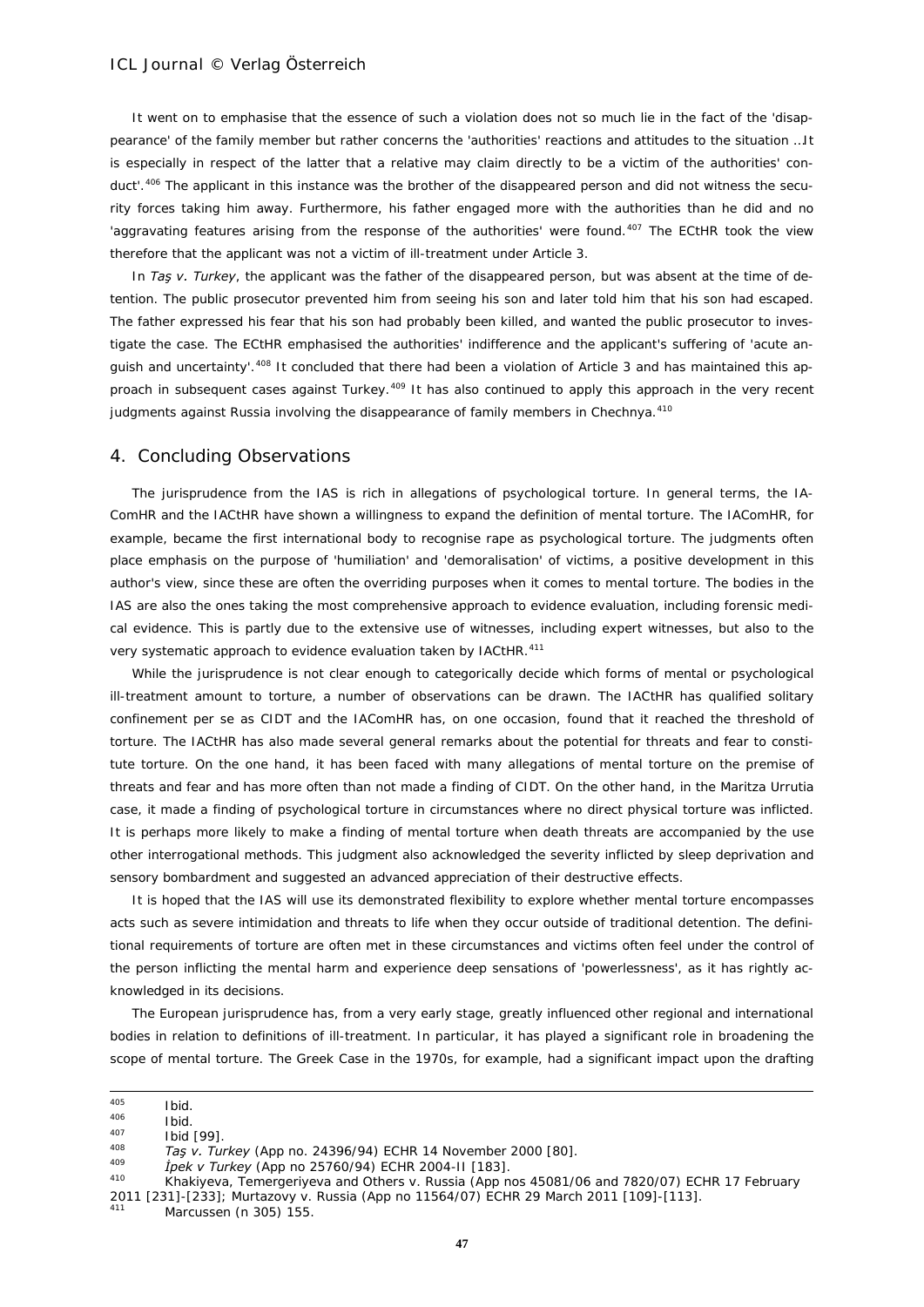of the UN Declaration against Torture (1975) and the subsequent definition of torture contained in the UNCAT. It also established a broad base for considering the many forms of psychological torture. The EComHR's decision in the *Ireland v. UK* case also indicated an advanced understanding of the psychological effects of the techniques in question and it was regrettable that the ECtHR downgraded the classification to IDT. If the EComHR's decision had been approved, it could have had led to a knock-on effect in the other regional and international mechanisms and strengthened the prohibition on psychological torture in general.

While the ECtHR has explicitly acknowledged that mental suffering alone may amount to torture, its approach to certain of the psychological methods reviewed could benefit from further judicial insight. Its treat-ment of solitary confinement, for example, is arguably 'an easy way out'.<sup>[412](#page-47-0)</sup> It has opted for allowing 'ordinary' solitary confinement with the caveat that 'it is undesirable'.<sup>[413](#page-47-1)</sup> Furthermore, on the one hand, it has repeatedly stated that solitary confinement leads to a destruction of the personality. Nevertheless, it appears that solitary confinement on its own will, at most, amount to IDT. It remains unclear why the destruction of one's personality should not be considered as capable of amounting to torture. There have also been instances of dubious reasoning, such as the *Ramirez Sanchez* case, where social isolation of several years duration did not amount to even IDT.

In the *Greek* case, the EComHR specifically referred to 'psychological attacks on a detainee's personal feelings or his or her feelings for others' in formulating its definition of psychological torture. This suggested that tactics aimed at inducing humiliation and shame could come within the ambit of psychological torture. The ECtHR, in turn, has developed a sophisticated understanding of humiliation but, arguably, underestimates the severity of the consequences of suffering severe humiliation. Humiliation is, for example, central to 'degrading treatment' which is the lowest category on the ladder in terms of 'severity' of ill-treatment. There is room therefore for further exploring the link between humiliation and torture.

It has been particularly proactive in addressing the suffering inflicted by threats and fear. In the *Akkoc* case, for example, it placed particular emphasis on the suffering endured by the threats to the applicant's children which lead to her developing PTSD which, justifiably, amounted to torture. The *Aydin* case also provides strong authority that the ECtHR is receptive to allegations of psychological suffering alone. In some instances, the absence of psychological evidence has been a determining factor in preventing it from reaching such a conclusion. On other occasions, it has not been put off by the absence of such evidence. There is, therefore, considerable unpredictability when it comes to the outcome of individual cases and clarification on the role of psychological evidence would be helpful.

In relation to relatives of the disappeared, on the one hand, it has helpfully adopted clear criteria which clarify that it is the attitude and reactions of the authorities which is the decisive factor in making any finding of illtreatment in such circumstances. On the other hand, the ECtHR's case-law suggests that IDT is the highest classification that could be reached in such circumstances. This may be contrasted with the views of the UNSRT, for example, who has considered the severity of suffering of such persons as at least capable of amounting to torture. It appears somewhat arbitrary to classify such suffering as IDT without at least occasionally indicating why it does not reach the level of torture.

The ECtHR is, however, well placed to re-evaluate its previous decisions. Firstly, the looseness of the draft-ing of Article 3 has left it maximum flexibility and encouraged an open-ended and innovative approach.<sup>[414](#page-47-2)</sup> Secondly, it has long considered the ECHR as 'a living instrument' to be interpreted in the light of present day conditions.[415](#page-47-3) There is always the explicit possibility, therefore, that any form of ill-treatment which is accepted as IDT may be classified differently in the future. This is a positive attribute and ensures that the system is able to adapt to the challenges brought by less dramatic and less conspicuous forms of ill-treatment, such as those considered in this study.

<span id="page-47-0"></span><sup>412</sup>  $^{412}$  Cassesse (n 345) 237.

<span id="page-47-1"></span> $\frac{413}{414}$  Ibid.

<span id="page-47-2"></span><sup>414</sup> Fionnuala Ní Aoláin, 'The European Convention on Human Rights and its Prohibition on Torture' in Sanford Levinson (ed) *Torture: A Collection* (Oxford University Press, New York 2004) 213, 219.

<span id="page-47-3"></span><sup>415</sup> *Tyrer v. United Kingdom* (App no 5856/72) (1978) ECHR Series A no 26 [31]; Selmouni v. France (n 392) [101].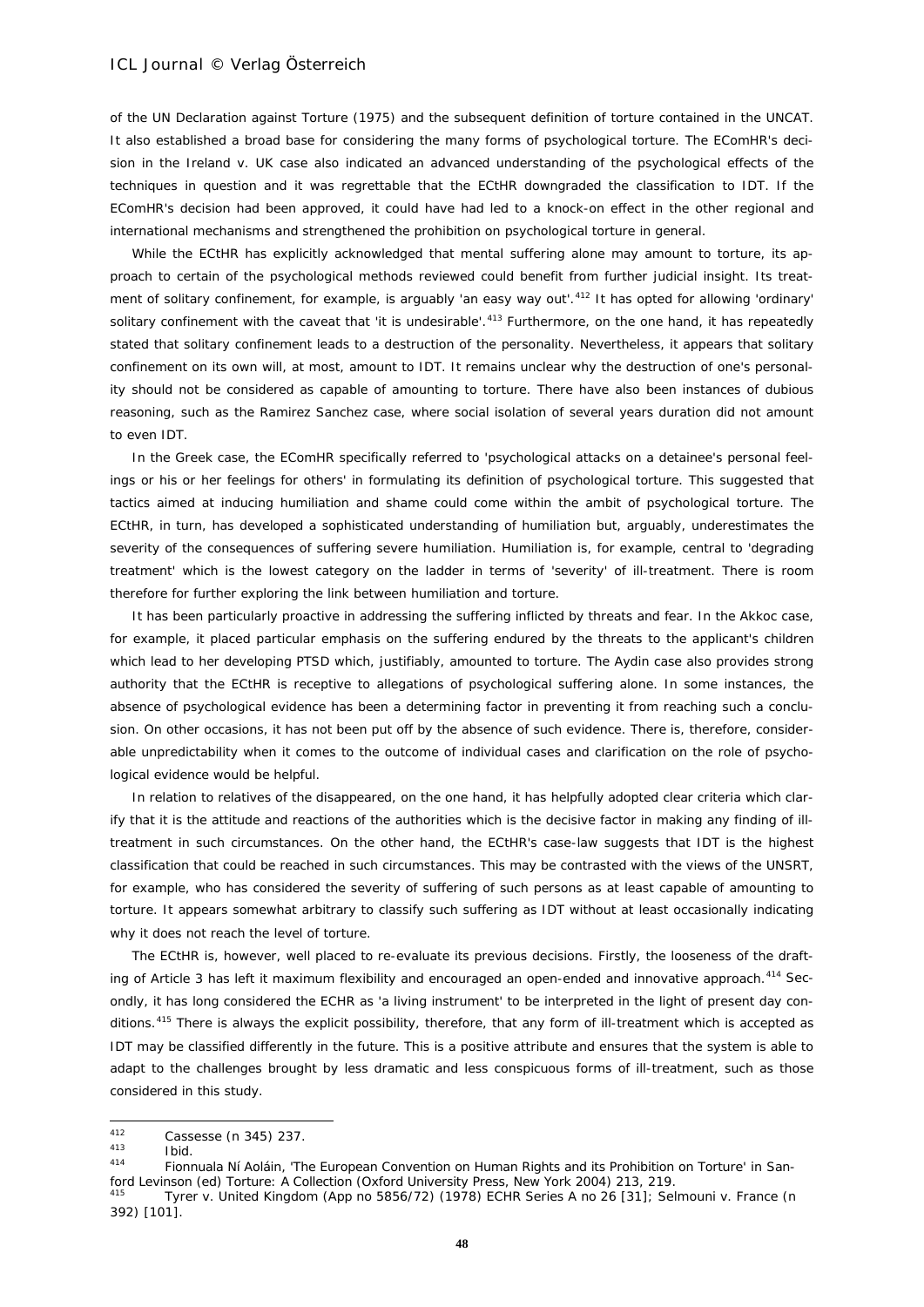# IV. Conclusion

# *In recent years governments that practice torture increasingly have sought to devise methods that cause intense pain but leave no marks. The era of psychological torture appears to be ahead of us.*[416](#page-48-0)

This study has adopted a multi-faceted approach to a multi-faceted problem, that is, understanding and interpreting psychological torture. It has done so on the premise that there is no obstacle, in principle, as to why the law should not accommodate input from other disciplines.<sup>[417](#page-48-1)</sup> At the same time, the author is aware of scholarly warnings that 'the lawyer should not strive to "practice social science without license"'.<sup>[418](#page-48-2)</sup> That is not what has been attempted here. The author has rather presented the many views that exist from the sciences and sought to contrast these with the views coming from IHRL, in the guise of definitions and judicial interpretations. In doing so, this study also shown that *access* to scientific knowledge is not beyond the reach of legal professionals in the field of human rights.

Nowadays, torture is often practiced according to scientific methods by which the psychological effects are usually experienced as being the worst. To be 'burned with cigarettes, to be beaten and kicked, to be suspended or exposed to electrical torture are not so hard as to witness the torture of others such as one's own child, spouse, or parent'.<sup>[419](#page-48-3)</sup>

Mental Torture is an especially grave violation of human rights because, in its various forms, its ultimate objective is to annul the very identity and personality of the victim. The devastating health consequences of threats and fear, humiliation, sensory deprivation and social isolation are evident through the literature, observations of clinicians and reports from victims themselves. The forms of ill-treatment considered in this study are perhaps less recognisably painful than more shocking forms of physical suffering. In this context, it is important to remember that it is the *physical* injuries produced by torture that are likely to heal. Most people actually underestimate their capacity to withstand physical pain, which creates only resentment, hostility and further defiance.[420](#page-48-4) Furthermore, the evidence presented in Chapter 2 also suggests that physical pain *per se* is not the most important determinant of traumatic stress in survivors of torture. Mental suffering, on the other hand, is much more pervasive and likely to persist. Moreover, psychologists view the death of the 'self' as a far greater concern than the death of the body. $421$  As outlined in Chapter 2, the suffering induced by psychological interrogation tactics can be just as harmful as more obvious forms of torture. In the case of relatives of those who have disappeared, it has been seen that they are forced to live with the great pain inflicted by the silence and indifference of others and often remain in a state of 'frozen mourning' until they obtain proof of positive death. The scientific research on the suffering of this category of persons is not as well developed as, for example, certain interrogational methods and is an area that could benefit from further scientific input.

On one level, this study has recognised that there are inherent difficulties involved in trying to infer from the jurisprudence of international bodies which acts constitute mental torture. This is because, in practice, they are rarely confronted with isolated acts. Jurisprudence that fails to spell out '*what* constitutes *what*' may simply reflect the reality of ill-treatment. The facts of the case-law are often very crude and clearly reveal excessive illtreatment which renders a careful judicial analysis redundant. In the end of the day, each case comes down to its own facts.

<span id="page-48-0"></span><sup>416</sup> Statement by Human Rights Watch, 'Convention against Torture: Hearing Before the US Senate Committee on Foreign Relations' 101st Cong. 16 (1990) 94.

<span id="page-48-1"></span>Koen De Feyter, 'Treaty Interpretation and the Social Sciences' in F. Coomans, F. Grunfeld and M. Kamminga (eds) Methods of Human Rights Research (Intersentia, Antwerp 2009) 213.

<span id="page-48-2"></span><sup>418</sup> J. Klabbers, 'The Relative Autonomy of International Law or The Forgotten Politics of Interdisciplinarity' (2004) 1 JILIR 35, 45.

<span id="page-48-3"></span>Peter Elsass, Treating Victims of Torture and Violence, Theoretical, Cross-Cultural and Clinical Implications (New York University Press, New York 1997) 11.<br> $^{420}$  CIA (p. 63) 50

<span id="page-48-4"></span> $^{420}$  CIA (n 63) 50.

<span id="page-48-5"></span>Elsass (n 419) 10.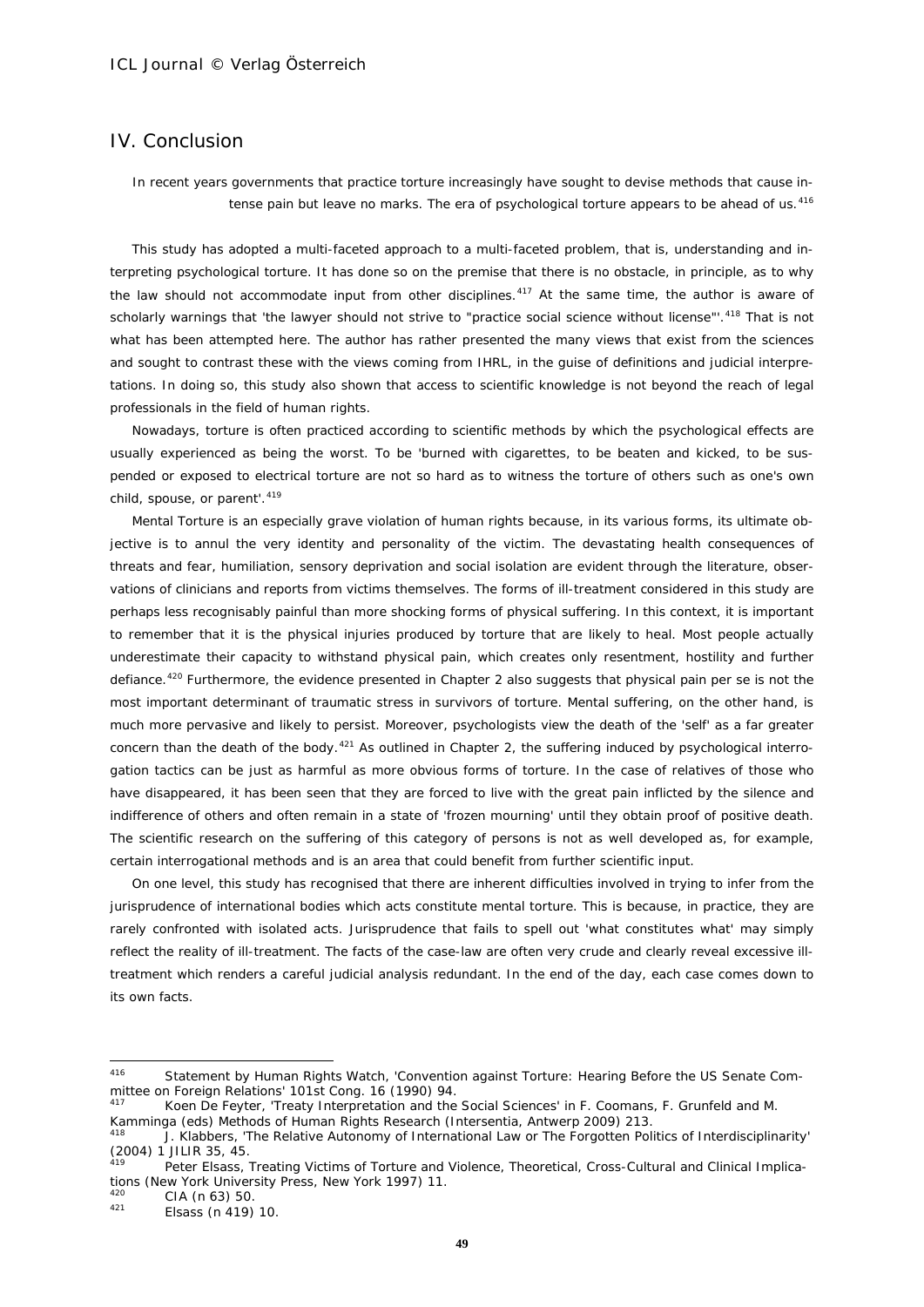Nevertheless, and although inherently difficult to draw such conclusions, the bulk of the empirical data considered in Chapters 3 and 4 shows that psychological interrogation methods and mental suffering of relatives of the disappeared tends to predominantly fall into the category of CIDT, unless also accompanied by severe physical ill-treatment. On the one hand, this is a positive sign in that it shows that mental forms of ill-treatment are recognised violations of IHRL. On the other hand, it may indicate an underestimation of the severity of illtreatment (in so far as 'severity' appears to be the main guiding factor for the regional bodies in distinguishing between torture and CIDT). The content of Chapter 2 provides support for the contention that the effects of the psychological methods considered are often 'severe'.

Similarly, as has been shown, our ability to recognise torture is more psychologically complex than simply 'knowing it when you see it' which may also contribute to an underestimation.<sup>[422](#page-49-0)</sup> Taking one example, a US Judge has written that:

What I think is clearly true... is that the infliction of actual physical pain to extract information is torture. When, however, there is no touching, though there may be sleep deprivation, close confinement in chilly or dirty cells, bright lights…threats…I think it becomes an option whether to call the interrogation torture or merely coercive.<sup>[423](#page-49-1)</sup>

Indeed, research outlined in Chapter 2 indicates that human beings have a psychological constraint that encourages an under-inclusive understanding of torture. When this factor is combined with the already acknowledged difficulty involved in the *assessment* of mental suffering, there is a clear risk that IHRL underestimates the severity of the forms of ill-treatment considered in this study.

Aside from considerations of 'severity', it is important to link in the concept of 'powerlessness'. The former UNSRT Manfred Nowak has identified 'powerlessness' as being the central ingredient of torture. Interestingly, the notion of 'powerlessness' or 'helplessness' has also been used in the language of many of the scientific studies reviewed. Sexual and cultural humiliation, for example, is designed to demonstrate to the victim his utter powerlessness. Furthermore, social isolation deprives detainees of 'safety signals' and may intensify feelings of helplessness. The next of kin of victims of enforced disappearances are also victims of powerlessness. In light of this prevalence of the term in the scientific findings, the notion that powerlessness is at the core of torture lends further weight to the view that many of the forms of ill-treatment considered in this study satisfy crucial definitional requirements of torture, and assuming other definitional requirements are met, should be capable of constituting torture in their own right and in the absence of further physical ill-treatment.

Admittedly, this study does not answer the question of precisely where the line should be drawn between torture and CIDT and nor should it attempt to do so. Deciding on the threshold between different types of ill-treatment is subjective, 'evolving along with society's conceptions' and so it will always be open to criticism.<sup>[424](#page-49-2)</sup> Equally, it does not advocate, for example, that a 'threat' should always amount to mental torture. As has been seen, assessing whether any ill-treatment amounts to torture requires a careful analysis of several criteria and is done on a case by case basis. Instead, this study shows that the line between torture and CIDT is much more difficult to decipher than decision makers are likely to assume and risks being drawn in an under-inclusive way. In this regard, the findings support a movement towards a more comprehensive jurisprudential definition of mental torture.

That is not to say that the notion of torture should be diluted. Rather, there is a need to preserve flexibility in understanding what constitutes treatment that falls within the scope of its definitional elements such as forms of humiliation or new knowledge about the traumatic effects of certain acts previously not considered torture. If such suffering is underestimated, escaping the reach of 'torture', it creates a situation whereby the victim's suffering is minimised and doubted and the torturer's responsibility is diminished. The author submits that, continued over a prolonged period of time, such a tendency is likely to encourage the normalisation of psychological torture.

<span id="page-49-0"></span> $422$  $\frac{422}{1423}$  Loewenstein (n 20) 114.

<span id="page-49-1"></span><sup>423</sup> Richard Posner, 'Torture, Terrorism and Interrogation' in Sanford Levinson (ed) *Torture: A Collection* (Oxford University Press, New York 2004) 291, 292.

<span id="page-49-2"></span>Julie Lantrip, 'Torture and Cruel, Inhumane and Degrading Treatment in the Jurisprudence of the Inter-American Court of Human Rights' (1999) 5 ILSA JIntl&CompL 551, 565.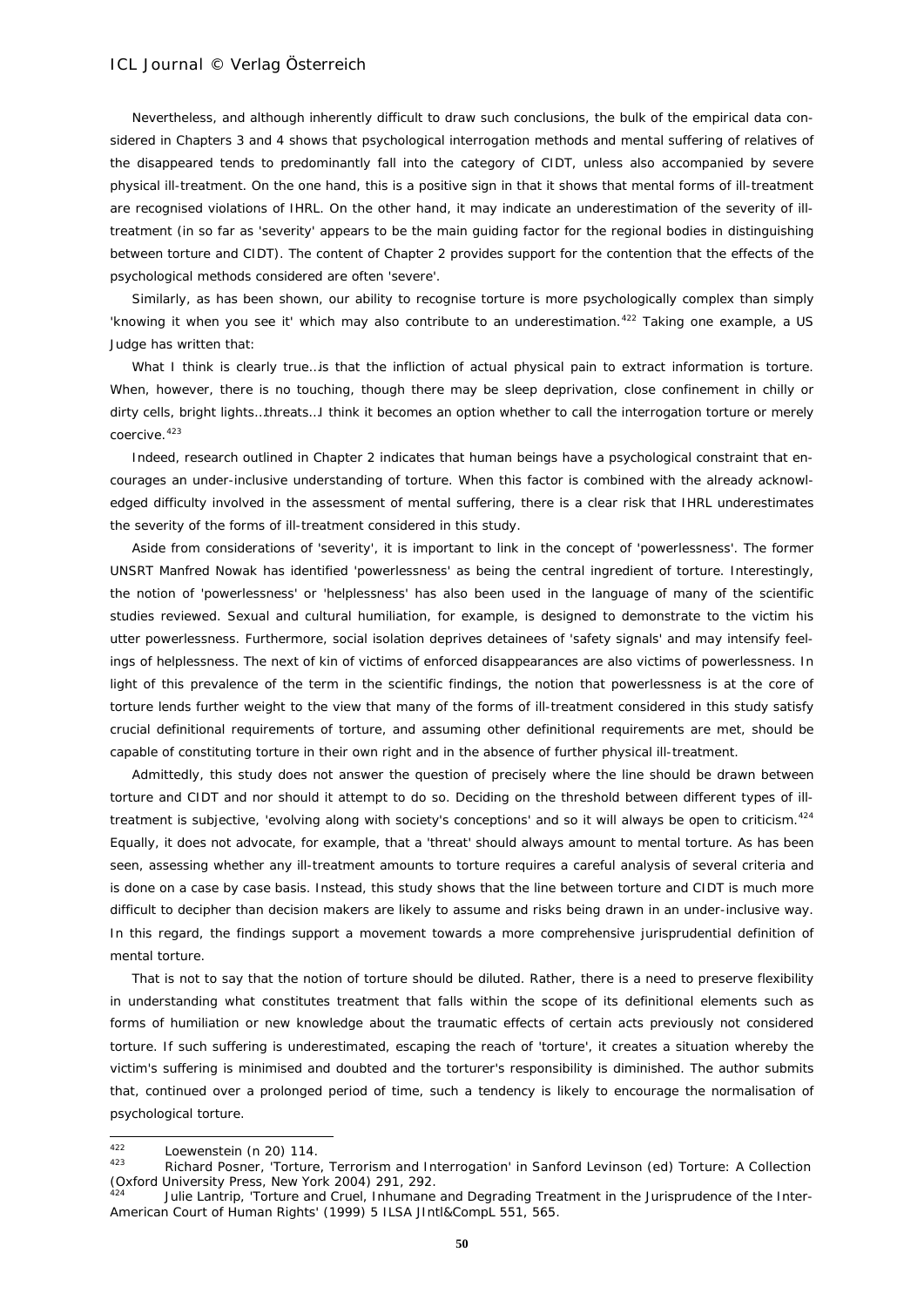Torture, in all its forms, is a complex phenomenon with interacting social, cultural, political, medical, psychological, and biological dimensions. If it is to be eradicated, it is important that a more universal consensus be reached on the assessment of mental suffering inflicted by the forms of ill-treatment considered in this study. The assessment of mental suffering is extremely difficult but can be enhanced by embracing the interdisciplinarity of human rights. It is hoped that the perspectives of this study, and its integrated approach to the problem, will contribute to achieving some synthesis between the divergent views in the field.

**Diarmuid Cunniffe**: practising lawyer and member of the Law Society of Ireland, cunniffe@campus.ie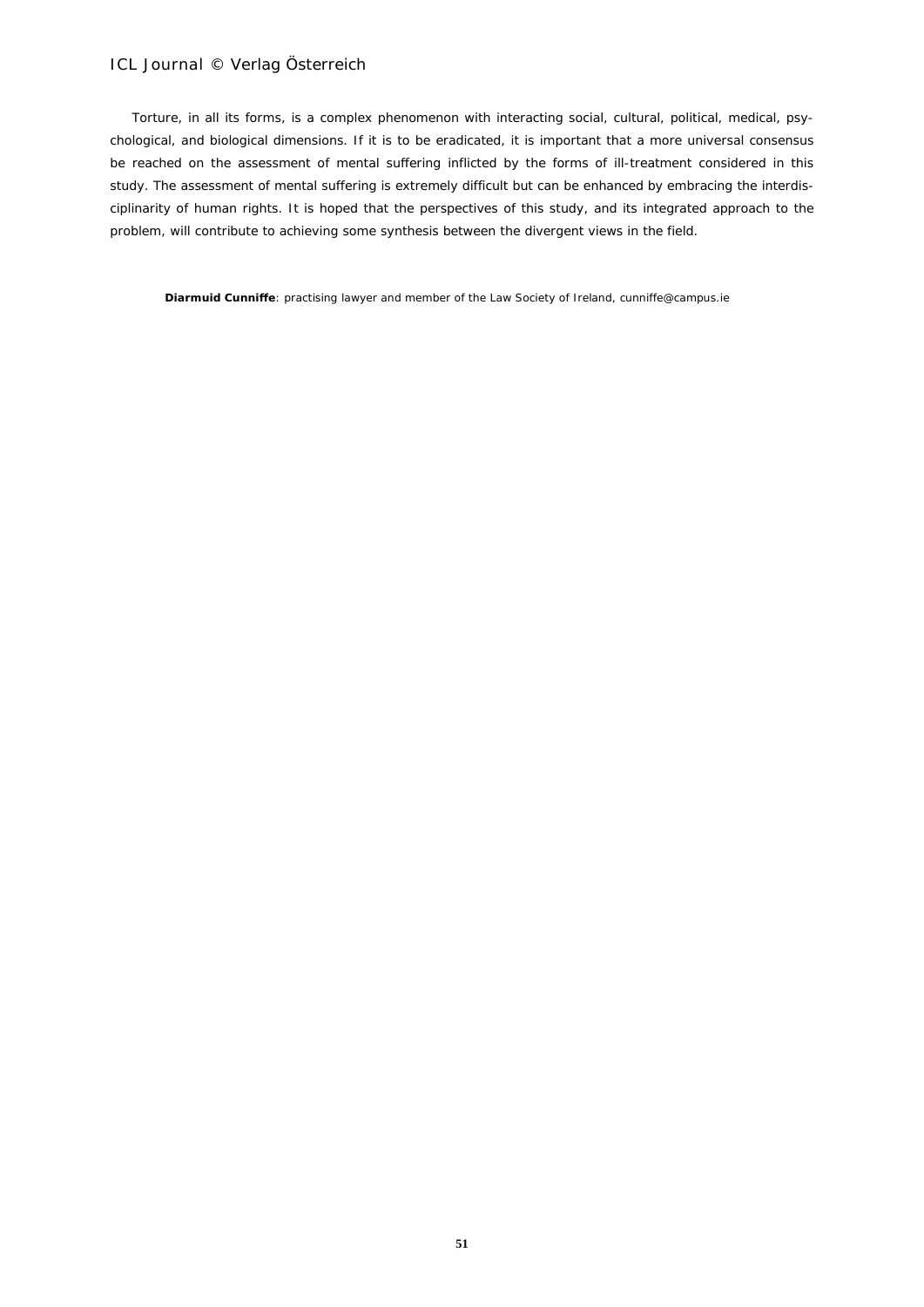#### **Reference List**

#### **LITERATURE**

Allodi F, Cowgill G, 'Ethical and psychiatric aspects of torture: A Canadian study' (1982) 27 Canadian Journal of Psychiatry 98- 102.

American Civil Liberties Union, Enduring Abuse: Torture and Cruel Treatment by the United States at Home and Abroad, a shadow report by the prepared for the United Nations Committee Against Torture (2006) <http://www.aclu.org/nationalsecurity/enduring-abuse-torture-and-cruel-treatment-united-states-home-and-abroad-executive> accessed 20 May 2011. Amnesty International, Report on Torture (Duckworth, London 1973).

Amnesty International, Torture in Greece: The First Torturers' Trial 1975 (Amnesty International Publications, London 1977). Amnesty International, Torture in the Eighties (Amnesty International Publications, London 1984).

Andersen S, 'A longitudinal study of prisoners on remand: repeated measures of psychopathology in the initial phase of solitary versus nonsolitary confinement' (2003) 26 International Journal of Law Psychiatry 165-177.

Baker R, 'Psychosocial Consequences for Tortured Refugees Seeking Asylum and Refugee Status in Europe' in Basoglu M (ed) Torture and its consequences (Cambridge University Press, London 1992) 83-106.

Baro D, 'Children witnessing atrocities against parents or caregivers, a human rights perspective' (2006) 16 Torture: Journal on Rehabilitation of Torture Victims and Prevention of Torture 190-219.

Bakirci H, Erdal U, Article 3 of the European Convention on Human Rights: A Practitioner's Handbook (OMCT Handbook Series, 2006).

Basoglu M, Mineka S, 'The role of Uncontrollable and Unpredictable Stress in Post-Traumatic Stress Responses in Torture Survivors' in Basoglu M (ed) Torture and its consequences (Cambridge University Press, London 1992) 182-225

Basoglu M, Paker M, Paker O, Özmen E, Marks I, 'Psychological effects of torture: A comparison of tortured with non-tortured political activists in Turkey' (1994) 151 American Journal of Psychiatry 76-81.

Basoglu M, Livanou M, Crnobaric C, 'Psychiatric and Cognitive Effects of War in former Yugoslavia: Association of Lack of Redress for Trauma and Posttraumatic Stress Reactions' (2005) 294 Journal of the American Medical Association (JAmMedAssoc) 580-590.

Basoglu M, Livanou M, Crnobaric C, 'Torture versus other cruel, inhuman & degrading treatment: Is the distinction real or apparent?' (2007) 64 Archives of General Psychiatry (ArchGenPsychiatry) 277-285.

Basoglu M, 'A multivariate contextual analysis of torture and cruel, inhuman, and degrading treatments: Implications for an evidence-based definition of torture' (2009) 79 American Journal of Orthopsychiatry 135-145.

Begin M, White Nights: the Story of a Prisoner in Russia (Harper and Row, New York 1979).

Bendfeldt-Zachrisson F, 'State (Political) Torture: Some General, Psychological, and Particular Aspects' (1985) 15 International Journal of Health Services 339-349.

Benninger-Budel C, Gyorki L, Joseph S, Mitchell K, Seeking Remedies for Torture Victims: A Handbook on the Individual Complaints Procedures of the UN Treaty Bodies (OMCT Handbook Series, 2006).

Bite V, Browne M, Buck E, Garcia M, United Nations in Focus: Issue and Perspectives (Nova Science Publishers, New York 2007).

Blakeley R, Riggs K, Marwaha J, 'Prolonged Mental Harm: The Torturous Reasoning Behind a New Standard for Psychological Abuse' (2007) 20 Harvard Human Rights Journal (HarvHumRtsJ) 263-292.

Bohannon J, Torture Can't Provide Good Information, Argues Neuroscientist, (Science Insider 2009) <http://www.scientificamerican.com/podcast/episode.cfm?id=torture-interferes-with-memory-09-09-21> accessed 20 May 2011.

Bossuyt M.J, Guide to the 'Travaux Préparatoires' of the International Covenant on Civil and Political Rights (Martinus Nihhoff Publishers, Dordrecht 1987).

Boulesbaa A, The UN Convention on Torture and the Prospects for Enforcement (Kluwer Law International, The Hague 1999).

Brems E, 'Methods in Legal Human Rights Research' in Coomans F, Grunfeld F and Kamminga M, (eds.) Methods of Human Rights Research (Intersentia, Antwerp 2009) 77-90

Burgers H, Danelius H, The United Nations Convention against Torture, A Handbook on the Convention against Torture and other Cruel, Inhuman or Degrading Treatment or Punishment (Martinus Nihhoff Publishers, Dordrecht 1988).

Burnett A, Peel M, 'The health of survivors of torture and organised violence' (2001) 332 British Medical Journal 606-9.

Bustos E, 'Psychodynamic Approaches in the Treatment of Torture Survivors' in Basoglu M (ed.) Torture and its consequences (Cambridge University Press, London 1992) 333-347.

Cacioppo J, William P, Loneliness: Human Nature and the Need for Social Connection (W.W. Norton, New York 2008) Calveiro P, 'Torture: New Methods and Meanings' (2007) 1 Central Review 101-118.

Cassesse A, 'Prohibition of Torture and Inhuman or Degrading Treatment or Punishment' in MacDonald R, Matscher F, Petzold H (eds) The European System for the Protection of Human Rights (Martinus Nihhoff Publishers, Dordrecht 1993) 225-263.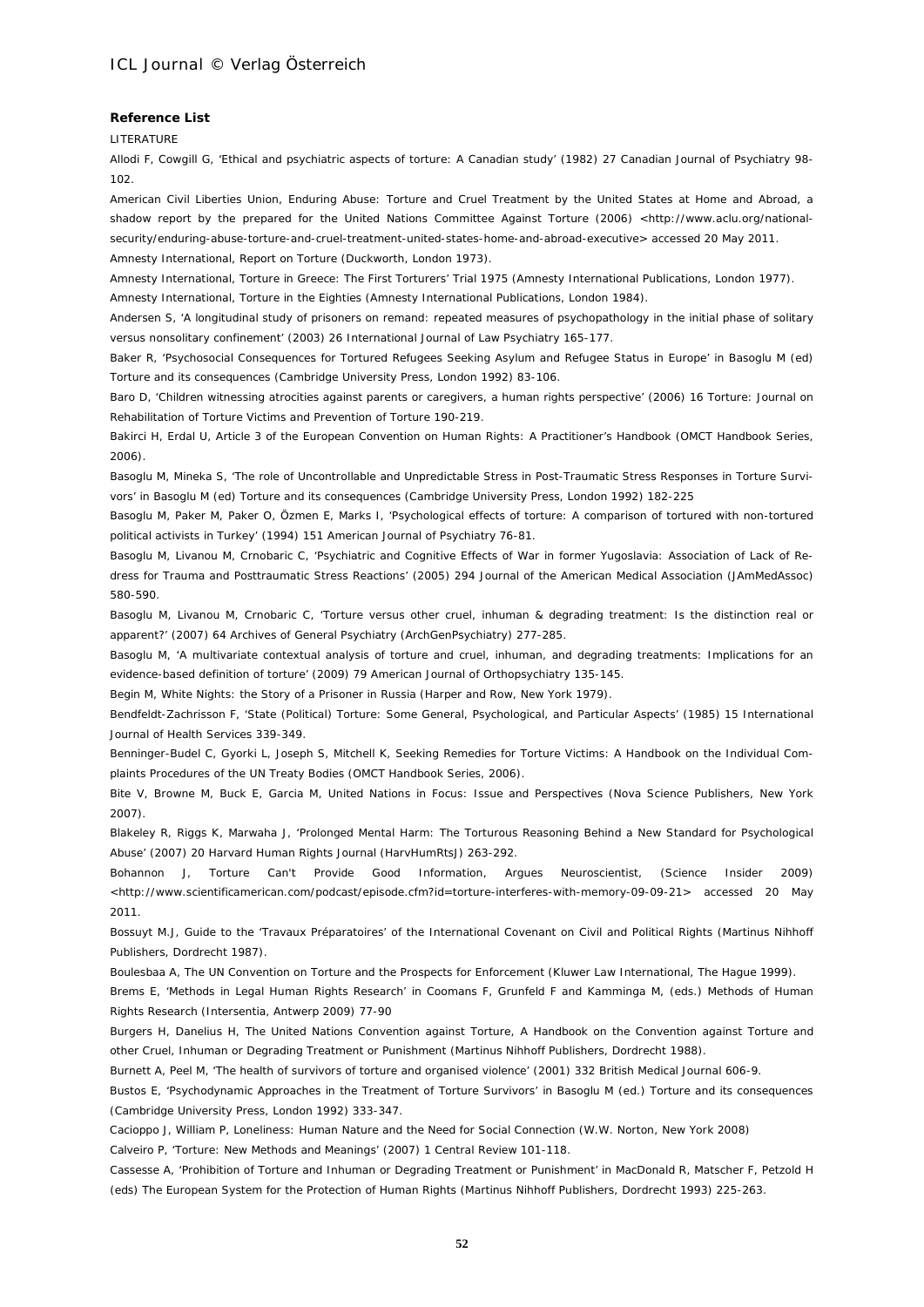Central Intelligence Agency, 'Kubark Counterintelligence Interrogation Manual 1963' <http://www.kimsoft.com/2000/kubark.htm> accessed 12 April 2011.

Central Intelligence Agency, 'Human Resource Exploitation Training Manual' (1983) <http://www.gwu.edu/~nsarchiv/NSAEBB/NSAEBB122/CIA%20Human%20Res%20Exploit%20H0-L17.pdf> accessed 14 June 2011.

Conroy J, Unspeakable Acts, Ordinary People: The Dynamics of Torture (University of California Press, Berkeley 2000).

Coomans F, Grunfeld F, Kamminga M, 'A Primer'in Coomans F, Grunfeld F and Kamminga M, (eds.) Methods of Human Rights Research (Intersentia, Antwerp 2009) 11-18

Cullen A, 'Defining Torture in International Law, A critique of the concept employed by the European Court of Human Rights', (2004) 34 Californian Western International Law Journal 29-46.

Danieli Y, 'Preliminary Reflections from a Psychological Perspective' in Van Boven T, Flinterman C, Grunfeld F, Westendorp I (eds.) The Right to Restitution, Compensation and Rehabilitation for Victims of Gross Violations of Human Rights and Fundamental Freedoms (Netherlands Institute of Human Rights, 1992) 196-213.

De Andrade Y, Breaking the Silence and Circles of Support: Assisting Survivors of Psychological Trauma (Canadian Centre for Victims of Torture) < http://www.ccvt.org/assisting.html> accessed 13 June 2011.

De Feyter K, 'Treaty Interpretation and the Social Sciences' in Coomans F, Grunfeld F, Kamminga M (eds.) Methods of Human Rights Research (Intersentia, Antwerp 2009) 213-232.

Dratel J, Greenberg K, The Road to Abu Ghraib (Cambridge University Press, New York 2005).

Droege C, 'In truth the leitmotiv – the prohibition of torture and other forms of ill-treatment in international humanitarian law' (2007) 89 International Review of the Red Cross 515-541.

Drozdek B, 'Follow-up study of concentration camp survivors from Bosnia-Herzegovina: Three years later' (1997) 185 Journal of Nervous and Mental Disease 690-4.

Duffy P, 'Article 3 of the European Convention on Human Rights' (1983) 32 International and Comparative Law Quarterly (ICLQ) 316-346.

Duffy A, 'Expulsion to Face Torture? Non-refoulement in International Law' (2008) 20 International Journal of Refugee Law 373- 390.

Dunér B (ed.), An End to Torture: Strategies for its Eradication Zed Books, London 1998).

Ebert A, Dyck M.J, 'The experience of mental death: the core feature of complex posttraumatic stress disorder' (2004) 6 Clinical Psychology Review 617-35.

Eisenman DP, Keller A, Kim G, 'Survivors of torture in a general medical setting: How often have patients been tortured, and how often is it missed?' (2000) 172 Western Journal of Medicine 301-304.

El Sarraj E, Punamäki RL, Salmi S, Summerfield D, 'Experiences of torture and ill-treatment and posttraumatic stress disorder symptoms among Palestinian political prisoners' (1996) 9 Journal of Traumatic Stress 595-606.

Elsass P, Treating Victims of Torture and Violence, Theoretical, Cross-Cultural and Clinical Implications (New York University Press, New York 1997).

Elsea J, Fischer L, Garcia, M, Thomas K, Wood L, The Treatment of Prisoners: Legal, Moral or Criminal? (Nova Science Publishers, New York 2006).

Emmelkamp J, Komproe I, Van Ommeren M, Schagen S, 'The Relation Between Coping, Social Support and Psychological and Somatic Symptoms Among Torture Survivors in Nepal' (2002) 32 Psychological Medicine 1465-70.

Evans M, Morgan R, 'The European Convention for the Prevention of Torture: Operational Practice' (1992) 41 International and Comparative Law Quarterly 590-614

Evans M, Morgan R, Preventing torture: a study of the European Convention for the Prevention of Torture and Inhuman or Degrading Treatment or Punishment, (Oxford University Press, London 1998)

Evans M, 'Getting to grips with Torture' (2002) 51 International and Comparative Law Quarterly (ICLQ) 365-383.

Faul D, Murray R, The Hooded Men: British Torture in Ireland, August, October 1971 (Association for Legal Justice, Belfast 1974)

Forcese C, 'A New Geography of Abuse? The Contested Scope of U.S. Cruel, Inhuman, and Degrading Treatment Obligations' (2006) 24 Berkeley Journal of International Law 908-938.

Forrest D (ed.), Amnesty International, A Glimpse of Hell: Reports on Torture Worldwide (New York University Press, New York 1996).

Gaeta P, 'When is the Involvement of State Officials a Requirement for the Crime of Torture' (2008) 6 Journal of International Criminal Justice (JICJ) 183-194.

Gerrity E, Keane T, Tuma F, The Mental Health Consequences of Torture (Kluwer Academic/Plenum Publishers, New York 2001). Gonsalves C. J, 'The Psychological Effects of Political Repression on Chilean Exiles in the U.S' (1990) 60 American Journal of Orthopsychiatry 143–153.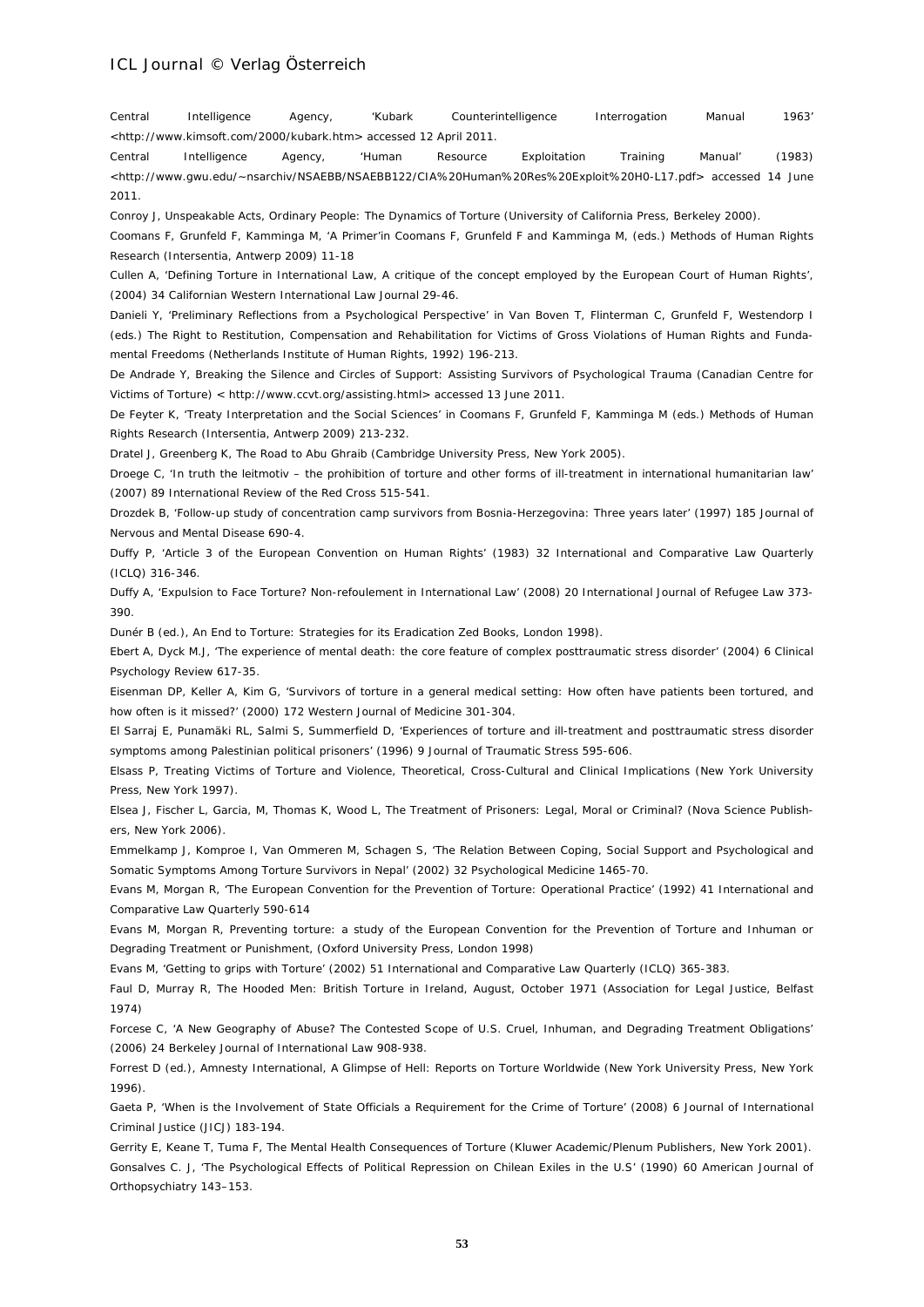Grassian S, 'Psychopathological Effects of Solitary Confinement' (1983) 140 American Journal of Psychiatry (AmJPsychiatry) 1450-1454.

Grassian S, 'Neuropsychiatric effects of Solitary Confinement' (Workshop on the Neurobiology of Psychological Torture, UC Davis Center for Mind and Brain) (30 September 2006) <http://humanrights.ucdavis.edu/resources/library/documents-andreports/Grassian.pdf> accessed 2 June 2011.

Greenberg K, The Torture Debate in America (Cambridge University Press, New York 2006).

Gawande A, 'Hellhole' The New Yorker (New York 30 March 2009) <www.newyorker.com/reporting/2009/03/30/090330fa\_fact\_gawande> accessed 14 June 2011.

Haack M, Mullington J, 'Sustained sleep restriction reduces emotional and physical well-being' (2005) 119 Journal of the International Association for the Study of Pain (JIASP) 56-64.

Haney C, 'Mental health issues in long-term solitary and ''supermax'' confinement' (2003) 49 Crime and Delinquency 124–56.

Harbury J, Truth, Torture and the American Way: The History and Consequences of U.S. Involvement in Torture (Beacon Press, Boston 2005).

Harper J, 'Defining Torture: Bridging the Gap between Rhetoric and Reality' (2009) 29 Santa Clara Law Review 893-928.

Haritos-Fatouros M, Psychological origins of Institutionalised Torture (Routledge, London 2003).

Harris D, Law of the European Convention on Human Rights (Oxford University Press, London 2009).

Hathaway O, 'The Promise and Limits of the International Law of Torture' in Levinson S (ed.) Torture: A Collection (Oxford University Press, New York 2004) 199-212.

Henckaerts J, Doswald-Beck L, Customary International Humanitarian Law (Cambridge University Press, London 2005).

Hinkle L, Wolff H, 'The Methods of Interrogation and Indoctrination used by the Communist State Police' (1957) 33 Bull New York Academy of Medicine 600-615.

Hinshelwood G, 'Shame, the silent emotion' (1999) 22 Institute of Psychosexual Medicine Journal (IPMJ) 9-12.

Hollander N.C, 'Psychoanalysis and State Terror in Argentina' (1992) 52 American Journal of Psychoanalysis (AmJPsychoanal) 273-289.

Human Rights First and Physicians for Human Rights, 'Leave no marks: Enhanced Interrogation Techniques and the Risk of Criminality' (Joint Report) (August 2007) <https://s3.amazonaws.com/PHR\_Reports/leave-no-marks.pdf> accessed 24 May 2011

Human Rights Watch Statement, 'Convention against Torture: Hearing Before the US Senate Committee on Foreign Relations' 101st Cong. 16 (1990).

Inglese C, The UN Committee against torture: An assessment (Kluwer Law International, The Hague 2001).

International Forensic Expert Group, 'Statement on Hooding' (28 June 2011) <http://www.irct.org/news-and-media/irctnews/show-news.aspx?PID=13767&Action=1&NewsId=3238>, accessed 3 July 2011.

Ising H, Kruppa B, 'Health effects caused by noise: evidence from the literature from the past 25 years' (2004) 6 Noise and Health (NAH) 5-13

Jacobs T, 'What Is Torture? We Know It (Only) When We Feel It' (12 April 2011) <http://www.miller-mccune.com/culturesociety/torture-we-know-it-only-when-we-feel-it-30144/#> accessed 4 June 2011

Kälin W, 'The Struggle against Torture' (1998) 324 International Review of the Red Cross 433-444.

Kim D, Lee H, Kim M, Park Y, Go H, Kim K, Lee S, 'The effect of total sleep deprivation on cognitive functions in normal adult male subjects' (2001) 109 The International journal of neuroscience (IntJNeurosci) 127-137.

Kira I, 'Assessing and responding to secondary traumatisation in the survivors families' (2004) 14 Torture: Journal on Rehabilitation of Torture Victims and Prevention of Torture 38-45.

Klabbers J, 'The Relative Autonomy of International Law or The Forgotten Politics of Interdisciplinarity' (2004) 1 Journal of International Law and International Relations (JILIR) 35-48.

Kordon D, Edelman L, Lagos D, Nicoletti E, Kersner D, Groshaus M, 'Torture in Argentina' in Basoglu M (ed.), Torture and its consequences Cambridge University Press, London 1992) 433-451.

Kreisler H, 'Negotiating Prisoners Rights: Conversation with Hernan Reyes' (Institute of International Studies, University of California) (2 December 1999) <http://globetrotter.berkeley.edu/people/Reyes/reyes-con0.html> accessed 13 June 2011.

Landau E, 'Torture's psychological impact "often worse" than physical' CNN Health (22 May 2009) <http://articles.cnn.com/2009-05-22/health/torture.health.effects\_1\_torture-physical-symptoms-abu-ghraib?\_s=PM:HEALTH> accessed 16 May 2011.

Lantrip J, 'Torture and Cruel, Inhumane and Degrading Treatment in the Jurisprudence of the Inter-American Court of Human Rights' (1999) 5 International Law Students Association Journal of International & Comparative Law (ILSA JIntl&CompL) 551- 566.

Levinson S (ed.), Torture: A Collection, (Oxford University Press, New York 2004).

Lewis H, Trauma and Recovery: The Aftermath of Violence: from Domestic Abuse to Political Terror (Basic Books, Glenview 1992).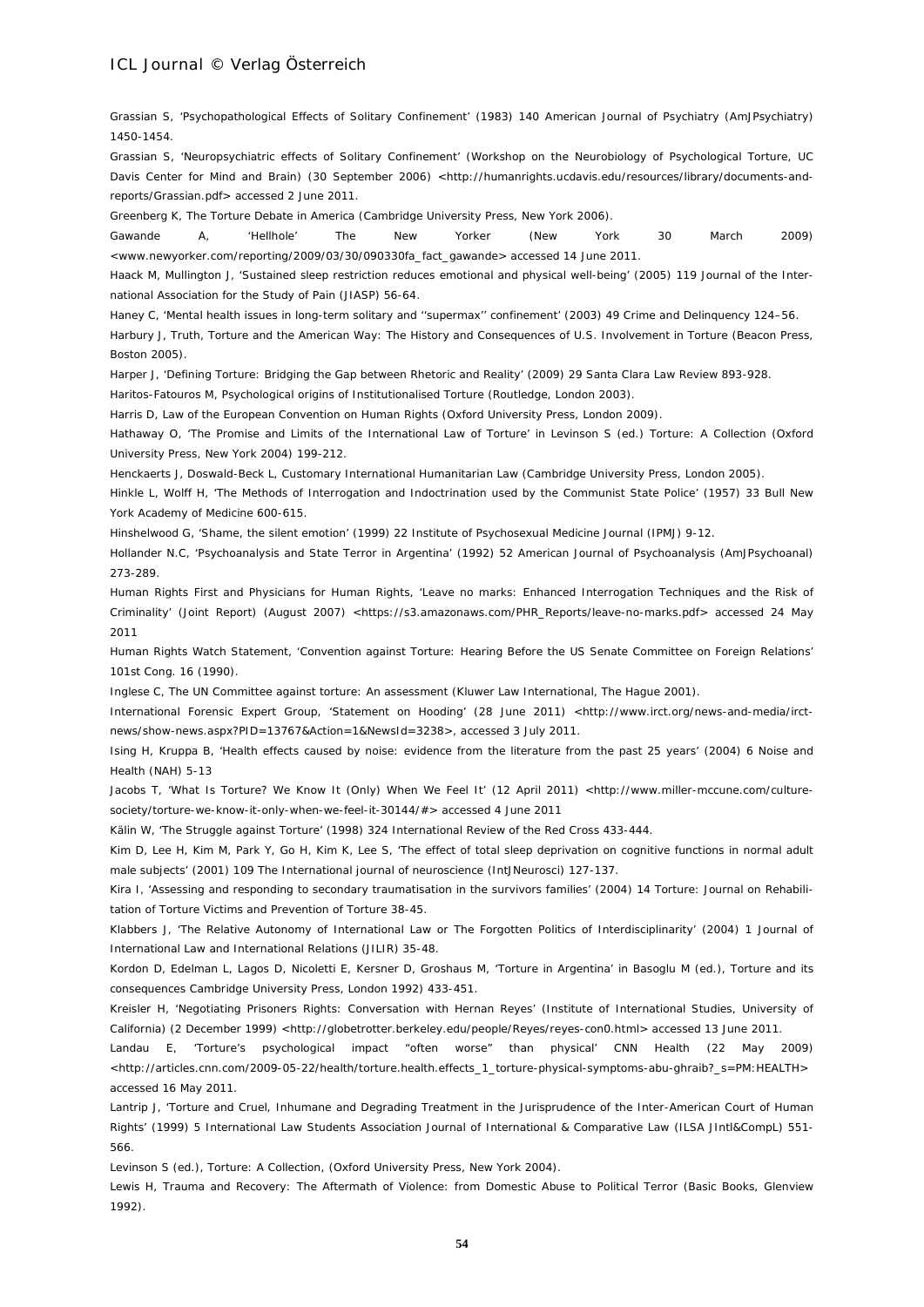Lewis M, The Jaundiced Eye of the Beholder: The Case for an Objective Definition of Torture (March 2009) (unpublished) <http://works.bepress.com/michael\_lewis/5> accessed16 April 2011.

Lindner E, Making Enemies: Humiliation and International Conflict (Greenwood/Praeger Security International, Conneticut 2006).

Loewenstein G, McDonnell M, Nordgren L, 'Torture in the Eyes of the Beholder: The Psychological Difficulty of Defining Torture in Law and Policy' (2011) 44 Vanderbilt Journal of Transnational Law (VandJTransnatlJ) 87-122.

Luban D, Shue H, 'Mental Torture: A Critique of Erasures in U.S. Law' (2011) (Georgetown Public Law Research Paper No. 11- 31) <http://papers.ssrn.com/sol3/papers.cfm?abstract\_id=1797806> accessed 2 June 2011

Lunge I, Ortmann J, 'Sexual Torture and the Treatment of its Consequences' in Basoglu M (ed) Torture and its consequences (Cambridge University Press, London 1992) 310-329.

Marcussen H (ed.), 'Desk study: Combating torture with medical evidence' (2010) 20 Torture (Online) 117-192 < http://www.irct.org/library/torture-journal/back-issues/volume-20--no.-3--2010.aspx> accessed 28 June 2011.

Martin C, Rodríguez-Pinzón D, The Prohibition of Torture and Ill-treatment in the Inter-American Human Rights System: A Handbook for Victims and their Advocates (OMCT Handbook Series, 2006) <http://www.omct.org/monitoring-protectionmechanisms/reports-and-publications/2006/11/d18501> accessed 12 April 2011.

McCoy A, A Short History of Psychological Torture: Its Discovery, Propagation, Perfection, and Legalization (University of California at Davis, Center for Mind and Brain) (30 September 2006) <http://humanrights.ucdavis.edu/resources/library/documents-and-reports/McCoy.pdf> accessed 2 June 2011

Mendez J, 'Accountability for Past Abuses' (1997) 19 Human Rights Quarterly 255-282.

Metzner J, Fellner J, 'Solitary Confinement and Mental Illness in U.S. Prisons: A Challenge for Medical Ethics' (2010) 38 The Journal of the American Academy of Psychiatry and the Law (JAAPL) 104-8.

Miller G, 'Defining Torture' (Floersheimer Center for Constitutional Democracy Occasional Paper #3 2005) <http://cardozo.yu.edu/cms/uploadedFiles/FLOERSHEIMER/Defining%20Torture.pdf> accessed 25 March 2011.

Miller T, 'Long Term Effects of Torture in Former Prisoners of War' in Basoglu M (ed) Torture and its consequences (Cambridge University Press, London 1992) 107-135.

Moe T, 'Pure Torture' University of Notre Dame Magazine (January 1996) <http://magazine.nd.edu/news/13873-pure-torture> accessed 29 May 2011

Mollica R, Caspi-Yavin Y, 'Overview: The Assessment and Diagnosis of Torture Events and Symptoms' in Basoglu M (ed), Torture and its consequences (Cambridge University Press, London 1992) 253-274.

Nagan W, Atkins L, 'The International Law of Torture: From Universal Proscription to Effective Application and Enforcement' (2001) 14 Harvard Human Rights Journal 87-122.

Nessel L, 'Willful Blindness to Gender-Based Violence Abroad: United States Implementation of Article Three of the United Nations Convention Against Torture' (2004) 89 Minnesota Law Review 71-162.

Neziroglu I, 'A Comparative Analysis of Mental and Psychological Suffering as Torture, Inhuman or Degrading Treatment or Punishment under International Human Rights Treaty Law' (2007) 4 Essex Human Rights Review (EHRR) 1-16

Ní Aoláin F, 'The European Convention on Human Rights and its Prohibition on Torture' in Levinson S (ed.) Torture: A Collection (Oxford University Press, New York 2004) 213-227.

Nijhoff M, The Yearbook of the European Convention on Human Rights 1969: The Greek Case (Martinus Nijhoff Publishers, The Hague 1972)

Nordgren L, Morris McDonnell M.H, Loewenstein G, 'What Constitutes Torture? Psychological Impediments to an Objective Evaluation of Enhanced Interrogation Tactics' (2011) 22 Psychological Science 689-694.

Nowak M, UN Covenant on Civil and Political Rights: CCPR Commentary (N.P. Engel, Strasbourg 1993).

Nowak M, 'What Practices Constitute Torture?: US and UN Standards' (2006) 28 Human Rights Quarterly (HumRtsQ) 809-841. Nowak M, McArthur E, The United Nations Convention against Torture, A Commentary (Oxford University Press, New York 2008).

Nowak M, 'Torture and Other Cruel, Inhuman or Degrading Treatment or Punishment' (undated) (copy with the author) to form a chapter in Oxford Handbook of International Law in Armed Conflict. The paper was the subject of a conference debate on 10 March 2010 <http://www.adh-geneva.ch/academy-lecture-series/2010/torture-and-other-cruel-inhuman-or-degradingtreatment-or-punishment> accessed 4 May 2011.

O'Mara S, 'Torturing the brain: On the folk psychology and folk neurobiology motivating enhanced and coercive interrogation techniques' (2009) 13 Trends in Cognitive Sciences 497-500.

Oravecz R, Hárdi L, László L, 'Social transition, exclusion, shame and humiliation' (2004) 14 Torture (Online) 3-15 < http://www.irct.org/Default.aspx?ID=4740> accessed 14 June 2011.

Orwell G, 1984 (Secker and Warburg, London 1949).

Otterman M, American Torture: From the Cold War to Abu Ghraib and Beyond (Melbourne University Press, Melbourne 2007). Peel M (ed), The medical documentation of torture (Geenwich Medical Media, London 2002).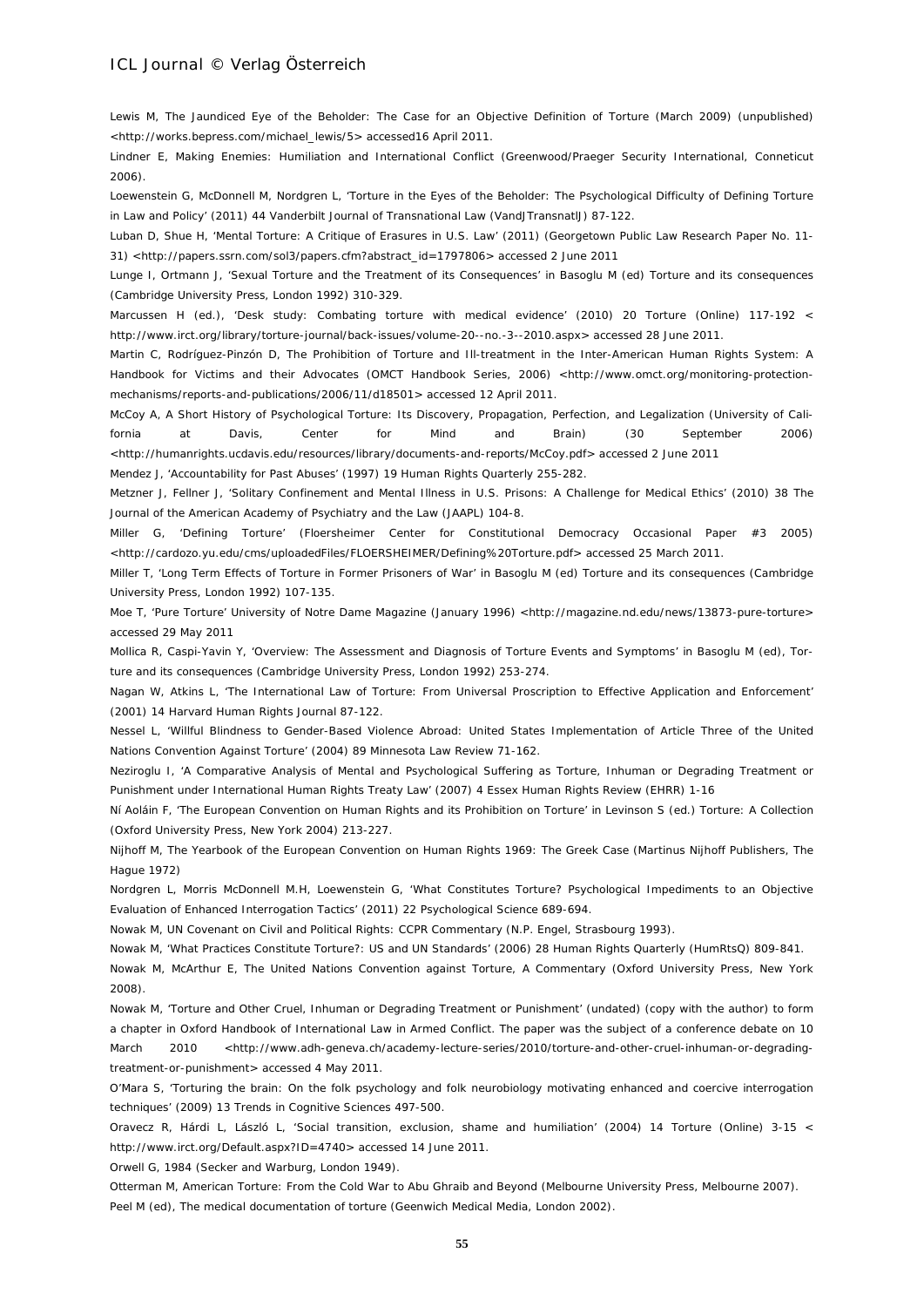Peters E, Torture (B. Blackwell, New York 1985).

Physicians for Human Rights, 'Break them down: Systematic Use of Psychological Torture by U.S. forces' (Report) (May 2005) <http://physiciansforhumanrights.org/library/reports/us-torture-break-them-down-2005.html> accessed 13 June 2011.

Posner R, 'Torture, Terrorism and Interrogation' in Levinson S (ed.) Torture: A Collection (Oxford University Press, New York 2004) 291-298.

Powell S, Butollo W, Hagl M,'Missing or killed: The differential effect on mental health in women in Bosnia and Herzegovina of the confirmed or unconfirmed loss of their husbands' (2010) 15 European Psychologist (EurPsychol) 185-192.

Quirk G.J, Casco L, 'Stress disorders of families of the disappeared: A controlled study in Honduras' (1994) 39 Social Science and Medicine (SOCSCIMED) 1675–1679.

Quiroga J, Jaranson J, 'Politically-motivated torture and its survivors: a desk study review of the literature' (2005) 15 Torture (Online) 1-112 <http://www.irct.org/media-and-resourcesnew/library/torture-journal/archive/volume-15--no.-2-3--2005.aspx > accessed 17 June 2011.

Ratner M, Ray E, Guantanamo: What the World Should Know (Chelsea Green Publishing Company, White River Junction 2004).

Reilly E, Torture in International law: A Guide to Jurisprudence (Association for the Prevention of Torture & the Center for Justice and International Law, 2008) <http://www.apt.ch/index.php?option=com\_docman&task=cat\_view&gid=127&Itemid=256&lang=en> accessed 27 March 2011.

Rejali D, Torture and Democracy (Princeton University Press, Princeton 2007).

Reyes H, 'The worst scars are in the mind: psychological torture' (2007) 89 International Review of the Red Cross (IRRC) 591- 617

Rodley N, Pollard M, The Treatment of Prisoners under International Law (Oxford University Press, London 1999).

Rodley N, 'The Definition(s) of Torture in International Law' (2002) 55 Current Legal Problems (CLP) 467-493

Rouillard L.P, 'Misinterpreting the Prohibition of Torture Under International Law: The Office of Legal Counsel Memorandum' (2005) 21 American University International Law Review 9-41.

Sands P, Torture Team: Deception, Cruelty and the Compromise of Law (Allen Lane, London 2008).

Saporta J, Van der Kolk B, 'Psychobiological Consequences of Severe Trauma' in Basoglu M (ed.) Torture and its consequences (Cambridge University Press, London 1992) 151-181.

Scarry E, The Body in Pain: The making and unmaking of the world (Oxford University Press, New York 1985).

Schabas W, 'The Crime of Torture and the International Criminal Tribunals'(2006) 37 Case Western Reserve Journal of International Law 349-363.

Schulz W (ed.), The Phenomenon of Torture (University of Pennsylvania Press, Philadelphia 2007).

Sestoft D, Anderson H, Lilleback T, Gabrielson G, 'Impact of Solitary Confinement on Hospitalization Among Danish Prisoners in Custody' (1998) 21 International Journal of Law and Psychiatry (IntJLawPsychiat) 99-108.

Silove D, 'The Psychosocial Effects of Torture, Mass Human Rights Violations, and Refugee Trauma: Toward an Integrated Conceptual Framework' (1999) 187 The Journal of Nervous and Mental Diseases (JNervMentDis) 200-207.

Singer R, 'Confining Solitary Confinement: Constitutional Arguments for a "New Penology"' (1971) 56 Iowa Law Review (IowaL-Rev) 1251-1296

Slye R, Van Schaack B, International Criminal Law and its enforcement: Cases and Materials (Foundation Press, New York 2010)

Smits J, 'Redefining Normative Legal Science: Towards an Argumentative Discipline' in Coomans F, Grunfeld F and Kamminga M, (eds.) Methods of Human Rights Research (Intersentia, Antwerp 2009) 45-58

Solzhenitsyn A, The Gulag Archipelago 1918-1956: an experiment in literary investigation (Harper & Row, New York 1974).

Spitz S, 'The Psychology of Torture' (Seminar Paper delivered on 17 May 1989 at the University of the Witwatersrand, South Africa) <http://www.csvr.org.za/wits/papers/papspitz.htm>accessed 20 May 2011.

Steward D, 'The Torture Convention and the Reception of International Criminal Law in the United States' (1991) 15 Nova Law Review 449-455.

Nightingale E, Stover E, The Breaking of Bodies and Minds: Torture, Psychiatric Abuse and the Health Professions (W.H. Freeman, New York 1985)

Strauss M, 'Torture' (2004) 48 New York Law School Review (NYLSchLRev) 201-213.

Sussman D, 'Defining Torture' (2006) 37 Case Western Reserve Journal of International Law (CaseWResJIntlL) 225-230.

Sveaass N, 'The Organized Destruction of Meaning', in Lavik, N (ed) Pain and Survival: Human Rights Violations in Mental Health (Scandinavian University Press, Oslo 1994).

Sveaass N, 'Destroying Minds: Psychological Pain and the Crime of Torture' (2008) 11 New York City Law Review (NYCityLRev) 303-324.

Tardu M, 'The United Nations Convention against Torture and other Cruel Inhuman or Degrading Treatment or Punishment' (1987) 56 Nordic journal of international law (Nordic JIL) 303-320.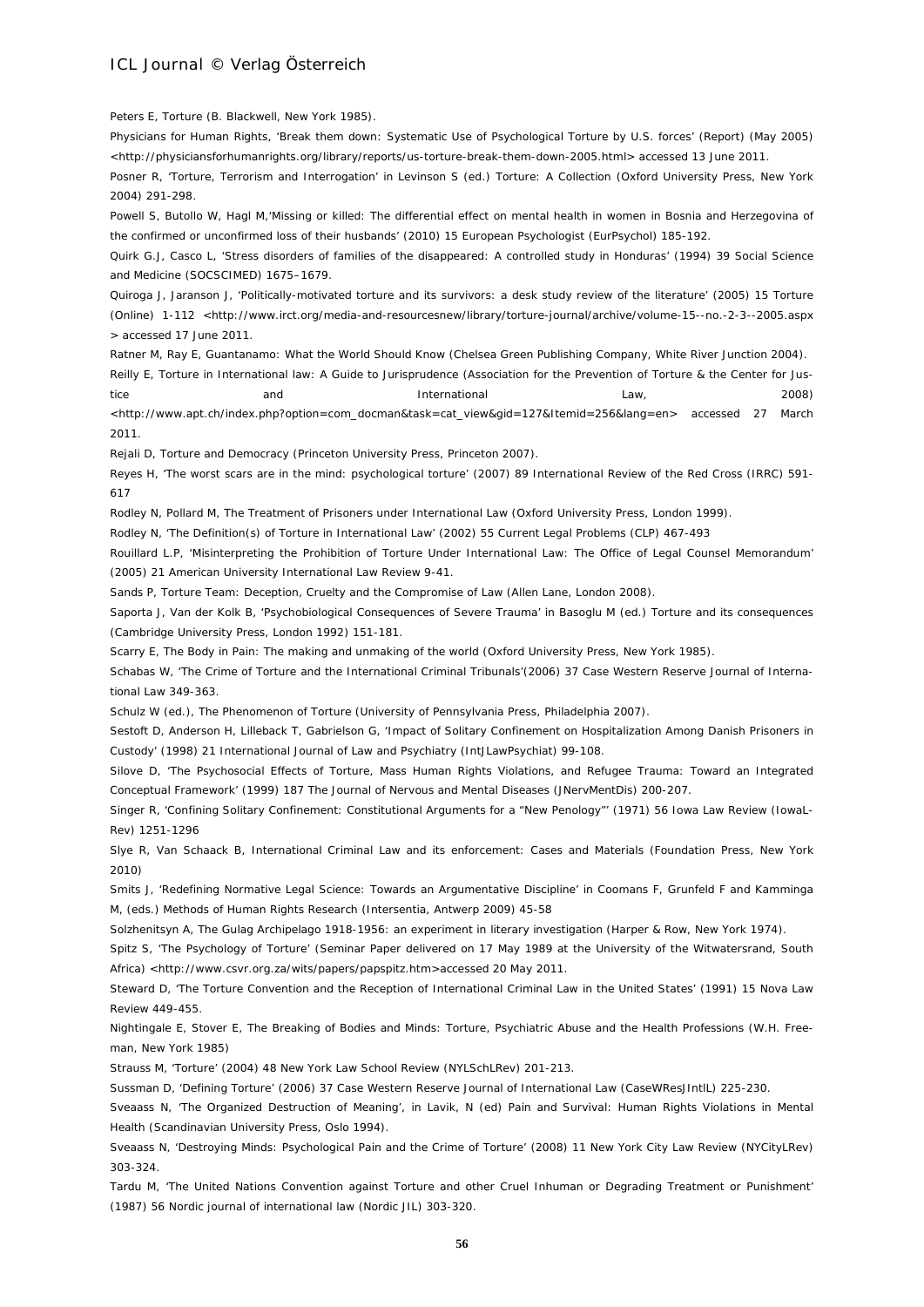The Torture Abolition and Survivor Support Coalition International (TASSC International), 'Torture by the United States of America: The Survivor's Viewpoint' (Report submitted to the United Nations Human Rights Committee, 15 June 2006) <www2.ohchr.org/english/bodies/hrc/docs/ngos/final\_iccpr\_tasscreport.doc> accessed 4 June 2011.

Thukral S, 'Understanding Shame and Humiliation in Torture' (Seminar Paper, Teachers College, Colombia University) (Fall 2004) <http://www.humiliationstudies.org/documents/ThukralFinalHumiliation.pdf> accessed 14 June 2011.

Trumbull D, 'Shame: An Acute Stress Response to Interpersonal Traumatization' (2003) 66 Psychiatry 53-64.

Turner S, Gorst-Unsworth C, 'Psychological sequelae of torture: A descriptive model' (1990) 157 British Journal of Psychiatry 475-80.

Turner S, Gorst-Unsworth C, 'Psychological Sequelae of Torture' in Wilson J, Raphael B, (eds.) International Handbook of Traumatic Stress Syndromes (Plenum Press, New York 1993) 703-713

Ullman R. B, Brothers D, The Shattered Self: A Psychoanalytic Study of Trauma, The Analytic Press, New Jersey 1988).

Van der Vyver J, 'Torture as a Crime under International Law' (2004) 67 Albany law Review (ALBLREV ) 427-463.

Van Velsen C, Gorst-Unsworth C,Turner S, 'Survivors of torture and organized violence: Demography and diagnosis' (1996) 9 Journal of Traumatic Stress 181–193.

Webster R, The Physical and Psychological Effects of Short-Term and Chronic Sleep Deprivation (unpublished) <http://www.scribd.com/doc/52026306/The-Physical-and-Psychological-Effects-of-Short-Term-and-Chronic-Sleep-Deprivation> accessed 30 May 2011.

Wenzel T, Griengl H, Stompe T, Mirzaei S, Kieffer W, 'Psychological disorders in survivors of torture: exhaustion, impairment and depression' 2000 (33) Psychopathology 292-296.

Weschler L, A miracle, a universe: settling accounts with torturers (University of Chicago Press, Chicago 1998).

Wolfendale J, 'The Myth of Torture Lite' (2009) 23 Ethics & International Affairs (EIAJ) 47-61

Yawar A, 'Healing in Survivors of Torture' (2004) 97 Journal of the Royal Society of Medicine 366-370.

#### INTERNET SITES

Center for Victims of Torture, 'Effects of Psychological Torture' <http://www.cvt.org/page/36> accessed 12 May 2011.

Convention Against Torture: Hearing Before the United States Senate Committee on Foreign Relations, 101st Congress, 2nd session, and the session, and the session, and the session, and the session, and the session, and the session  $\lt$ http://babel.hathitrust.org/cgi/pt?seq=1&u=1&view=image&size=100&id=pst.000016129474&page=root&orient=0> accessed 30 June 2011.

Medical Foundation for the Care of Victims of Torture, 'Lives Under Threat' (July 1999) <http://www.torturecare.org.uk/publications/reports/281> accessed 2 May 2011.

#### INTERNATIONAL INSTRUMENTS

American Declaration of the Rights and Duties of Man, OAS Res XXX (adopted by the Ninth International Conference of American States, 1948) (reprinted in Basic Documents Pertaining to Human Rights in the Inter-American System, OEA/Ser.L.V/II.82 doc.6 rev.1 at 17) (1992).

Charter of Fundamental Rights of the European Union (2000/C 364/01).

Convention for the Protection of Human Rights and Fundamental Freedoms (ECHR) Rome, 4.XI.(1950).

Convention on the Rights of the Child (adopted on 20 November 1989, entered into force on 2 September 1990) 1577 UNTS 3 (CRC)

International Covenant on Civil and Political Rights (adopted 16 December 1966, entered into force 23 March 1976) 999 UNTS 171 (ICCPR)

Inter-American Convention on Human Rights (adopted 22 November 1969, entered into force 18 July 1978) (ACHR)

Inter-American Convention to Prevent and Punish Torture (adopted 9 December 1985, entered into force 28 February 1987) OAS Treaty Series No. 67 (IACPPT)

International Convention for the Protection of All Persons from Enforced Disappearance (adopted 20 December 2006, entered into force 23 December 2010) UNGA Res. 61/177 (ICCPED).

United Nations Declaration on the Protection of All Persons from Being Subjected to Torture and Other Cruel, Inhuman or Degrading Treatment or Punishment (adopted on 9 December 1975) UNGA Res 3452.

United Nations Convention against Torture and Other Cruel, Inhuman or Degrading Treatment or Punishment (adopted 10 December 1984, entered into force 26 June 1987) UNGA Res 39/46 (UNCAT)

Universal Declaration of Human Rights (adopted 10 December 1948) UNGA Res 217 A(III) (UDHR)

Vienna Declaration and Programme of Action (adopted by the World Conference on Human Rights 25 June 1993).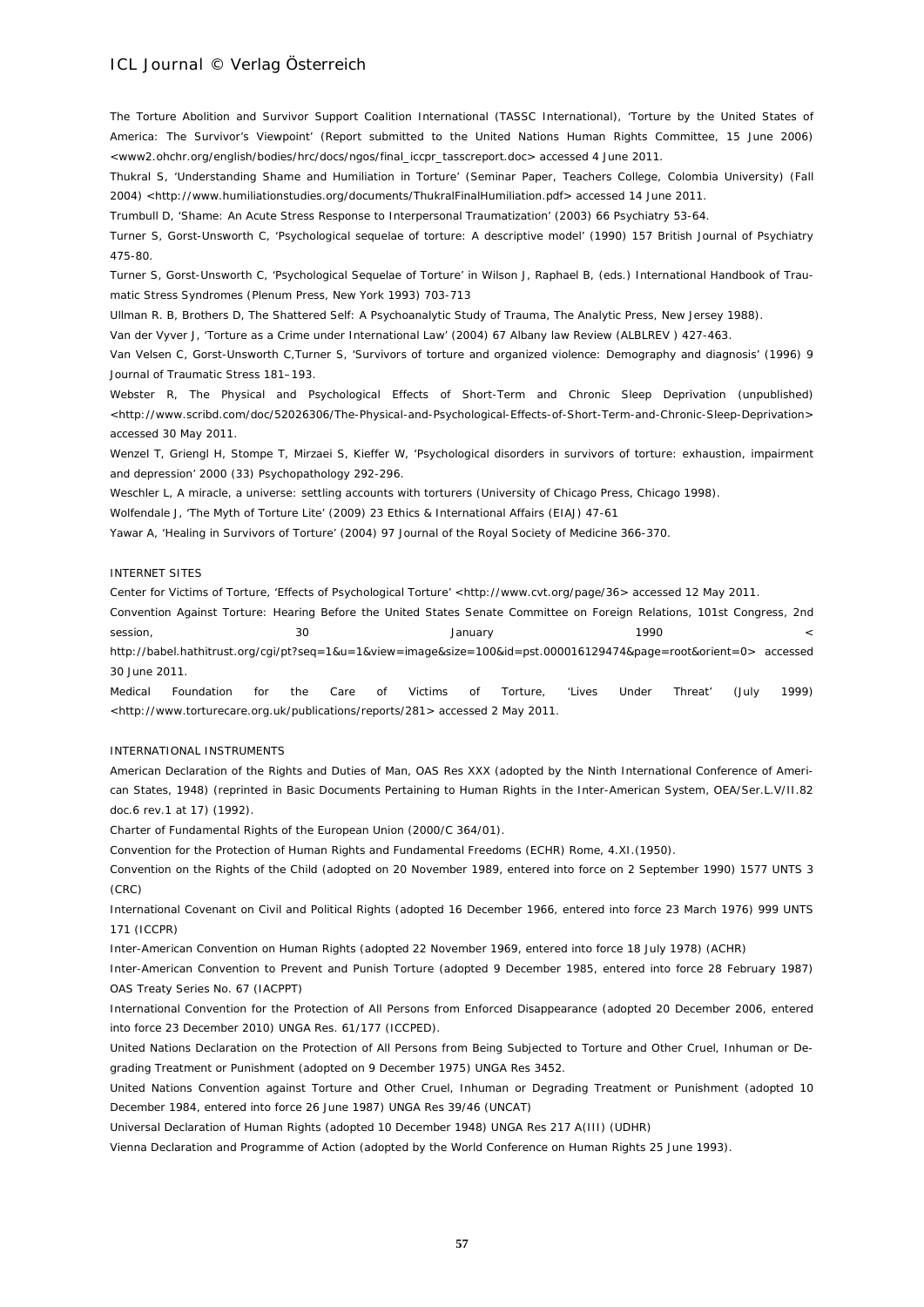#### UNITED NATIONS COMMITTEE AGAINST TORTURE

Individual complaints procedure

Agiza v. Sweden, Communication No. 233/2003 (20 May 2005) UN Doc. CAT/C/34/D/233/2003 Arkauz Arana v. France, Communication No. 63/1997 (5 June 2000) UN Doc. CAT/C/23/D/63/1997 G.R.B. v. Sweden, Communication No. 83/1997 (15 May 1998) UN Doc. CAT/C/20/D/083/1997 Hajrizi Dzemajl et al. v. Yugoslavia. Communication no. 161/1999 (21 November 2002) UN Doc. CAT/C/29/D/161/2000 H.M.H.I. v. Australia, Communication No. 177/2001 (1 May 2002) UN Doc. CAT/C/28/D/177/2001 Jenson v. Denmark, Communication No. 202/2002, CAT (11 May 2004) UN Doc. CAT/C/32/D/202/2002. M.P.S. v. Australia, Communication No. 138/1999 (30 April 2002) UN Doc. CAT/C/28/D/138/1999 Mr. Bouabdallah LTAIEF v Tunisia, Communication 189/2001, CAT (14 November 2003) UN Doc. CAT/C/31/D/189/2001 Rocha Chorlango v. Sweden, Communication No. 218/02 (22 November 2004) UN Doc. CAT/C/33/D/218/2002 Sadiq Shek Elmi v. Australia, Communication No. 120/1998 (14 May 1999) UN Doc. CAT/C/22/D/120/1998 S. S. v. The Netherlands, Communication No. 191/2001 (5 May 2003) UN Doc. CAT/C/30/D/191/2001 S.V. v. Canada, Communication No. 49/1996 (15 May 2001) UN Doc. CAT/C/26/D/49/1996 T.P.S. (name withheld) v. Canada, Communication No. 99/1997 (16 May 2000) UN Doc. CAT/C/24/D/99/1997.

#### State reporting procedure

Consideration of Reports Submitted by States Parties Under Article 19 of the Convention: Argentina' (21 June 1990) UN Doc. A/45/44.

Activities of the Committee against Torture pursuant to article 20 of the Convention against Torture and other Cruel, Inhuman or Degrading Treatment or Punishment: Turkey' (15 November 1993) UN Doc A/48/44/ Add. 1.

Concluding Observations: Republic of Korea (13 November 1996) U.N. Doc. A/52/44.

Concluding Observations on Israel (9 May 1997) UN Doc. A/52/44

Consideration of Reports Submitted by States Parties Under Article 19 of the Convention: Israel (15 March 2001) U.N. Doc. CAT/C/54/Add.1.

Summary account of the results of the proceedings concerning the inquiry on Peru (18 June 2001) UN Doc.A/56/44.

Concluding Observations on Denmark (17 May 2002) UN Doc. A/57/44

Report on Mexico produced by the Committee under article 20 of the convention and reply from the Government of Mexico: Mexico' (26 May 2003) U.N.Doc. CAT/C/75.

Concluding Observations on Cameroon's third periodic report (5 February 2004) UN Doc. CAT/C/CR/31/6.

Conclusions and Recommendations, United States of America (25 July 2006) U.N. Doc. CAT/C/USA/CO/2.

Concluding Observations on Denmark (16 July 2007) UN Doc. CAT/C/DNK/CO/5.

General Comments

General Comment No 2 (Implementation of article 2 by States Parties) (23 November 2007) UN Doc. CAT/C/GC/2/CRP.1/Rev.

#### UNITED NATIONS HUMAN RIGHTS COMMITTEE

#### Decisions

Bazarov v. Uzbekistan, Communication No. 959/2000 (14 July 2006) U.N. Doc. CCPR/C/87/D/959/2000 Bousroual v. Algeria, Communication No. 992/01 (30 March 2006) UN Doc CCPR/C/86/D/1085/2002. Cariboni, v. Uruguay, Communication No. 159/1983 (27 October 1987) UN Doc. CCPR/C/OP/2. Domukovsky, Tsiklauri, Gelbakhiani and Dokvadze v. Georgia, Communication No.s 623/1995, 624/1995, 626/1995, 627/1995, HRC (6 April 1998) UN Doc. CCPR/C/62/D/623/1995, CCPR/C/62/D/624/1995, CCPR/C/62/D/626/1995, CCPR/C/62/D/627/1995 El-Megreisi v. Libya, Communication No. 440/1990 (23 March 1994) UN Doc. CCPR/C/50/D/440/1990. Estrella v. Uruguay, Communication No. 74/1980 (17 July 1980) UN Doc. CCPR/C/OP/2 at 93. Gilboa v. Uruguay, Communication No. 147/1983 (1 November 1985) U.N. Doc. CCPR/C/OP/2 Giosue Canepa v. Canada, Communication No. 558/1993 (20 June 1997) UN Doc. CCPR/C/59/D/558/1993. Hylton v. Jamaica, Communication No. 407/1990 (24 July 1990) U.N. Doc. CCPR/C/57/D/600/1994. Jensen v. Australia, Communication No. 762/97 (22 March 2001) UN Doc CCPR/C/71/D/762/1997. Kang v. Republic of Korea, Communication No. 878/1999 (15 July 2003) UN Doc CCPR/C/78/D/878/1999. Karina Arutyunyan v. Uzbekistan, Communication No. 917/2000 (13 May 2004) UN Doc. CCPR/C/80/D/917/2000. Linton v. Jamaica, Communication No. 255/1987 (22 October 1992) UN Doc. CCPR/C/46/D/255/1987

Laureano v. Peru, Communication No. 540/1993 (25 March 1996) UN Doc. CCPR/C/56/D/540/1993.

Mojica v. Dominican Republic, Communication No. 449/91 (15 July 1994) UN Doc. CCPR/C/51/D/449/1991

Njaru v. Cameroon, Communication No. 1353/2005 (3 April 2007) UN Doc CCPR/C/89/D/1353/2005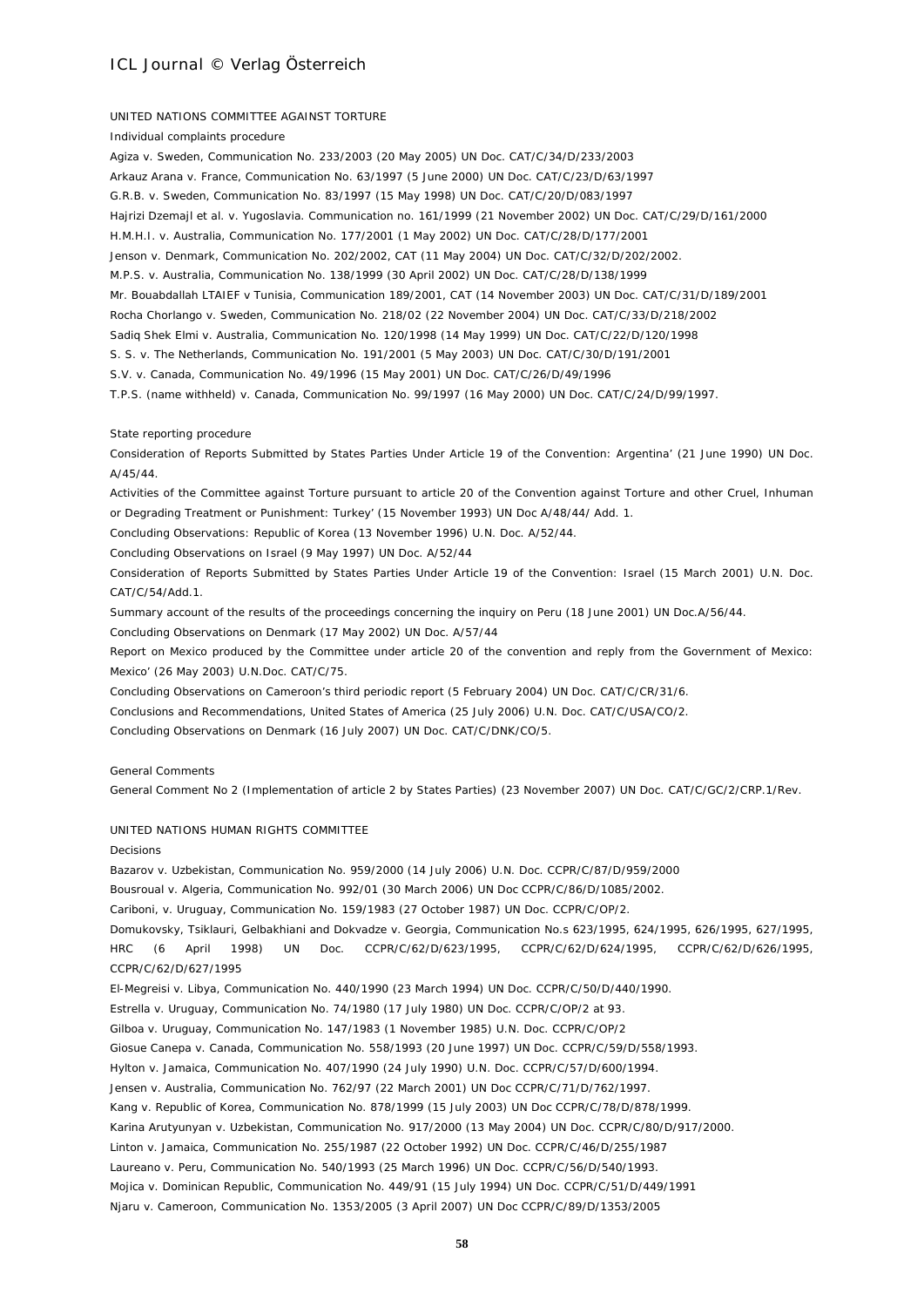Polay Campos v. Peru, Communication 577/1994 (6 November 1997) UN Doc CCPR/C/61/D/577/1994 Quinteros v. Uruguay, Communication No. 107/1981 (17 September 1981) UN Doc. CCPR/C/OP/2 Rafael García v. Colombia, Communication No. 687/1996 (3 April 2001) UN Doc. CCPR/C/71/D/687/1996. Ruzmetov v. Uzbekistan, Communication No. 915/2000 (30 March 2006) UN Doc. CCPR/C/86/D/915/2000. Sankara v. Burkina Faso, Communication No. 1159/2003 (28 March 2006) UN Doc. CCPR/C/86/D/1159/2003 Schedko v Belarus, Communication No. 886/1999 (3 April 2003) UN Doc. CCPR/C/77/D/886/1999 Titiahonjo v. Cameroon, Communication No. 1186/2003 (26 October 2007) UN Doc CCPR/C/91/D/1186/2003. Tshishimbi v. Zaire, Communication No. 542/1993 (25 March 1996) UN Doc. CCPR/C/53/D/542/1993 Womah Mukong v. Cameroon, Communication No. 458/1991 (21 July 1994) UN Doc. CCPR/C/51/D/458/1991.

#### Concluding Observations

Concluding Observations of the UN Human Rights Committee: Israel (18 August 1998) U.N. Doc. CCPR/C/79/Add.93.

#### Reports

Report of the UN Human Rights Committee, GAOR 37th Session Supp No 40 Annex V General Comment 7(16) (1982) U.N. Doc. A/37/40.

#### General Comments

General Comment 20 in 'Compilation of General Comments and General Recommendations Adopted by Human Rights Treaty Bodies' (10 March 1992) U.N. Doc. HRI/GEN/1/Rev.1

### REPORTS OF THE UNITED NATIONS SPECIAL RAPPORTEUR ON TORTURE AND OTHER CRUEL, INHUMAN AND DEGRADING TREATMENT OR PUNISHMENT

Report of the Special Rapporteur on Torture and Other Cruel, Inhuman and Degrading Treatment or Punishment, Peter Kooijmanns' (19 February 1986) U.N. Doc. No.E/CN.4 /1986/15.

Report of the Special Rapporteur on Torture and Other Cruel, Inhuman and Degrading Treatment or Punishment, Nigel Rodley (16 November 1994) U.N. Doc. E/CN.4/1995/34/Add.1m.

Report of the Special Rapporteur on Torture and Other Cruel, Inhuman and Degrading Treatment or Punishment, Nigel Rodley, Visit to Pakistan (15 October 1996) UN Doc. E/CN.4/1997/7/Add.2.

Report of the Special Rapporteur on Torture and Other Cruel, Inhuman and Degrading Treatment or Punishment, Nigel Rodley, Visit to Chile (4 December 1996) U.N. Doc. E/CN.4/1996/35/Add.2.

Report of the Special Rapporteur on Torture and Other Cruel, Inhuman and Degrading Treatment or Punishment, Nigel Rodley, Visit to Azerbaijan' (14 November 2000) UN Doc. E/CN.4/2001/66/Add.1.

Report of the Special Rapporteur on Torture and Other Cruel, Inhuman and Degrading Treatment or Punishment, Nigel Rodley' (3 July 2001) UN Doc A/56/156.

Report of the Special Rapporteur on Torture and Other Cruel, Inhuman and Degrading Treatment or Punishment, Theo Van Boven (1 September 2004) UN Doc. A/59/324.

Joint Report by the Special Rapporteur on the Independence of Judges and Lawyers, Leandro Despouy; the Special Rapporteur on Torture and Other Cruel, Inhuman or Degrading Treatment or Punishment, Manfred Nowak; the Special Rapporteur on Freedom of Religion or Belief, Asma Jahangir and the Special Rapporteur on the Right of Everyone to the Enjoyment of the Highest Attainable Standard of Physical and Mental Health, Paul Hunt: Situation of detainees at Guantánamo Bay (15 February 2006) UN Doc.E/CN.4/2006/120.

Report of the Special Rapporteur on Torture and Other Cruel, Inhuman or Degrading Treatment or Punishment, Manfred Nowak (5 February 2010) UN Doc. A/HRC/13/39/Add.5.

#### INTER-AMERICAN SYSTEM OF HUMAN RIGHTS

Inter-American Commission on Human Rights, Special Reports

Report on the Situation of Human Rights in Argentina (11 April 1980), OEA/Ser.L/V/II.49 Doc. 19 corr.1

Third Report on the Human Rights Situation in Colombia (26 February 1999), OEA/Ser.L/V/II.102 Doc. 9 rev. 1.

Jurisprudence of the Inter-American Commission on Human Rights and the Inter-American Court on Human Rights 19 Merchants v. Colombia, IACtHR Series C No. 109 (5 July 2004)

Abarca v. Chile, Resolution No. 52/81, Case 4666 (16 October 1981).

Alfaro and Flores v. El Salvador, Report No. 10/92, Case 10.257, OEA/Ser.L/V/II.81 rev.1 Doc. 6 (4 February 1992). Baldeón-García v. Peru, IACtHR Series C No. 147 (6 April 2006).

Bámaca-Velásquez v. Guatemala, IACtHR Series C No.70 (25 November 2000).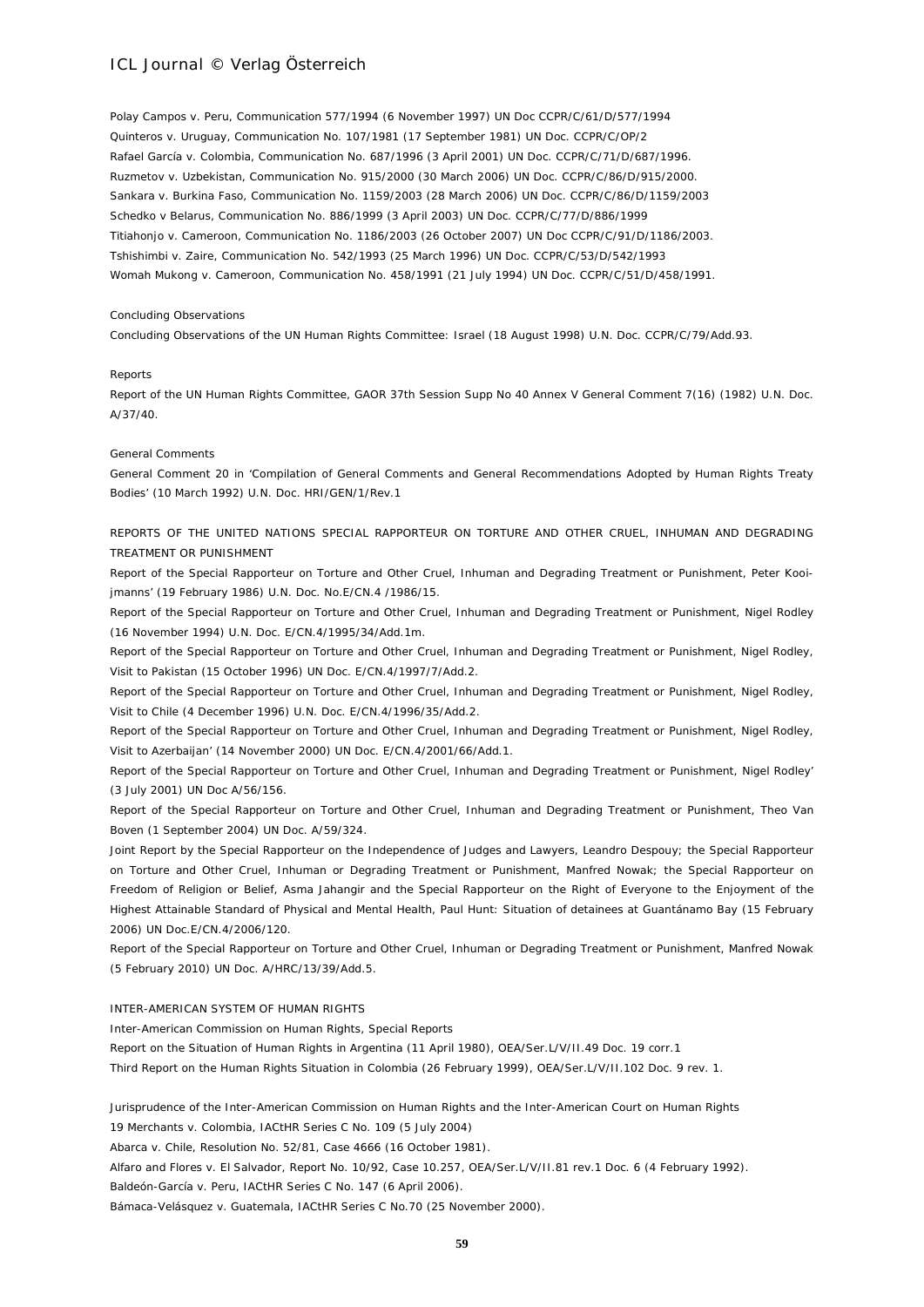Blake v. Guatemala, IACtHR Series C No. 36 (24 January 1998). Cantoral-Benavides v Peru , IACtHR Series C No. 69 (18 August 2000). Dianna Ortíz v. Guatemala, Report No. 31/96, Case 10.526, OEA/Ser.L/V/II.95 Doc. 7 rev (16 October 1996). Garrido and Baigorria v. Argentina, IACtHR Series C No. 26 (2 February 1996). Gobardhan v. Suriname, Resolution No. 1/85, Case No. 9265 (1 July 1985). Godínez-Cruz v. Honduras, IACtHR Series C No. 5 (20 January 1989). Gómez López v. Guatemala, Report No. 29/96, Case No. 11.303, OEA/Ser.L/V/II.95 Doc. 7 rev (16 October 1996). Gómez-Paquiyauri brothers v. Peru, IACtHR Series C No. 110 (8 July 2004). Gonzalez ("Cotton Field") v. Mexico, IACtHR Series C No. 205 (16 November 2009). Jesus Maria Valle Jaramillo v. Colombia, IACtHR Series C No. 192 (27 November 2008). João Canuto De Oliveira v. Brazil, Report No. 24/98, Case 11.287, OEA/Ser.L/V/II.98 Doc. 6 rev (7 April 1998). Juan Humberto Sánchez v. Honduras, IACtHR Series C No. 99 (7 June 2003). Juvenile Reeducation Institute v Paraguay, IACtHR Series C No. 112 (2 September 2004). La Cantuta v. Peru, IACtHR Series C No. 162 (29 November 2006). Loayza Tamayo v. Peru, IACtHR Series C No. 33 (17 September 1997). Loren Laroye Riebe Star, Jorge Alberto Baron Guttlein and Rodolfo Izal Elorz v. Mexico, IAComHR Report No. 49/99 Case 11.610 OEA/Ser.L/V/II.95 Doc. 7 rev (5 May 1998) Lori Berenson-Mejía v. Peru, IACtHR Series C No. 119 (25 November 2004). Luis Lizardo Cabrera v. Dominican Republic, IAComHR Report No. 35/96 Case 10.832 OEA/Ser.L/V/II.98 Doc. 6 rev (19 February 1998). María da Penha v. Brazil, Report No. 54/01, Case 12.051, OEA/Ser.L/V/II.111 Doc. 20 rev (16 April 2001). Maritza Urrutia v. Guatemala, IACtHR Series C No. 103 (27 November 2003). Miguel Castro Castro Prison v. Peru, IACtHR Series C No. 160 (25 November 2006). Moiwana Community v. Suriname, Series C No. 124, 15 June 2005. Myrna Mack Chang v. Guatemala, IACtHR Series C No. 101 (25 November 2003) Raquel Martí de Mejía v. Perú, IAComHR Report No. 5/96 Case 10.970 OEA/Ser.L/V/II.91 Doc. 7 (1 March 1996). Samuel De La Cruz Gómez v. Guatemala, IAComHR Report No. 11/98 Case 10.606 OEA/Ser.L/V/II.98 Doc. 6 rev (7 April 1998). Servellón-García v. Honduras, IACtHR Series C No. 152 (21 September 2006). Tibi v. Ecuador, (Separate Opinion of Judge A.A. Cancado Trinidade) IACtHR Series C No. 114 (7 September 2004) Tomas Porfirio Rondin v. Mexico, IAComHR Report Nº 49/97 Case 11.520 OEA/Ser.L/V/II.95 Doc. 7 rev (18 February 1998). Valladares v. Cuba, Resolution No. 2/82, Case 2300 (8 March 1982). Velásquez-Rodríguez v Honduras, IACtHR Series C No. 4 (29 July 1988) Víctor Rosario Congo v. Ecuador, Report No. 63/99, Case 11.427, OEA/Ser.L/V/II.95 Doc. 7 rev (13 April 1999). Villagrán Morales and Others v. Guatemala ("Street Children"), IACtHR Series C No. 63, (19 November 1999). Ximenes Lopes v. Brazil, IACtHR Series C No. 149 (4 July 2006). Yakye Axa Indigenous Community v. Paraguay, IACtHR Series C No. 125 (17 June 2005). JURISPRUDENCE OF THE EUROPEAN COURT OF HUMAN RIGHTS A v. United Kingdom (App No. 25599/94) ECHR 23 September 1998. Akkoc v. Turkey (App Nos. 22947/93 and 22948/9310) ECHR 2000-X. Aksoy v. Turkey (App No. 21987/93) ECHR 18 December 1996. Assenov v. Bulgaria (App No. 24760/94) ECHR 28 October 1998. Aydin v. Turkey (App No. 23178/94) ECHR 1996 VII. Çakici v. Turkey (App no 23657/94) ECHR 1999-IV. Campbell and Cosans v. United Kingdom (App No.s 7511/76 and 7743/76) ECHR 25 February 1982. Cyprus v. Turkey (App No. 25781/94) ECHR 10 May 2001. D v. United Kingdom (App No. 30240/96) ECHR 2 May 1997. Denmark, Norway, Sweden and Netherlands v. Greece, ("The Greek Case") EComHR 12 A Yearbook (5 November 1969). Dikme v. Turkey (App no. 20869/92) ECHR 2000-VIII. DP et JC v. United Kingdom (App No. 38719/97) ECHR 10 October 2002. E and Others v. United Kingdom (App No. 33218/96) ECHR 26 November 2002. East African Asians v. United Kingdom, European Commission of Human Rights (EComHR) (Commission Reports CM DH 77) 14

Ensslin, Baader and Raspe v. Germany (App Nos. 7572/76, 7586/76 and 7587/76) (1978) EComHR Yearbook XXI. Esmukhambetov and Others v. Russia (App No. 23445/03) ECHR 29 March 2011.

December 1973.